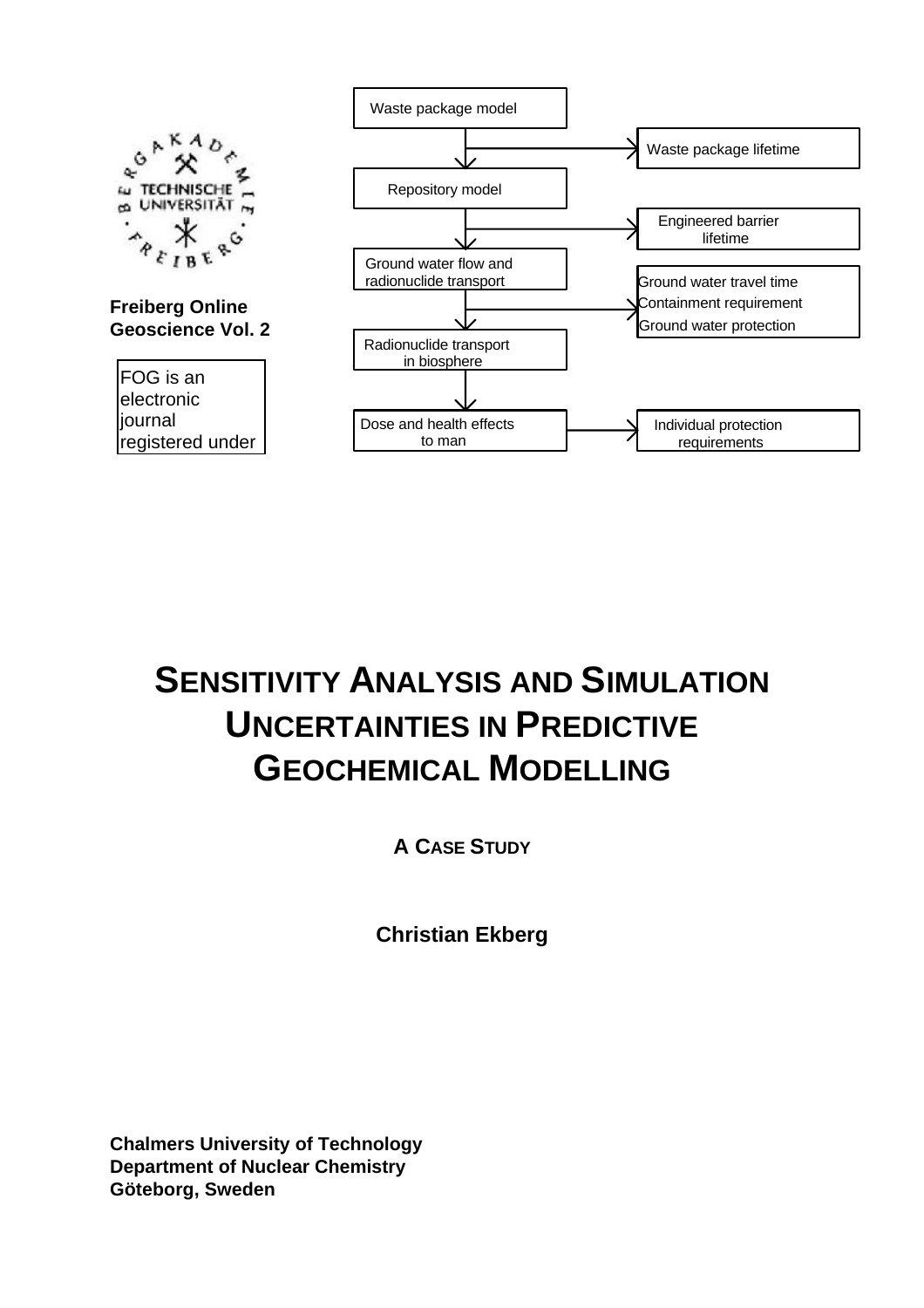This report is slightly modified from the doctoral thesis of Ch. Ekberg, defended in public at Chalmers University of Technology Göteborg, Sweden on Wednesday, March 31, 1999. The faculty opponent was Dr. Norman Eisenberger, US Nuclear Regulatory Commission.

The report has been edited for publication in FOG by Dr. G. Meinrath, Institute of Geology, TU Bergakademie Freiberg and RER Consultants Passau, Germany.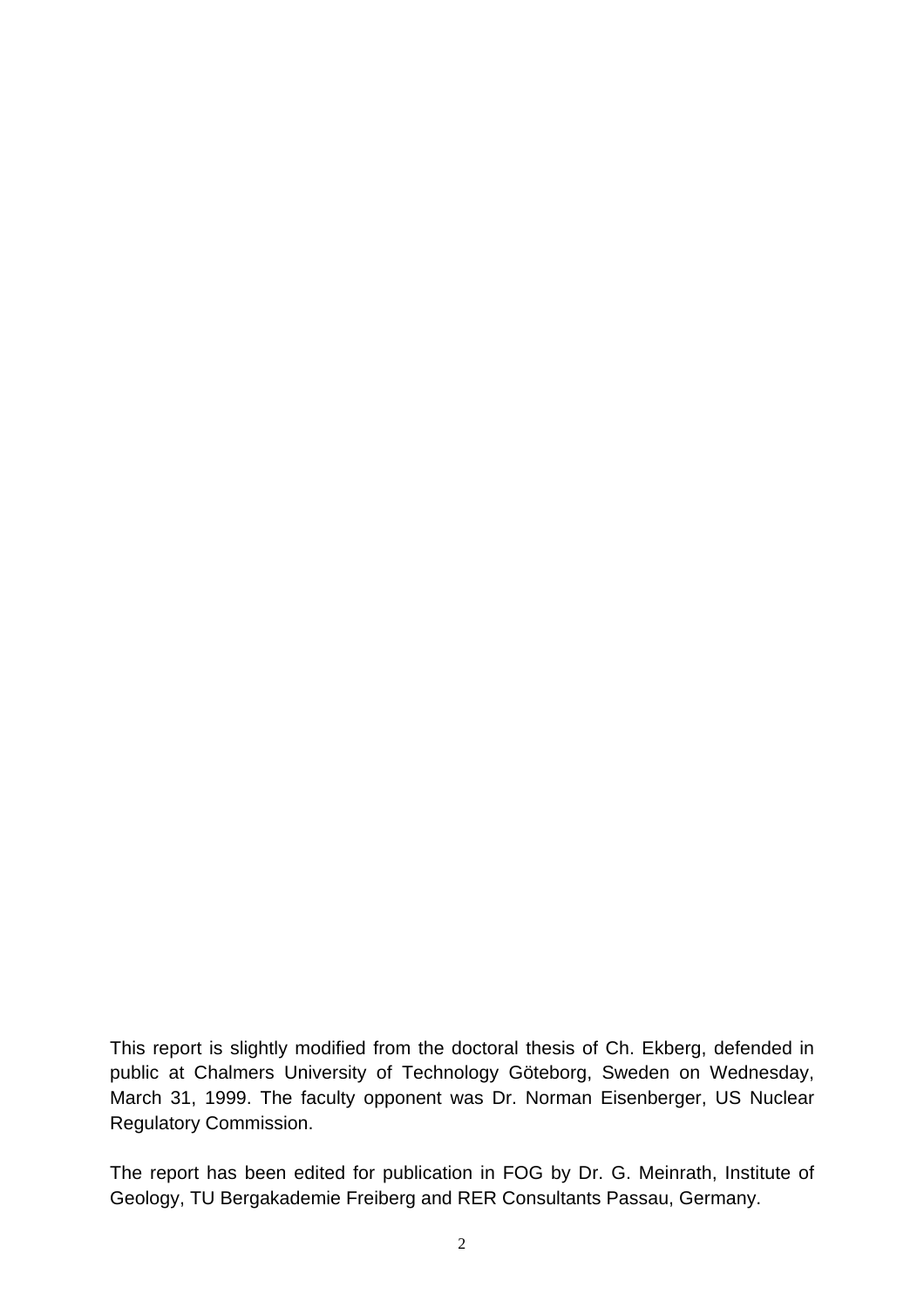## **SENSITIVITY ANALYSIS AND SIMULATION UNCERTAINTIES IN PREDICTIVE GEOCHEMICAL MODELLING**

Christian Ekberg

## **Abstract**

Computer simulations have become increasingly popular in many different areas over the years, owing mainly to more effective and cheaper machines. In many cases, the trend seems to be that computer simulations are replacing experiments, at least in areas in which experiments are very difficult (expensive) or impossible. One such area is that of attempting to foresee what will happen in the future. Such analyses are very important for a durable construction such as a repository for spent nuclear fuel, for example. In the modelling effort, several computer codes are used and input data are often used without scrutiny. However, this work shows that even the rather simple task of calculating the solubility of a solid phase in a given water is encumbered with the effects of different uncertainties. These uncertainties may make the calculated solubility vary by several orders of magnitude. Thus the input to the more complex codes, simulating processes in connection with the repository, will also be affected.

This report presents some computer programs for uncertainty and sensitivity analysis of solubility calculations. They are then illustrated by numerical simulations and estimation of uncertainty intervals for a case at the Äspö site in Sweden.

Some of the input data treated as uncertain parameters are the stability constants for the reactions between the metal ion concerned and the elements present in the selected water or the rock. Stability constants and the enthalpies and entropies of reaction for the thoriumwater-acetylacetone-phosphate system have been determined experimentally. In addition to the values determined for these entities, uncertainty intervals are also estimated. A complexing mechanism for the thorium-phosphates at pH 8 is also suggested.

Keywords: uncertainty analysis, sensitivity analysis, SENVAR, UNCCON, MINVAR, thorium hydrolysis, thorium phosphate complexes, solvent extraction, potentiometric titrations

3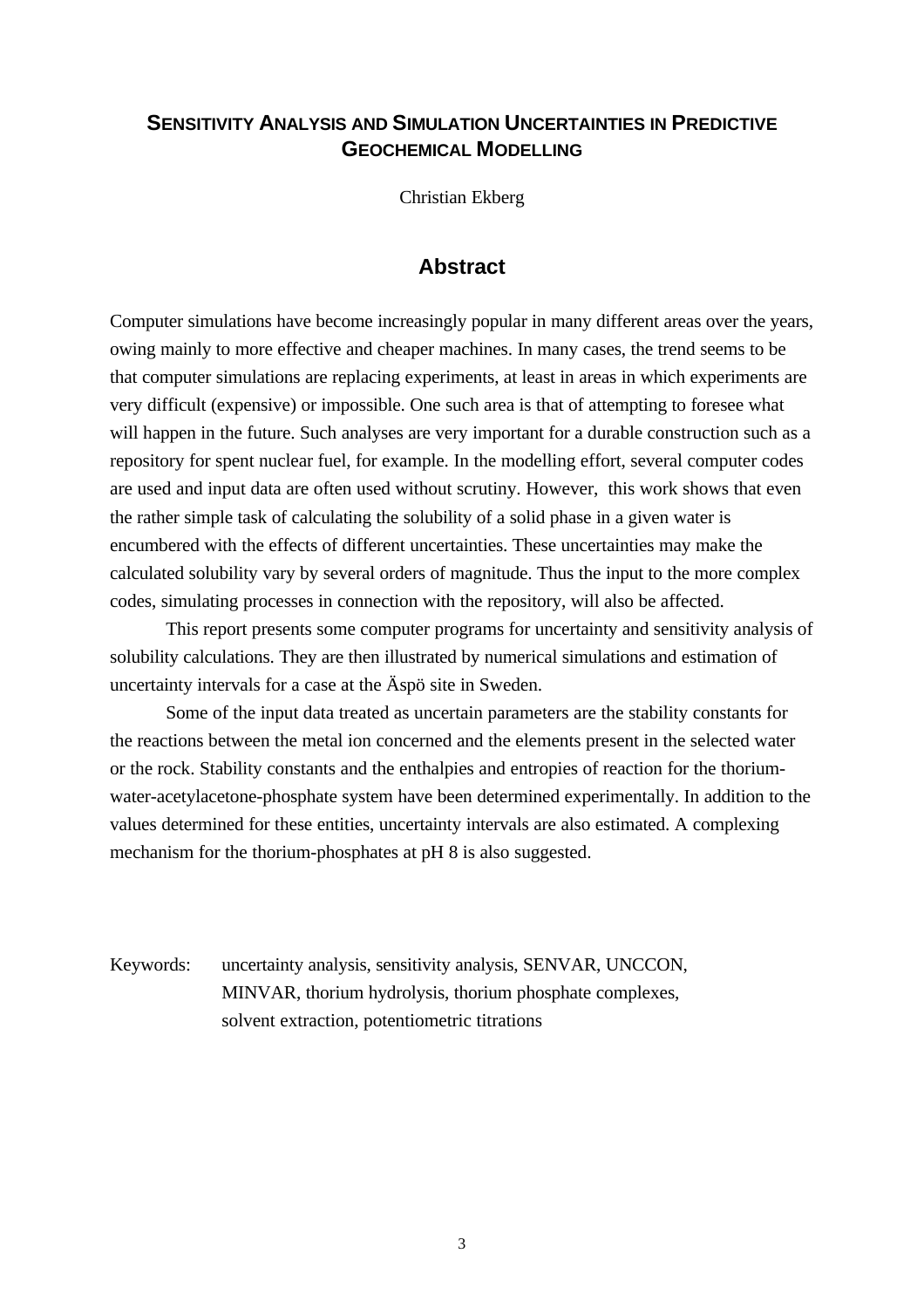## **Table of contents**

| 1. Introduction                                               | 6  |
|---------------------------------------------------------------|----|
| 1.1 Objective                                                 | 8  |
| 2. Uncertainties in safety assessment - an overview           | 9  |
| 2.1 Future states of the disposal system                      | 10 |
| 2.1.1 Geologic and climatic events                            | 10 |
| 2.1.2 Events induced by humans                                | 11 |
| 2.1.3 Features, events and processes caused by the repository | 12 |
| 2.2 Modelling future events and states                        | 12 |
| 2.3 Evaluation of models                                      | 14 |
| 2.3.1 Verification                                            | 15 |
| 2.3.1. Validation                                             | 15 |
| 2.4 Data and parameter uncertainties                          | 15 |
| 2.4.1 Measurement errors and misinterpretation of data        | 16 |
| 2.4.2 Paucity of data                                         | 16 |
| 2.4.3 Spatial variation of data                               | 16 |
| 2.4.4 Assumptions regarding the behaviour of the system       | 17 |
| 2.5 Treatment of data and parameter uncertainties             | 17 |
| 2.5.1 Statistical methods                                     | 18 |
| 2.5.1.1 Experimental design methods                           | 18 |
| 2.5.1.2 Sampling methods                                      | 19 |
| 2.5.2 Interpolation techniques                                | 19 |
| 2.5.3 Differential analysis techniques                        | 20 |
| 2.6 Sensitivity analysis                                      | 20 |
| 2.6.1 Responce surface methods                                | 20 |
| 2.6.2 Monte Carlo methods                                     | 21 |
| 2.6.3 Differential analysis                                   | 21 |
| 3. Uncertainties in solubility calculations                   | 22 |
| 3.1 Common features of the programs                           | 22 |
| 3.2 Rock composition uncertainties, MINVAR                    | 23 |
| 3.2.1 Program description                                     | 23 |
| 3.2.1.1 The CRACKER program                                   | 24 |
| 3.2.1.2 Statistical sampling and evaluation                   | 25 |
| 3.3 Water composition uncertainties, UNCCON                   | 26 |
| 3.3.1 Program descrition                                      | 27 |
| 3.4 Thermodynamic uncertainties, SENVAR                       | 28 |
| 3.4.1 General features of the program                         | 28 |
| 3.4.2 Sensitivity analysis                                    | 29 |
| 3.4.2.1 Variance analysis                                     | 29 |
| 3.4.2.2 Binary search tree                                    | 29 |
| 3.4.3 Uncertainty analysis                                    | 30 |
| 3.4.4 Program description                                     | 31 |
| 3.5 Enthalpies of reactions                                   | 34 |
| 3.5.1 Destinctive features of the model                       | 34 |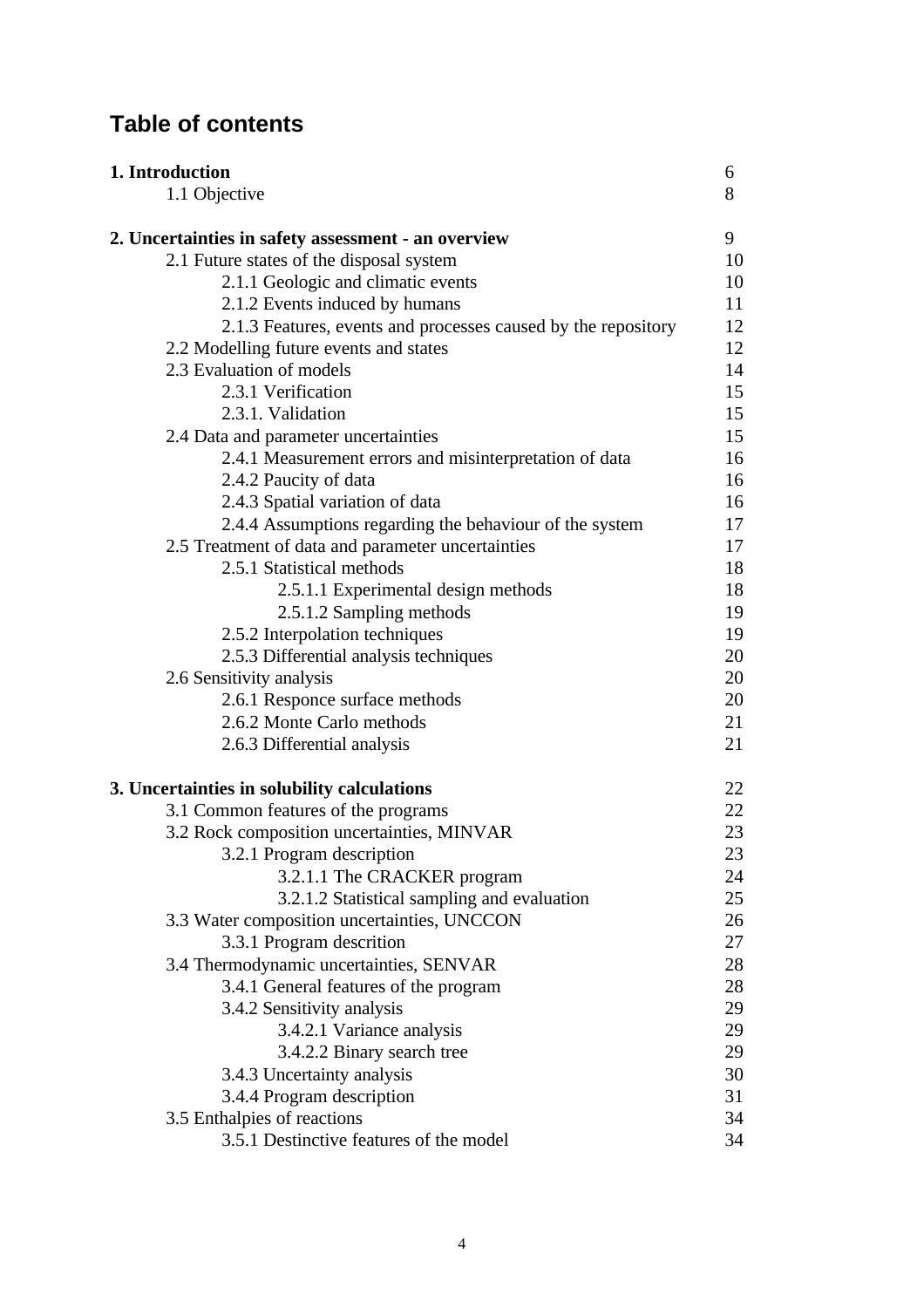| 4. Results of uncertainty assessment in solubility calculations | 35 |  |
|-----------------------------------------------------------------|----|--|
| <b>4.1 MINVAR</b>                                               | 35 |  |
| 4.1.1 Calculation settings                                      | 35 |  |
| 4.1.2 Results                                                   | 36 |  |
| <b>4.2 UNCCON</b>                                               | 39 |  |
| 4.2.1 Results                                                   | 39 |  |
| 4.3 SENVAR                                                      | 42 |  |
| 4.3.1 Room temperature case                                     | 43 |  |
| 4.3.2 80°C case                                                 | 47 |  |
| 4.4 Conceptual uncertainties                                    | 49 |  |
| 4.4.1 Method 1, Isolated dissolution                            | 50 |  |
| 4.4.2 Method 2, One mineral                                     | 50 |  |
| 4.4.3 Method 3, Simulated water pumping                         | 51 |  |
| 4.4.4 Method 4, Random sampling                                 | 52 |  |
| 4.4.5 Results                                                   | 52 |  |
| 4.5 Summary of results                                          | 54 |  |
|                                                                 |    |  |
| 5. Experimental                                                 | 56 |  |
| 5.1 Solvent extraction                                          | 56 |  |
| 5.1.1 The AKUFVE apparatus and method                           | 59 |  |
| 5.1.2 The chemical system                                       | 60 |  |
| 5.1.3 Experimental procedure                                    | 63 |  |
| 5.2 Potentiometric titrations                                   | 64 |  |
| 5.2.1 The potentiometric titration apparatus and method         | 66 |  |
| 5.2.2 The chemical system and experimental procedure            | 66 |  |
| 5.3 Methods of evaluation                                       | 67 |  |
| 5.3.1 Solvent extraction                                        | 67 |  |
| 5.3.2 Potentiometric titrations                                 | 70 |  |
| 5.3.3 Enthalpy and entropy of reaction                          | 72 |  |
| 5.3.5 Uncertainty analysis                                      | 73 |  |
| 5.3.5.1 The Jackknife estimate                                  | 74 |  |
| 5.3.5.2 The Chi-square estimate                                 | 74 |  |
| <b>6. Experimental results</b>                                  | 77 |  |
| 6.1 The acetylacetone system                                    | 77 |  |
| 6.2 The hydroxide system                                        | 80 |  |
| 6.3 The phosphate system                                        | 84 |  |
| 6.4 Uncertainties in stability constants                        | 89 |  |
| 7. Uncertainty calculations of the Th-phosphate system          | 90 |  |
| 8. Summary and conclusions                                      |    |  |
| 9. Acknowledgement                                              |    |  |
| 10. References                                                  |    |  |
| Appendices 1 - 6                                                |    |  |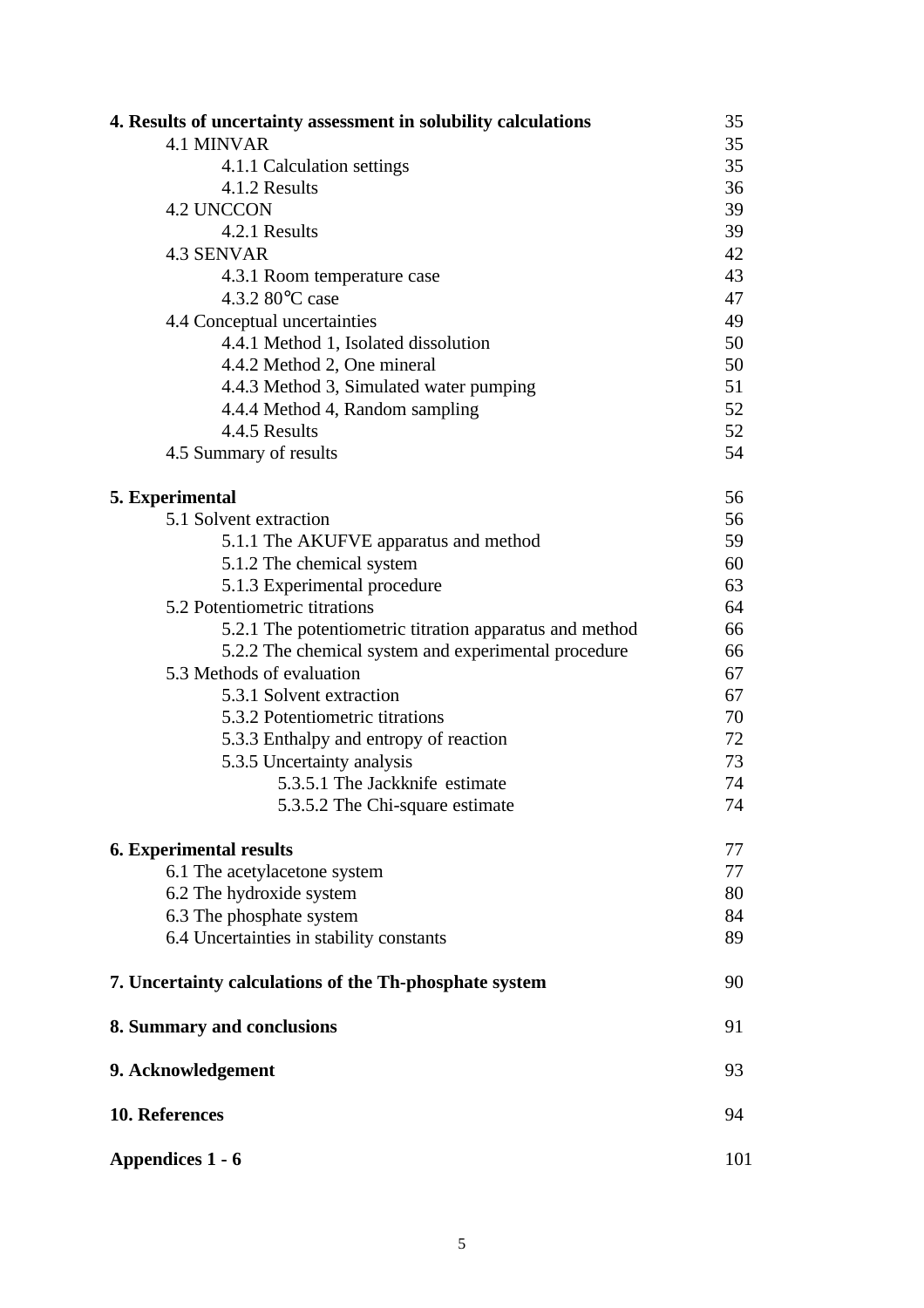## **1. Introduction**

The art of foreseeing the future with the aid of computers has become more and more popular as the speed and memory of the machines have increased. Furthermore, the desire to know what happens in systems in which measurements are impossible or impractical has brought about the development of many computational models. Regardless of the aims of these computer models, they all suffer the same drawback: uncertainty. In the past, when the desired but unobtainable knowledge was guessed at by clairvoyants using more or less obscure methods, it was of course most difficult to make any system analysis: would the future be brighter if the shaman tossed the bones higher or was it more important if he used his right or left hand? Today, as most of the predictions of the future are made with computers that produce deterministic results, it is possible to make uncertainty analysis of their results. There exist several stages where different uncertainties may enter a simulation attempt [LIL 99], see Figure 1.1.



*Figure 1.1: Factors affecting a simulation attempt, illustrated using a repository for spent nuclear fuel*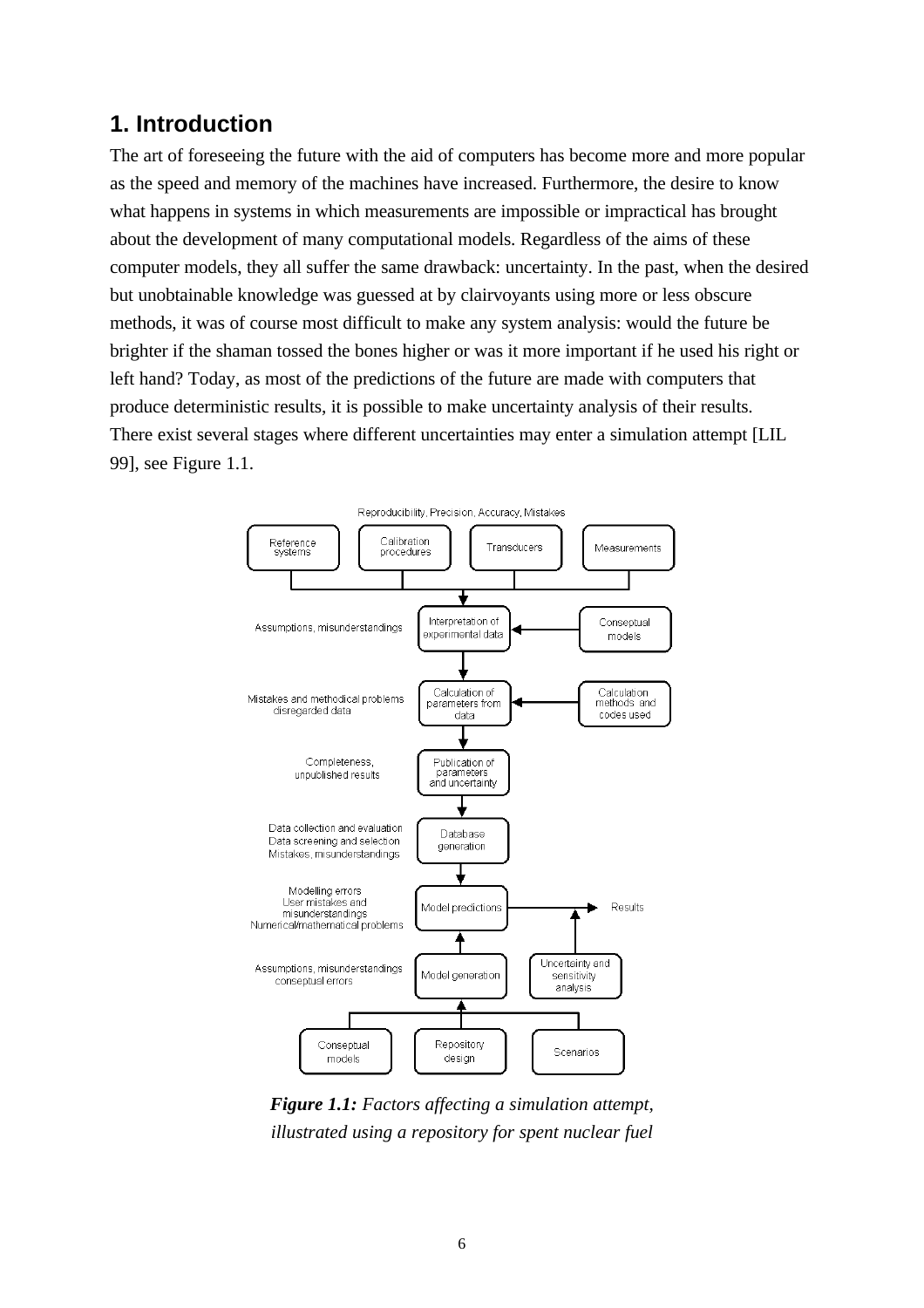The modelling of some phenomenon are often the result of at least two paths, as seen in Figure 1.1. One of them originating from the reality, or at least the assumed reality, and another one originating from the efforts to theoretically describe a system. Clearly different uncertainties enter the modelling effort at different stages, which will be discussed in more detail in this report. Regarding the conceptual uncertainties there is a great problem in the fact that different models may describe different properties of a system. In this case, several arguments exist as to whether to believe in one model or another and it is often impossible to decide which is the better one. Often there is not much to do about such uncertainties except to compare the different results and hope that, with time, the predictions will converge to the same, or almost the same, value. Or one may keep the different results as describing different properties of the studied object, e.g. the wave particle dualiy of light. At present, the expressions "uncertainty analysis" and "sensitivity analysis" mean investigation of how changes in the data entered into a model implemented as a computer program will affect the results. They are usually made in two steps; the sensitivity analysis aims at determining which parameters are the important ones, and these are usually very few, and the uncertainty analysis shows how much the results are changed when the input data are changed to a certain level. There exist several methods to perform uncertainty analysis [EKB 95:1], and the source of uncertainties may be traced, perhaps through other computer calculations, back to some experiment that may need refinement.

In the construction of such a durable creation as a repository for spent nuclear fuel, information on what might happen in the future and how the not-yet-built repository will perform is of great interest. There are a number of ideas in different parts of the world about how construct such a repository. The method planned for Sweden is to place the fuel in bedrock several hundred meters below the ground surface. According to present plans by SKB, the fuel will be stored in copper or copper/steel canisters which will be placed in cylindrical holes drilled in tunnel floors in the rock. The remaining space in the holes will be filled with compacted sodium bentonite clay. The tunnels and shafts in the rock will be filled with a mixture of sand and sodium bentonite clay [KBS 83] [PAS 93].

Governmental licensing of a repository must be based on a judgement of its allowability from several aspects, the most important being safety and radiation protection. The necessary judgement must be based on an assessment of the performance of the repository in different time frames ranging from the present to a time  $10<sup>6</sup>$  years in the future. Further, in connection with the safety analysis of a repository, there are many disciplines to take into account, e.g. hydrology, geology, rock mechanics and geochemistry. For most of these disciplines, computer simulations are used.

To narrow the discussion further we will concentrate on the chemistry in and around a hypothetical repository. Several computer programs exist to aid geochemists in predicting the chemistry in the vicinity of the repository, e.g. EQ3-6 [WOL 92], PHREEQE [PAR 80], CRACKER [EMR 98:1] and PASSIPHIC [BÖR 98]. Input data to many such programs are

7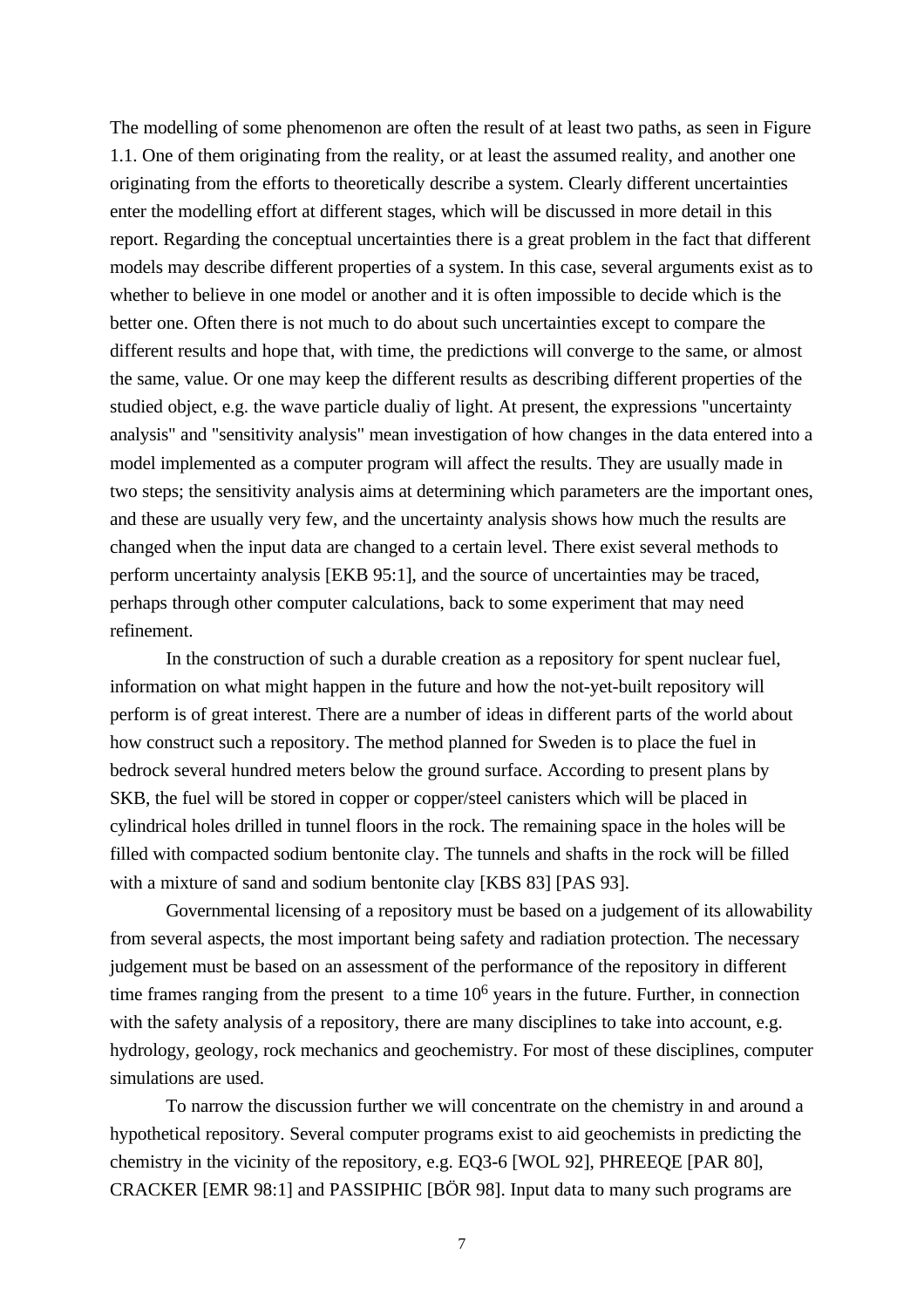thermodynamic data often in the form of stability and solubility constants. The results from these programs may, in many cases, be used as input data to more complex codes for performance assessment, e.g. CALIBRE [WOR 95] and CRYSTAL [WOR 91]. In many cases, for performance assessment models, one important type of input data is the solubilities of the solid phases deemed to be the solubility controlling ones. These solubilities may be determined either experimentally or they may be calculated. In both cases there exist several uncertainties, but in this report only the effect of uncertainties in calculated solubilities will be more thoroughly discussed.

Calculated solubilities depend on stability and solubility constants which are usually determined from experiments. The literature often gives small intervals, if any at all, for the uncertainty in the measurements, and the absurdity of those intervals becomes apparent when several determinations are compared. Although the uncertainties in each experiment are small, i.e. the precision in the study is good, the accuracy of the obtained values may be small. There are many possible explanations for this phenomenon, of which systematic errors are a great contributor. Thus the obtained (mean) value may deviate from the "true" value with a value far greater than the estimated standard deviation of the experiment. If an uncertainty analysis is made, it is important that the input uncertainties are as reasonable as possible, i.e. taking all the reasonable values in to account, in order to avoid erroneous results.

## **1.1 Objective**

The aim of this report is to investigate the effect of different uncertainties on the calculated solubilities of solid phases. These are:

Uncertainties in thermodynamic data, e.g. stability constants and enthalpies of reaction. Uncertainties in water composition, of different origins

Conceptual uncertainties

In the case of thermodynamic data uncertainties, an effort has been made to establish thermodynamic data for the thorium-phosphate system with as reasonable uncertainy intervals as possible. This knowledge, together with that reported in many other studies, may serve as a basis for further calculations of reasonable uncertainty intervals of calculated solubilities.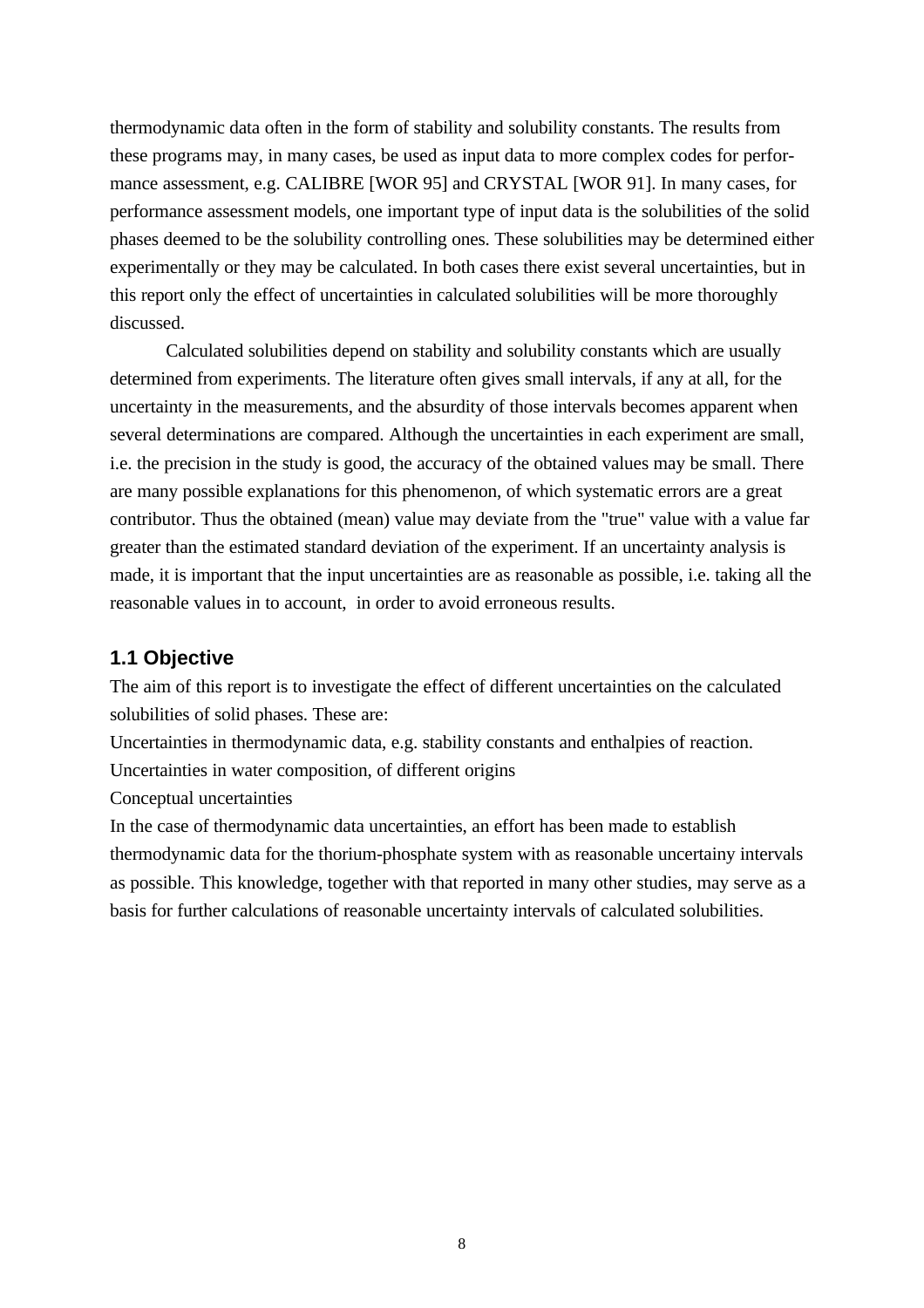## **2. Uncertainties in safety assessment - an overview**

The following sections may give a hint of the vast number of uncertainties that are associated with the function of an underground repository for spent nuclear fuel. At the end of this chapter the discussion is narrowed down to the uncertainties that are explicitly dealt with in this report.

The methods for understanding and treating the uncertainties associated with a repository for spent nuclear fuel vary widely. The common aim is to ensure that the nuclear waste is stored safely for the time needed to render it harmless in terms of radiation. Some of the crucial questions in the decision / construction process may be [JOH 87]:

- 1. How to select a site
- 2. How to investigate a site
- 3. How to design a repository
- 4. Whether to authorise its construction and operation or not

In many cases, computer simulations are made to visualise the changes in and around the repository. It should however be recognised that the calculated results are only one of many possible predictions of what will really happen, i.e. all such calculations are encumbered with uncertainties. The more important sources of uncertainties may be grouped in the following way [CRA 87:1]:

- 1. Future states of the disposal system, including its environment
- 2. Models used to simulate these future states
- 3. Data and parameters used in the modelling effort

Once the uncertainties are grouped, it may prove difficult to determine where the borders between different groups should be drawn, but it is worthwhile to make an effort in order to attain a good overview and be sure that as many uncertainties as possible are taken into account.

Future states of the disposal system are generally referred to as scenarios. This includes such events as earthquakes, climate changes and human intrusions.

Uncertainties associated with models used to simulate future states of the repository arise mainly from the fact that not all mathematical models are good representations of reality. In some cases, several different models may be used to describe the same phenomenon. Then there obviously exist a conceptual (how it should be done) uncertainty. In addition, models may be incorrectly implemented in a computer program. One way of using a model incorrectly in a computer program is to extend the calculations to a region in which the model and/or the data are no longer valid.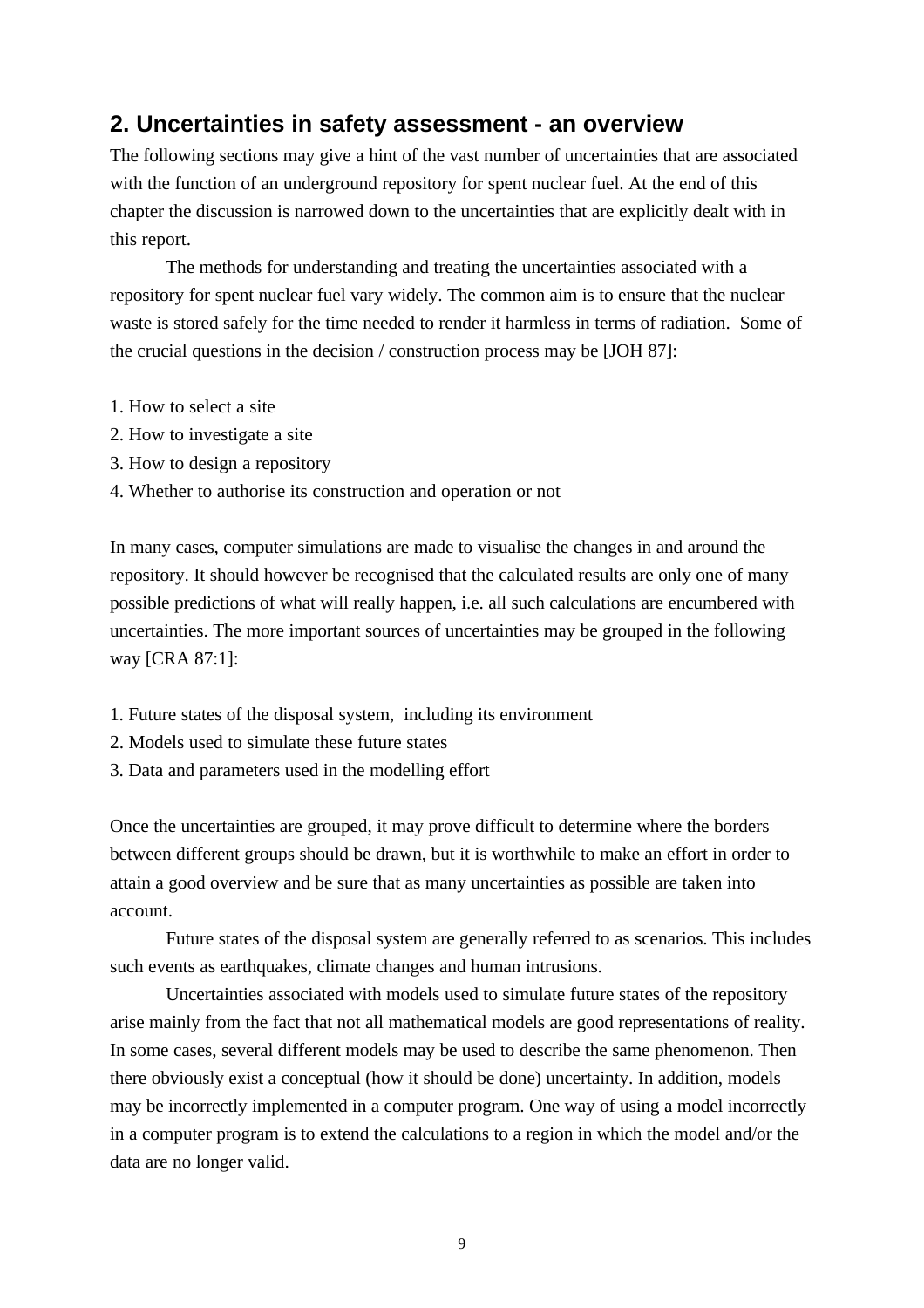The uncertainties associated with data and parameters are probably the most easily quantifiable ones since they may be derived from error propagation analysis or some statistical method that is applied to the results of a computer simulation.

## **2.1 Future states of the disposal system**

One of the most complex contributors to the total uncertainty of the behaviour of a disposal system is the question of future events at the site or its surroundings. The identification of these events is often called scenario analysis and is vital not only to the safety evaluation of a repository but may also work as a guide for data collection and site selection. The events may be classified in the following way [INT 83].

- 1. Naturally occurring geologic events
- 2. Events caused by the actions of humans
- 3. Events caused by the repository system

 It is easy to identify a great number of different events that may occur in the future. Unfortunately, it is also impossible to take any action against the main part of these. This statement stresses the importance of discussions of the likelihood and severity of each event.

Many approaches can be used to solve this problem. One is to try to quantify the effects of a certain event which, may then give rise to new events. The effect of each event may be the subject of computer simulations and speculation. A common means of evaluating them is to visualise the situation by placing the different events in boxes and entering the effects as lines connecting the boxes [SUM 93]. Unfortunately, this usually results in very complex figures and is, despite its simplicity, cumbersome to work with. However, development of computer programs for visualisation, and importance levels have made this method more easily handled [CHA 95] and it is now a tool for the governmental licensing process in Sweden.

It is important to remember that, while in most cases it is impossible to foresee the future, in the case of nuclear fuel repositories, it is essential that the attempt is made, i.e. development of reasonable scenarios instead of trying to establish a fixed future. To give a perspective of the time span involved, one can conclude that the length of time discussed in these scenarios is further into the future than Stone-Age man is into the past. Thus history may not provide sufficient information for it to be used to predict many of the possible events in the future. Especially those which concern the activity of humans.

#### **2.1.1 Geological and climatic events**

The possibility for many natural geological events to occur may depend on the choice of place for the repository. This would hold for example for earthquakes and volcanic eruptions. Most other processes that change the properties of the rock barrier are, in this context, very slow,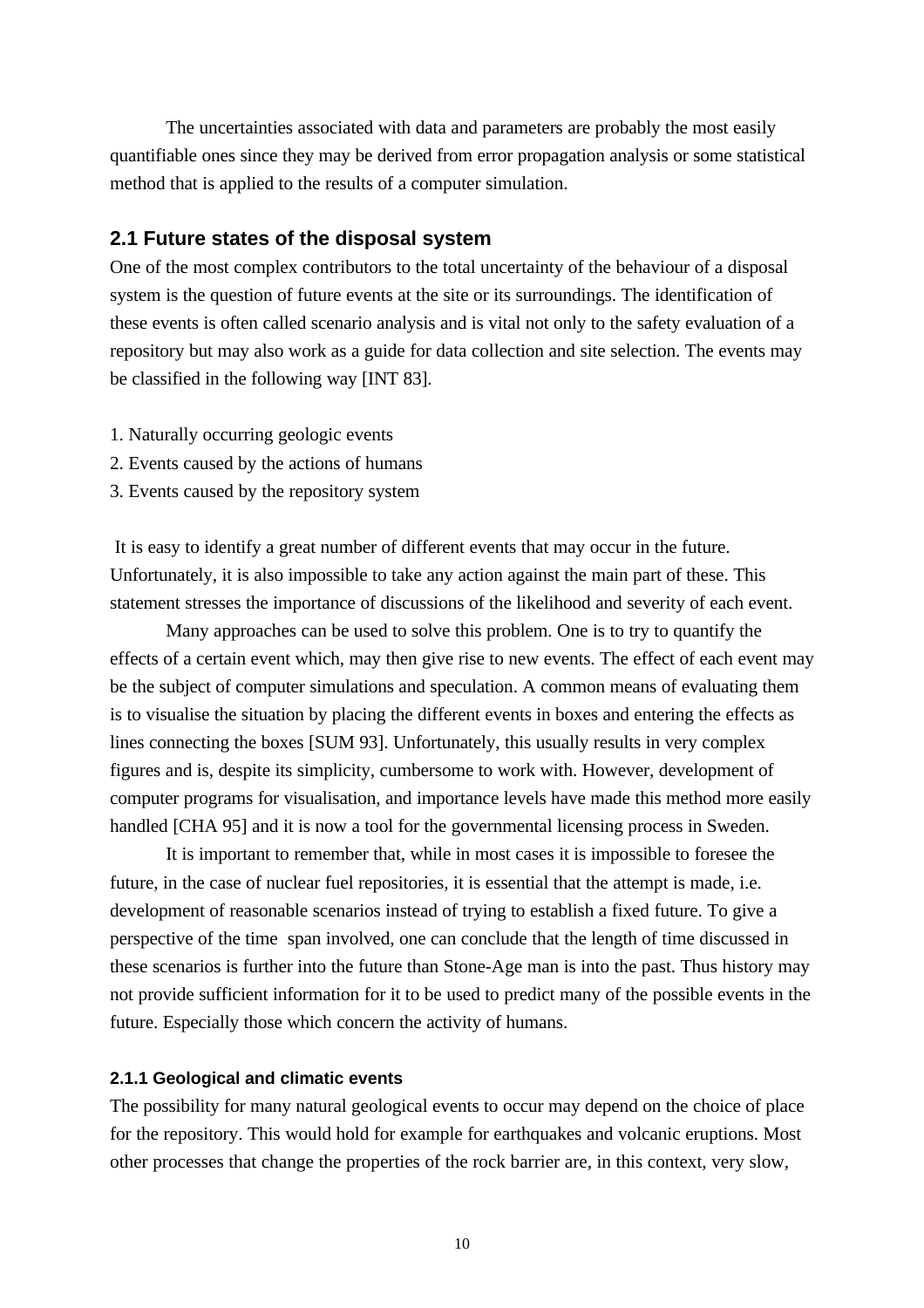and they may thus be divided into different intervals: the present, from now to about 10000 years and beyond 10000 years in the future [INT 83].

At present, most uncertainties lie in parameters and modelling. These may include spatial variation of parameters and choice of model. The uncertainties thus introduced are found in separate sections in this report.

For Swedish conditions, one very likely event within the next 50000 years is the occurrence of a new ice age, i.e. a time when the surface of the repository is covered with thick land ice. Some effects of this event are more or less possible to foresee, for example the possible occurence of pluvial lakes, stresses caused by ice load and changes in sea level. On the other hand, it is difficult to predict the hydraulic conductivity and the flow paths in the rock during or after a glaciation. Attempts have been made to calculate the water flow through the Äspö site in Sweden for the different phases of a glaciation. These calculations show that the flowpaths of the groundwater will be highly affected and that oxidising water may reach the repository [VOS 98] [GLY 98]. These effects may be a reason to place the repository in a place where no glaciation is likely to occur. However, there are factors which are of much greater importance for the performance of the repository than glaciation, for example seismic activity.

In the longer time scale, many events are possible. There may be meteor downfall (this is possible today, too), volcanic eruptions, earthquakes, landslides and several ice ages [CAM 78]. The method available for predicting these events is the past. However, ice ages may be predicted from astronomical calculations [MIL 41]. Stretches in the rock and continental drift are in many cases possible to foresee, but the effect of these events on the repository and the surrounding rock may be vast or nonexistent [CAM 78]. In any case, the effort should be in determining to what extent an event calls for extra precaution.

#### **2.1.2 Events induced by humans**

The repository may be breached for many reasons, intentional or otherwise. The most likely is perhaps the desire to reclaim elements in the fuel or ores close to the repository. Another possibility is accidental breaching owing to a loss of informatinon about the repository. On a short scale, this would probably be the result of a collapse of the society in that country or on earth as a whole [PRO 90] but, on a larger scale, it is higly probable that no information remains after an ice age. Barring such occurences, unintentional breaching may be prevented and the explorers may have information about the location of the repository.

To foresee what will happen if the repository is intentionally violated is almost impossible since the effects depend on the technological level of that time. However, it is currently being discussed whether retrievability of the fuel is advantagues or not. A safer technique for transforming or disposing of the waste may be discovered a short time after the closure of the repository, while a good technique for opening it safely may not yet exist.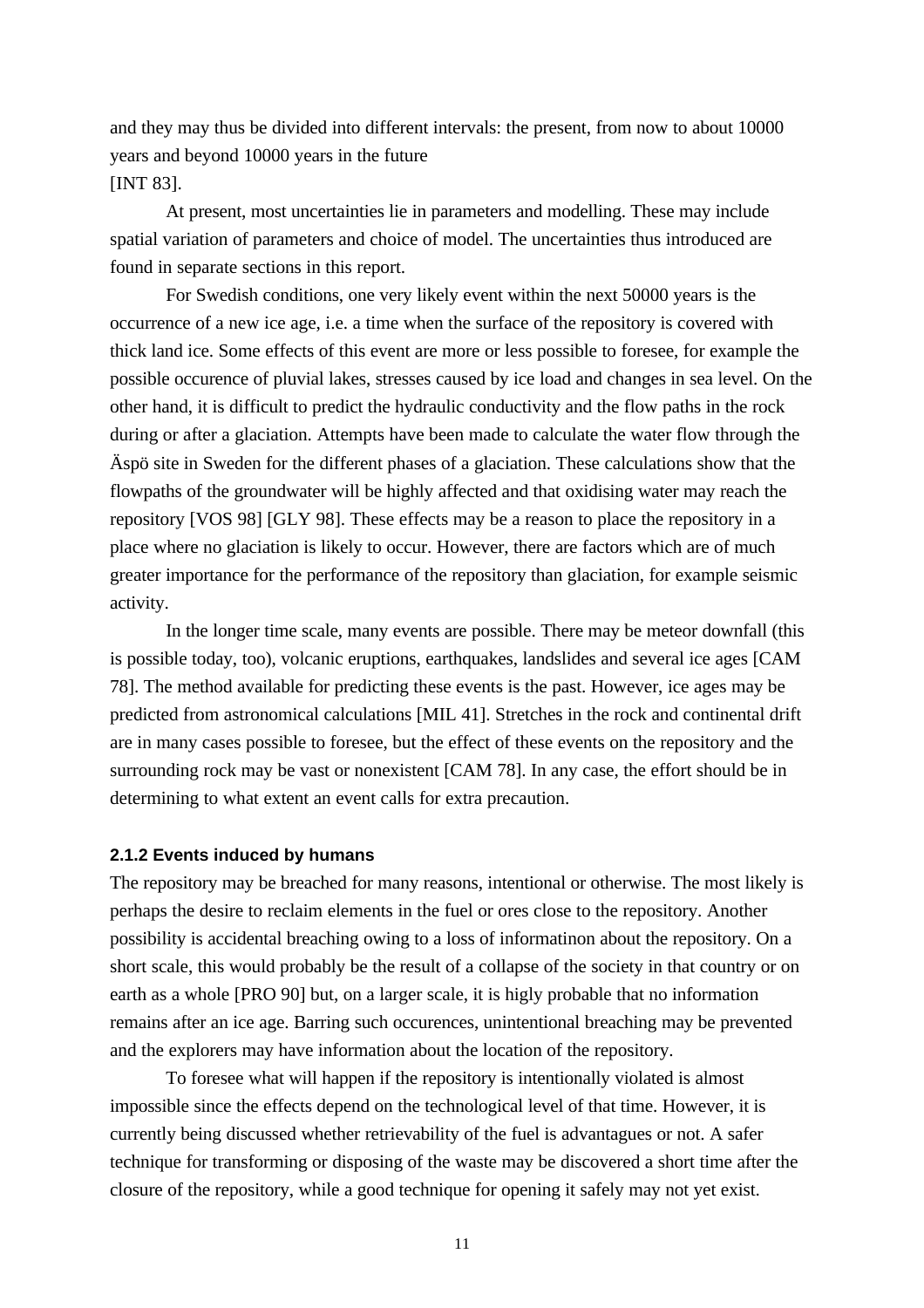The event of unintentional breaching of the repository is more easily handled. The recommended approach is to use an over estimating direct-release analysis combined with expert opinion [PRO 90].

#### **2.1.3 Features, events and processes (FEPs) caused by the repository**

The repository system may be described by a system of FEPs. The sometimes called system uncertainties arise in the procedure of establishing these FEPs, since the completeness of the description selection can not be assured. As an alien part of the rock, the repository may interact in several ways with the host rock. As a whole, these interactions and their effects are more a continuing process than an event. However, many of these processes have already been quantified and analysed [CHA 95]. The next question after whether it is mechanically possible to build the repository is how to build it to achieve as little negative interaction as possible with the rock itself. Unfortunately, there still exist some uncertainties, for example how the pressure will be compensated with the swelling pressure of the bentonite and whether it is necessary to use concrete in the construction of the HLW repository.

#### **2.2 Modelling future events and states**

If an event is deemed likely to occur, it is important to try to estimate its effect. Such estimations are often made by computer simulation. However, simulations are often subject to the drawback that there is no or very few data to use as input to the assumed model. It is also important to remember that no simulation is true, i.e. it does not completely describe what actually happens. It may further be noted that, in some cases, a change in only one input parameter may change the result considerably [SUN 86]. It may therefore be advantageous to make a sensitivity analysis of a computer model in order to determine a ranking list of the parameters.

Modelling features in nature include several steps which may be illustrated as a flowsheet such as the one in Figure 2.1. This figure was originally developed by Andersson et al. [AND 95] and then modified by the author of this report.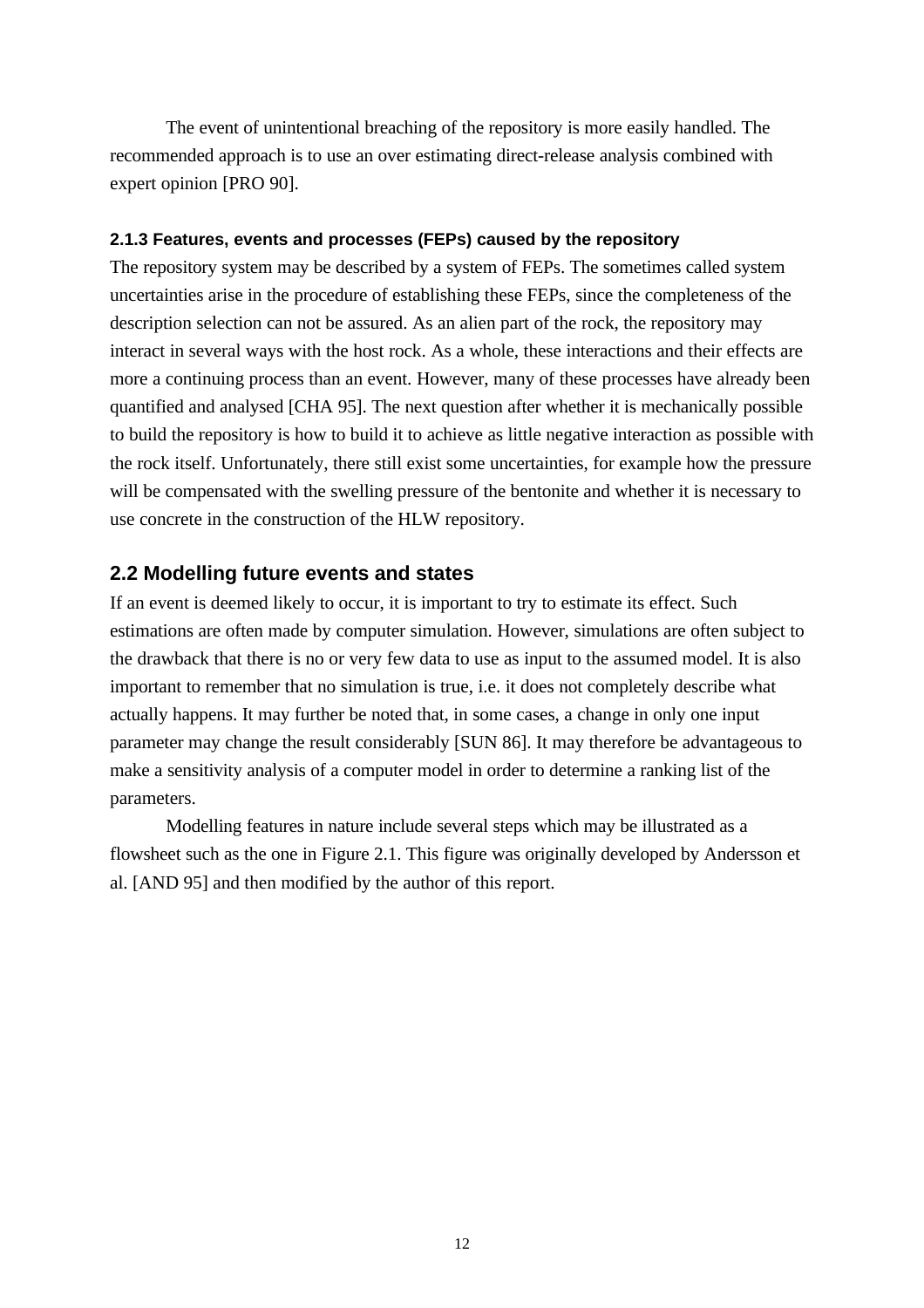

*Figure 2.1: Flowsheet of the construction of computer simulations [AND 95]*

The starting point is usually nature, but in many cases there are also some basic laws describing natural phenomena, e.g. Gibbs phase rule and its implementation, that must be taken into account. The visualisation of reality is usually made by measurements in the field or a laboratory. These values will then act as parameters that describe the system. From those parameters, a conceptual model of the investigated phenomenon is constructed. To make this model usable, it is usually incorporated in a computer program in which the model is expressed mathematically. The program is then executed and the result compared with the natural phenomena, if possible. If the result approximates these phenomena fairly well, a new case is tested. If reality is not reasonably reflected, several steps must be taken to identify where the error was made. These steps include checking whether the computer code is correct and whether the conceptual model is correct and checking the adequacy of the parameters and the correctness of their numerical values. Clearly, there are several steps in this chain that are uncertain, and there are several methods to identify them. Some of these are described in the following sections.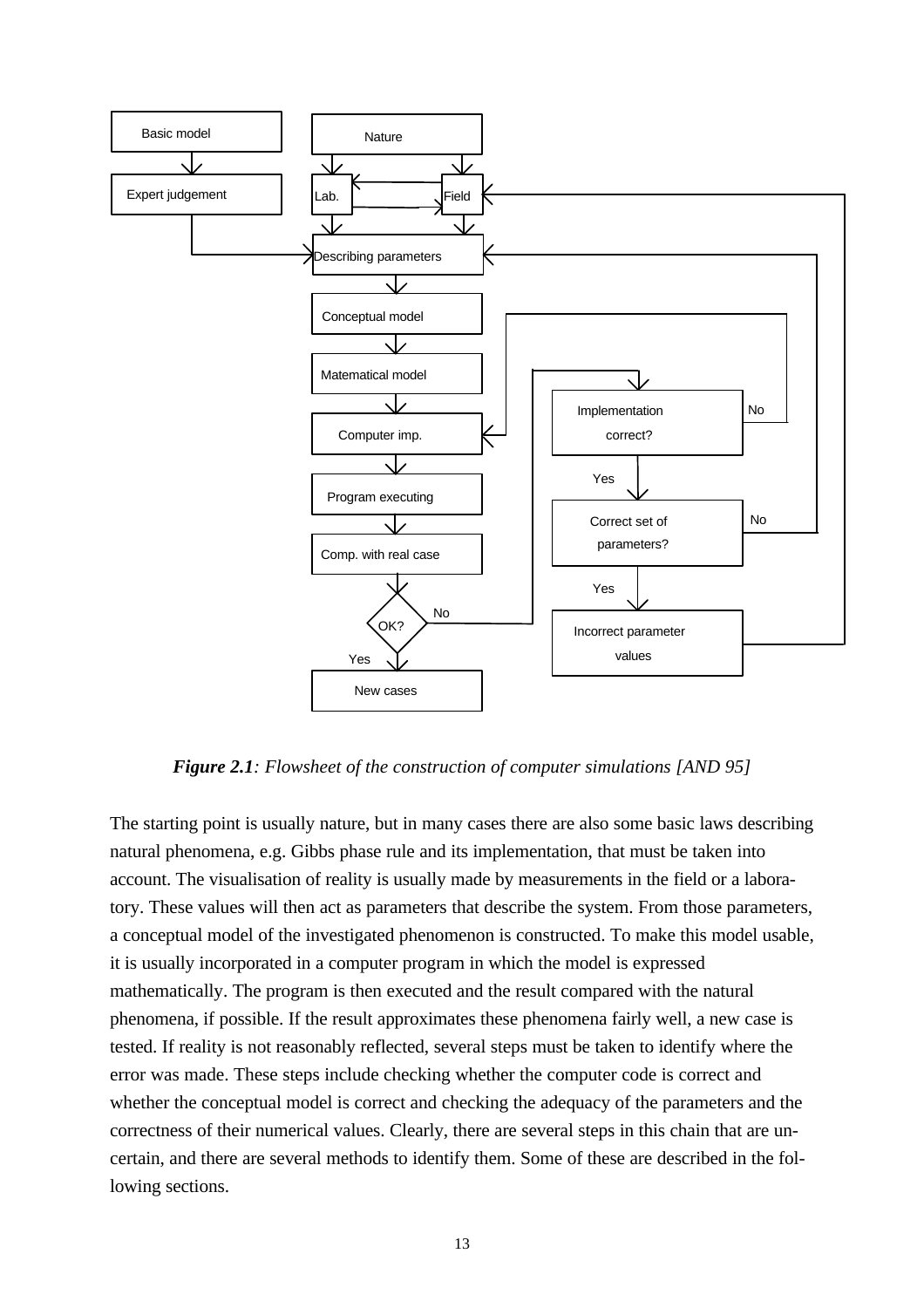The modelling of the performance of a repository for spent nuclear fuel may be divided according to Figure 2.2 [CAM 88]. Each of the boxes in the left hand column in Figure 2.2 represents complex systems that may be modelled with greater or lesser simplifications. The right hand column shows the expected results of the modelling. It should be noted that a regulatory criterion for the results from the "Groundwater flow and radionuclide transport" exist in the USA but not in Sweden. Some programs take all of Figure 2.2 into account, e.g [AHN 90], but in such cases many of the phenomena are simplified even more than in the original models.



*Figure 2.2: Illustration of consequence modelling sequence [CAM 88].*

There is also the problem of validating the results of the models. In some cases, it is impossible to validate a model [NOR 92]. Thus it is sometimes more important to increase the understanding of the system being modelled, for example by sensitivity analysis, than to try to validate it against field data. However, these data may be very uncertain, thus making the validation procedure difficult.

## **2.3 Evaluation of models**

If there exists a possibility to verify and validate a computer model, it is important that this is done in order to ascertain the correctness of the chosen approach. Unfortunately, this is not always done properly, which may result in serious misjudgements when making the decisions for which the modelling was performed.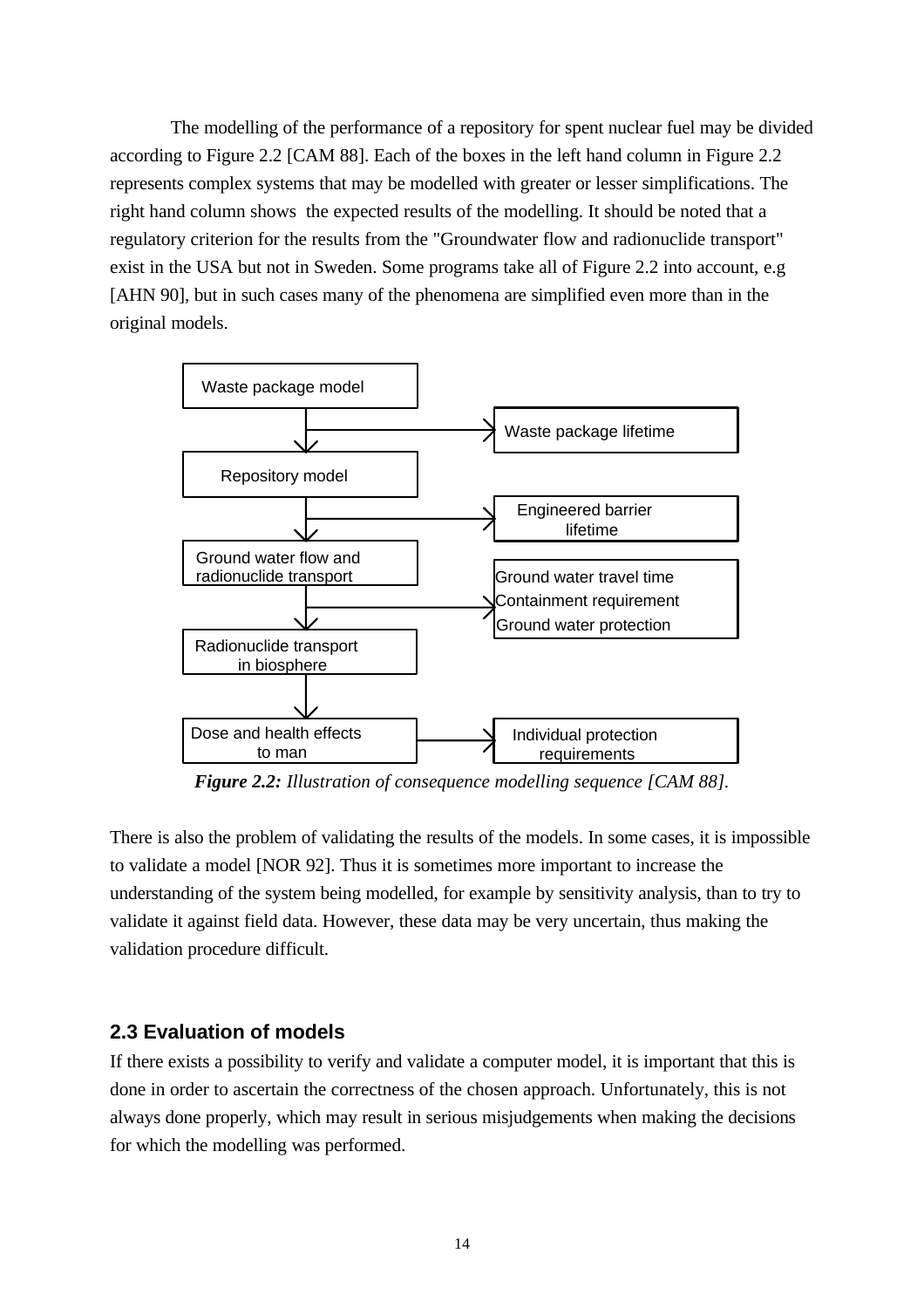## **2.3.1 Verification**

A model is verified chiefly to confirm that the computer code functions as intended. This includes the choice of the mathematical expressions and databases used, together with the range in which they are valid. It is also possible to examine the model with respect to the sensitivity to changes in the input data. Simulations with various databases, and comparisons of their results are thus needed. However, it is essential to remember that different databases are often derived from the same experiments and are thus equipped with the same faults. There exists no general method to verify computer codes and hence it must be the responsibility of the programmer to verify the model in the best possible way. Nordstrom [NOR 92] gives a suggestion for how this should be done. Since this procedure is not wholly general, however, there will still be custom made verification processes, the reliability of which experts may argue.

#### **2.3.2 Validation**

Validation of a model is essentially performed to examine whether experimental data can be reasonably reproduced or not. In some cases, it is also desirable to make comparisons with the results of other models or use the judgement of independent experts. There have been some international attempts to validate models, such as the CHEMVAL project [REA 91] and INTRAVAL [INR 92]. The latter is concerned mainly with the transport of radioactive substances and hydrology and the former with geochemistry. It is noteworthy that one conclusion of the INTRAVAL project is that most of the present performance assessment migration models may be overly conservative in their results.

Many models, e.g. geochemical models and computational fluid dynamics, are almost impossible to validate against experiments since there is no complete knowledge of the system but only approximations. Therefore, the only method of validation may in this case be invalidation, i.e. showing that the model gives unreasonable results rather than showing that the results are correct. This approach may be a very powerful tool in the validation of models

The lack of organised validations of models seems to apply to most disciplines, and great effort should be made in constructing validation strategies before the computer models are being used in any real simulation.

## **2.4 Data and parameter uncertainties**

Data and parameter uncertainties are perhaps the types that are most easily quantifiable. These uncertainties may arise from several sources, such as [CRA 87:2]:

- 1a. measurement errors
- 1b. misinterpretation of data
- 2. paucity of data
- 3. spatial variation of parameters
- 4. assumptions regarding behaviour of the system, conceptual uncertainties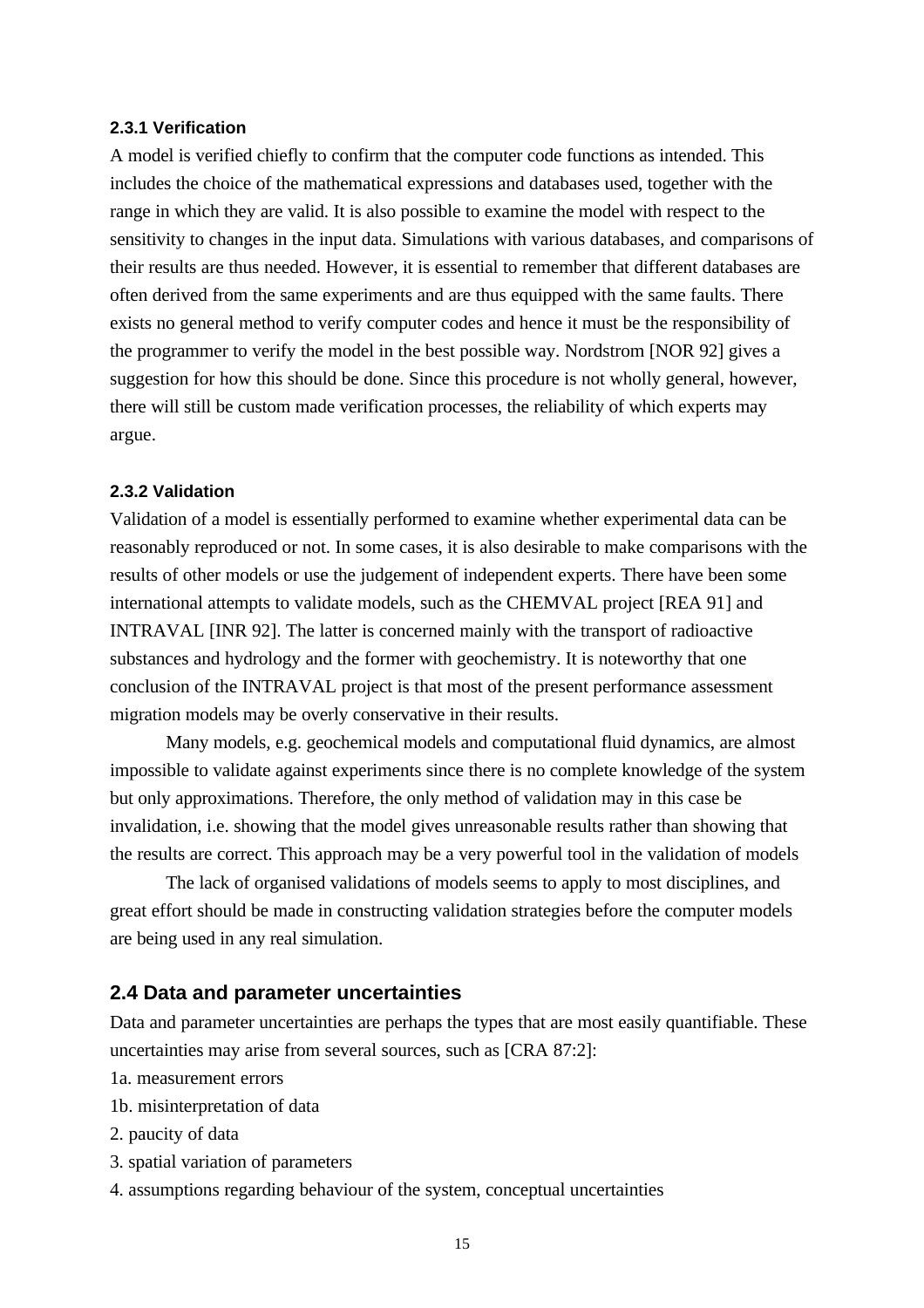#### **2.4.1 Measurement errors and misinterpretation of data**

A lack of precision in the use of an equation may be caused either by measurement errors or a misinterpretation of data. It may be very difficult to determine which is the cause. In addition there may be numerical problems in the calculation process. Moffat [MOF 88] gives an example of misinterpretation errors, in which the parameters in the equation used should be bulk averages while local values measured with a probe are used instead. This leads, in this case, to unrealistic values of the calculated heat transfer. The main cause of this problem is that there is no clear definition of which values should be used. The result may therefore be more or less inaccurate. It is clearly most vital to understand what is needed in the equations and how it should be measured.

Pure measurement errors can sometimes be found by recalibration of the instrument. However, this calibration may itself be incorrect. It is sometimes easy to detect the possible uncertainties in the calibration since new calibrations are usually performed before each experiment. Another case of "measurement errors" is that in which the result of the measurement is not correctly read or transmitted.

Errors whose origin lies in a misinterpretation of which data should be used in an equation are often difficult to locate. In most cases, it may not be possible to detect these errors, unless a clearly impossible answer has been obtained. There may be many small factors that make the measurement incorrect. To use the data obtained without knowing how they were measured may be fatal. However, if all data are regarded with a certain amount of suspicion and their origin is investigated thoroughly, the effect of these errors can be reduced significantly. If the number of data are great it is possible to use a sensitivity analysis to select the most important ones, which are more thoroughly investigated.

#### **2.4.2 Paucity of data**

Paucity of data is perhaps the most common source of a lack of accurracy in the results of many models since many vital parameters may be missing. In some cases, not enough measurements have been made to make a good estimate of the true values. In other cases, however, there may be no available data at all. Very few possibilities are then open to a modeller to make a model. One common way to solve this problem may be to perform a sensitivity analysis of the model and thus determine whether or not the parameter concerned is important. If this approach is not possible, it may be possible to seek an expert opinion on the subject. In many cases, the model result is not obviously wrong although the parameter estimation may be wrong. It may then be almost impossible to find and correct a value that may be of great importance in later simulations.

#### **2.4.3 Spatial variation of data**

Spatial variation of data is one of the most important contributors to uncertainties in the determination of the geology of a disposal system. In a rock, minerals may appear almost at

16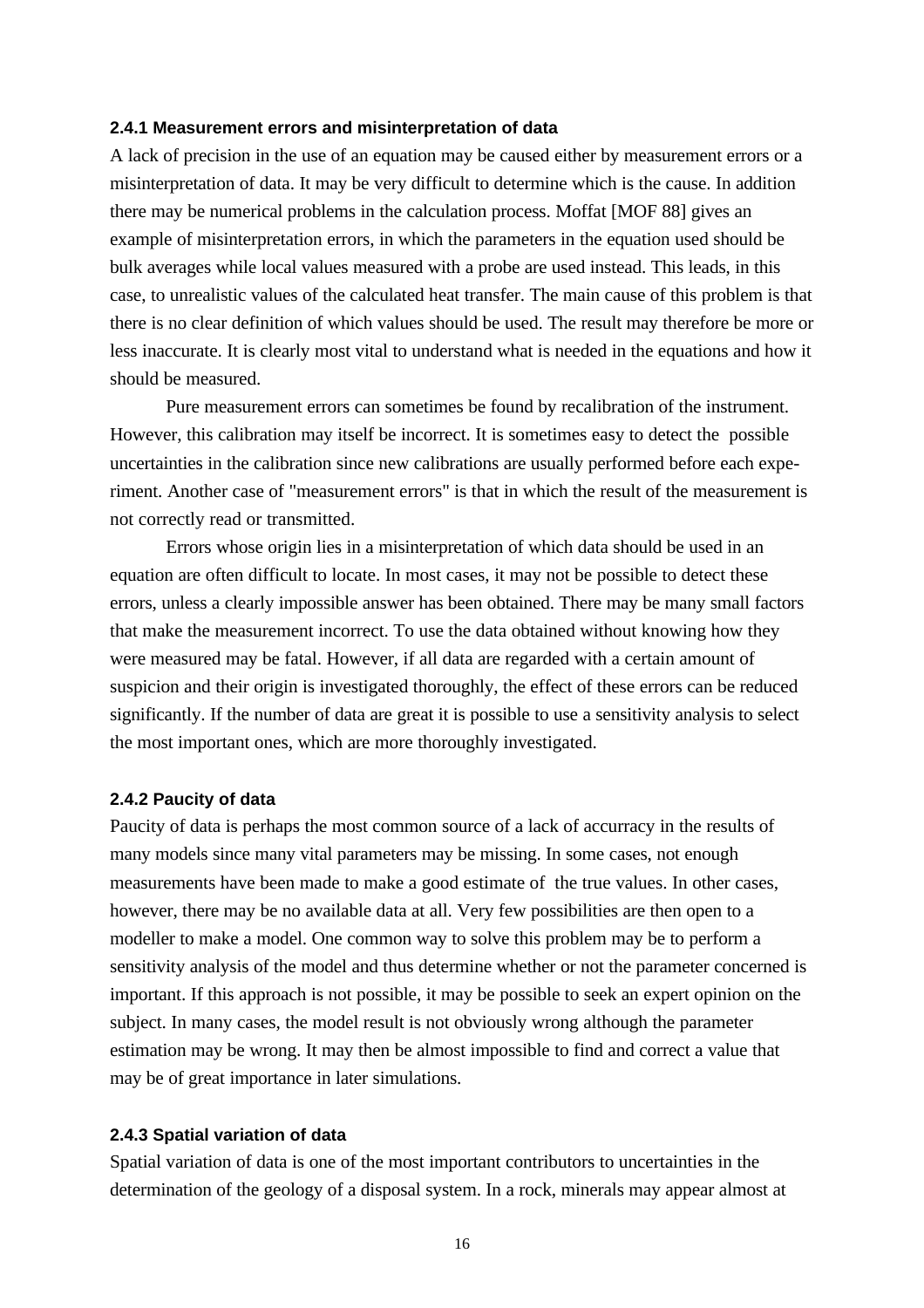random, thus making accurate predictions of their distribution nearly impossible. In addition, taking samples from the rock may change its properties, e.g. holes are left in the rock and the sampling may create new fractures or dilute the groundwater with drilling water. It is sometimes argued that the water comes into contact mainly with the relatively few fracture filling minerals, but this is impossible to state in all given circumstances, and thus the entire composition of the rock may be important.

Another example of spatial variations in the rock is hydraulic parameters such as conductivity and porosity [GEL 76]. These variations are propagated to the calculated groundwater flow velocity through the use of Darcy's law and are therefore of great interest. It may be noted that such parameters as conductivity may, owing to its spatial variability, be treated as stochastic parameters [CRA 87:1]. This is not usually the case, however, since in most computer programs an average is used, with the drawback that a large error may be induced in the calculations.

Some changes in time are rapid enough to appear to be changes in space instead of time. An example may be the chemical fluctuations in an aqueous system [SCH 88]. This may occur for example for oscillating reactions when two measurements are made at some distance apart in the solution. This distance must be greater than the diffusion distance for the duration of the measurement. The measurement of these fluctuations may be an example of misinterpretation errors, as described in section 2.1, if the phenomenon is not known to the performer of the experiments.

#### **2.4.4 Assumptions regarding the behaviour of the system**

If no or very few experiments are made, it may be necessary to guess how a system will behave. This guess is often based on some assumptions that may or may not be correct.

If the geology, hydrology and chemistry of a repository are well determined and as many interactions as possible are investigated, some parameters may still be guessed at rather than measured, e.g. the distribution and composition of the minerals in the rock. However, it is important to bear in mind the uncertainties associated with assumptions regarding a system. Some of these assumtions may still be used. Unfortunately, it may be that their origin has been forgotten causing them later to be treated as facts.

## **2.5 Treatment of data and parameter uncertainties**

There are several methods for treating data and parameter uncertainties. Those most commonly used are probably the following:

- 1. statistical methods
- 2. interpolation techniques
- 3. differential analysis techniques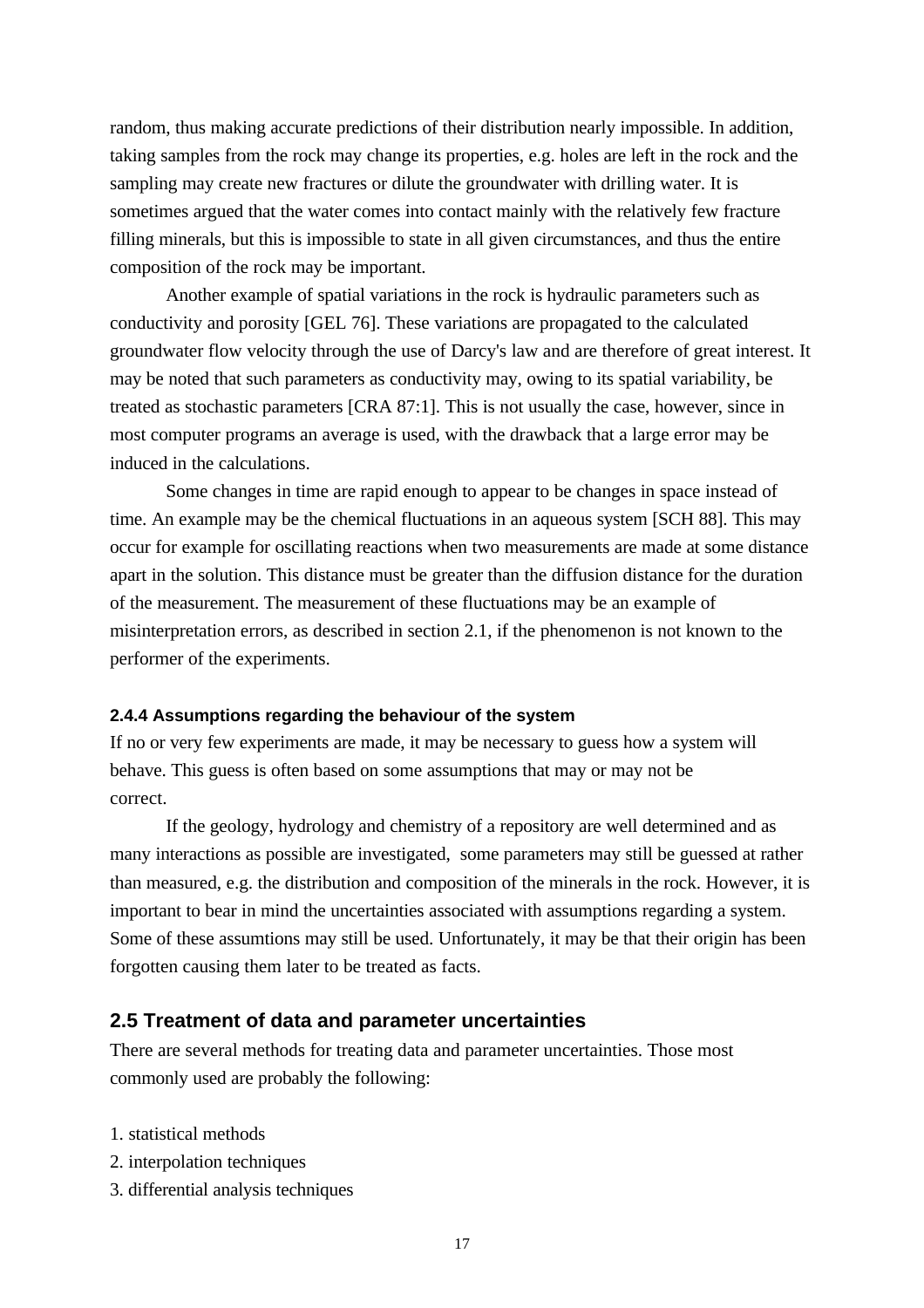In the uncertainty calculations presnted in this report only statistical methods have been used. The other two thechniques are included only for the sake of completeness. All of these methods naturally require the uncertainty interval for each input data. The quantification of such intervals is further discussed in section 5.3.5.

## **2.5.1 Statistical methods**

Statistical methods are perhaps the best developed and most widely used of the techniques for treatment of uncertainties in data. Most of the experimental applications involve a random error that influences the experimentally determined data. The errors may be estimated by repetition of the experiment under the same conditions. However, this is not the case when experiments or events are simulated by the aid of computers. A computer code is based on a theoretical model of what happens in the experiment, and the models are usually deterministic, i.e. a given set of input variables will always give the same output value. Therefore, in performing an uncertainty analysis with statistical methods, the design selected should not include replication [HAR 83].

Statistical methods may be divided into two different subgroups:

- 1. experimental design methods
- 2. sampling methods

## *2.5.1.1 Experimental design methods*

The main concept in experimental design methods is to use a specific design to select a specific set of input variables and their mutual order. These methods are used both for computer simulations and laboratory experiments. A typical experimental design method is the factorial experimental design. These designs vary all input variables at the same time, which makes it different from the old "one-factor-at-a-time" designs. The efficiency of factorial designs in the estimation of interactions between input variables is well documented, and the theories found in many textbooks, e.g. [BOX 87, BAT 88]. Factorial experimental design makes use of all data in the estimation of the effect of each input variable. It is clear, however, as the number of input variables increases, that the number of computer runs needed will increase rapidly. One way to eliminate this problem is to assume that all high order parameter dependencies are zero. This will give only the main effects of the input variables, but those are usually the only ones of interest.

Iterated fractional factorial design may be used to minimise the number of calculations and not lose a great deal of information [AND 93]. This method creates a small number of groups and then assigns each variable randomly to one of the groups. Fractional fractorial design combines the symmetrical properties of factorial designs and the statistical sampling of the Monte Carlo (MC) methods. Experimental design methods are usually better suited for sensitivity analysis than uncertainty analysis.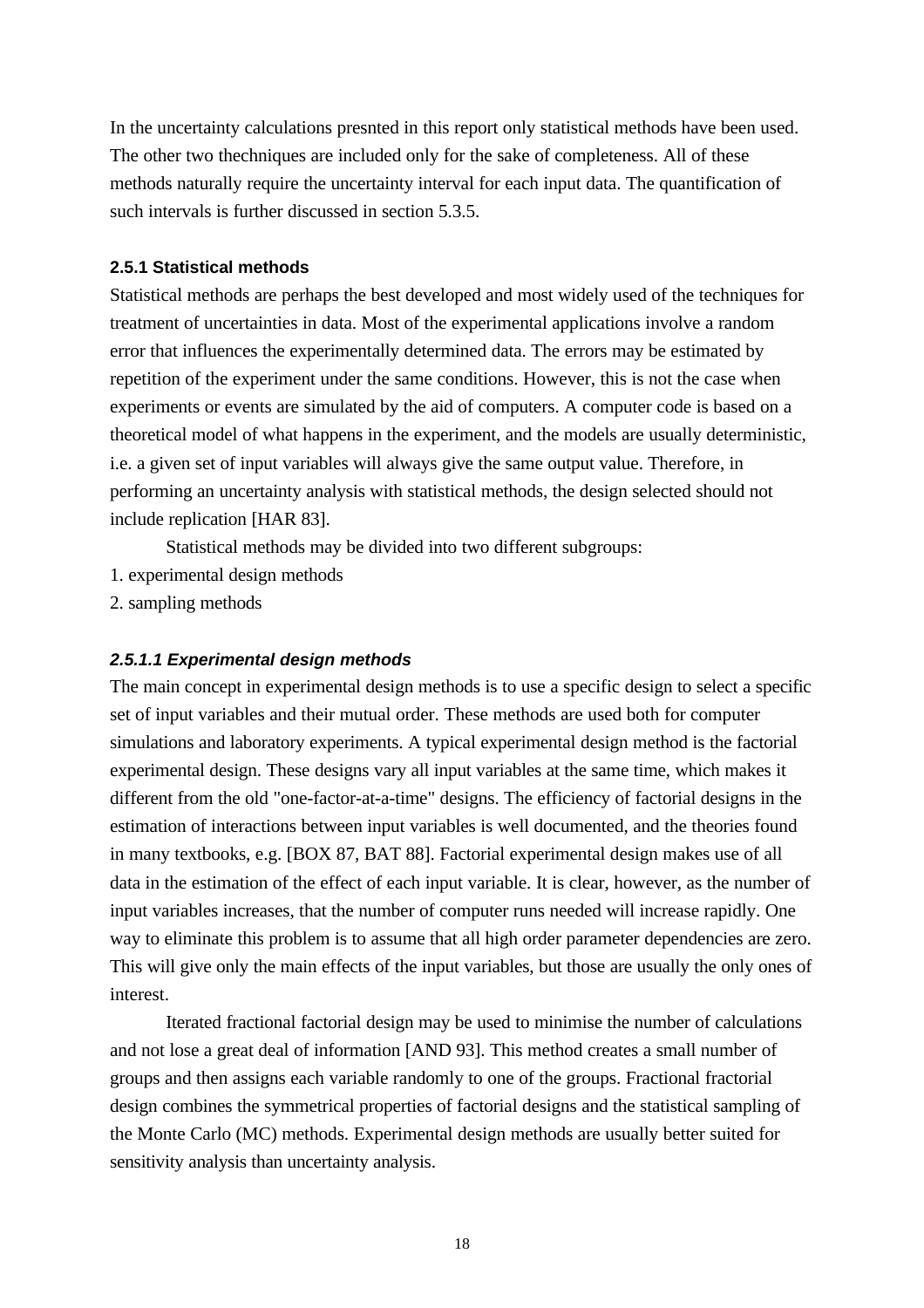#### *2.5.1.2 Sampling methods*

Sampling methods are based on treating the model input parameters as random variables with a given probability distribution and, if necessary, correlations, i.e. the first order interactions. The parameters are then selected by the use of some sampling procedure. The computer program is executed for each set of inputs, and the result of each set may be used to calculate the distribution function for the output [WIL78].

There are three different methods for designing the sampling procedure: Monte Carlo ( MC ), stratified sampling and Latin Hypercube Sampling (LHS) [MCK 79]. There are several reasons for preferring some kind of random sampling method [IMA 87]:

- 1. If done properly, MC methods can be designed to avoid some inputs for which the model is not valid.
- 2. The MC approach varies all input parameters simultaneously, thoroughly exploring the input space, and can be made very efficient.
- 3. If the probability distributions assigned to the inputs are meaningful, then statistical estimates of output percentiles, means and variances can be made.

Two of these techniques, MC and LHS, will be discussed in more detail in Appendix 1. A general conclusion is that the most effective is LHS. Sampling methods provide a simple way to investigate the effect of uncertainties in the input of a model, but there is one major drawback. It takes many computer runs to make the result statistically significant. The main advantage of the MC-based simulations are that the result may be analysed with common statistical tools. In most cases, it is possible to include the statistical calculations in the code as seen in the following sections.

#### **2.5.2 Interpolation Techniques**

Interpolation techniques are often used to estimate a complete surface structure from spatially distributed data if no model exists of how the data should be distributed. This is usually done by using a linear estimator as shown below.

$$
\hat{o}(x_0) = \sum_{i=1}^{n} I_i o(x_i)
$$
\n(2.1)

where  $\hat{o}(x_0)$  is an estimated value at a points between data points,  $o(x_1).....o(x_n)$  are measured values and  $\lambda_1...\lambda_n$  are the weights of each measurement. In many cases the sum of the  $\lambda_i$  is equal to one and thus the estimated value is a weighted mean. There exist several methods to select  $\lambda_i$ . One such technique is kriging, as described by [MAT 69], [MAI 93]. The main principle of this method is to select  $\lambda_i$  to create an estimate being unbiased with minimum variance. Kriging is used mostly by mining engineers and geologists, since it is common in those disciplines that it is not possible to obtain the properties at any given location.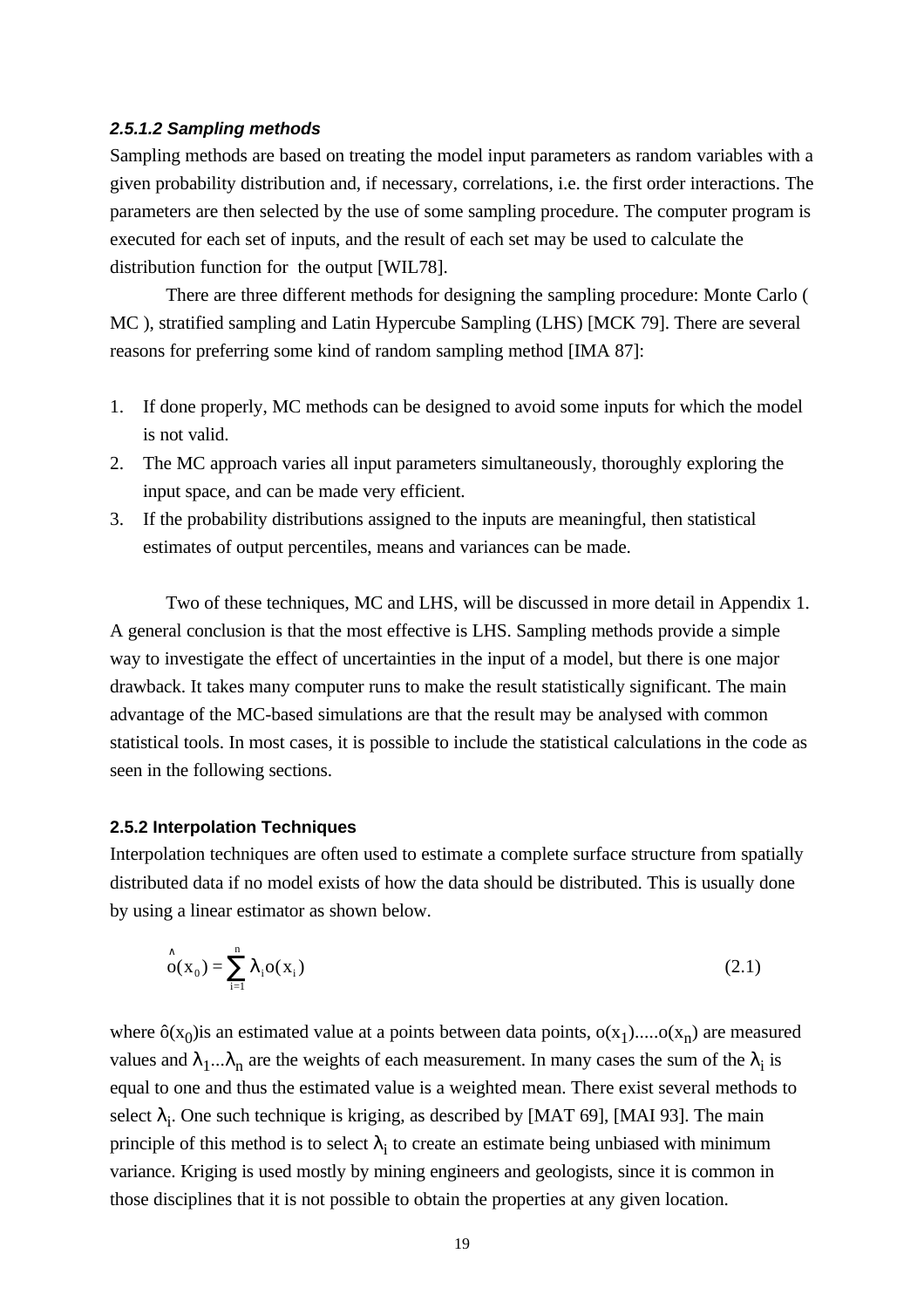#### **2.5.3 Differential analysis techniques**

The differential analysis techniques are based mainly on a Taylor expansion of the simulated properties and the associated partial derivatives [IMA 85]. The general idea is to treat the dependent variable of interest as a function, f, of the independent variables,  $x_1$ ........ $x_k$ . This function is then expanded as a Taylor series about some vector,  $X_0 = (x_{10},...,x_{k0})$ , of base case values for variables  $X = (x_1, ..., x_k)$ . This series is usually truncated after the the first order derivative:

$$
f(X) = f(X_0) + \sum_{j} \frac{df(X_0)}{dx_j} (x_j - x_{j_0})
$$
\n(2.2)

The first order Taylor series described above generates a linear model as described by:

$$
Y = \boldsymbol{b}_0 + \sum_j \boldsymbol{b}_j X_j
$$
 (2.3)

This model may then be used for uncertainty or sensitivity analysis, i.e. calculating only the effects on the linear equation rather than for the complete model.

#### **2.6 Sensitivity analysis**

If a computer model is used to simulate some complex process, it is of great interest for both the programmer and the user to make a sensitivity analysis of the system and the program. The sensitivity analysis is also important for verification of the model.

A sensitivity analysis usually means that the change in the result owing to changes in the input is investigated. Such an investigation has several important benefits. i) First, the correctness of expert predictions may be tested. ii) Second, unimportant variables or unnecessary model complexity may be revealed. iii) Third, the input data may be ranked with respect to their influence on the result. As a result of the second and third advantages, the number of variables used in an uncertainty analysis can be decreased significantly. The uncertainty analysis may thus be performed more rapidly, saving computer time for complex codes. However, one might argue that this kind of parameter screening before the actual uncertainty analysis removes important second order interactions, e.g. coupled effects.

There are many ways to perform a sensitivity analysis. Some of the most important ones are described below.

#### **2.6.1 Response surface methods**

Response surface replacement for computer simulations is generally based on some experimental design to select input values for the computer program. The method of least squares is then used to estimate the parameters in a linear equation approximating the actual response surface, see Equation 2.2. Generally, the derivatives in this equation are dependent on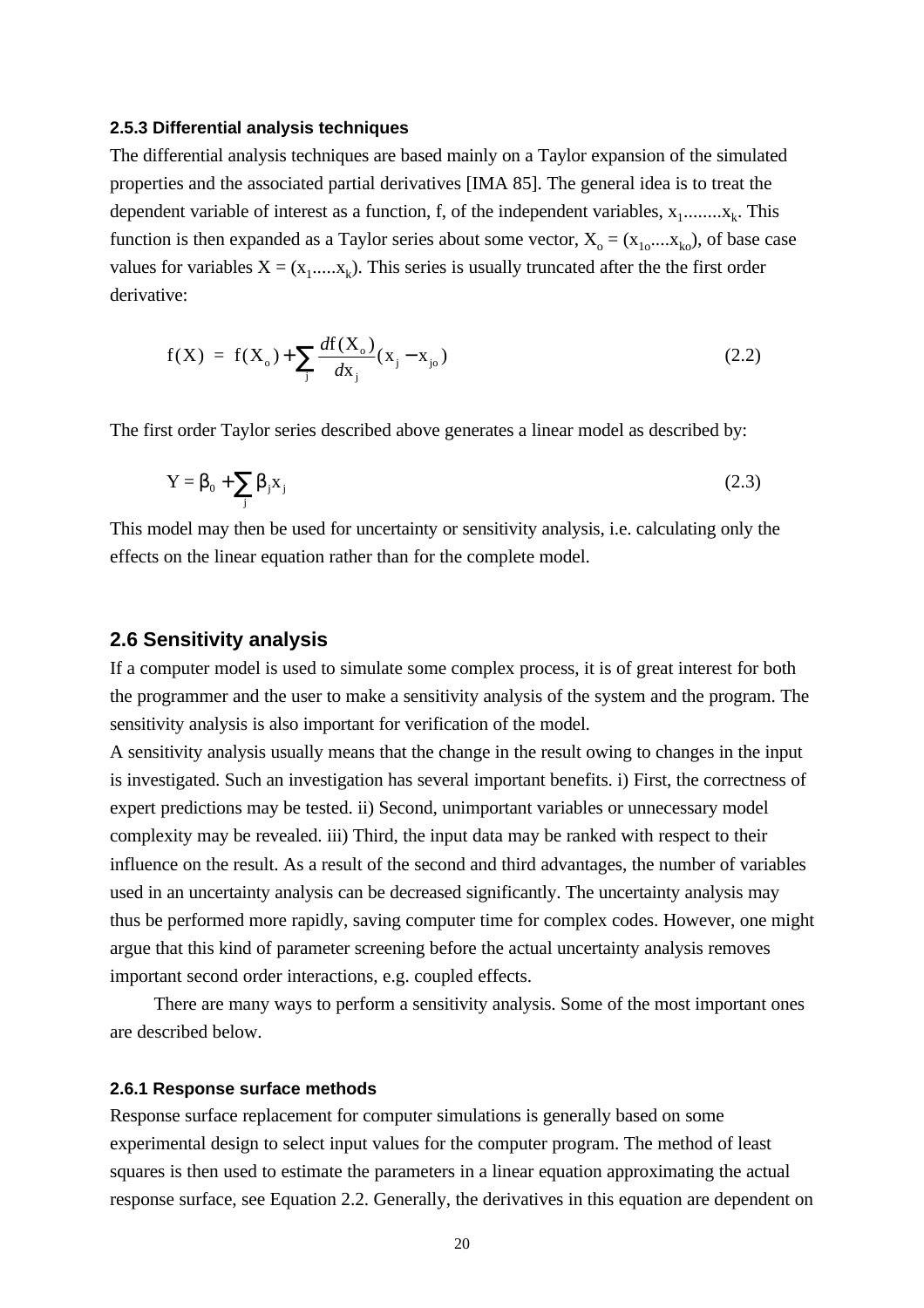x but, in the approximation mentioned above, they are assumed to be constant, thus yielding a multidimensional plane. Linear models are ordinarily expressed with an error term added to represent stochastic variation. Computer models, however, usually produce deterministic output and thus differences between the linear equation and the computer model may be the result of lack of fit rather than stochastic variations.

When a linear model is created, it may be used to predict the sensitivity not only of each parameter but also of an uncertainty analysis. In the latter case, Monte Carlo sampling (cf. 2.6.2), of the input values is needed to estimate the effect on the dependent variable. It is also possible to obtain expectation values and variances for the result directly from Equation 2.3 in the following way.

$$
E(Y) = \boldsymbol{b}_0 + \sum_j \boldsymbol{b}_j E(x_j)
$$
 (2.4)

$$
Var(Y) = \sum_{j} \mathbf{b}_{j}^{2} Var(X_{j}) + 2 \sum_{i} \sum_{j} \mathbf{b}_{i} \mathbf{b}_{j} Cov(x_{i}, x_{j})
$$
(2.5)

The expectation value and the variance may then be used to make a description of the system response.

#### **2.6.2 Monte Carlo methods**

The Monte Carlo approach may be used directly with the simulation by choosing the input values from the interval of the variables used. In some cases, the distribution in this interval may also be taken into account. The approach may be to hold one variable at a fixed level over ten simulations, for example, and then to fix variable number two and continue in this way until all the variables are used. The variances are then compared and the variable that gives the smallest variance in the result when held fixed is deemed to be the most important, the next smallest to be the second most sensitive and so on. This method, however, is somewhat unstable since there must exist a significant difference in the sensitivity of the variables in order to obtain a reproducible answer, i.e. the result must not be dependent on the seed to the random number generator. Such a disadvantage may be avoided by using a fixed random matrix made in the beginning of the simulation. The number of computer runs is also very large for simple MC selection, so this method must be modified by some other sampling procedure to be time efficient.

#### **2.6.3 Differential analysis**

It is possible to make a sensitivity analysis from a differential analysis, see Section 2.5.3. The coefficients in such a Taylor expansion may be normalised and thus used to develop a ranking of the variables of importance. Further, estimations of the expectation value and the variance may be derived from Equations 2.4 and 2.5, respectively, since these are properties of linear models and may thus be used in both linear regression models and Taylor series [IMA 85].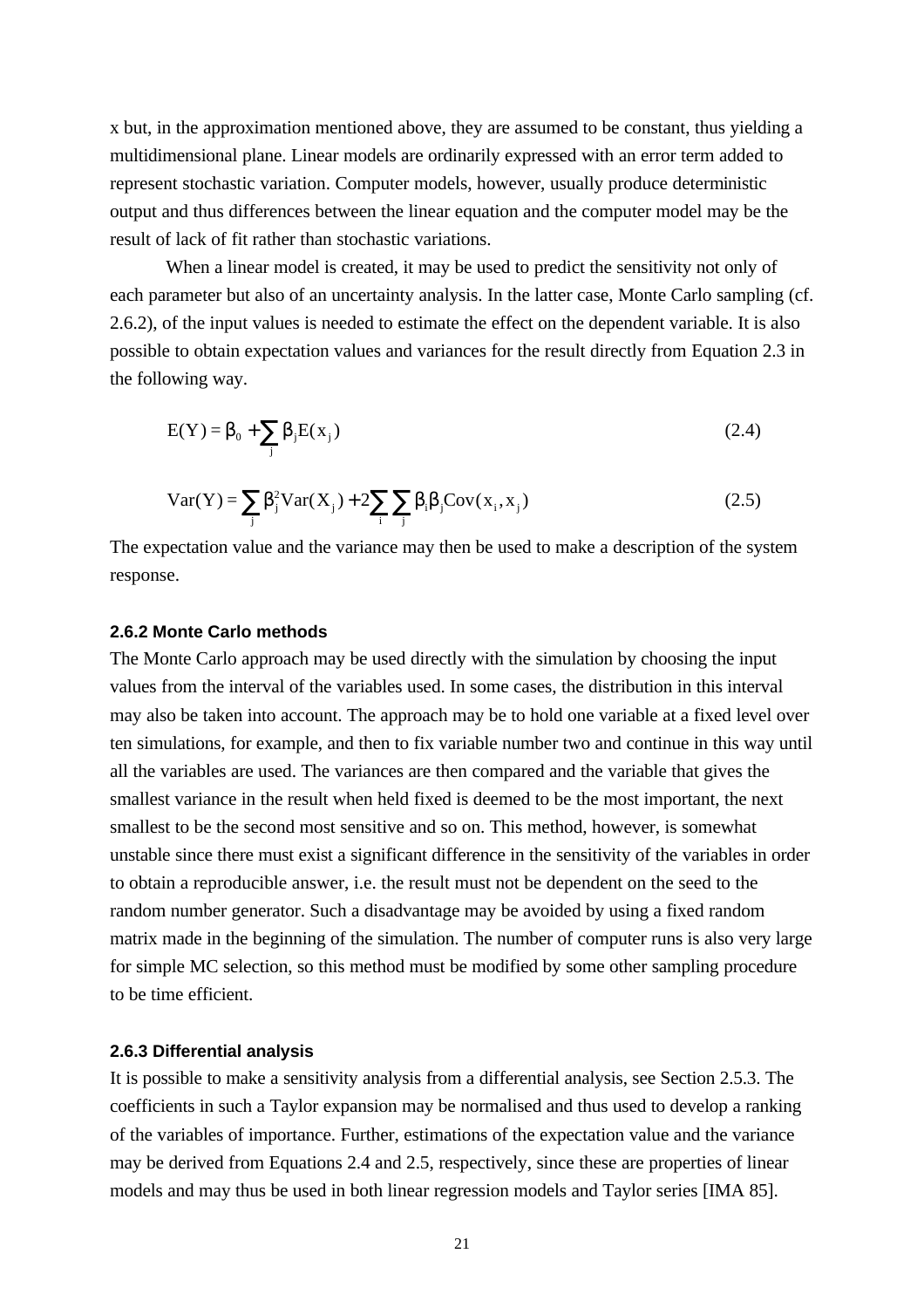## **3. Uncertainties in solubility calculations**

The solubilities of different solid phases are common input data to, for example, performance assessment models. Usually these solubilities are given as fixed values, which may be greatly or slightly wrong depending on their origin. Therefore also the predictions made by the performace assessment model will be uncertain. The method to avoid this is to give the input data to a model as an interval rather than as a fixed value. The model will then give an interval as a result. For the case of solubilities there are two methods to obtain the data, either by experiments or by calculations . Even in the latter case experiments are needed to give more basic data such as stability constants for different chemical species. The uncertainties in solubility calculations have been investigated with the aid of some computer programs which have been written for different purposes depending on which uncertainty to evaluate. The uncertainties considered in this report are:

Uncertainties in thermodynamic data such as stability constants and enthalpies of reaction. This is done by the SENVAR program package.

Uncertainties in water composition using the UNCCON package. The water composition uncertainties may originate from two sources. Either there are measurement uncertainties or the water composition may be estimated using a rock-water interaction program. In the latter case the rock composition is uncertain and the effect of this uncertainty has also been investigated using the MINVAR package.

There may also be several conceptual models for the calculation of solubilities under different groundwater conditions, each of them giving a slightly different answer. These conceptual uncertainties will be described below as a calculation exercise.

## **3.1 Common features of the programs**

The computer programs developed within the scope of this report all have some features in common, the most important being that they are all written in the programming language C. However, in some cases, sub-programs written in another computer language are used. The chemical "calculation motor" in all the program packages are the PHREEQE program [PAR 80].

All the programpackages use a well defined and detailed directory structure developed by Emrén [EMR 98:1] in order to make it easy to find the appropriate files and to maintain a good overview. In addition, most of the programs described below are in reality program packages but is is only the name of the master program that is described in the section headings. The sub-programs are directed and run from the master program. Each of the programs may be run separately, but it is vital to remember that some information from preceding programs may be needed in order to make a single run. Therefore, this approach is not recommended unless the manual for the program or the source code has been thoroughly examined. However, if done properly, this procedure makes it fairly easy to change some part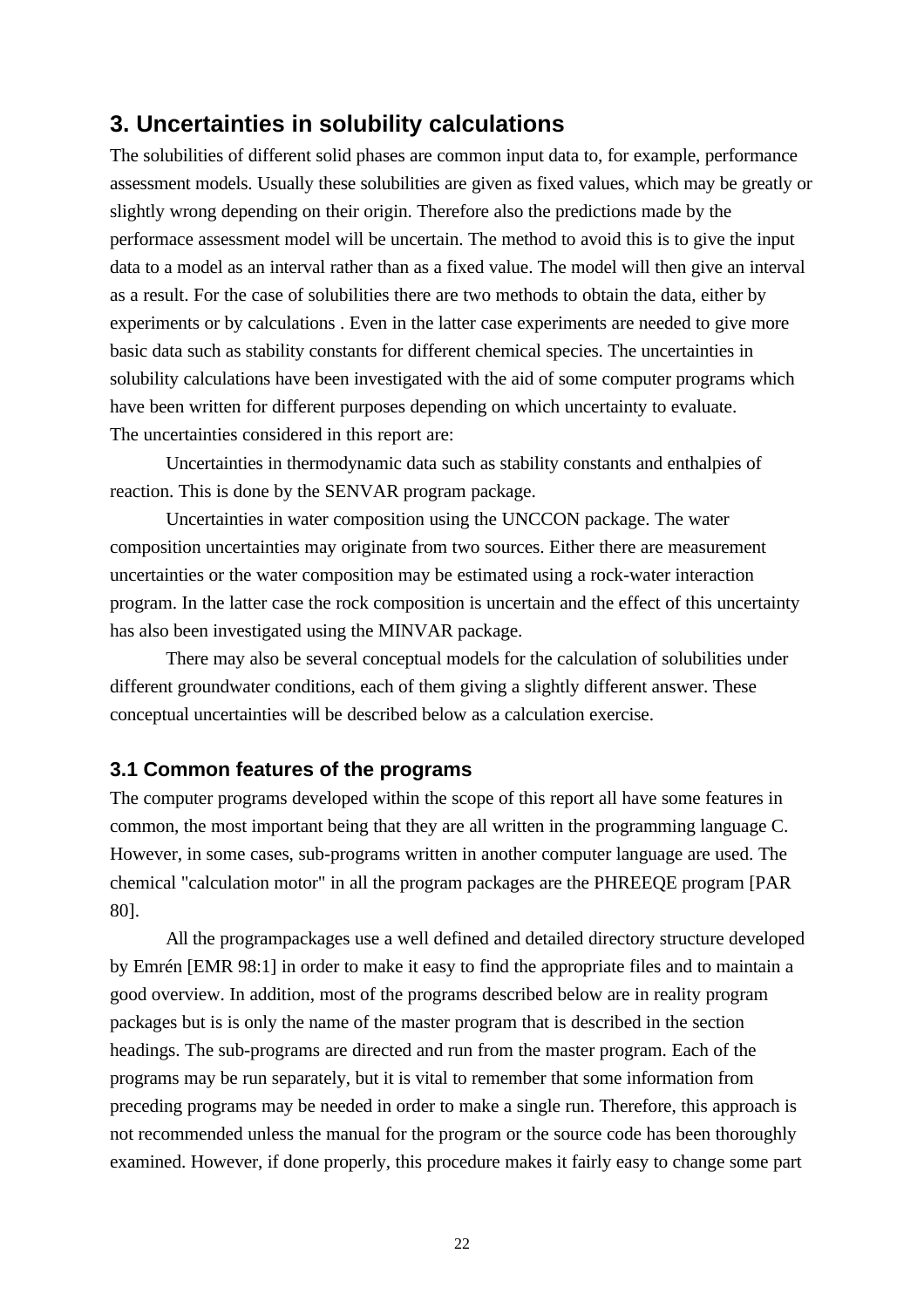of the program without extensive work and also makes it possible to run each part separately. In this way, each part of the calculation can be investigated, allowing for detailed examination.

## **3.2 Rock composition uncertainties, MINVAR**

The MINVAR package is designed to calculate how the composition of a water is affected by changes in the mineral composition of the host rock. For these purposes, there is a need for a program that calculates the composition of a water that is in contact with a rock with a given mineral abundance. Several codes with nearly the desired properties exist, and it is thus possible to use any of them as sub-programs with some changes in the source code of MINVAR.

The assumptions made on the mineral uncertainty are that each mineral abundance may be given by a mean value and a minimum value, thus defining a symmetrical interval in which the abundances are assumed to be uniformly distributed. A Latin Hypercube Sampling is made within these intervals. This is particularly simple in this case since the distribution assumed makes the strata that are equal in probability also equal with respect to percentage.

The calculations then follow the typical LHS procedure, i.e. the mineral abundances in the input files to the simulation program CRACKER [EMR 98:1] are changed according to the LHS matrix. When all the "samples" are taken, some statistical estimators for the different elements are calculated, e.g. the mean concentration, the standard deviation and a 95% confidence interval based on a log-normal distribution assumption for the element concentrations.

It is further possible to display the concentration fluctuations for each chemical element and water parameter, e.g pH and pe, in order to determine the accuracy of the normal assumption mentioned above. Presently the graphs displayed are a calculated frequency function and a cumulative distribution function (cdf) for the pH, pe, and the concentration of different elements in the water. However, since one of the advantages of LHS is that few samples are needed to cover the variable space, it may be difficult to obtain any relevant information from the frequency function since the few samples may give local fluctuations in the function values.

The output produced by MINVAR may, in addition to illuminating the desired problem, be used as indata to the UNCCON program, see Section 4.1.2, which calculates how the solubility of a solid phase varies with the water composition.

#### **3.2.1 Program description**

The subprograms that constitute the MINVAR package may, roughly, belong to two groups: one statistical sampling and evaluation part and one simulation part. For the simulations, any program that produces a water composition from a rock composition may be used with minor modifications in the statistical part. However, for practical purposes, as described above, the CRACKER program has been used here. However, there is another positive effect of this selection and that is that being an equilibrium program, CRACKER probably overestimates the

23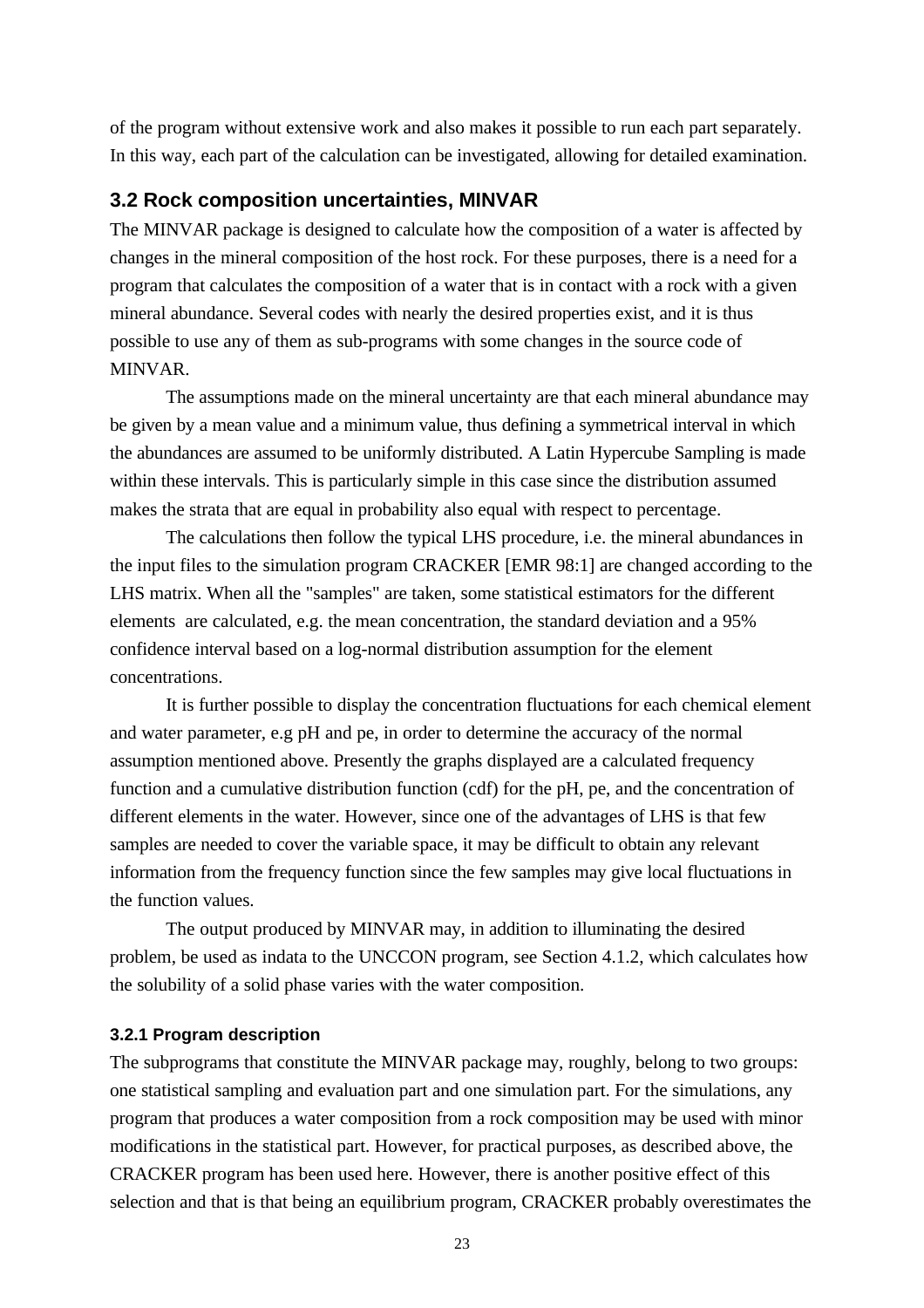local fluctuations in the fracture. This produces concervative results which is desired in for example a performance assessment.

## *3.2.1.1 The CRACKER program*

The simulation part consists at present of the CRACKER program [EMR 92], which calculates the composition of a water flowing through a crack with a given mineral composition. This is done by dividing the rock surface into small hexagonal parts, each such part containing one mineral. The sizes of these diffusion cells are dependent on the flow rate, and their purpose is to be able to assume that equilibrium exists within each cell. These hexagonal mineral grains are then distributed randomly across the surface, maintaining the percental distribution. The water flowing through the rock is then assumed to be in equilibrium in each cell, and the cells are mixed according to Figure 3.1.



*Figure 3.1, mixing scheme for CRACKER*

After a number of length steps, it is possible to assume that the water has reached a steady state in the sense that, if all the waters from the last row are mixed, the change in two successive rows is negligible. The water composition thus obtained is assumed to be the one existing in a natural fracture system with the given mineral abundances.

This approach was tested with waters from the Äspö site in Sweden [EMR 98:2]. It was found that, when a reasonable mineral set is used, the calculated element concentrations were in good agreement with the measured ones.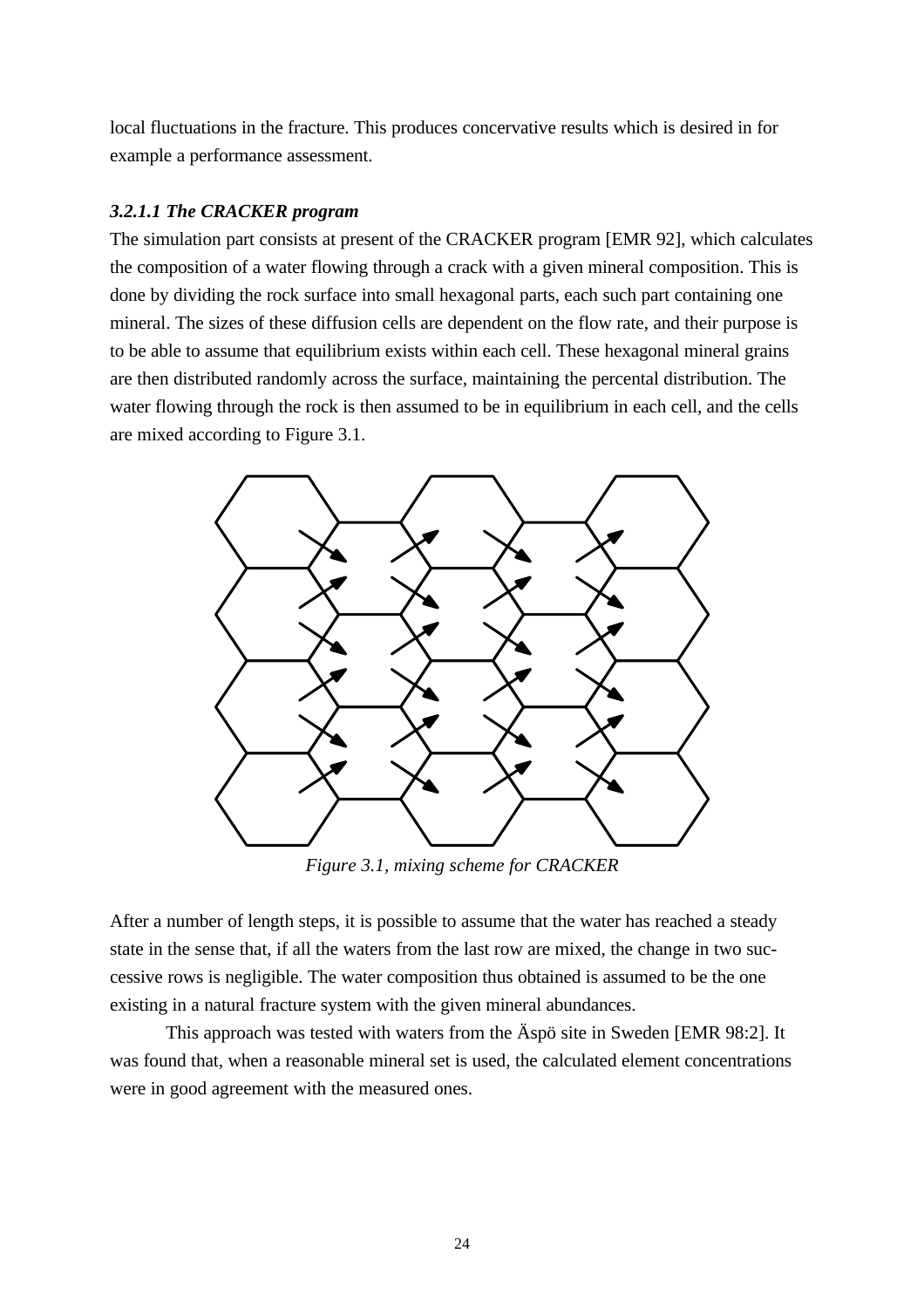## **3.2.1.2 Statistical sampling and evaluation**

The statistical sampling and evaluation part is easily defined as the MINVAR package without CRACKER. Since the simulation part is incorporated in the MINVAR package, it will be found in the flowchart of the program below, but the description is found in the section above.



*Figure 3.2: Flowchart of the MINVAR package.*

During a typical calculation, the programs are run by the MINVAR master program. A short description of each program may be necessary to understand the flowsheet properly.

- MINVAR: This is the master program which is invoked when a calculation is started. There are mainly two options: to start a new calculation or display an old one.
- CRSETUP: If a new calculation is selected, the necessary information is given to this program by a menu system. The choices that must be made are for example: the length and width of the crack, what water to start with and the rock composition, together with the associated uncertainties as intervals.
- LATIN: The frame for the latin hypercube sampling is made here, i.e. the intervals for each mineral are divided into equal parts and one value is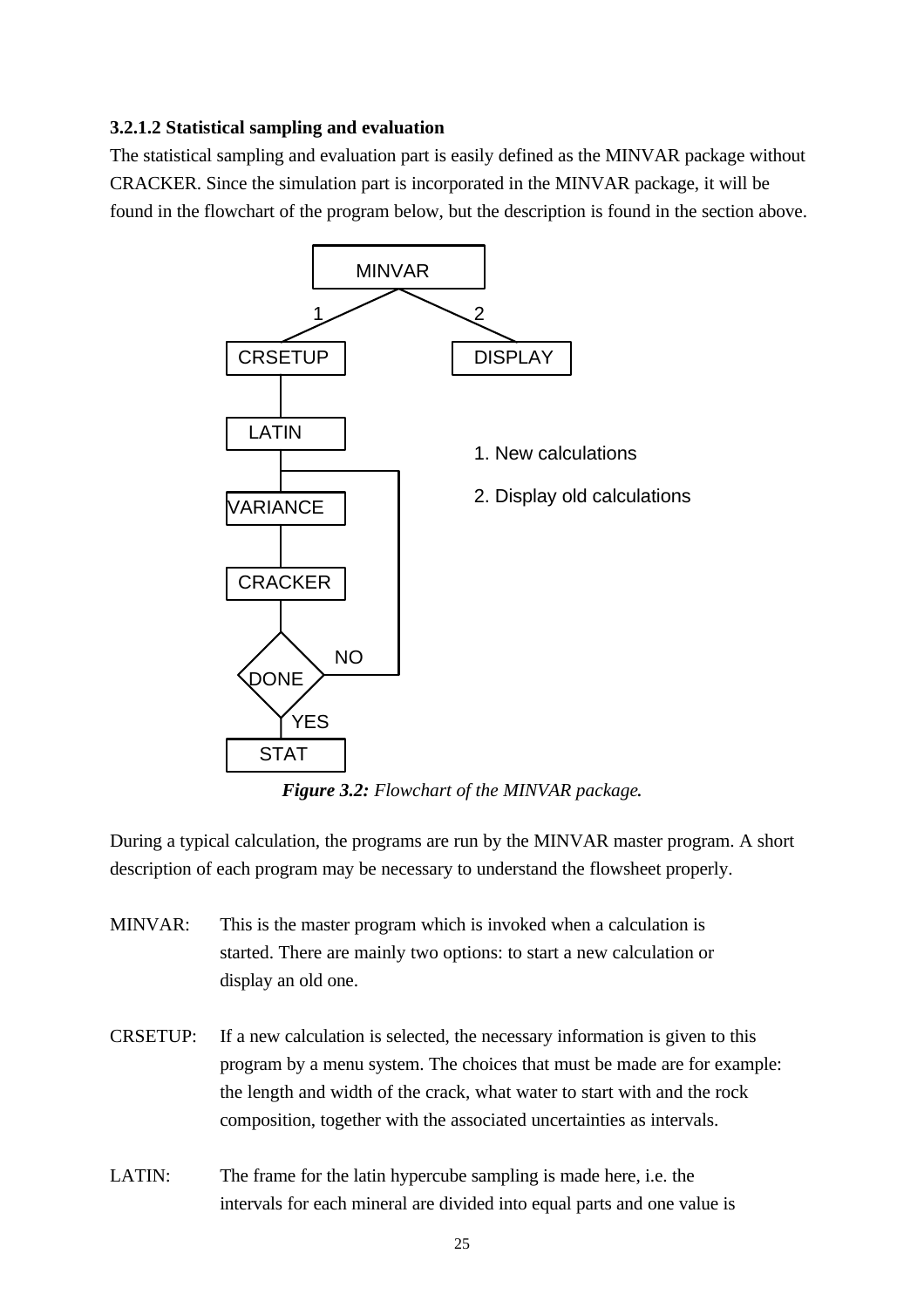selected randomly from each part, whereupon the values are mixed randomly, thus producing a matrix with random values.

- VARIANCE: This program changes the infiles for CRACKER according to the random matrix created by LATIN. This is done one time per iteration cycle.
- STAT: The statistical estimators are calculated here. The result file contains the mean concentration, standard deviation and a 95% confidence interval for each element plus pH and pe.
- DISPLAY: To make the results visual, this program is included to show the calculated frequency function and the cumulative distribution function (cdf). These plots may be drawn for any of the entities included in the calculations.

For more information, see [EKB 99:1] for the source code and handling instructions.

## **3.3 Water composition uncertainties, UNCCON**

The UNCCON program investigates how uncertainties in water composition affect the solubility of a solid phase. Each element concentration is given as a uniformly distributed interval, indicated by the user, from which the samples are taken with the LHS technique. Other factors that can be selected are different iteration criteria, e.g. number of LHS intervals, and which database to use. A simple sensitivity analysis is also included. The basis for this is simply to give one of the investigated parameters a high and a low value, while the others are kept at their mean value, and then run PHREEQE once for each case. This is repeated for all the parameters, and the difference in solubility for each case is compared. The parameter that gives rise to the greatest difference is considered to be the most important one and so on. This approach will obviously give only a rough estimate of the internal ranking since only first order effects are taken into account. However, the sensitivity analysis is usually used only as an indicator in this case, and no further calculations depend on its result.

The result of an UNCCON uncertainty calculation consists of two parts, first, a file containing some statistical estimators such as the mean solubility, minimum and maximum solubility and a confidence interval for the mean and, secondly, a part consisting of plots of the calculated frequency function and the cumulative distribution function (cdf) for the solubility. As there are relatively few samples, owing to the LH sampling, the plots will be somewhat jagged, but they will at least give a hint of the distribution of the solubility.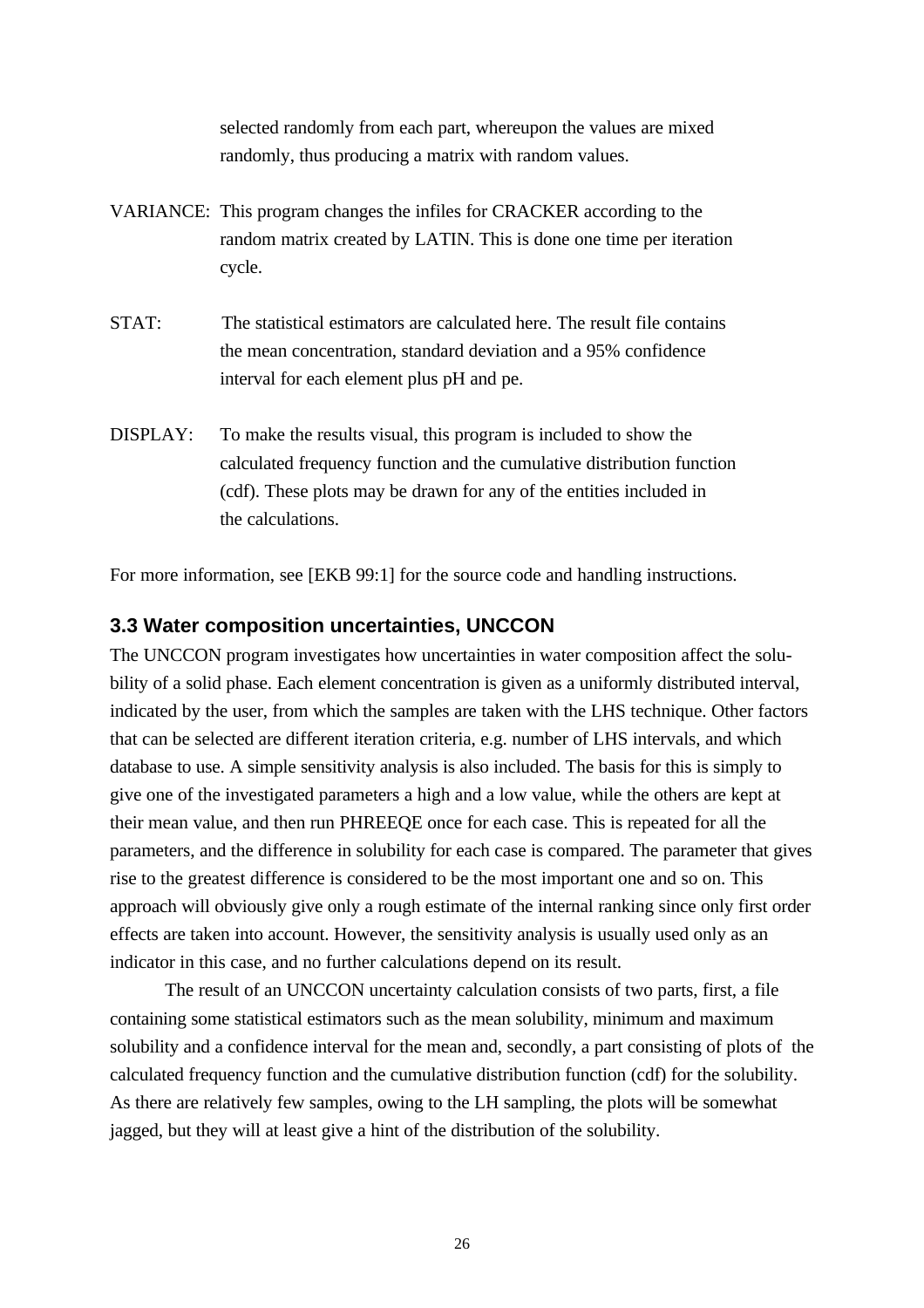## **3.3.1 Program description**

The different subprograms of the UNCCON program package are hierachically distributed according to Figure 3.3.



*Figure 3.3: Hierarchical diagram of the UNCCON package*

A short description of the different programs are given below and for a more thorough description see [SAM 96].

| <b>UNCCON</b> | The master program. Starts and controls the other programs. It<br>also saves results from both the sensitivity and uncertainty<br>analysis.                                         |
|---------------|-------------------------------------------------------------------------------------------------------------------------------------------------------------------------------------|
| <b>INIT</b>   | A program in which the user determines the conditions for the<br>sensitivity and uncertainty analysis.                                                                              |
| <b>SEN</b>    | The main program in the sensitivity analysis. Handles the input<br>from INIT, runs PHREEQE and creates a result file to SENRES.                                                     |
| <b>SENRES</b> | Evaluates the results from SEN and produces a result file<br>containing the elements in order of importance.                                                                        |
| <b>INPH</b>   | Creates a PHREEQE infile from data given by UNC or SEN.                                                                                                                             |
| <b>UNC</b>    | The main program in the uncertainty calculations. Runs<br>PHREEQE and produces a result file to UNCRES.                                                                             |
| <b>UNCRES</b> | Calculates the mean solubility, standard deviation and a<br>confidence interval for the mean and writes this together with<br>the largest and smallest solubility in a result file. |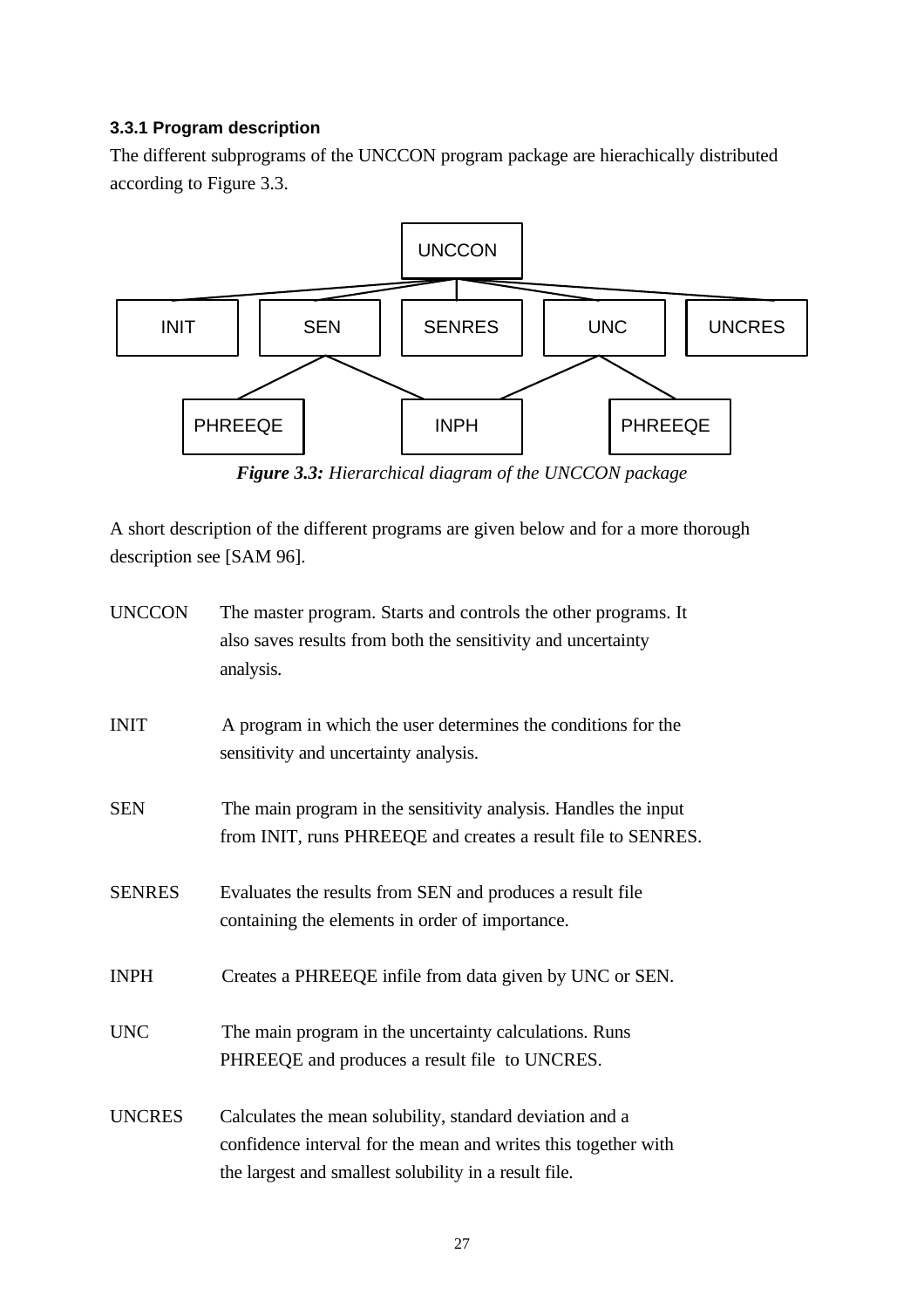## **3.4 Thermodynamic uncertainties, SENVAR**

If the water composition is well known and the calculations are performed at the same temperature at which the stability constants were measured, the greatest source of uncertainties in the results is in the determination of the different stability and solubility constants.

To illustrate the problem, consider the following simplified description of the dissolution of  $U(OH)_4(s)$  in pure water. The reactions describing the system are:

 $U(OH)<sub>4</sub>(s) \Longleftrightarrow U<sup>4+</sup> + 4OH<sup>-</sup>$ (R3.1)

$$
U^{4+} + OH^- \Leftrightarrow UOH^{3+}
$$
\n
$$
U^{4+} + 2OH^- \Leftrightarrow UOH^{3+}
$$
\n
$$
(R3.2)
$$
\n
$$
(R3.2)
$$
\n
$$
(R3.2)
$$
\n
$$
(R3.3)
$$

$$
U^{4+} + 2OH \Leftrightarrow U(OH)_2^{2+}
$$
 (R3.3)

$$
U^{4+} + 3OH^- \Leftrightarrow U(OH)_3^+
$$
 (R3.4)

 $U^{4+} + 4OH^- \Leftrightarrow U(OH)_{4}$ (R3.5)

An equilibrium expression may be written for each of the reactions 1-5, for example:

$$
\ln(\beta_2) = \ln(a_{U(OH)_2^{2^+}}) - \ln(a_{U^{4^+}}) - 2\ln(a_{OH^-})
$$
\n(3.1)

where  $\beta_2$  is the equilibrium constant for reaction R3.3 and a is the activity of the species concerned. Since a natural system is far more complicated, a couple of hundred equilibrium equations may be needed. Clearly, a change in an important stability constant may change the result of the calculation significantly. If the system of equations, such as Equation 3.1, is solved, the solubility will be expressed as a sum of  $ln(\beta_i)$ . Therefore, according to the central limit theorem, if the parameters in the sum are changed within a uniform interval, the result will be normally distributed. Thus, it is expected that the solubilities will follow a log-normal distribution. Further, it must be noted that other parameters, such as initial pH, pe and temperature, may have a significant effect on the calculations.

The SENVAR package was developed to investigate the effect of uncertainties in thermodynamical data. In its current form, it handles, in addition to the constants mentioned above, the investigation of the effect of uncertainties in enthalpies of reaction, see section 3.5.

#### **3.4.1 General features of the program**

The SENVAR package is a combination of a statistical sampling and evaluation program. The solubilities are, as for the UNCCON program, calculated by the thermodynamic equilibrium program PHREEQE.

The calculation frame, which is given by the user, is constituted by the choice of solid phase, water composition and database. It is also necessary to give some iteration criteria. The calculations are then made in two steps, first a preliminary sensitivity analysis and then an uncertainty analysis, the results of which are also used for the stepwise regression, which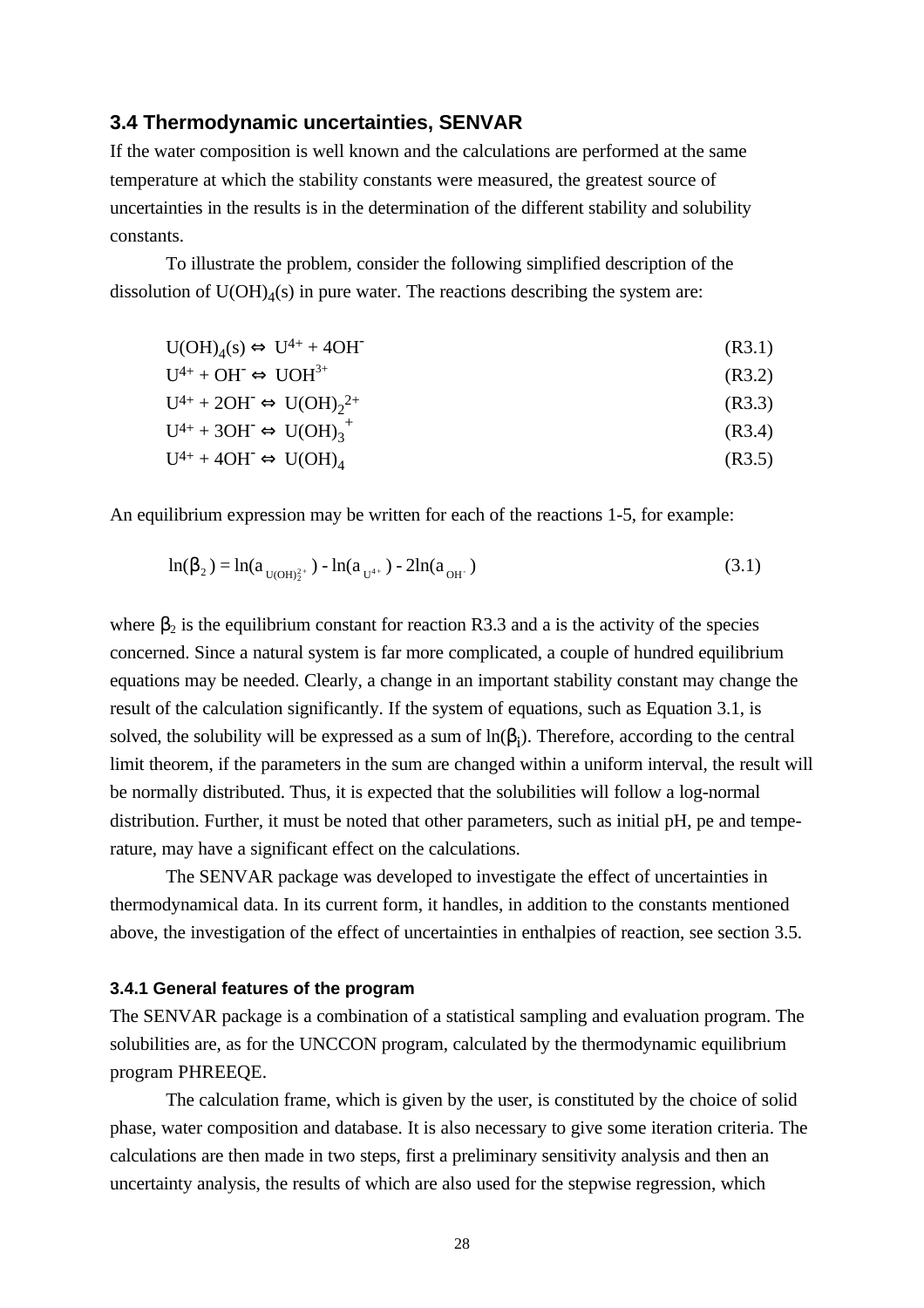serves as the final sensitivity analysis. For a more detailed description of the program, see [EKB 95:2] and Paper I (cf. Appendix 6) for flow sheets.

## **3.4.2 Sensitivity analysis**

The preliminary sensitivity analysis may be performed in two ways, either by using a variance analysis or by a binary search tree. The main advantage of the variance analysis is that a preliminary ranking of the parameters is made, but the calculations take a great deal of time. The binary search tree, on the other hand, is fast but does not rank the parameters. The concepts of the two approaches are explained below.

## **3.4.2.1 Variance analysis**

The variance analysis is made by holding one of the investigated parameters at a fixed value while the others vary for a given number of iterations, e.g. 20. The variance in solubility for these iterations is then calculated, and the next parameter of interest is held at a fixed value. The species that gives the smallest variance when held constant is deemed the most important and so on.

At the beginning of the calculations, a random matrix is created. It contains random values for the different parameters, each sampled within a given uncertainty range.

There is one row for each investigated parameter. These rows combined forms a matrix with as many rows as there are investigated parameters and as many columns as the selected iteration number. In the first iteration, the first parameter is held at its mean value and the others receive values according to the first column of the matrix. In the next iteration, the values are taken from the second column and so on for the given number of iterations. The second parameter is then held at a fixed value and the others receive values according to the columns of the random matrix. Evidently this approach will give the same variance for the unimportant parameters, thus making the selection criterion simple. The selection criterion is usually that the difference between two successive variances must be at least one thousandth of the last one. The important parameters are then transferred to the uncertainty analysis.

## **3.4.2.2 Binary search tree**

The theory behind the binary search tree is rather simple, and the approach is more commonly used in optimisation problems. The inputs to the model are seen as a vector containing the different parameter values. It is known, *a priori*, that only a few of these are important. Therefore, by using a binary search tree, the number of iterations needed to identify the important parameters may be less than the total number of parameters.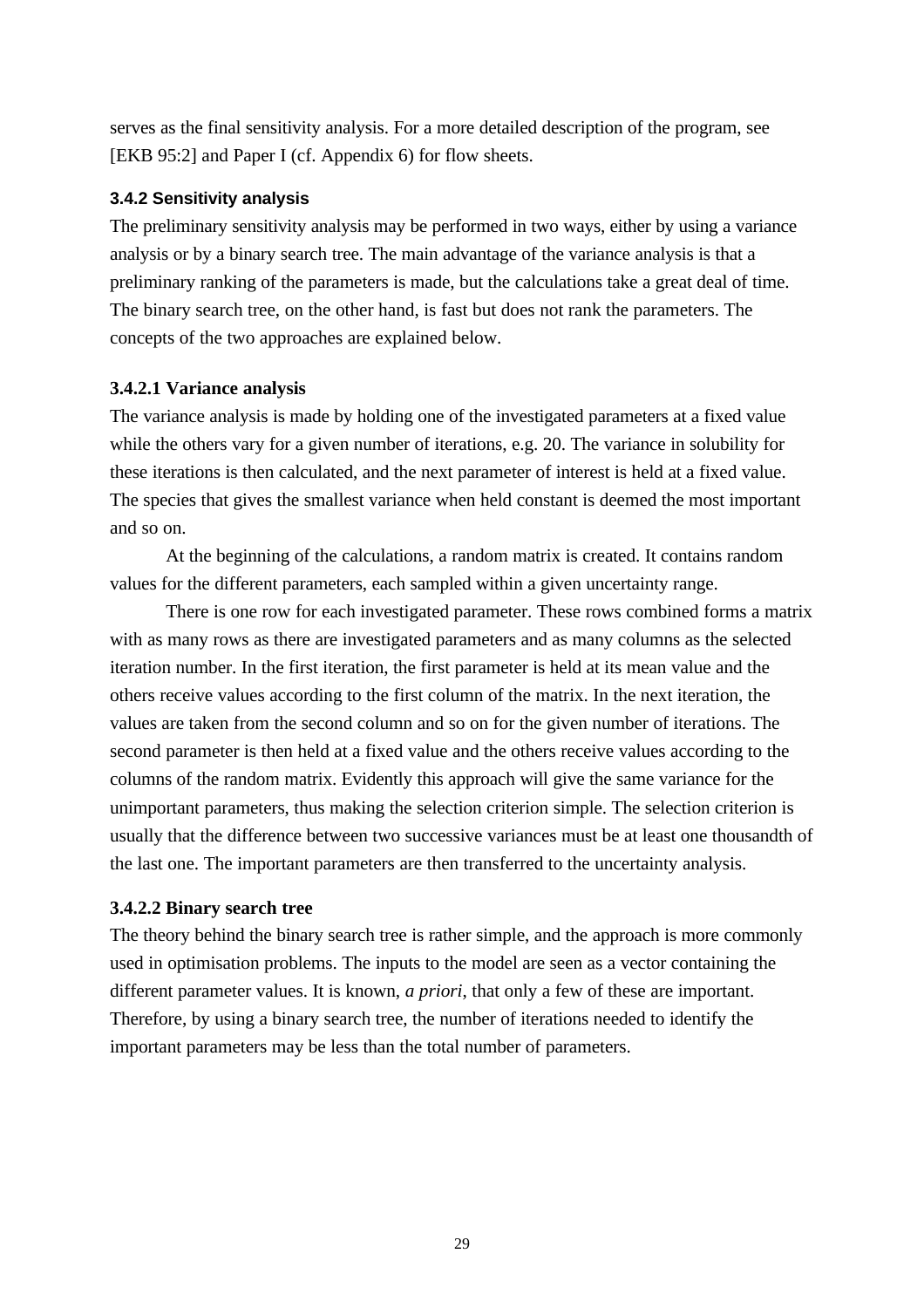

*Figure 3.4: Binary search tree for a 28-cell input vector with three important parameters (filled boxes).*

The method illustrated in Figure 3.4 may be described in the following way. The calculations are made two times, one with every investigated parameter at their maximum value, and one with the minimum value. The results are then compared to investigate whether there is a significant difference. If so, the input vector is divided into two parts, each becoming the base for further calculations. The same approach is used at the next level of the search tree, except that at this level it is the values in half of the original vector that are changed while the rest are held fixed. If there is no significant change this time, it is concluded that there are no important parameters in that part of the vector and it is not further investigated. If the change is significant, the new vector is divided into two parts and the method described above is applied to both parts. Finally, all the important parameters are identified. Consider the case in which two iterations are made at each level, i.e. high and low values for the parameters. The number of iterations needed to investigate which parameters influence the result may then be significantly reduced if the method indicated in Figure 3.4 is used. As seen for the case described above, the number of iterations was only slightly reduced compared with the "one factor at a time" approach. However, as the number of parameters grows, the greater the profit will be of using a binary search tree. For the cases described in this section, the number of parameters is usually about two hundred and there are between one and six important ones. Thus the approach is very effective in the sense that it requires only a few iterations, usually reduced to about a third of the number of parameters.

#### **3.4.3 Uncertainty analysis**

In the uncertainty analysis, the Monte Carlo sampling is made without any restrictions, i.e. the values of the parameters are selected randomly within each interval at each iteration. This approach makes it possible to detect any synergistic effects between two or more species. The calculations are usually made with 1000 to 2000 samples, thus giving enough values to cover the parameters' space sufficiently well. Every solubility calculation is saved in a file which is later used for the final sensitivity analysis.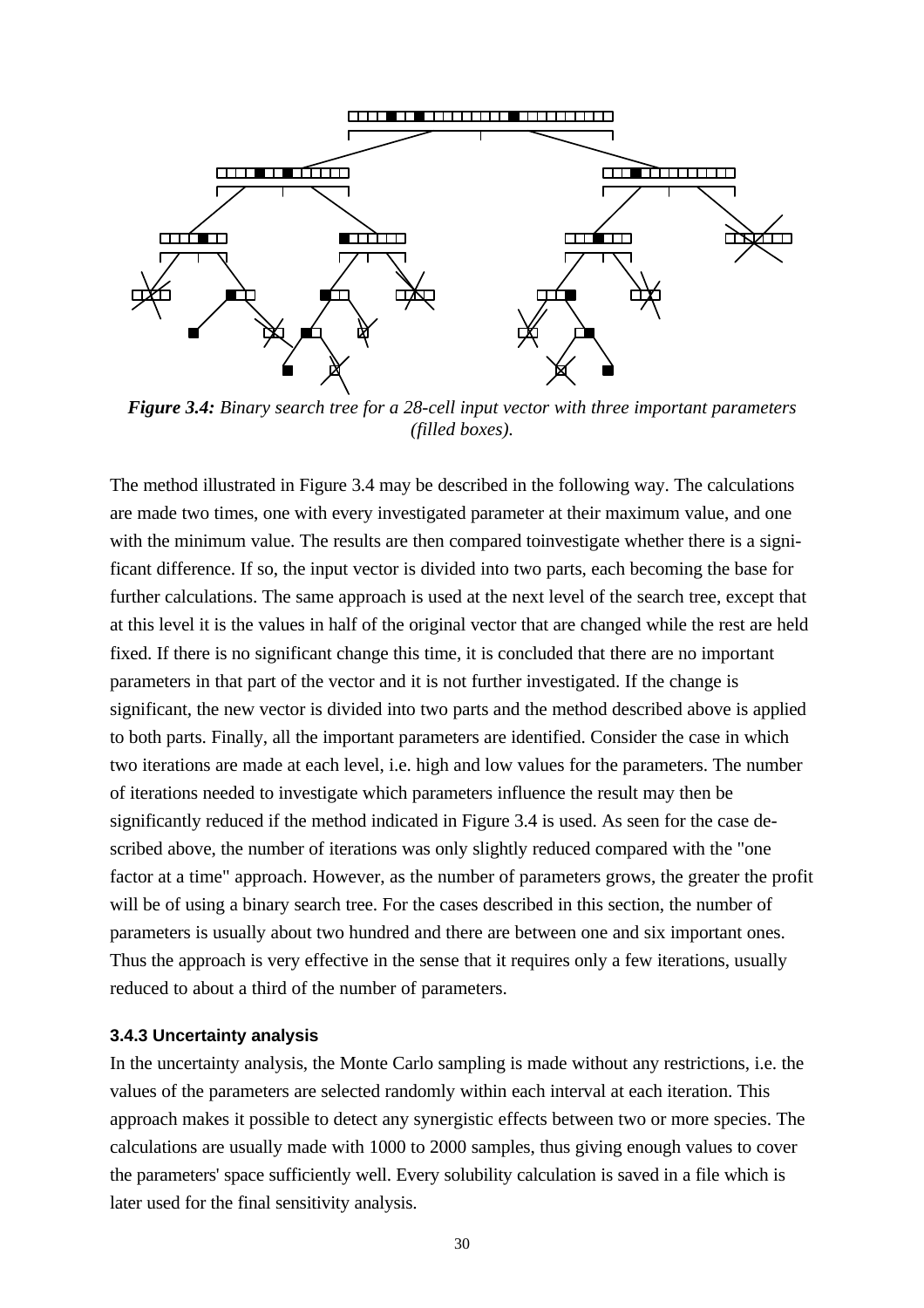The results of the uncertainty calculations are a plot showing the calculated density function of the solubilities and some statistics. The calculated statistics are the mean, the variance, the skewness, a 95% confidence interval for the mean based on the solubilities being log-normally distributed and a 95% confidence interval for the solubility population based on an arbitrary distribution, see Appendix in Paper I (cf. Appendix 6). These data may then be used as input to, for example, a transport model.

The final sensitivity analysis is made from the solubility calculations in the uncertainty analysis, thus requiring no further PHREEQE runs. The program that performs these calculations is the STEPR program [LIL 95]. It is assumed that the sensitivity to one parameter is described by the regression coefficients,  $a_0$  through  $a_n$ , in a linear model, such as:

$$
Y = a_0 + a_1 x_1 + \dots + a_n x_n \tag{3.2}
$$

where  $x_1$  through  $x_n$  represent the input parameters, e.g. the logarithm of the stability constants or the entalpies of reaction, and Y represents the output result, i.e. solubilities. Such an approach yields very small regression errors in the cases used here and may therefore be usable.

## **3.4.4 Program description**

The directory structure is, as mentioned before, similar in all the program packages described in this reprt. The directory structure of the SENVAR package is illustrated below.



*Figure 3.5: Directory structure of the SENVAR package.*

The contents of the directories are as follows:

SOURCE: source codes of the programs together with include files

WORK: executable programs and temporary result files LIBS: databases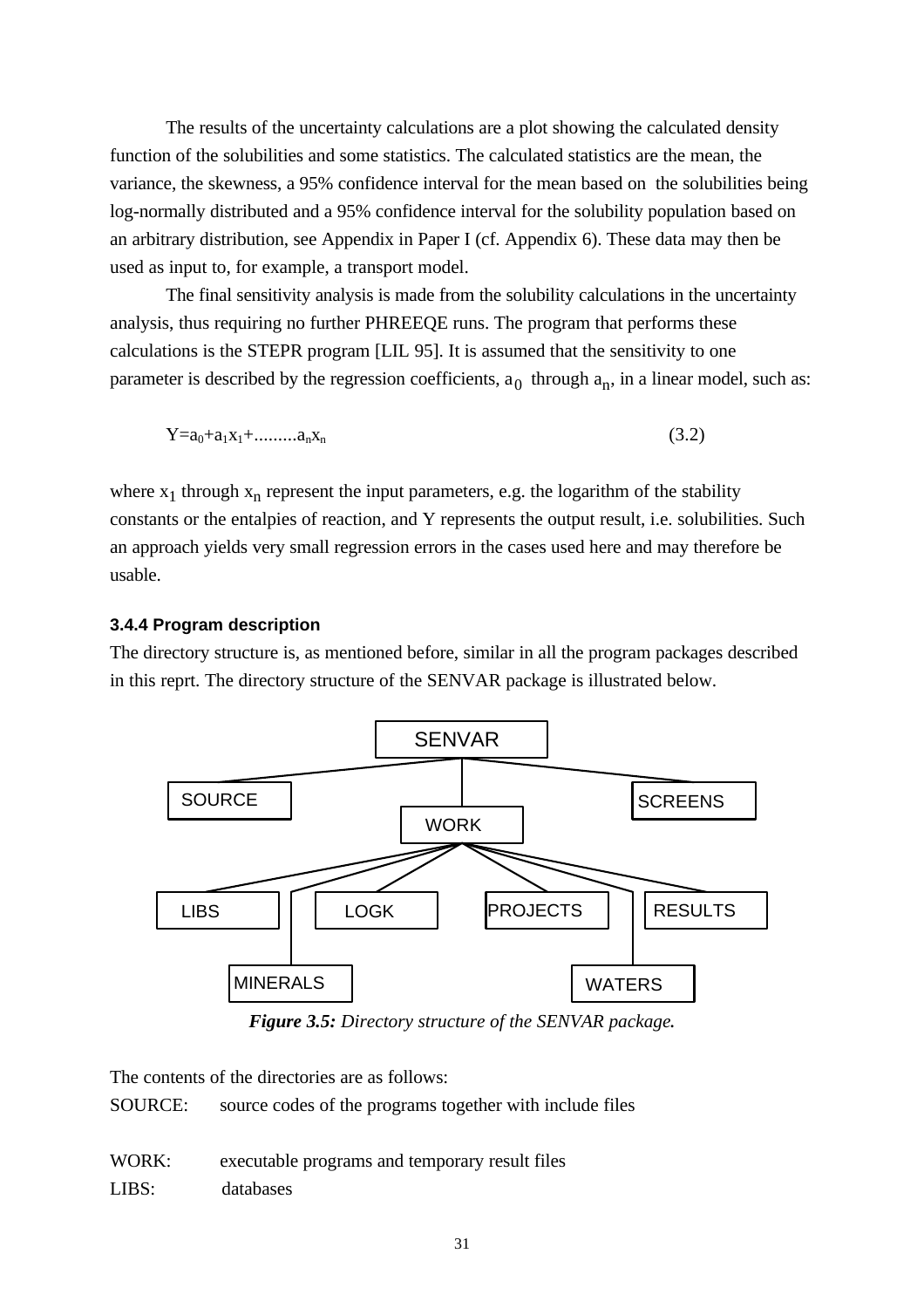- MINERALS: available solid phases (New ones may be copied from other directories or databases.)
- LOGK: lists of the mean value of the stability constants in the selected database
- PROJECTS: description files for the different projects
- WATERS: files containing the necessary information on the water used in the project and executable infiles for PHREEQE
- RESULTS: files containing the calculated solubilities in the sensitivity analysis, result files from the sensitivity analysis, calculated solubilities and matrix files from the uncertainty analysis and results from the stepwise regression.

To visualise the function of the programs, the directory structure and program description are accompanied by a hierarchical diagram for the program package, see Figure 3.6. It should be noted that a program called HELPIT [EMR 92] is also present in the package but, as with STEPR and PHREEQE, it is not described in this report.



*Figure 3.6:. Hierarchical diagram of the SENVAR package.*

The general function of each program is listed below, and a more detailed description and the source code may be found in [EKB 95:2] and [EKB 95:3], respectivly.

- SENVAR: The master program which controls and distributes tasks to the other programs. Preparations for the other programs are also made by this program.
- STARTUP: This is the program in which the user may design every run separately.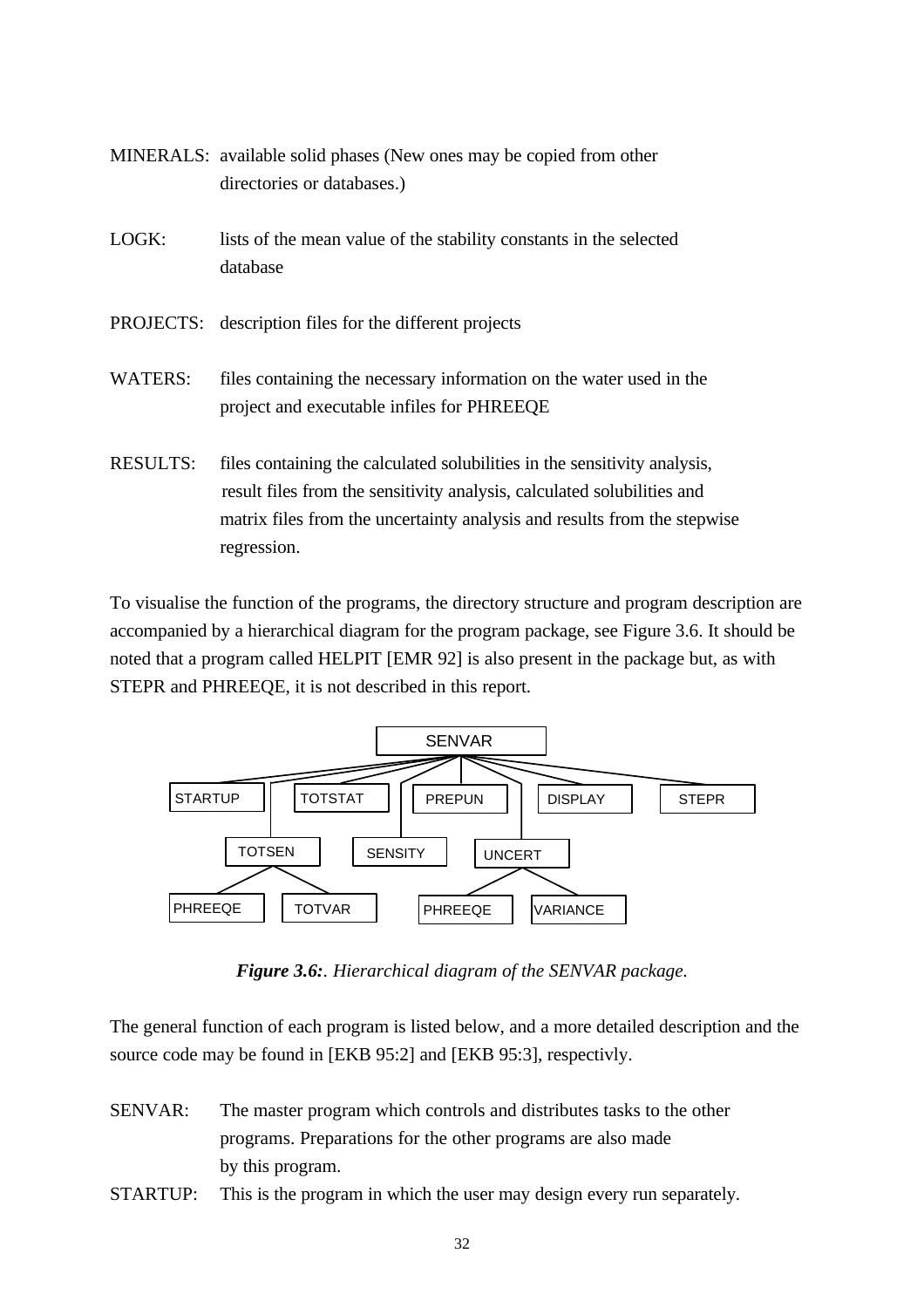Several choices are made from different menus, thus giving the essential information for the calculation programs to work.

- TOTSEN: The main program in the sensitivity analysis based on variance analysis, which handles the results from PHREEQE and extracts data from this to make a result file, which is used by the evaluation program, TOTSTAT.
- PHREEQE: A thermodynamic equilibrium code used to calculate the speciation in a water when equilibrated with a solid phase.
- TOTVAR: This program is called one time each iteration, in the variance analysis, to change the stability constants and a solubility constant in the database for PHREEQE.
- TOTSTAT: The evaluation of the variance analysis is done by this program. The main feature is that the names of the most important species are transferred to a separate file for later use in the uncertainty analysis.
- SENSITY: This is the program which performs and analyses the sensitivity analysis based on the binary search tree approach. The results are, as for TOTSTAT, presented as a file for use in the uncertainty analysis.
- PREPUN: The indata file to UNCERT is made from the results of the sensitivity analysis. Each of the interesting species together with the water parameters are given an uncertainty interval. This may be changed by the user at a later stage.
- UNCERT: The main program in the uncertainty calculations which handles the results from PHREEQE and extracts data from this to make a result file, which is used by the evaluation program, DISPLAY.
- VARIANCE: This program is used to change the PHREEQE database, according to some specified criteria, i.e. which parameters are to be changed and to what extent.
- DISPLAY: The distribution functions for the different solubilities are shown by this program. In addition, some useful statistical estimators are also calculated.
- STEPR: STEPR calculates how some of the different stability constants and pH, pe and temperature are related to each other in the sense of their initial uncertainties'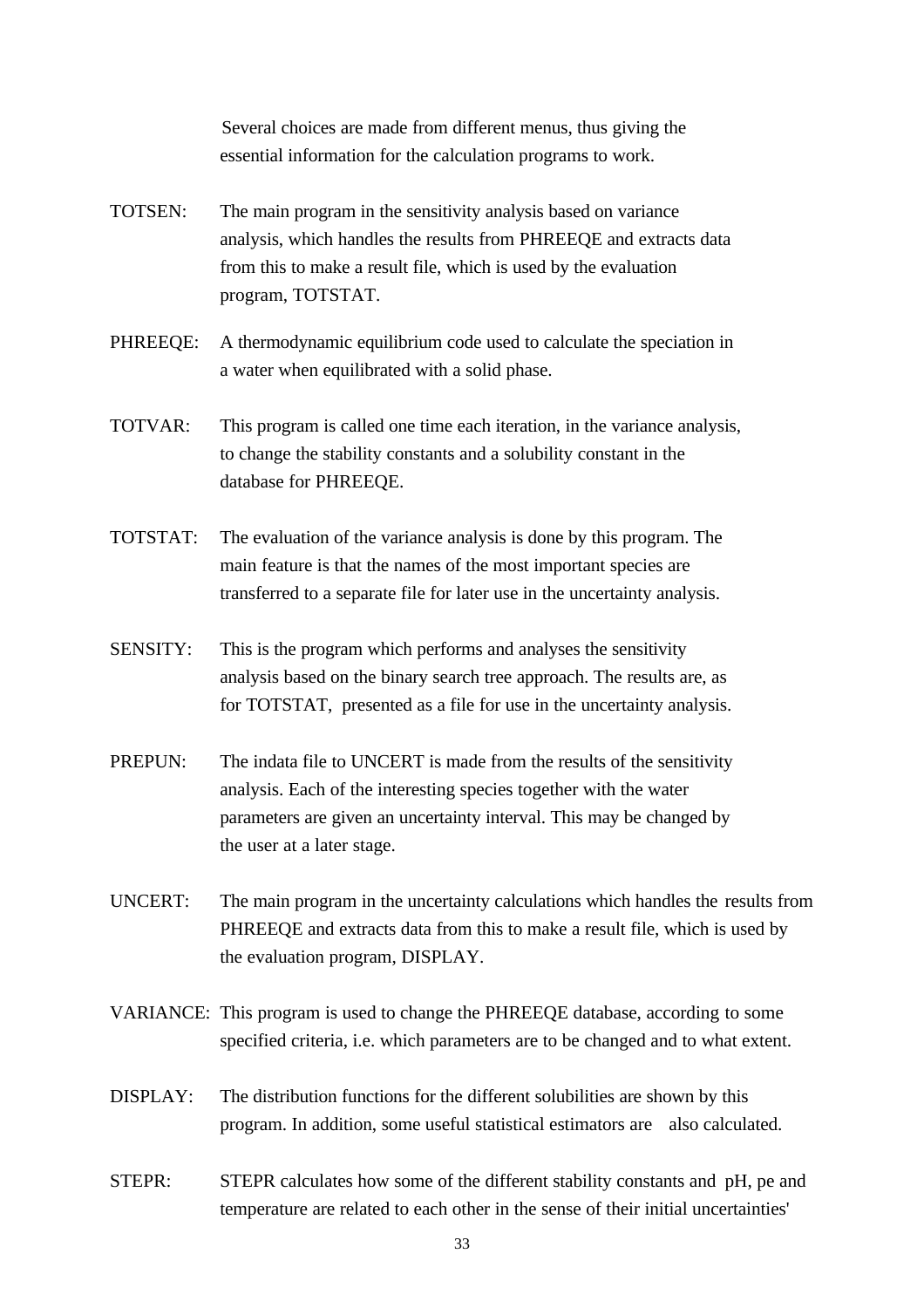contribution to the uncertainty in the solubility. This is done by stepwise linear regression.

HELPIT: A program invoked when there are convergence problems in the PHREEQE calculations. The main function is to include the "KNOBS" keyword in the PHREEQE infile and run PHREEQE one more time.

## **3.5 Enthalpies of reaction**

When an attempt is made to simulate the reactions in groundwater in the vicinity of a repository for spent nuclear fuel, it is important to remember that the temperature will not be the same as in the rest of the rock owing to the heat development in the fuel. Therefore, if solubilities are to be calculated, for example, the model discussed above is not sufficient. It may be necessary to assume that the stability constants in the database are correct at the temperature of measurement and concentrate efforts on the enthalpies of reactions instead. The correlation between the stability constant and the enthalpy of reaction is given by Equation 3.3, which is formally derived in Appendix 5.

$$
(\frac{\sqrt{\pi n(b)}}{\sqrt{\pi}})_P = \frac{\Delta H}{R}
$$
 (3.3)

where  $\beta$  is the stability constant, T the temperature, R the molar gas constant and  $\Delta H$  the enthalpy change of the reaction concerned. Clearly, there is a linear dependence of ΔH on the ln(β) if the temperature dependence of the enthalpy and the entropy are neglected. It is thus expected that the solubilities will be log-normally distributed for the same reason as explained above. If the enthalpy of the reaction is encumbered with some uncertainty, the new value of β will be wrong and, consequently, the calculated solubility will also be wrong. It is therefore important to know how influential the different enthalpies are on the calculated solubility in order to ascertain that the important species have a well determined  $\Delta H$  value.

#### **3.5.1 Distinctive features of the model**

The calculations of the effect of uncertainties in enthalpies of reaction are made with a modified version of the SENVAR package. The assumptions and statistical calculations are as described above for the first version of SENVAR.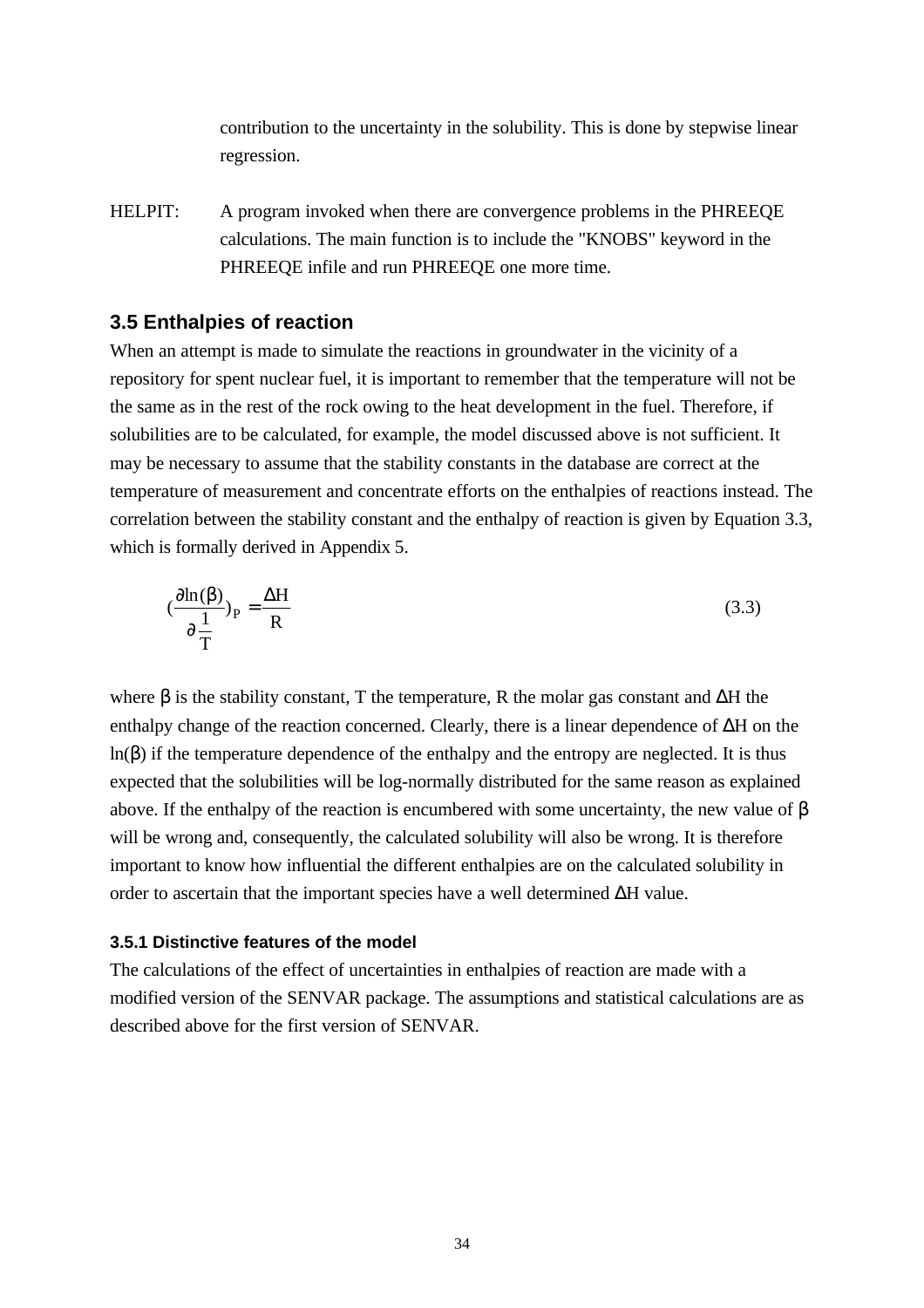## **4. Results of uncertainty assessment in solubility calculations**

This section deals with the results of the different programs developed for investigation of the effect of different input uncertainties on solubility calculations. The results are presented in sections named after the program used to produce the result. As previously stated these are: MINVAR investigating the effect of rock composition uncertainties on the groundwater composition, UNCCON calculating the effect of water composition variations on the solubility of a solid phase, and SENVAR estimating the effect of uncertainties in thermodynamic entities, such as stability constants and enthalpies of reaction, on the calculated solubility of a solid phase. In addition, the effect of some conceptual uncertainties are discussed and examplified.

The aim of the calculations shown here was to use approximately the same conditions in the different calculations, e.g. the same water and databases. The data are usually taken from the Äspö site in the southeast of Sweden, thus the results are not general. Specific results for any site may be obtained by complementary calculations by anyone interested since it is possible to acquire the computer programs used and documentations from the author of this report. Further, the results are divided into sections depending on the program that produced them. After each section, comments are given on the results. All figures presenting either cumulative distribution functions (cdf) or probability density functions (pdf) of the investigated property also include a line representing a normal distribution.

In addition,  $-$  or  $+$  is included in the figures, for the SENVAR cases, to indicate whether the Pearson test, see Appendix 4, rejected the hypothesis that the sample points are normally distributed with 95% confidence. However, although cases may be rejected as normally distributed, the conclusion drawn for cases close to normality still holds.

## **4.1 MINVAR**

The results of the MINVAR package are mainly a source for obtaining a rough estimate of the uncertainties in water composition, thus serving as input to UNCCON. The results are a 95% confidence interval for the concentration of the different elements in the water, together with pH and pe. Further, the calculated frequency function together with the cumulative distribution function may be displayed. However, since the sampling was based on LHS, the plots look somewhat jagged owing to the iteration time for each calculation step and thus the small sample size used. Despite this, they may give a rough estimate of the distribution.

#### **4.1.1 Calculation settings**

The calculation settings follow as close as possible the idea of this report, i.e. all calculations should be made with assumptions and settings as close as possible to the conditions at the Äspö site in Sweden. The CRACKER calculations were made for a fracture 20 diffusion cells wide and 100 diffusion cells long, see section 4.1.2, with the mineral composition shown in Table 4.1.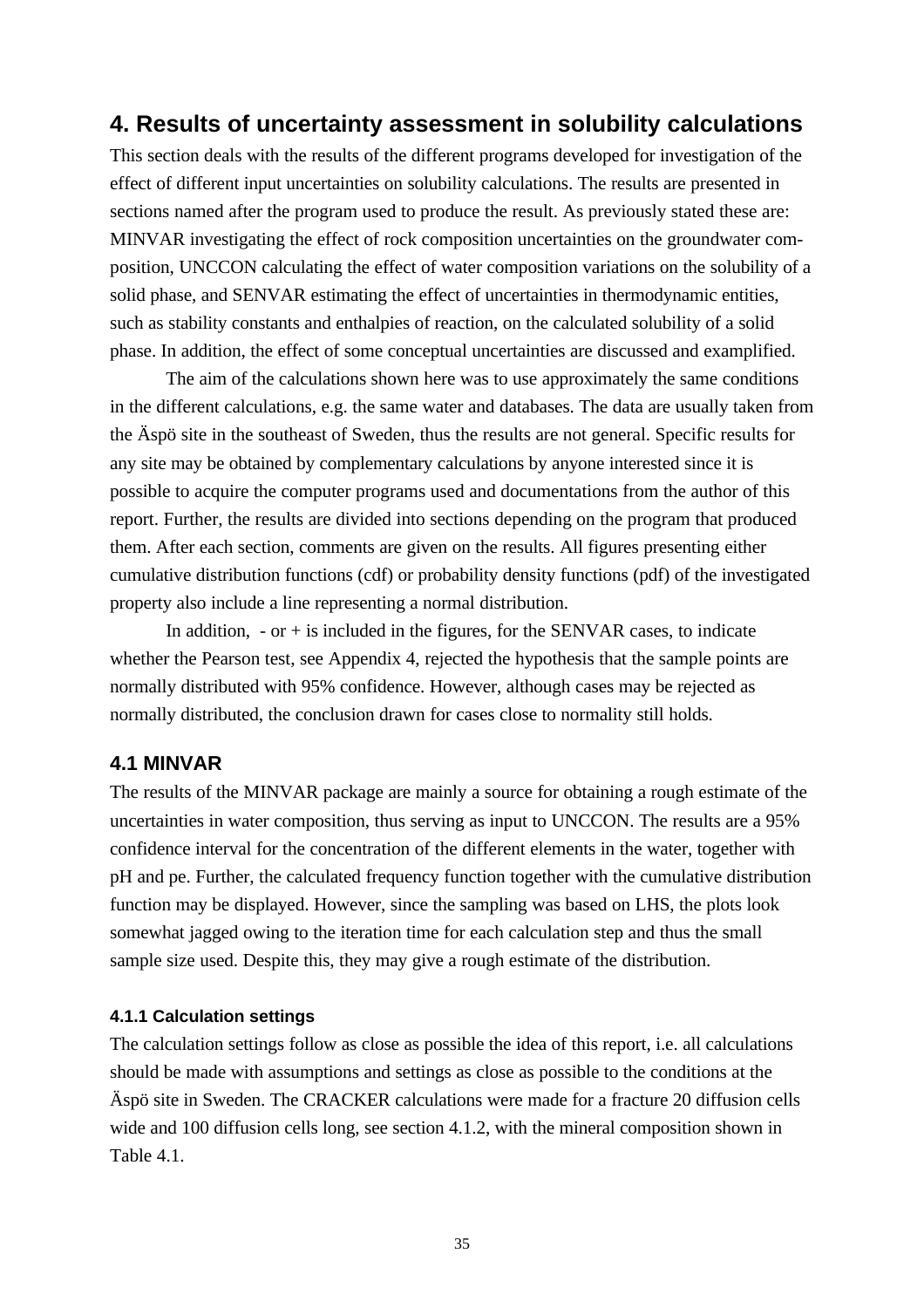| $i$ llet vals $\mu$ OL $\lambda$ . |                |  |  |  |  |
|------------------------------------|----------------|--|--|--|--|
| Mineral                            | Abundance, (%) |  |  |  |  |
| Chlorite                           | $40+10$        |  |  |  |  |
| Calcite                            | $25 \pm 10$    |  |  |  |  |
| Epidote                            | $20 \pm 10$    |  |  |  |  |
| Fluorite                           | $10+5$         |  |  |  |  |
| Hematite                           | $5 + 5$        |  |  |  |  |
| Quartz                             | $2 + 2$        |  |  |  |  |
| Illite                             | $2 + 2$        |  |  |  |  |
| Montmorillionite                   | $2+2$          |  |  |  |  |
| Pyrite                             | $2+2$          |  |  |  |  |

*Table 4.1: Estimated mineral composition at Äspö together with assumed uncertainty intervals [TUL 95].*

The water used serves as a typical groundwater from the Äspö site, according to Table 4.2. This water is used as input data to the CRACKER simulations. If the resulting water composition is in fair agreement with this water it is assumed that the rock composition used is representative for the inverstigated site. Naturally, it is also possible to use a very well known rock composition and starting the calculations with pure water. This approach has not been used here but is described elsewhere [EMR 98:2].

*Table 4.2: Composition of reference water from the Äspö site, borehole KAS 02, level 530-535m [SME 92, NIL 92]. Concentrations in mM.*

| Ca              | 47.2     |  |                     | 181      |  | I Ja                | 5.45E-07 |  |
|-----------------|----------|--|---------------------|----------|--|---------------------|----------|--|
| Mg              | 1.73     |  | $\cup_{\text{tot}}$ | 0.164    |  | <b>Sr</b>           | 0.399    |  |
| Na              | 91.3     |  | $S_{\text{tot}}$    | 5.83     |  |                     | 0.144    |  |
| K               | 0.207    |  | F                   | 7.90E-02 |  | $N_{\text{tot}}$    | 3.52E-03 |  |
| Fe <sup>a</sup> | 4.37E-03 |  | Br                  | 0.501    |  | pH                  | 8.1      |  |
| Mn              | 5.28E-03 |  |                     | 1.61E-04 |  | pe <sup>b</sup>     | $-4.37$  |  |
| Al <sup>a</sup> | 1.00E-03 |  | Si                  | 0.146    |  | $\rm ^{c}C$<br>Temp | 15       |  |

<sup>a</sup> The analysis did not contain any value for this species. The concentration was estimated on the basis of other Äspö ground water samples [EMR 95].

 $b$  The pe value was adjusted from the measured value (-5.42) with regard to additions of Al, Fe, U, and the equilibrium between  $SO_4^2$ <sup>2-</sup>/ $SO_3^2$  in the solution [EMR 95].

Clearly, the mineral composition given in Table 4.1 does not account for many of the features of the selected water, e.g. uranium content, but the water seems to be fairly stable in contact with the mean rock composition, i.e. the simulated water composition agrees reasonably well with the experimentally determined composition. This indicates that the selected set is at least a possible representation of the minerals presently in contact with the selected water.

## **4.1.2 Results**

The results of a MINVAR calculation primarily give confidence intervals for the concentrations of the different elements in the selected water together with a cumulative distribution function for each element. In this report, the results presented are limited to those elements that showed a significant dependence on the rock composition.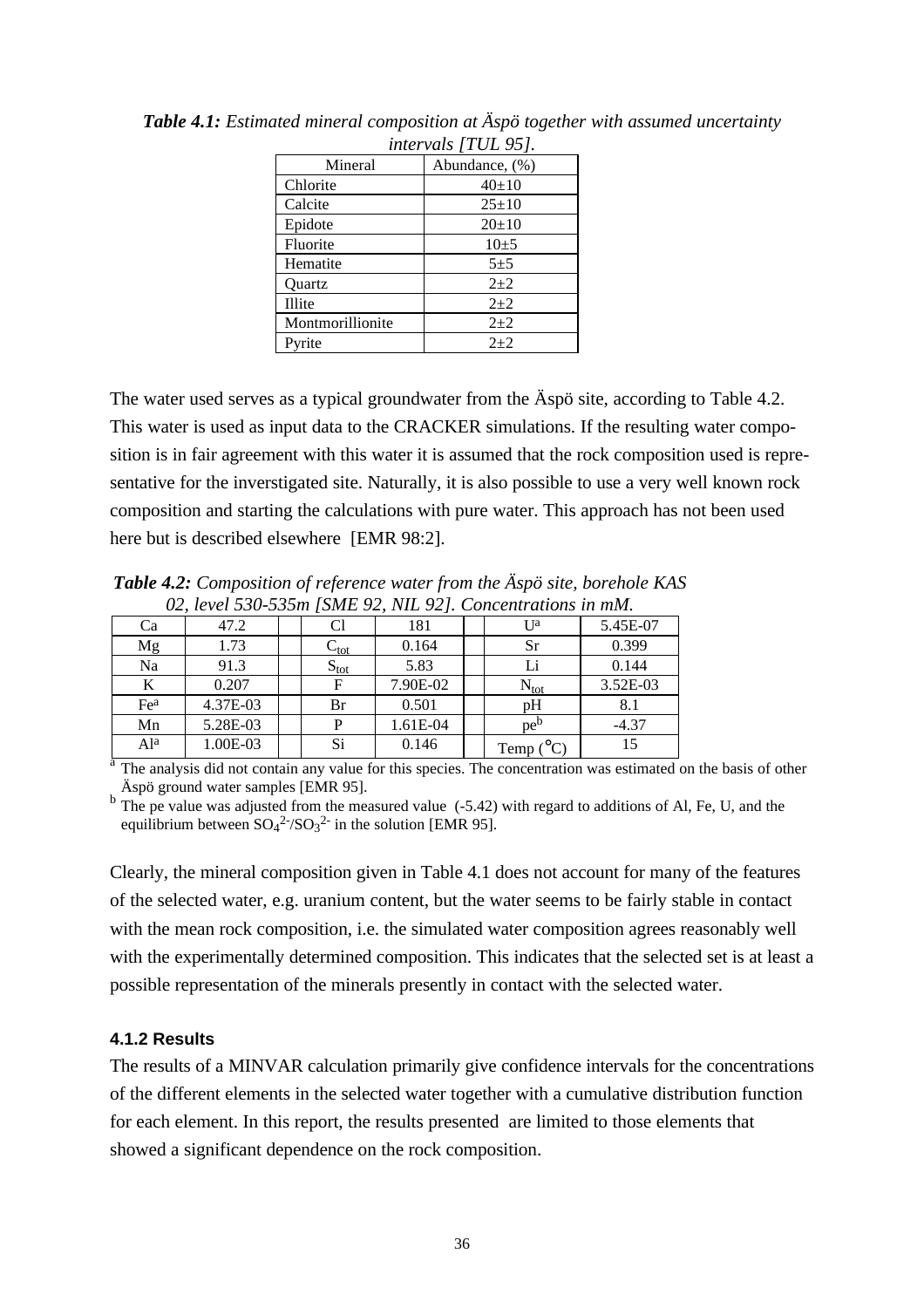| Parameter | Min. value | Max. value | Confidence interval for the |
|-----------|------------|------------|-----------------------------|
|           |            |            | mean $(95%)$                |
| pΗ        | 8.0        | 8.8        | $8.6 \pm 0.05$              |
| pe        | $-5.2$     | $-4.3$     | $5.0 \pm 0.06$              |
| Al        | 8.2E-07    | 5.2E-06    | $2.0E-06+4.6E-07$           |
| Fe        | 3.4E-09    | 1.0E-08    | $8.7E-09+3.5E-09$           |
| Si        | $6.1E-0.5$ | 1.4E-04    | $8.1E-05\pm8.8E-06$         |
|           | 3.2E-05    | $1.2E-04$  | $4.5E - 05 \pm 4.5E - 06$   |

*Table 4.3: Minimum and maximum concentrations together with 95% confidence intervals for the mean concentrations.*

The confidence intervals presented in Table 4.3 are calculated under the assumption that the element concentrations are normally distributed. If the concentrations presented in Table 4.3 are compared with the measured values from Äspö, Table 4.2, it is clear that the mineral composition used was not entirely correct. This fact raises the question of whether to believe in experimentally determined or calculated mineral abundancies. As it is doubtful whether the model used to calculate the concentrations is completely verified and validated it is not possible to make such a conclusion at this stage.



*Figure 4.1: Cumulative distribution functions for pH and pe. The x-values are the sampled results and the solid line is the cdf for a log-normal distribution*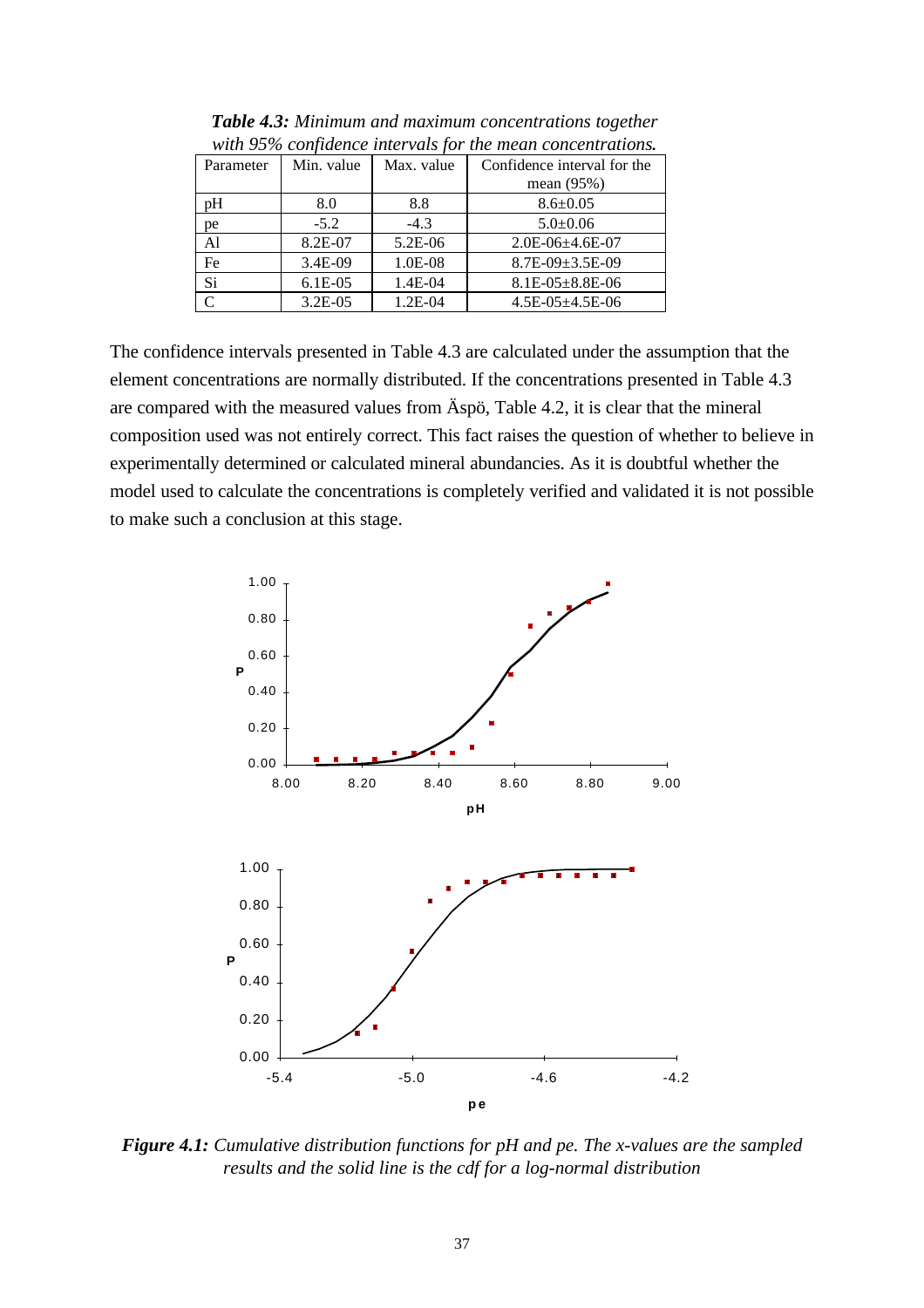

*Figure 4.2: Cumulative distribution functions for some important elements. The x values are the sampled results and the solid line is the cdf for a log-normal distribution.*

The solid line in figures 4.1 and 4.2 is the cumulative distribution function (cdf) for a lognormal distribution with the calculated mean logarithm of the concentration (μ) and standard deviation  $(\sigma)$ , according to:

$$
P(x) = \frac{1}{\sqrt{2\pi\sigma}} \int_{-\infty}^{x} e^{-\frac{1}{2} \left(\frac{t-\mu}{\sigma}\right)^2} dt
$$
 (4.1)

In order not to evaluate this integral, and instead use a table of values, x must be normally distributed with zero mean and a variance of one,  $N(0,1)$ , i.e. x will assume values according to:

$$
x = \frac{y - m}{s}
$$
 (4.2)

where y is the logarithm of the concentration values, i.e. the x-axes in Figures 4.1 and 4.2, and μ and σ are the mean of the logarithm of the concentration and the standard deviation, respectively. This will transform Equation 4.1 into:

$$
P(x) = \frac{1}{\sqrt{2p}} \int_{-\infty}^{x} e^{-t^2/2} dt
$$
 (4.3)

which may be evaluated using a standard table of values.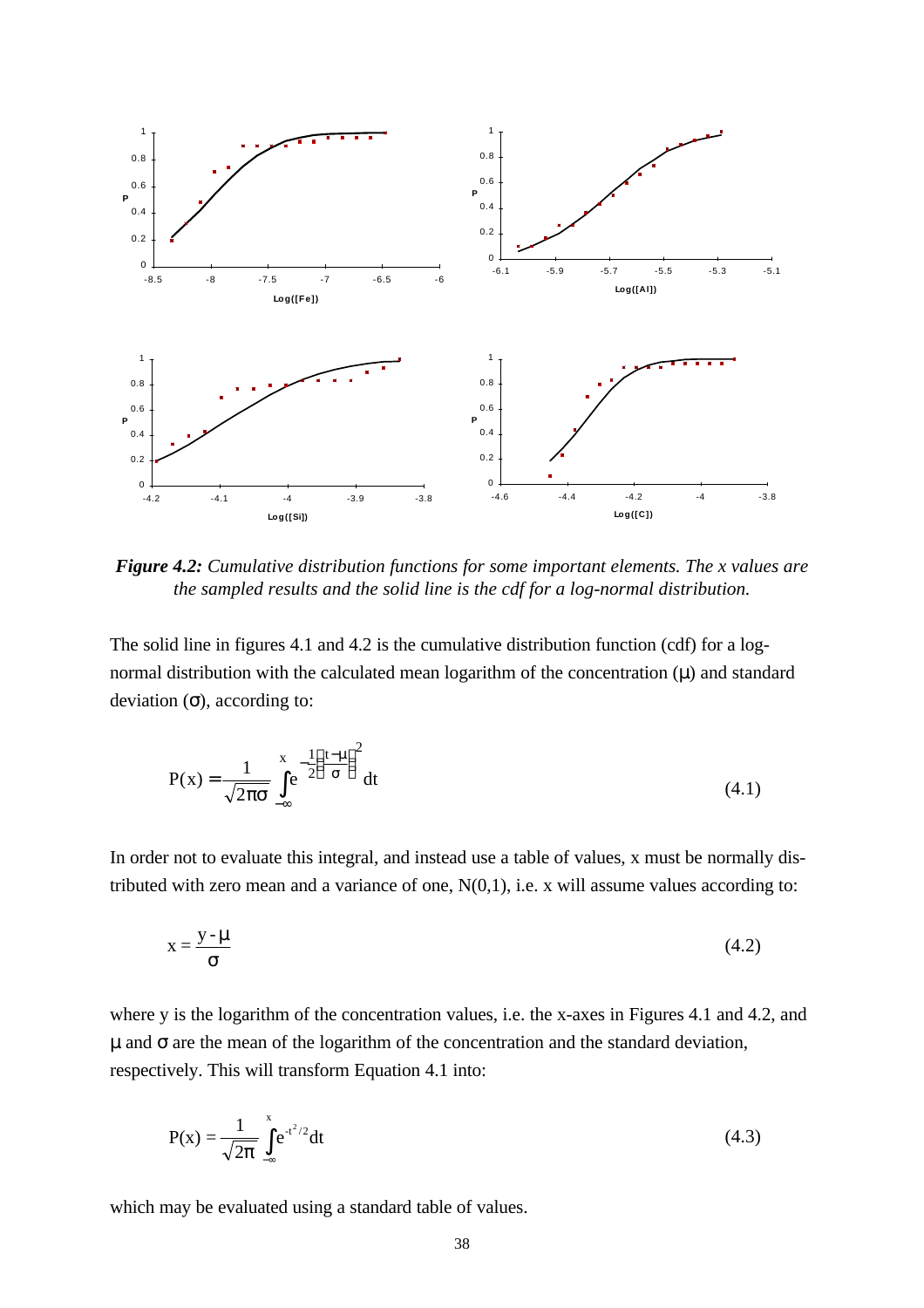Clearly, the log-normal assumption made earlier does not hold for a critical examination since the tails in the distributions are often missing at one of the end points. However, the agreement in the remaining region may be considered sufficiently good. The deviation from normality does not affect the UNCCON calculations because, to be somewhat conservative, the distributions assumed in that program are uniform with the minimum and maximum values from MINVAR as endpoints for the interval.

It is interesting to see from Table 4.3 that the water composition does not change a great deal when the mineralogic composition of the rock is changed. However, in these calculations, the only mechanisms for changing the water composition are mineral dissolution or precipitation. In nature, such factors as sorption and matrix diffusion may play an important role. Thus the real concentration intervals may be significantly larger when these factors, together with measurement errors and changes in the water from the sampling point to the laboratory, are taken into account.

# **4.2 UNCCON**

The results presented here were derived from two different cases. In the first case, the Äspö water from Table 4.2 was used with an uncertainty interval originating from measurement errors and random fluctuations [SAM 96]. The other water was from the MINVAR calculations. The values shown in Table 4.3 were used, with the minimum and maximum values used as limits for a uniform interval. The fact that almost all of them might be log-normally distributed has not been taken into account in order to produce a conservative result. The calculations were made with a sample size of fifty points.

The selection of solid phases in this study may seem arbitrary since not all of them are stable under the conditions used, e.g.  $UO_3·2H_2O$  which is a U(VI) mineral. In addition the selection of amorphous or crystalline phases is not clear since what probably exist in nature is a mixture, making simulation difficult. However, these minerals have been suggested to be among the solubility limiting one close to the repository [PRO 90]. Although the choice of solubility limiting phase is a great source of uncertainties in real solubility estimates, this question is not the scope of this report. Rather, this work is focused on the calculations themselves.

### **4.2.1 Results**

The results of the UNCCON program are plots of the cumulative distribution function for the calculated solubility, the calculated distribution function, the maximum and minimum solubility and a confidence interval for the mean solubility. This interval assumes that the solubilities are log-normally distributed. According to Figures 4.3 and 4.4, such an assumption seems fairly good for some of the elements. The results of the two different cases are presented in parallel to make comparison convenient.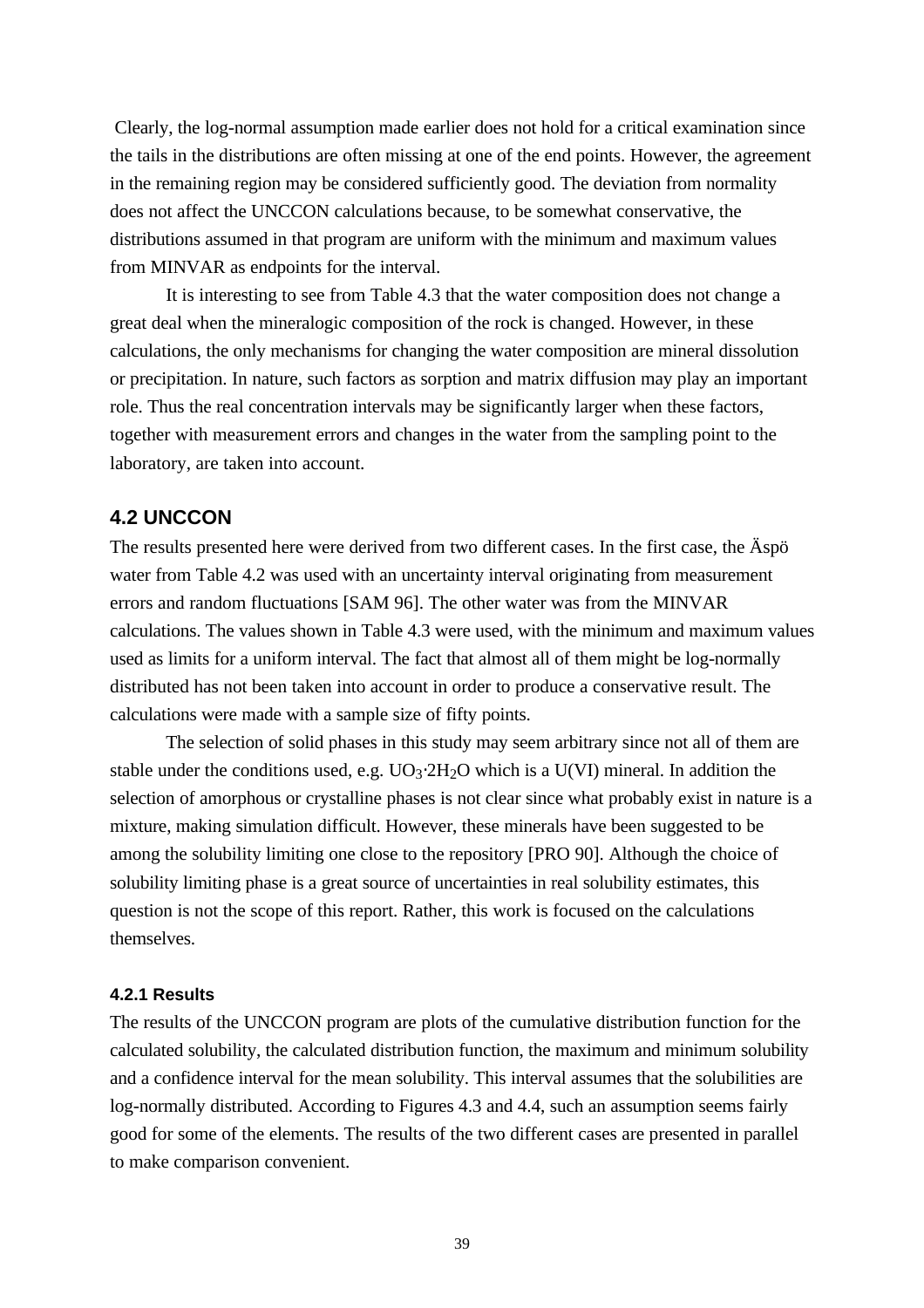

*Figure 4.3:* Aspot case, cumulative distribution function for the solubility of: a)  $UO_{2(c)}$ , b) *UO*<sub>3</sub><sup>2</sup>*H*<sub>2</sub>*O, c) PuO*<sub>2</sub>*, d) Pu*(*OH*)<sub>4</sub>*, e) ThO*<sub>2(c)</sub>*, f) Am*<sub>2</sub>(*CO*<sub>3</sub>)<sub>3</sub>*. The x values are the sampled results and the solid line is the cdf for a log-normal distribution*

The log-normal assumption seems to be better in the case of the water from Äspö than for the MINVAR case. Unfortunately, the uncertainty intervals are not generally equally large, and thus it is not possible to assume a log-normal distribution for the solubilities with respect to uncertainties in groundwater composition.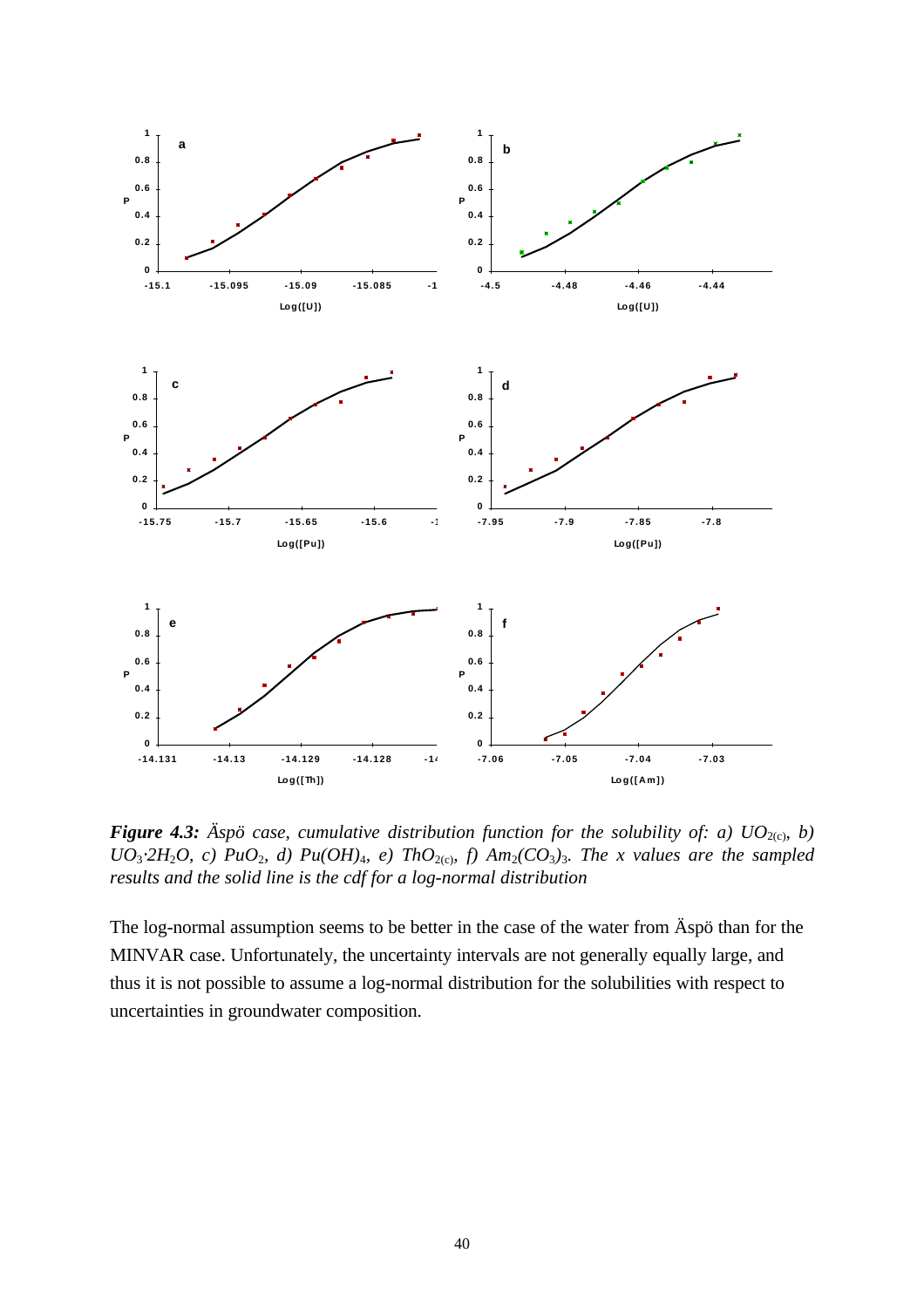

The values in Table 4.4 are not entirely the same as in Paper V (cf. Appendix 6) because the calculations presented in that paper were made with an erroneous database. The errors have been corrected and the calculations remade, and some may be found in [EKB 98].

|                      | <b>There 7.7.</b> BRITING for the case will inpo water |                     |  |  |
|----------------------|--------------------------------------------------------|---------------------|--|--|
| Solid phase          | Confidence interval for the                            | Min; Max solubility |  |  |
|                      | mean solubility (M), 95%                               | (M)                 |  |  |
| $UO_3 \cdot 2H_2O$   | $3.40E-05\pm3.1E-06$                                   | 3.18E-05; 3.69E-05  |  |  |
| UO <sub>2</sub> (c)  | $8.10E-16\pm1.9E-17$                                   | 7.95E-16; 8.28E-16  |  |  |
| PuO <sub>2</sub> (c) | $2.10E-16\pm5.3E-17$                                   | 1.73E-16; 2.58E-16  |  |  |
| Pu(OH) <sub>4</sub>  | $1.33E-08\pm3.4E-09$                                   | 7.09E-09; 1.98E-08  |  |  |
| $Am_2(CO_3)$         | $9.09E - 08 \pm 2.9E - 09$                             | 8.50E-08; 1.06E-08  |  |  |

*Table 4.4: Statistics for the case with Äspö water*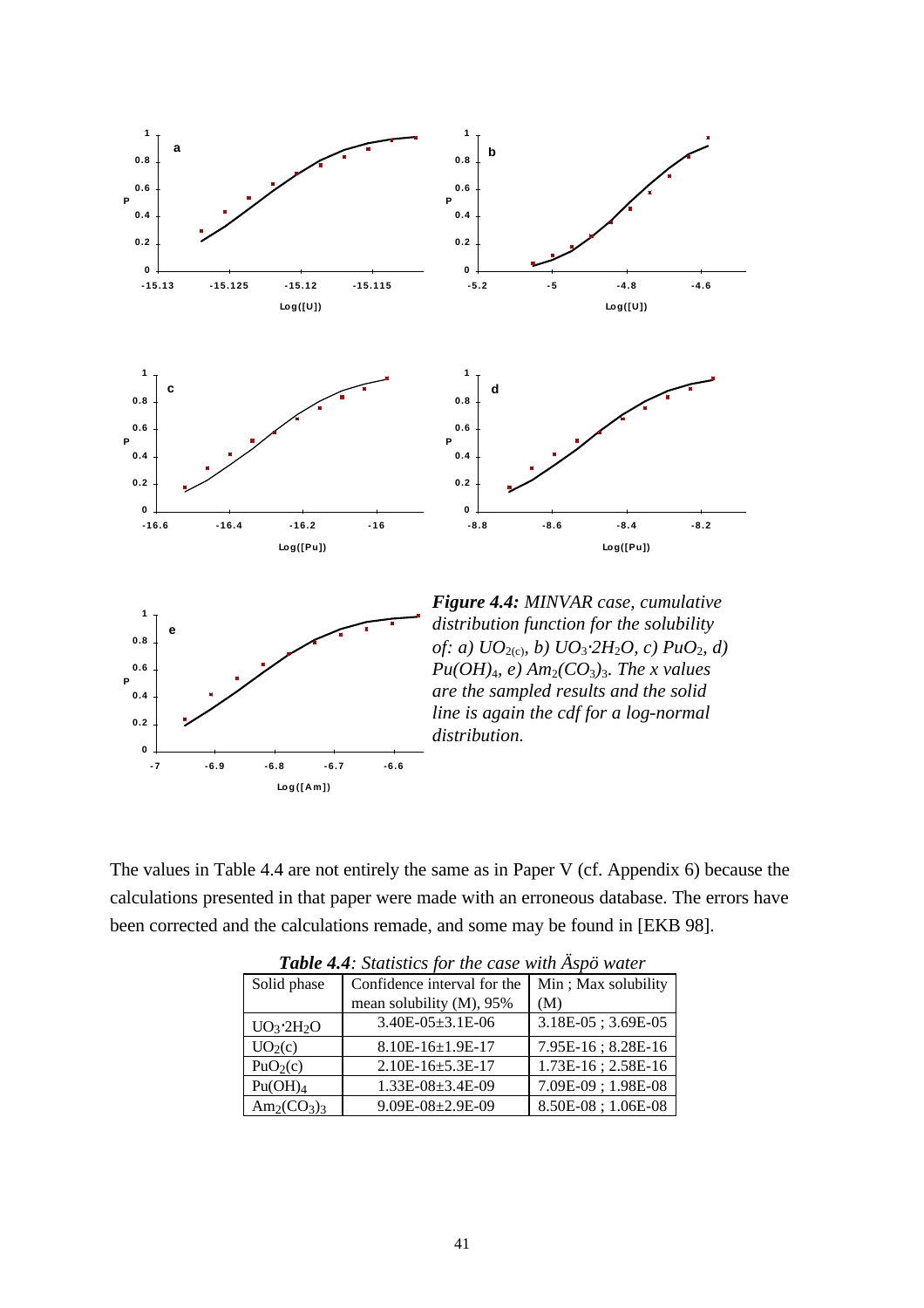| Solid phase                                                                               | Confidence interval for the | Min; Max solubility     |  |
|-------------------------------------------------------------------------------------------|-----------------------------|-------------------------|--|
|                                                                                           | mean solubility (M), 95%    | (M)                     |  |
| $UO_3 \cdot 2H_2O$                                                                        | $1.61E-05\pm1.3E-05$        | 7.85E-06; 2.62E-05      |  |
| UO <sub>2</sub> (c)                                                                       | $7.53E-16\pm1.7E-17$        | 7.44E-16; 7.73E-16      |  |
| PuO <sub>2</sub> (c) <sup>a</sup>                                                         | $4.78E - 17 \pm 3.3E - 17$  | $2.62E-17$ ; $1.06E-16$ |  |
| Pu(OH) <sub>4</sub> <sup>a</sup>                                                          | $3.05E-09\pm2.1E-09$        | 2.54E-09; 8.90E-09      |  |
| $Am_2(CO_3)$                                                                              | 1.43E-07±9.1E-08            | 2.00E-07; 2.65E-07      |  |
| a, Due to the large standard deviation the interval is in this case 80% of the mean value |                             |                         |  |

*Table 4.5: Statistics for the case with MINVAR water*

The solubility is not generally higher or lower in any of the cases, but the confidence interval for the mean is larger for all of the phases presented in the MINVAR case except for  $UO<sub>2</sub>(c)$ . The reason for this may be that the dissolution of U(IV) involves elements which are not varied in this case, and thus the change in uranium solubility will not be large.

# **4.3 SENVAR**

The calculations presented in this section deals with the effect of uncertainties in thermodynamic data such as stability constants and enthalpies of reaction. The results are based on Papers II and III (cf. Appendix 6). The water used is the same as for the MINVAR calculations, see Table 4.2. The same water composition was used for the high temperature case, but elevated to 80°C. The preliminary sensitivity analysis was made with the variance analysis approach with a width of the uncertainty interval for the stability constants of 4 log units in the room temperature calculations. In the 80°C case, the preliminary sensitivity analysis was made with the binary search tree. The uncertainty interval may seem arbitrary but the actual lwidth of the interval is not of greater importance since it is only the internal sensitivity analysis which is based on the results. The order of importance will not change if another uncertainty interval is selected within a reasonable interval. The pH, pe and temperature were also included in both cases, with an uncertainty interval of one unit. In the uncertainty analysis for the room temperature case, the interval was one log unit wide for both the stability constants and the water parameters, i.e. pH, pe, and temperature. This value was derived from Gibbs energy of formation as given by NEA [NEA 92]. For the case with elevated temperature, the enthalpies of reaction for the formation of the important species were changed within a four kcal/ mole wide interval due to a lack of relevant data. The sample size was in both cases 1000, derived from uniform distributions of the parameters. It may seem unrealistic to select the same, somewhat arbitrary, uncertainty limits for all species, but it is very difficult to find reasonable values in the literature, except in the book mentioned above, which in turn is a motivation for making uncertainty analyses. The values in one study are often given with some rather small error limits but when compared to the results of another study the first results may be very different from the interval given in the second study. This is probably a consequence of different experimental techniques and, hence, must widen the uncertainty interval significantly.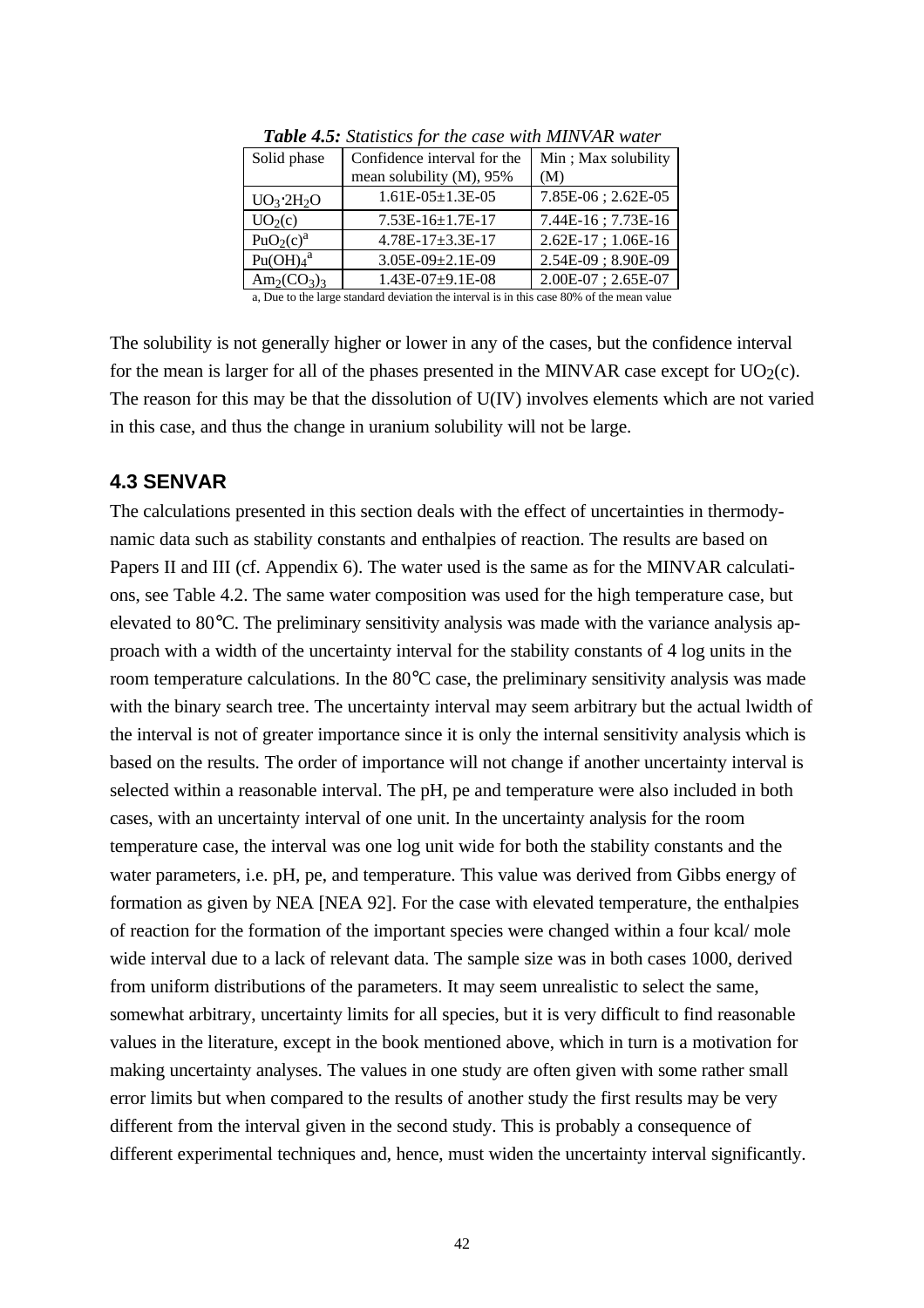However, papers reviewing other studies are not easy to find, and more effort should thus be made to produce consistent and well determined uncertainty values.

### **4.3.1 Room temperature case**

As mentioned earlier, the results of the uncertainty analysis using the SENVAR package are a plot of the calculated frequency functions and some statistics, such as mean solubility and different confidence intervals, both for the mean and the solubility populations. As seen in Figures 4.5 and 4.6, almost every calculation case shows the expected log-normal distribution or is at least close to such a distribution by visual inspection.

The solid lines in Figures 4.5 and 4.6 represent a log-normal distribution based on the mean and the variance obtained from the sample calculations. These values are also used to calculate the confidence intervals for the mean solubility given in Table 4.6. In some of the cases, it may not be possible, on good grounds, to assume a log-normal distribution of the solubilities, and the confidence interval for the solubility population should therefore be used instead, see Table 4.7. The intervals presented in Tables 4.6 and 4.7 are calculated for the logarithms and thus only approximated to be symmetrical in the linear scale.



*<i>Figure 4.5:* Calculated density functions for: a) ThO<sub>2(c)</sub>, b)  $UO_2$ , c)  $UO_3$ <sup>2</sup> $H_2O$ , d)  $PuO_2$ .  *The x values are the sampled results; the solid line is the pdf for a log-normal distribution.*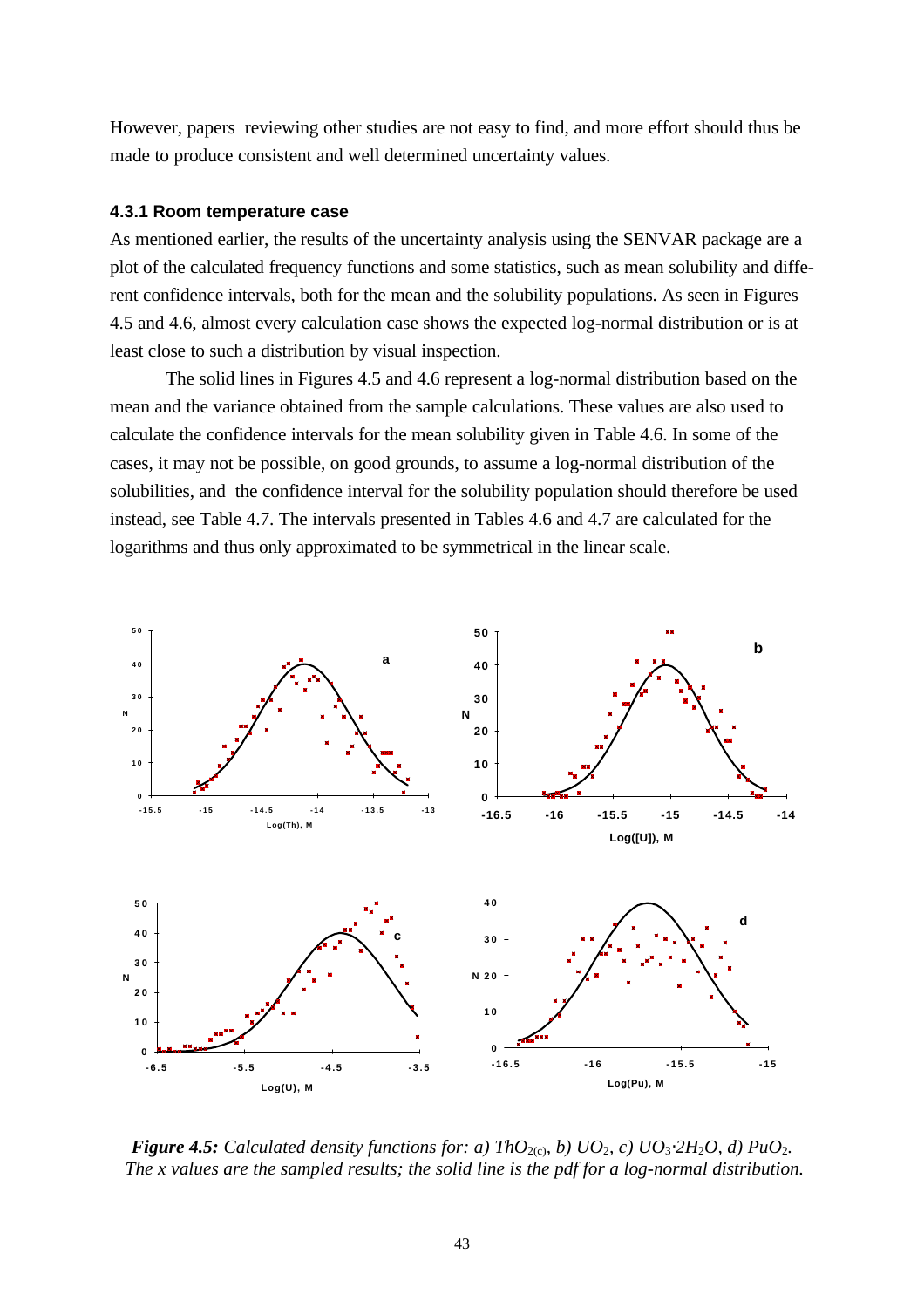

*Figure 4.6: Calculated density functions for: a) Pu(OH)*4*, , b) Np(OH)*4*, c) NpO*2*, d) Am*2*(CO*3*)*3*. The x values are the sampled results; the solid line is the pdf for a log-normal distribution.*

| <b>Solid Phase</b>   | Mean solubility | Confidence interval for the | Min; Max solubility     |
|----------------------|-----------------|-----------------------------|-------------------------|
|                      | (M)             | mean solubility (M), 95%    | (M).                    |
| ThO <sub>2</sub> (c) | 7.61E-15        | 7.61E-15±9.84E-16           | 8.44E-16; 7.09E-14      |
| UO <sub>2</sub> (c)  | $9.05E-16$      | 9.05E-16±9.11E-17           | 8.78E-17; 7.17E-15      |
| $UO_3 \cdot 2H_2O$   | 4.01E-05        | 4.01E-05±8.73E-06           | $3.83E-07$ ; $3.43E-04$ |
| PuO <sub>2</sub> (c) | $2.04E-16$      | 2.04E-16±1.66E-17           | $3.95E-17$ ; $8.14E-16$ |
| Pu(OH) <sub>4</sub>  | 8.40E-09        | 8.40E-09±9.02E-10           | $1.30E-09$ ; 6.66E-08   |
| NpO <sub>2</sub> (c) | 2.36E-12        | $2.36E-12\pm3.06E-13$       | 2.65E-13; 2.20E-11      |
| Np(OH) <sub>4</sub>  | 6.31E-09        | 6.31E-09 $\pm$ 8.16E-10     | 7.08E-10; 5.87E-08      |
| $Am_2(CO_3)$         | 1.87E-07        | 1.87E-07±9.09E-09           | 4.35E-08; 7.08E-07      |

*Table 4.6, Statistical results of the uncertainty analysis*

The formula used for the calculation of the intervals presented in Table 4.7 make use of the Chebychev inequality and can be found in Paper II.

*Table 4.7, 95% confidence interval for the solubility population*

| Solid phase          | Confidence interval (M), 95% |
|----------------------|------------------------------|
| PuO <sub>2</sub> (c) | $2.04E - 16 \pm 9.2E - 16$   |
| $UO_3(c)$            | 4.01E-05±4.8E-04             |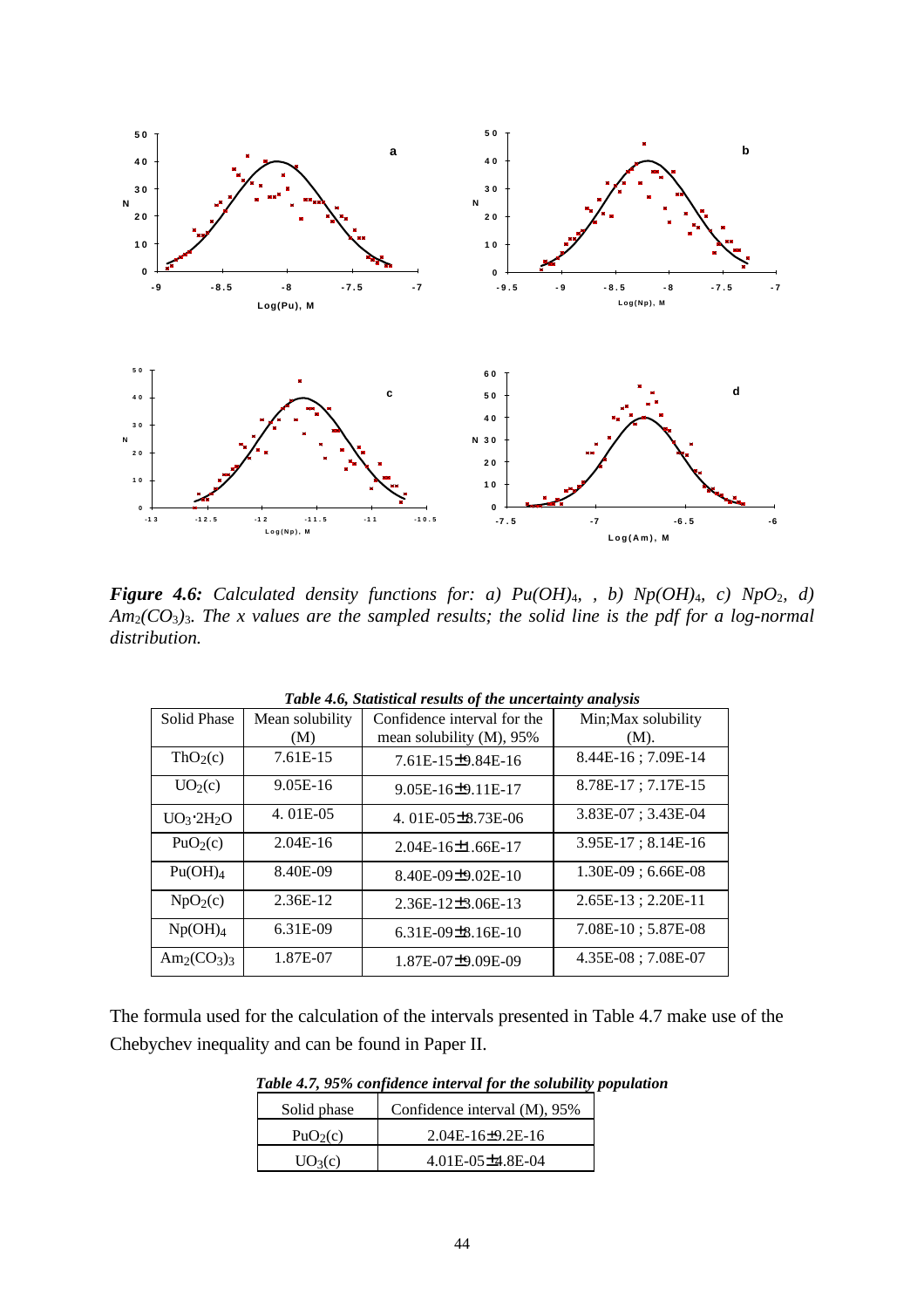The uncertainty intervals for the solubility population, as given in Table 4.7, may be seen only as an upper bound for the solubility. The reason for presenting the interval is to give some information on what happens when it is not possible to assign a log-normal distribution to a sample but when an arbitrary distribution must be used instead. The results shown in Table 4.6 and Figures 4.5 and 4.6 are sufficient for use in further calculations in which the solubility of a solid phase is needed as input. However, to understand the system and determine which parameters should be investigated more thoroughly to minimise the uncertainty in the stability constants, a sensitivity analysis is needed. Table 4.8 lists the species which stability constants and other parameters that were found to have the largest influence on the results of the solubility calculations. Since all parameters are given equally large uncertainty intervals, the regression coefficients obtained may be used directly to determine the internal ranking.

| Solid phase             | Important species (stability constants) or                                  | Internal ranking       |
|-------------------------|-----------------------------------------------------------------------------|------------------------|
|                         | property                                                                    | (Reg. coeff.)          |
| ThO <sub>2</sub> (c)    | $Th(OH)4$ , $ThO2(c)$                                                       | 2.30, 2.30             |
| UO <sub>2</sub> (c)     | $UO2(c)$ , $U(OH)4$ , pe, $HCO3$                                            | 2.30, 1.10, 1.02, 0.31 |
| $UO_3 \cdot 2H_2O$      | $UO_3 \cdot 2H_2O$ , $UO_2^{2+}$ , pe                                       | $2.17, -2.17, -2.15$   |
|                         | $HCO3$ , $(UO2)2CO3OH$                                                      | $-1.03, 1.02$          |
| PuO <sub>2</sub> (c)    | PuO <sub>2</sub> (c), pe, Pu(OH) <sup>2+</sup>                              | 2.31, 0.36, 0.20       |
|                         | NaHCO <sub>3</sub>                                                          | $-0.19$                |
| Pu(OH) <sub>4</sub> (s) | Pu(OH) <sub>4</sub> (s), Pu( $\overline{CO_3}$ ) <sub>3</sub> <sup>Z-</sup> | 2.26, 1.50             |
|                         | $Pu(OH)2+$ , NaHCO <sub>3</sub>                                             | $0.55, -0.21$          |
| NpO <sub>2</sub> (c)    | $NpO2(c)$ , $Np(OH)4$                                                       | 2.31, 2.30             |
| Np(OH) <sub>4</sub> (s) | $Np(OH)4(s)$ , $Np(OH)4$                                                    | 2.31, 2.30             |
| $Am_2(CO_3)_{3}(s)$     | $Am_2(CO_3)_3(s)$ , pe, CaCO <sub>3</sub>                                   | 1.13, 0.72, 0.62       |
|                         | Am $(CO_3)$                                                                 | 0.58                   |

*Table 4.8: The species which stability constants and the other parameters that were selected by the sensitivity analysis.*

One method for investigating the stability of the approach adopted for sensitivity determination is to compare the results from the stepwise regression with the preliminary sensitivity analysis. When the variance analysis method is used, this is a simple task as the parameters are then also ranked, see Table 4.9.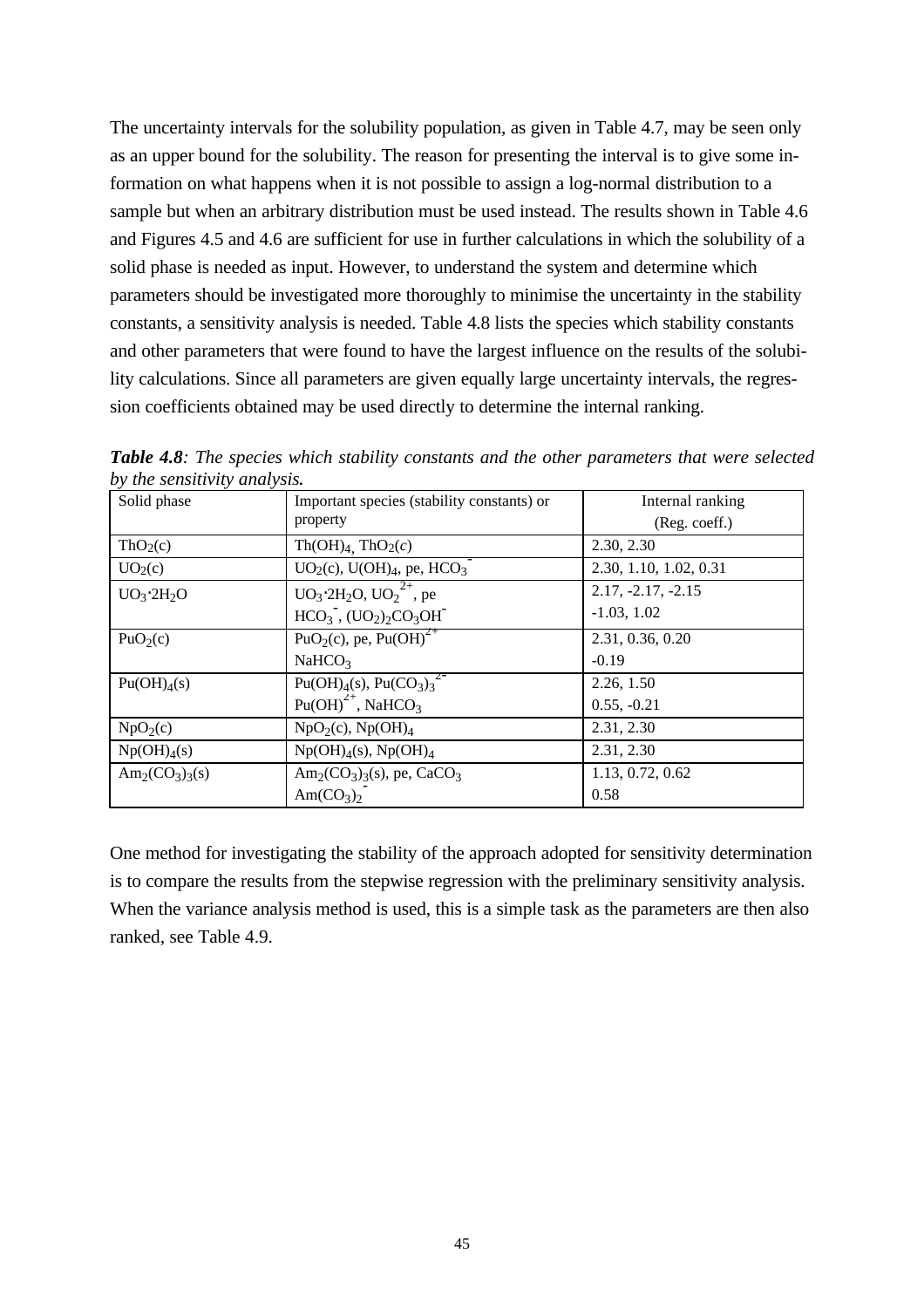| Solid phase             | Important species (stability                                                                                |  |  |
|-------------------------|-------------------------------------------------------------------------------------------------------------|--|--|
|                         | constants) or properties                                                                                    |  |  |
|                         | (in order of importance)                                                                                    |  |  |
| ThO <sub>2</sub> (c)    | $Th(OH)4$ , $ThO2(c)$                                                                                       |  |  |
| UO <sub>2</sub> (c)     | $UO2(c)$ , $HCO3$ , OH                                                                                      |  |  |
| $UO_3 \cdot 2H_2O$      | $(UO_2)_2CO_3OH$ , $UO_2^{2+}$ , $UO_3 \cdot 2H_2O$                                                         |  |  |
| PuO <sub>2</sub> (c)    | PuO <sub>2</sub> (c), pe, Pu(OH) <sup><math>2+</math></sup>                                                 |  |  |
| Pu(OH) <sub>4</sub> (s) | $Pu(CO_3)_3^2$ , $Pu(OH)_4(s)$                                                                              |  |  |
| NpO <sub>2</sub> (c)    | $NpO2(c)$ , $Np(OH)4$                                                                                       |  |  |
| Np(OH) <sub>4</sub> (s) | $Np(OH)4(s)$ , $Np(OH)4$                                                                                    |  |  |
| $Am_2(CO_3)_{3}(s)$     | Am <sub>2</sub> (CO <sub>3</sub> ) <sub>3</sub> (s), Am(CO <sub>3</sub> ) <sub>2</sub> , AmCl <sup>2+</sup> |  |  |

*Table 4.9: Results of the preliminary sensitivity analysis.*

The parameters included in Table 4.9 are only the ones that gave rise to a distinctively reduced variance when held fixed. This selection is therefore smaller than in the final sensitivity analysis, see Table 4.8. However, it is clear that there are no significant differences between the different calculation methods. It is thus possible to conclude that there has been no fatal error in the calculations.

The frequency functions may also be plotted in the same figure, thus giving a rough estimate of the relative uncertainty intervals.



*Figure 4.7: Plot of the solubility distributions on the same scale for: (a)*  $UO_{2(c)}(b) UO_{3}$ *<sup><i>i*</sup> *2H*<sub>2</sub>*O,* (c) PuO<sub>2</sub>*,* (d) Pu(OH)<sub>4</sub>*,* (e) ThO<sub>2(c)</sub>*,* (f) NpO<sub>2</sub>*,* (g) Np(OH)<sub>4</sub>*,* (h) Am<sub>2</sub>(CO<sub>3</sub>)<sub>3</sub>*.* 

It is clearly seen in Figure 4.7 that the solubility intervals are approximately equally large, except for  $Am_2(CO_3)$ <sub>3</sub> and  $UO_3·2H_2O$ . In the other cases, the width of the log(solubility) interval is approximately 1.9, i.e. the difference between the highest and lowest solubility obtained in the calculations is 1.9 log units. The same behaviour is noted when the uncertainty intervals for the important species are doubled, i.e. the interval for the logarithm of the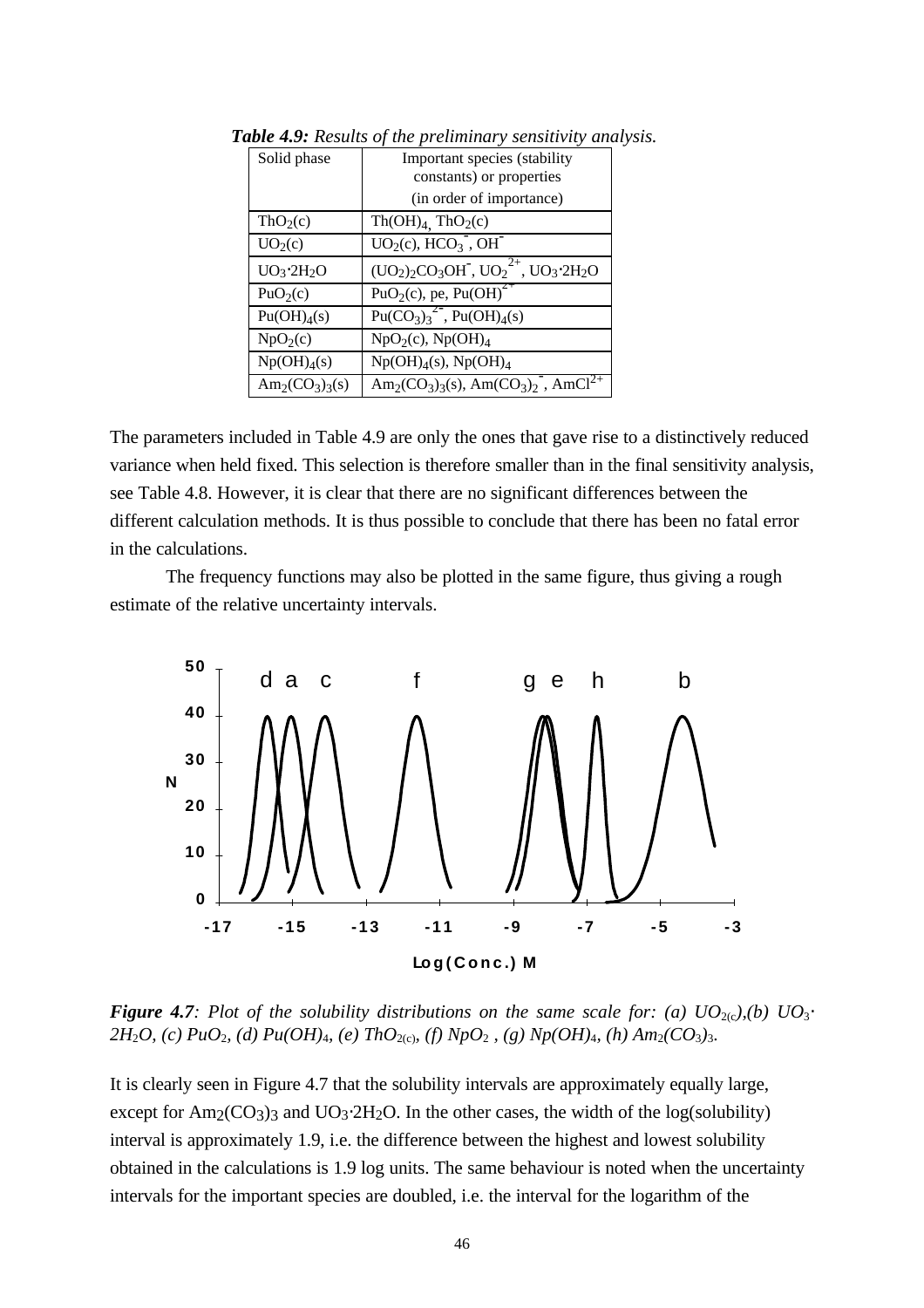solubility is doubled. If this were generally true, the propagation of errors in stability constants would be fairly easy to estimate under the assumption that all parameters have equal uncertainty. Unfortunately, as seen above, this is not generally the case.

# **4.3.2 80**°**C case**

Since the calculations made here are performed by the same program as was used for the room temperature case, the format of the output is the same. However, it should be noted that, in this case, it is the enthalpies of formation which are treated as uncertain parameters rather than the stability constants themselves. The water parameters, pH, pe and temperature are also included.

The  $+$  or  $-$  at the upper left part of each picture indicate whether the Pearson chi-square test rejected (-) the hypothesis that the sampled solubilities actually follow a normal distribution.



*<i>Figure 4.8:* Calculated density functions for the 80<sup>°</sup>C case for: a) ThO<sub>2</sub>, b)  $UO_{2(c)}$ , c)  $UO_{3}$ <sup>*z*</sup> *2H*2*O, d) PuO*2*. The x values are the sampled result; the solid line is the pdf for a log-normal distribution. The sign in the upper left corner indicates whether a goodness of fit test rejected (-) or not (+).*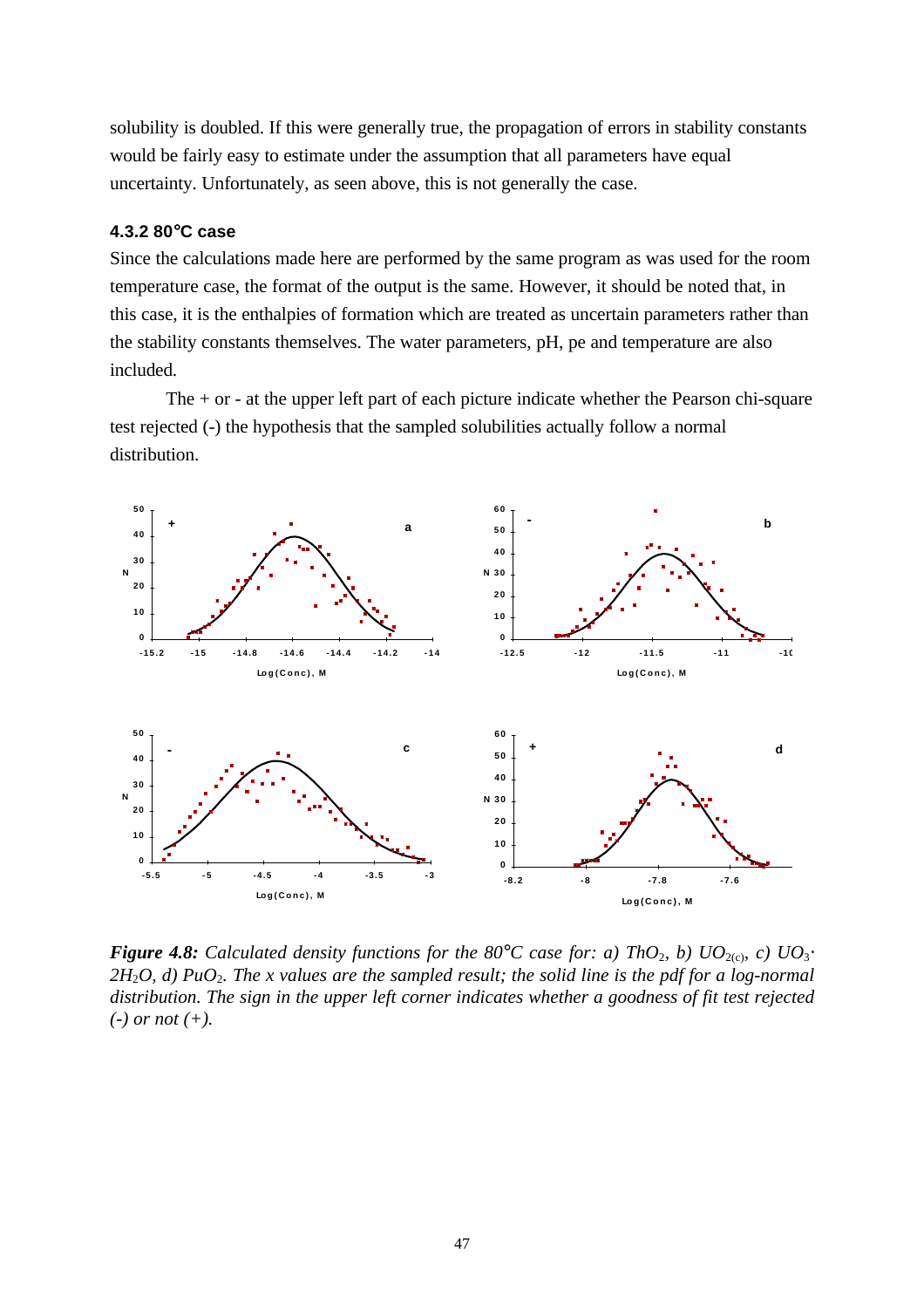

*Figure 4.9: Calculated density functions for the 80<sup>°</sup><i>C case for: a) Pu(OH)<sub>4</sub>, b) NpO*<sub>2</sub>*, c)*  $Np(OH)_4$ , *d*)  $Am_2(CO_3)_3$ . The x values are the sampled results; the solid line is the pdf for a *log-normal distribution. The sign in the upper left corner indicates whether a goodness of fit test rejected (-) or not (+).*

The assumption that the solubilities are log-normally distributed is more correct in this case, as seen in Figures 4.8 and 4.9, than in the case in which the stability constants were varied, except for Pu(OH)4. Table 4.10 also shows that the width of the solubility interval for this phase differs significantly from the other phases investigated.

| Solid Phase          | Mean solubility | Confidence interval for  | Min; Max solubility |
|----------------------|-----------------|--------------------------|---------------------|
|                      | (M)             | the mean solubility (M), | (M)                 |
|                      |                 | 95%                      |                     |
| ThO <sub>2</sub> (c) | 2.57E-15        | $2.57E-15\pm1.14E-16$    | 9.38E-16; 7.12E-15  |
| $UO_3 \cdot 2H_2O$   | 4.15E-05        | 4.15E-05±7.24E-06        | 4.54E-06; 9.65E-04  |
| UO <sub>2</sub> (c)  | 3.85E-12        | 3.85E-12±2.97E-13        | 6.90E-13; 2.10E-11  |
| PuO <sub>2</sub> (c) | 1.72E-08        | 1.72E-08±3.54E-10        | 9.56E-09; 3.27E-08  |
| Pu(OH) <sub>4</sub>  | 4.36E-06        | 4.36E-06±7.31E-10        | 4.32E-06; 4.40E-06  |
| NpO <sub>2</sub> (c) | 2.48E-11        | 2.48E-11±1.10E-13        | 9.38E-13; 6.88E-12  |
| Np(OH) <sub>4</sub>  | 6.60E-09        | 6.60E-09±2.92E-10        | 2.49E-09; 1.83E-08  |
| $Am_2(CO_3)$         | 3.32E-06        | 3.32E-06±1.88E-08        | 2.83E-06; 3.85E-06  |

*Table 4.10: Statistical results from the uncertainty analysis.*

In this case, it is not possible to make comparisons with the preliminary sensitivity analysis that was made with the binary search tree. However, since the results for  $Pu(OH)_4$  showed somewhat odd behaviour, a variance analysis calculation was made for this case. This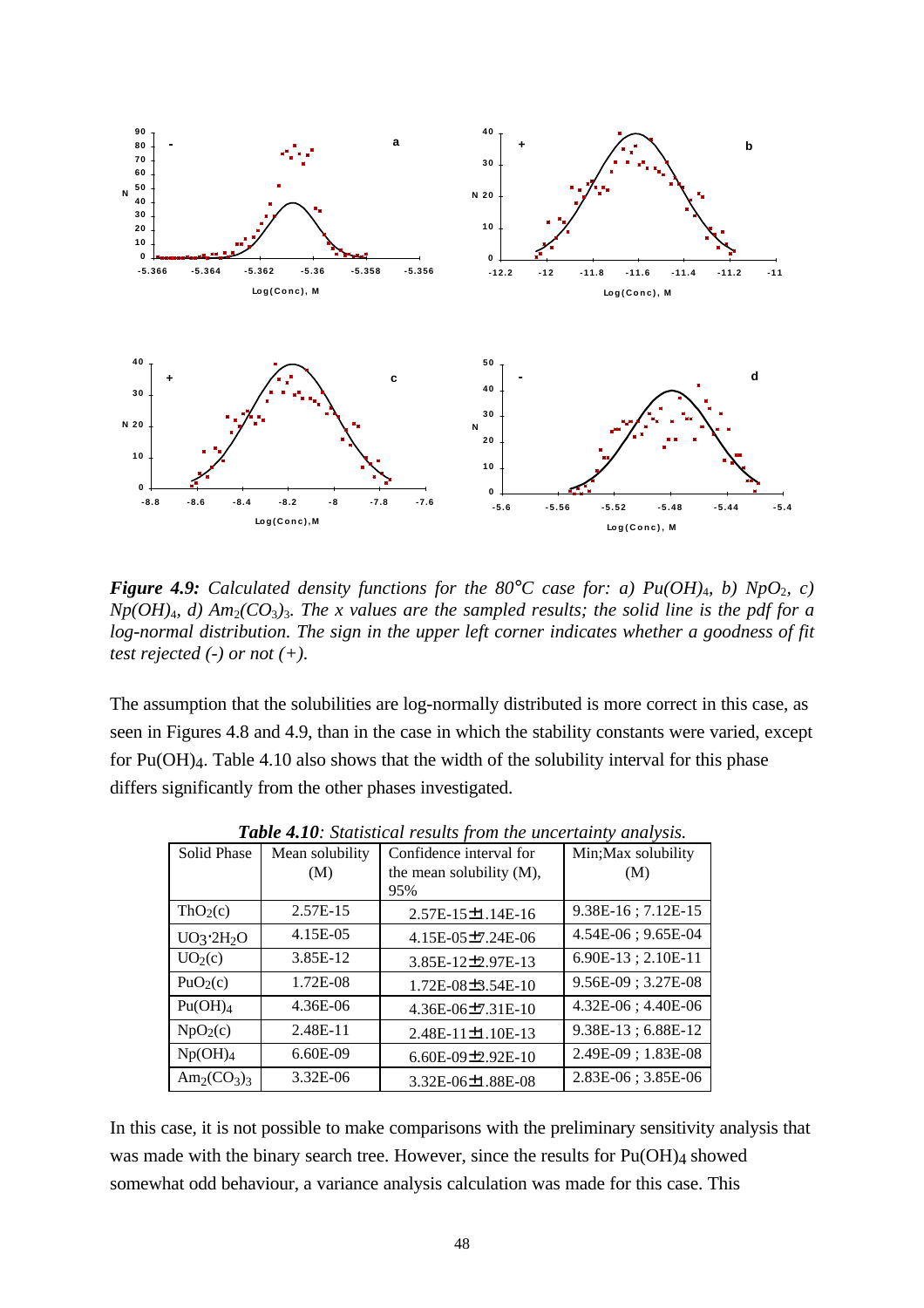calculation shows that the only important parameter by far is the pe. This is not the result of the stepwise regression and, since the different sensitivity analysis approaches give different results, the results may be assumed to be suspicious. Some of the thermodynamic data may for example be inconsistent.

| Solid phase             | Important species (stability                                      | Internal ranking      |
|-------------------------|-------------------------------------------------------------------|-----------------------|
|                         | constants) or properties                                          | (reg. coeff.)         |
| ThO <sub>2</sub> (c)    | ThO <sub>2</sub> (c); Th(OH) <sub>4</sub>                         | 0.26; 0.25            |
| $UO_3 \cdot 2H_2O$      | $UO_2^{2+}$ ; $UO_3 \tcdot 2H_2O$ ; $UO_2(OH)_2$                  | $-0.69; 0.68; 0.10$   |
| UO <sub>2</sub> (c)     | pe; $UO2(c)$ ; Fe(OH) <sub>3</sub>                                | $1.58; 0.26; -0.16$   |
| PuO <sub>2</sub>        | PuO <sub>2</sub> ; PuOH <sup>2+</sup>                             | 0.13; 0.12            |
| Pu(OH) <sub>4</sub> (s) | $Pu(OH)4(s); PuOH2+$                                              | 0.02; 0.01            |
| $NpO_2(c)$              | $Np(OH)_4$ ; $NpO_2(c)$                                           | 0.26; 0.26            |
| Np(OH) <sub>4</sub> (s) | $Np(OH)4(s); Np(OH)4$                                             | 0.26; 0.26            |
| $Am_2(CO_3)$            | $Am_2(CO_3)_3$ ; NaCO <sub>3</sub> AmSO <sub>4</sub> <sup>+</sup> | $-0.05; -0.02; -0.01$ |

*Table 4.11: The species which stability constants and the other parameters that were selected by the sensitivity analysis.*

It is interesting in the 80° case to compare the different frequency functions in the same figure. There is obviously a great difference between the different solid phases. It should be remembered when examining Figures 4.8 and 4.9 that the input uncertainty range was equally great in the different cases. This is, as was shown earlier, best illustrated by plotting all the empirical distribution functions in the same figure.



*<i>Figure 4.10:* Plot of the solubility distributions for: a)  $UO_{2(c)}$ , b)  $UO_{3} \times 2H_{2}O$ , c)  $PuO_{2}$ , d) *Pu*( $OH$ )<sub>4</sub>*, e*) *ThO*<sub>2(c)</sub>*, f*) *NpO*<sub>2</sub>*,, g*) *Np*( $OH$ )<sub>4</sub>*,h*)  $Am_2(CO_3)_{3}$ *.* 

The distributions in Figure 4.10 are calculated log-normal distributions based on the mean solubility and variance obtained in the uncertainty analysis.

# **4.4 Conceptual model uncertainties**

In many cases, the greatest uncertainty does not lie in the effect of input parameter uncertainties, but rather in the choice of model to use in the calculations. As the modelled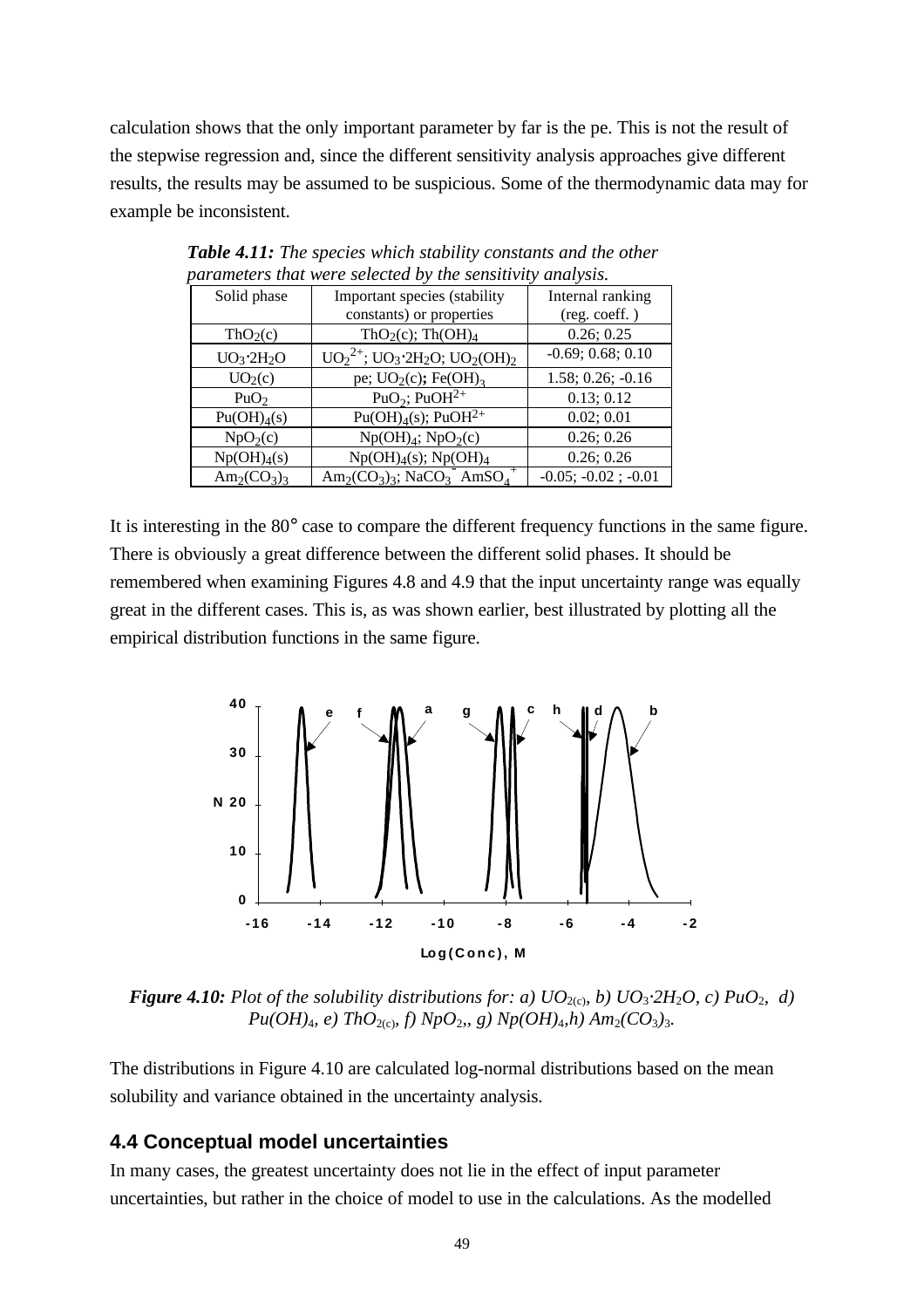system becomes more complicated, there may exist several methods to obtain the desired result. Unfortunately, there does not always exist a method to determine which conceptual model is the correct one. (Unfortunately, even a correct model may give erroneous results if used with incorrect data.) This difficulty to select only one conceptual model will result in different answers to the same question. In the following sections, the rather simple task of calculating the solubility of a solid phase in a selected groundwater has been used to demonstrate the effect of conceptual uncertainties. The problem is how to model the interactions with the rock through which the water containing, for example, an actinide flows. Four different approaches were tested, and uncertainty calculations were made for each one. The uncertainties induced in such calculations due to uncertainties in thermodynamical data are not included since they constitute a rather different problem and are thus treated elsewhere, see previous sections. All of the models have the common factor that they may be motivated by different hypothetical experimental ways to mirror reality.

#### **4.4.1 Method 1, Isolated dissolution**

The term isolated dissolution derives from the fact that the dissolution procedure was performed without taking the minerals of the rock into account. One method to do this experimentally may be to take a sample of water from a borehole, dissolve the desired solid phase in it and measure the concentration of the desired element. Naturally, several uncertainties exist, such as how the water has changed from the sampling site to the actual experiment.

In the case of simulation instead of experiments, one of the input data to a thermodynamic equilibrium program is the water composition. This water composition is supposed to be known, measured or calculated, together with uncertainty intervals.

In the case presented here, the water composition was obtained by rock water interaction calculations. MINVAR program was used to sample mineral abundances from the same mineral set as for the case desrcibed above, see Table 4.1. The sampling technique used was Latin Hypercube Sampling (LHS), see Appendix 1. The resulting mineral sets were used as inputs to the CRACKER program [EMR 92] which calculated simulated groundwater compositions. From the results, a mean water composition and uncertainty intervals for the properties were calulated. These results were propagated to the UNCCON program where the effect on the calculated solubilities was obtained. The LHS technique was also applied in this case.

### **4.4.2 Method 2, One mineral**

The one mineral case may be conceptually described to be similar to the isolated dissolution case, but this time there is also a mineral present in the water. The explanation for such a method is the fact that fracture walls are sometimes covered with one single mineral. If such an area is encountered, where the solubility of the selected element is low, the concentration further downstream will be controlled by the solubility in the presence of that mineral. Minerals selected here were taken from Table 4.1, one at a time, and no weight was applied for the statistical calculations, i.e. every mineral is encountered once.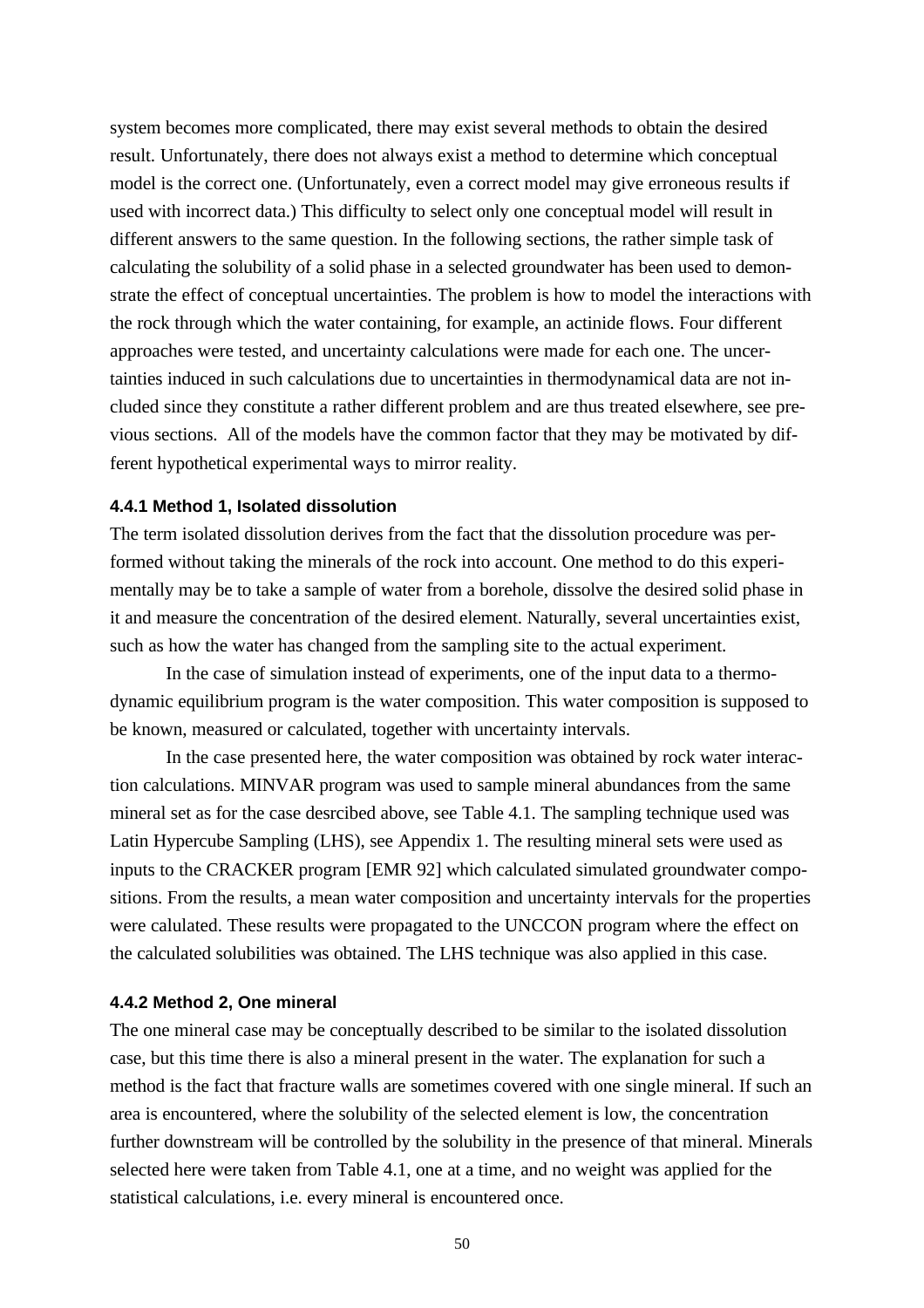The method for simulating this is to use a thermodynamic equilibrium program and equilibrate the sampled water with the selected mineral and the solid actinide phase at the same time. When this is done for each mineral in the list, the mean solubility and the standad deviation are calculated. Clearly, there will be no good distribution data from this approach, but the width of the solubility interval is still interesting.

### **4.4.3 Method 3, Simulated water pumping**

In the third method, an attempt is made to simulate the real situation in a fracture. Several minerals are distributed along the fracture, for example, according to Figure 4.11. Groundwater flowing through the fracture reacts with the mineral grains.



*Figure 4.11: Example of mineral grain distribution across a fracture surface according to the CRACKER model [EMR 92]*

In the simulations considered here, it has been assumed that a solid phase, e.g.  $Pu(OH)<sub>4</sub>(s)$ , has precipitated onto the surface. The dissolved element, e.g. Pu, is then able to equilibrate with the solid phase, while the groundwater is modified by reactions with the supporting mineral surface. The reactions may locally change pH values and concentrations of ligand species, e.g. carbonate. Due to the spatial variability in the chemistry of the surface, ground water properties will vary, causing "flowpaths" of high and low solubility for the element of interest. Finally, it is supposed that the water flowing through the fracture will have reached some kind of steady state at which all the local changes even out. At that point, water samples from several cells are mixed to simulate the pumping procedure and what actinide concentration is likely to be found by water pumping at a distance from the failed repository. Naturally, several simplifications have been made here. One simplification of major importance is that these calculations are made for one solubility determining phase. It is not certain that this phase will actually be the solubility limiting one, but it has been selected for demonstration purposes.

The calculations were performed using the MINVAR program and, instead of using only the mineral for equilibration in each cell, the desired actinide solid phase is also incorporated.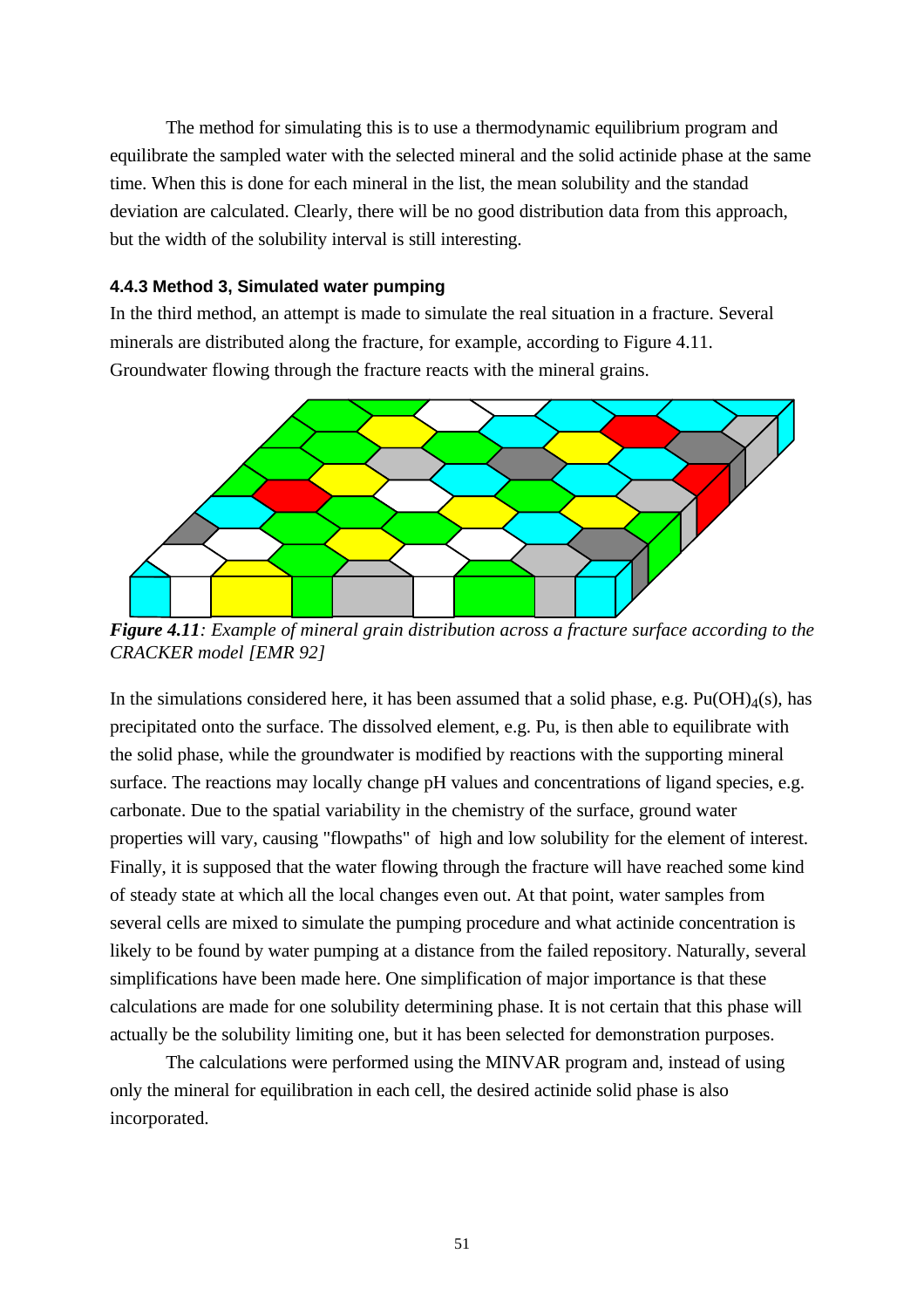### **4.4.4 Method 4, Random sampling**

This method is similar to the simulated pumping method except that no pumping is simulated. Instead, the full range of solubilities in the fracture is investigated. This method is a complement to method two in the sense that the solubilities are given by one mineral at a time, but the water composition is allowed to change along a fracture. Solubility values are sampled from some 3000 locations along this simulated fracture.

# **4.4.5 Results**

The calculations presented here were all done using the same database and the same equilibrium program, and thus the different results may not be assigned to the use of different input data. The calculation motor was the PHREEQE code, and the database was Hatches 5.0 [BON 92]. It must be noted that the choice of the solubility limiting phase and the uncertainty thus introduced are not within the scope of this report and are therefore not included here. The ones selected are at least among those supposed to be solubility limiting ones. The results are mainly statistical estimators, such as mean and variance of the solubilities. However, some additional information on how the different approaches behave may be obtained from the distribution functions, see Figures 4.12, 4.13 and 4.14.



*Figure 4.12: Distribution functions for the isolated dissolution case: a),Pu(OH)*4*, b), Am*2*(CO*3*)*3*.*



*Figure 4.13: Distribution functions for the simulated water pumping case a), Pu(OH)*4*, b),*  $Am_2(CO_3)_{3.}$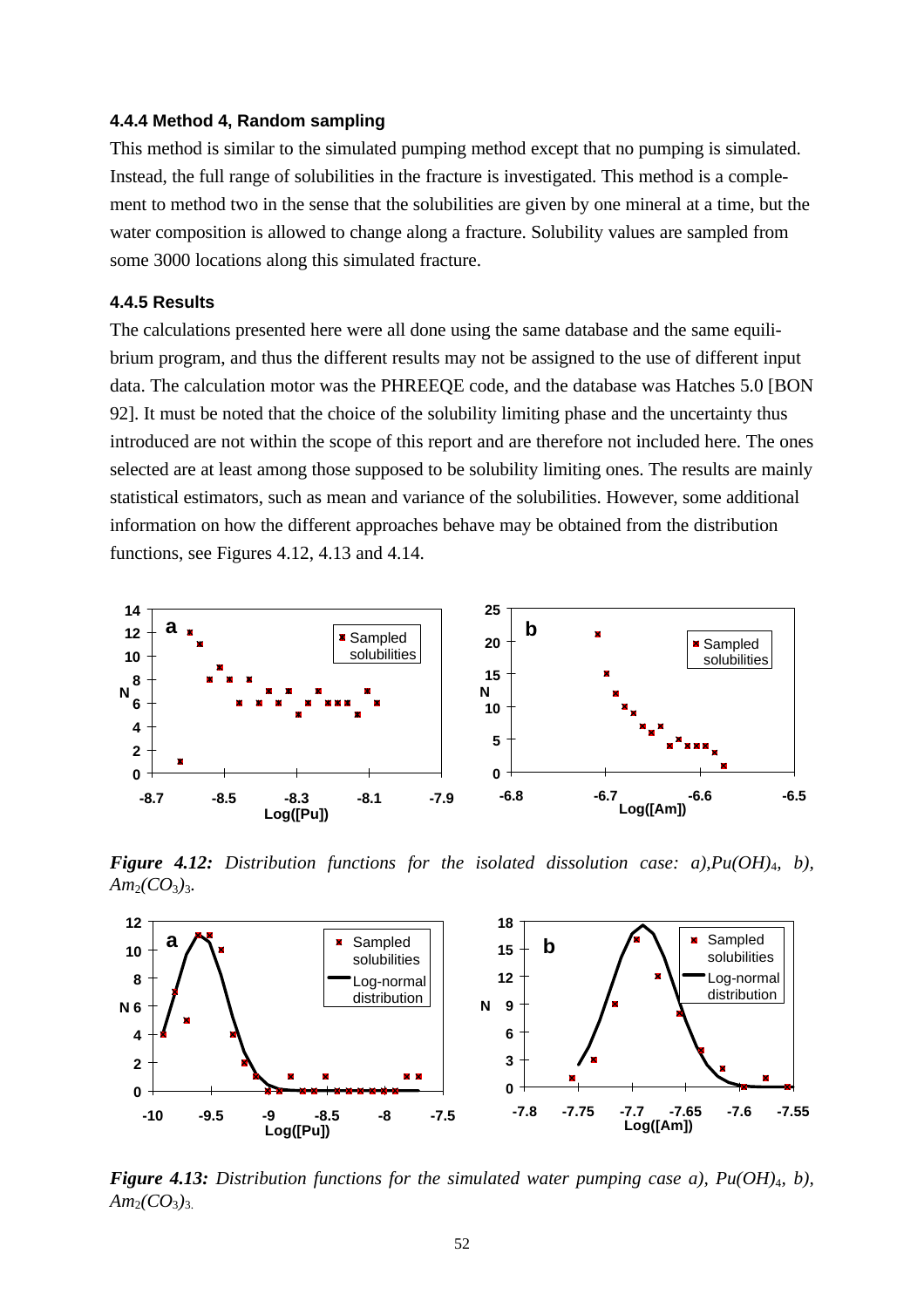

*Figure 4.14: Distribution functions for the simulated random sampling case, a), Pu(OH)*4*, b),*  $Am_2(CO_3)_{3}.$ 

As seen in the figures above, it is not obvious how the solubilities will be distributed for the different methods of solubility calculation. There are some similarities in each method but it is not possible to draw any prior conclusion about the distribution. This implies that the use of the mean as the most probable value is not valid for some of the cases, i.e. the isolated dissolution case. The distribution together with the maximum and minimum solubility thus gives the best information. For each of the cases, the minimum and maximum solubility is determined together with a confidence interval for the mean. In some cases, however, it may be difficult to fit the results to a well known distribution. Hence, no attempt has been made to give a confidence interval based on the distributions, but rather with a standard deviation calculated on a logarithmic scale and then recalculated to a linear scale. This will naturally not provide a symmetric interval but the results are more easily read and the bias will shift the results to the higher end, thus making the results more conservative. In the isolated dissolution case two different approaches for obtaining water composition uncertainties have been used. In the first case, the water composition and uncertainties obtained from the MINVAR calculations were used, and the second case used an actual sampled water from the Äspö site in Sweden. The uncertainties are in this case statistical ones originating from different results at different times and measurement uncertainties caused by the analysis method used [SAM 96].

| Solid phase             | Pu(OH) <sub>2</sub> CO <sub>3</sub> | Pu(OH) <sub>4</sub>   | $Am_2(CO_3)$                                  |
|-------------------------|-------------------------------------|-----------------------|-----------------------------------------------|
| Case                    | min; max solubility                 |                       | $min$ ; max solubility $min$ ; max solubility |
|                         | (M)                                 | (M)                   | (M)                                           |
| isolated dissolution    | $4.60E-12$ ; 6.63E-12               | $2.54E-09$ ; $8.90E-$ | $2.00E-07$ ; $2.65E-07$                       |
| sim. water unc.         |                                     | 09                    |                                               |
| isolated dissolution    | 1.02E-11; 1.93E-11                  | $7.09E-09:1.98E-$     | 8.50E-08; 1.06E-07                            |
| meas. water unc.        |                                     | 08                    |                                               |
| one mineral             | $1.41E-11$ ; $2.19E-11$             | $1.09E-08$ ; 5.39E-   | 1.72E-09; 1.56E-08                            |
|                         |                                     | 08                    |                                               |
| simulated water pumping | $1.31E-12$ ; $9.65E-12$             | $1.23E-10$ ; $2.83E-$ | 1.77E-08; 2.69E-08                            |
|                         |                                     | 08                    |                                               |
| random sampling         | $1.13E-12$ ; $4.43E-11$             | $9.72E-11$ ; $2.75E-$ | $3.46E-09$ ; $8.51E-08$                       |
|                         |                                     | 08                    |                                               |

*Table 4.12: Minimum and maximum solubility for the different calculation cases*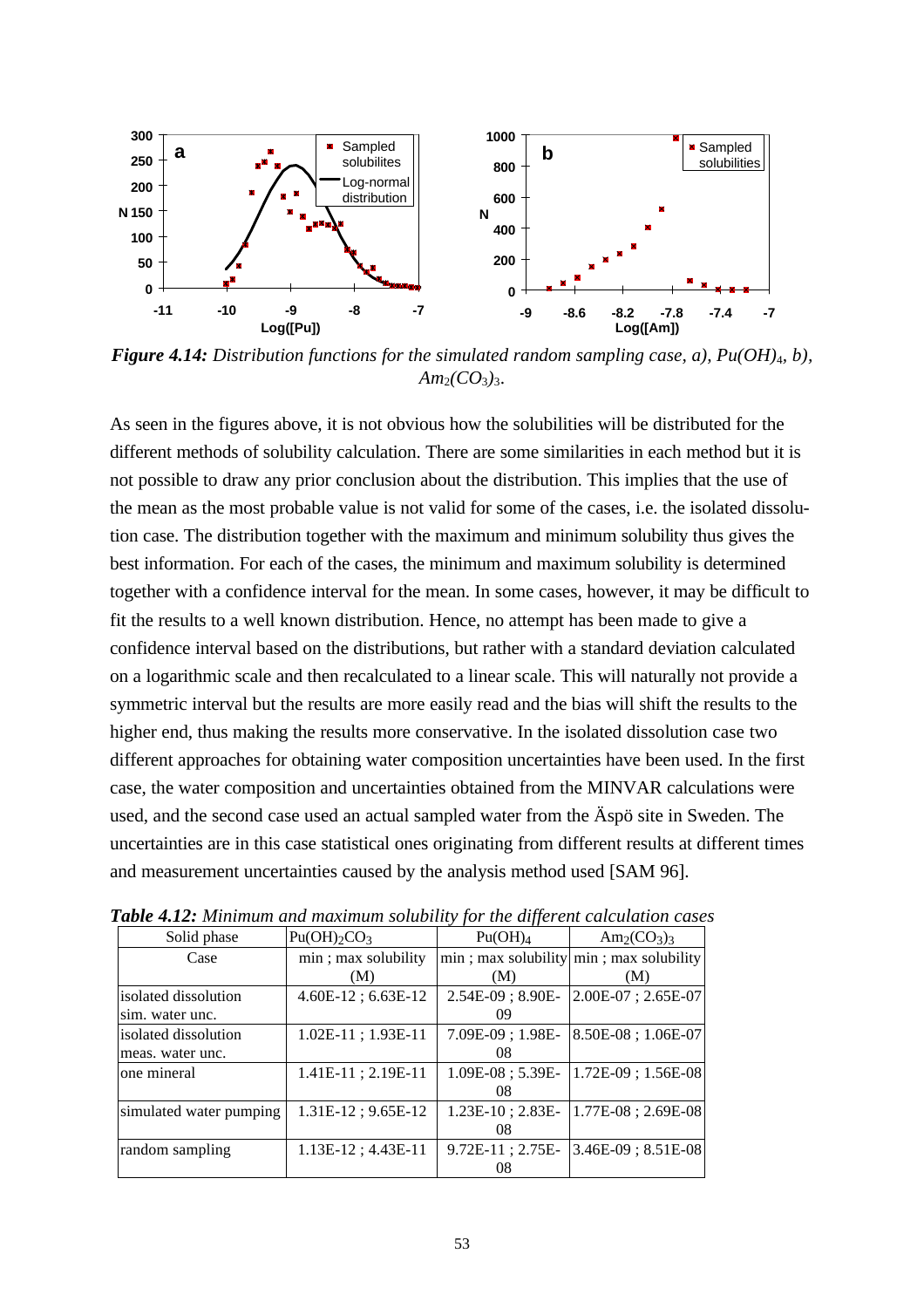Table 4.12 shows that the variability between the different methods is in some cases greater than their internal uncertainty except for the simulated random sampling. The latter covers almost the entire uncertainty space. Calculations have been made which show that the uncertainties in calculated solubility caused by measurement uncertainties of the water composition, with the isolated dissolution model, are similar to the results obtained with simulated groundwater composition uncertainties, see Paper V. Some deviation may occur since the simulated water does not perfectly match the sampled one. However, this uncertainty will be present for cases where real *in situ* sampling can not or will not be done. Uncertainty intervals of this magnitude or even far greater have also been reported for a solubility calculation with the same water and database [EMR 99].

| Solid phase             | Pu(OH) <sub>2</sub> CO <sub>3</sub> | Pu(OH) <sub>4</sub>                                                  | $Am_2(CO_3)$ |
|-------------------------|-------------------------------------|----------------------------------------------------------------------|--------------|
| Case                    |                                     | $min$ ; max solubility $min$ ; max solubility $min$ ; max solubility |              |
|                         | (M)                                 | (M)                                                                  | (M)          |
| isolated dissolution    |                                     | 5.16E-12±5.17E-13 4.43E-09±2.03E-09 2.18E-07±2.06E-08                |              |
| sim. water unc.         |                                     |                                                                      |              |
| lisolated dissolution   |                                     | 5.16E-12±5.17E-13   1.35E-08±9.00E-09   1.35E-08±9.00E-09            |              |
| meas. water unc.        |                                     |                                                                      |              |
| one mineral             |                                     | 1.63E-11±2.44E-12   1.40E-08±2.18E-08   6.77E-09±5.81E-09            |              |
| simulated water pumping |                                     | 2.02E-12±9.08E-13 5.04E-10±8.36E-10 2.18E-08±1.97E-09                |              |
| random sampling         |                                     | 4.29E-12±3.05E-12 1.15E-09±8.38E-10 1.48E-08±1.37E-08                |              |

*Table 4.13: Confidence intervals one standard deviation wide for the calculation cases*

The great variation term in the simulated water pumping case for  $Pu(OH)_4$ , seen in Table 4.13, originates from relatively few samples and thus the outliers give a relatively large contribution to the variance. When comparing the numbers given in Table 4.13 with the corresponding distribution functions shown above, it is obvoius that the numerical values do not mirror the "real" situation. Care must thus be taken when using simply a mean value together with its standard deviation without knowledge of the underlying distribution.

# **4.5 Summary of results**

To gain a good overview of the results of the calculations made on the uncertainty analysis of solubility calculations, it may be advantageous to see the results together. This will also show the relative magnitude of the effect of the different uncertainties. Clearly, results shown in Table 4.14 are valid for specific cases and may not be generalised but only used as an indication of the magnitude of the uncertainty intervals generated by the different input uncertainties.

*Table 4.14: Results of calculations with uncertain stability constants and enthalpies of reaction*

| Case                                                                                              | Solid phase                                                             | Solubility interval (M) | Approx. distr. |
|---------------------------------------------------------------------------------------------------|-------------------------------------------------------------------------|-------------------------|----------------|
| $25\,^{\circ}C$<br>Stability constants,                                                           | Pu(OH) <sub>A</sub>                                                     | $1.30E-09$ ; 6.66E-08   | log-normal     |
| Enthalpies of reaction, 80 <sup>o</sup> C   Pu( $\overline{\text{OH}_A}$ )                        |                                                                         | $4.32E-06$ ; $4.40E-06$ | log-normal     |
| Stability constants,                                                                              | $25 \,^{\circ}\text{C}$ Am <sub>2</sub> (CO <sub>3</sub> ) <sub>3</sub> | $4.35E-08$ ; $7.08E-07$ | log-normal     |
| Enthalpies of reaction, 80 <sup>O</sup> C $\vert$ Am <sub>2</sub> (CO <sub>3</sub> ) <sub>3</sub> |                                                                         | 2.83E-06; 3.85E-06      | log-normal     |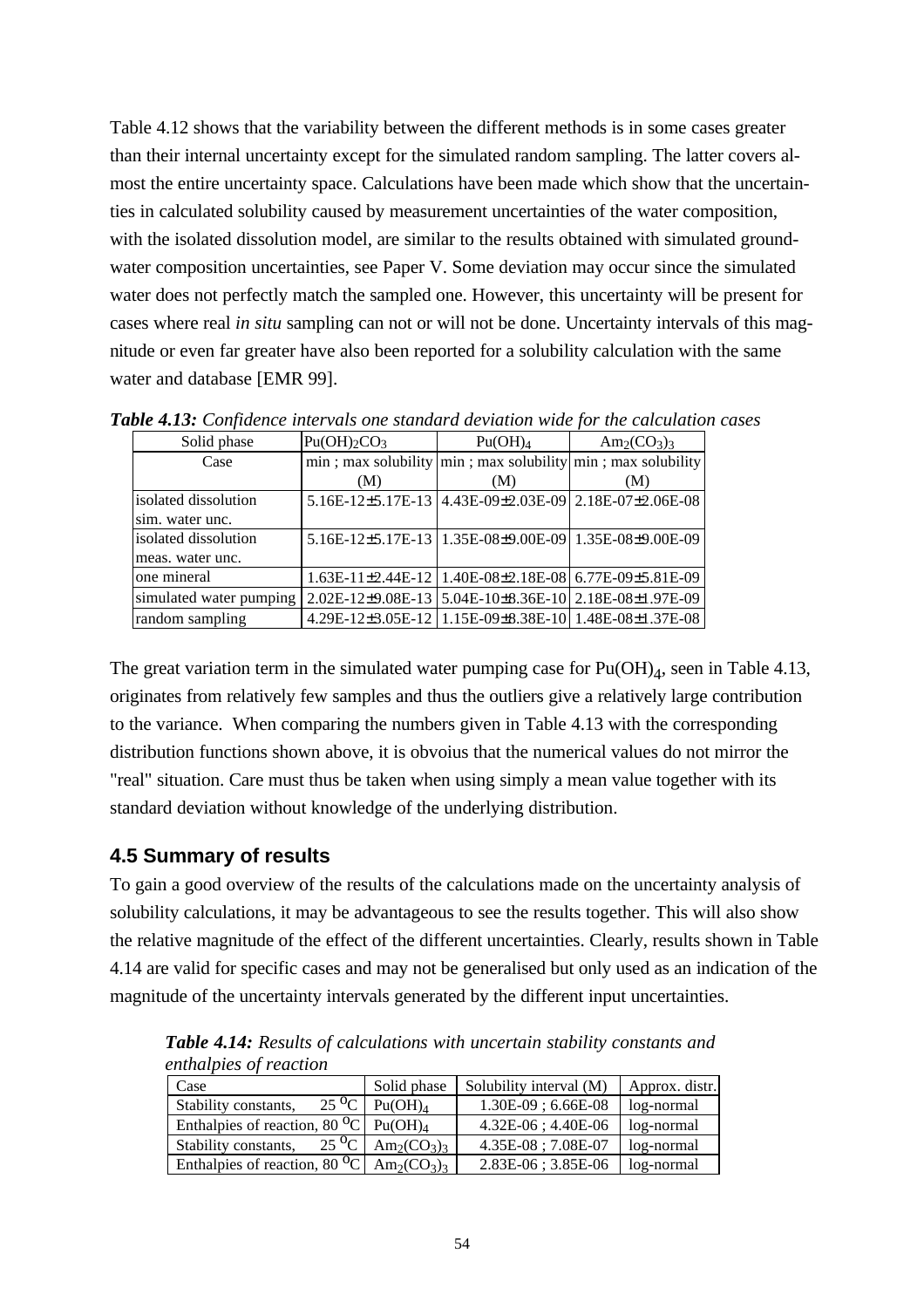With the uncertainty intervals selected, the contribution to the solubility uncertainty from the uncertainties in enthalpies of reaction is not important compared to the uncertainties in solubility constants. Naturally, this may change if either the uncertainty intervals for the input parameters or the temperature is changed significantly. The input uncertainties for the case of uncertainties in water composition are taken from two sources: first, the composition given by the MINVAR program based on mineral uncertainties given in Table 4.1, and, second, a water composition uncertainty based on detection and sampling uncertainties in the field [SAM 96].

| pont agjerent sources. |                     |                                          |                             |  |  |
|------------------------|---------------------|------------------------------------------|-----------------------------|--|--|
| Case                   | Solid phase         | Solubility interval $(M)$ Approx. distr. |                             |  |  |
| sim. water comp.       | Pu(OH) <sub>4</sub> | $2.54E-09$ ; $8.90E-09$                  |                             |  |  |
| measured water comp.   | Pu(OH) <sub>4</sub> | $7.09E-09$ ; $1.98E-08$                  | $log$ -uniform <sup>a</sup> |  |  |
| sim. water comp.       | $Am_2(CO_3)$        | $2.00E-07: 2.65E-07$                     |                             |  |  |
| measured water comp.   | $Am_2(CO_3)$        | $8.50E-08$ ; 1.06E-07                    | $log$ -uniform <sup>a</sup> |  |  |

*Table 4.15: Results of calculations with uncertain water composition from different sources.*

a, a uniform and a log-uniform distribution are naturally similar

In this case, it is difficult to draw any conclusion about the different methods for obtaining the water composition uncertainty, c.f. Table 4.15. However, it should be noted that the uncertainties in solubility are almost as large as for the case with uncertainties in stability constants. The dashes in the distribution column indicate that it has not been possible to assign any distribution. The results of the calculations on conceptual uncertainties are shown in Table 4.16. It is to note that the case with the isolated dissolution is the same as the simulated water composition in the case described above.

*Table 4.16: Solubility intervals for the different conceptual models ( concentrations in M)*

|                     | isolated    | one mineral | simulated water                                                                                           | simulated random |
|---------------------|-------------|-------------|-----------------------------------------------------------------------------------------------------------|------------------|
|                     | dissolution |             | pumping                                                                                                   | sampling         |
| Solid phase         | min; max    | min: max    | min: max                                                                                                  | min: max         |
| Pu(OH) <sub>4</sub> |             |             | see Table 4.15 1.09E-08 ; 5.39E-08 1.23E-10 ; 2.83E-08 9.72E-11 ; 2.75E-08                                |                  |
|                     |             |             | $\text{Am}_{2}(\text{CO}_{3})$ see Table 4.15 1.72E-09 ; 1.56E-08 1.77E-08 ; 2.69E-08 3.46E-09 ; 8.51E-08 |                  |

The uncertainty interval varies significantly between the different methods, as does the distribution of the solubility, see Paper VI. It is not obvious which method should be selected and thus the modeller may influence the result more than is desired. This has been proved for the case of calculating the solubility of  $Pu(OH)<sub>4</sub>$  with the same database and water [EMR 99]. The authors report differences of several orders of magnitude.

It may be concluded that the effect of uncertainties in stability constants in the cases investigated was the greatest contributer to uncertainties in calculated solubility. However, another factor that is not easy to quantify, i.e. conceptual uncertainties, is something of a "wild card" in most uncertainty analyses. It ought to be mentioned that those uncertainties are very difficult to minimise, and thus it is important that as many approaches as possible are investigated in order to minimise the risk of omitting an important aspect of a problem.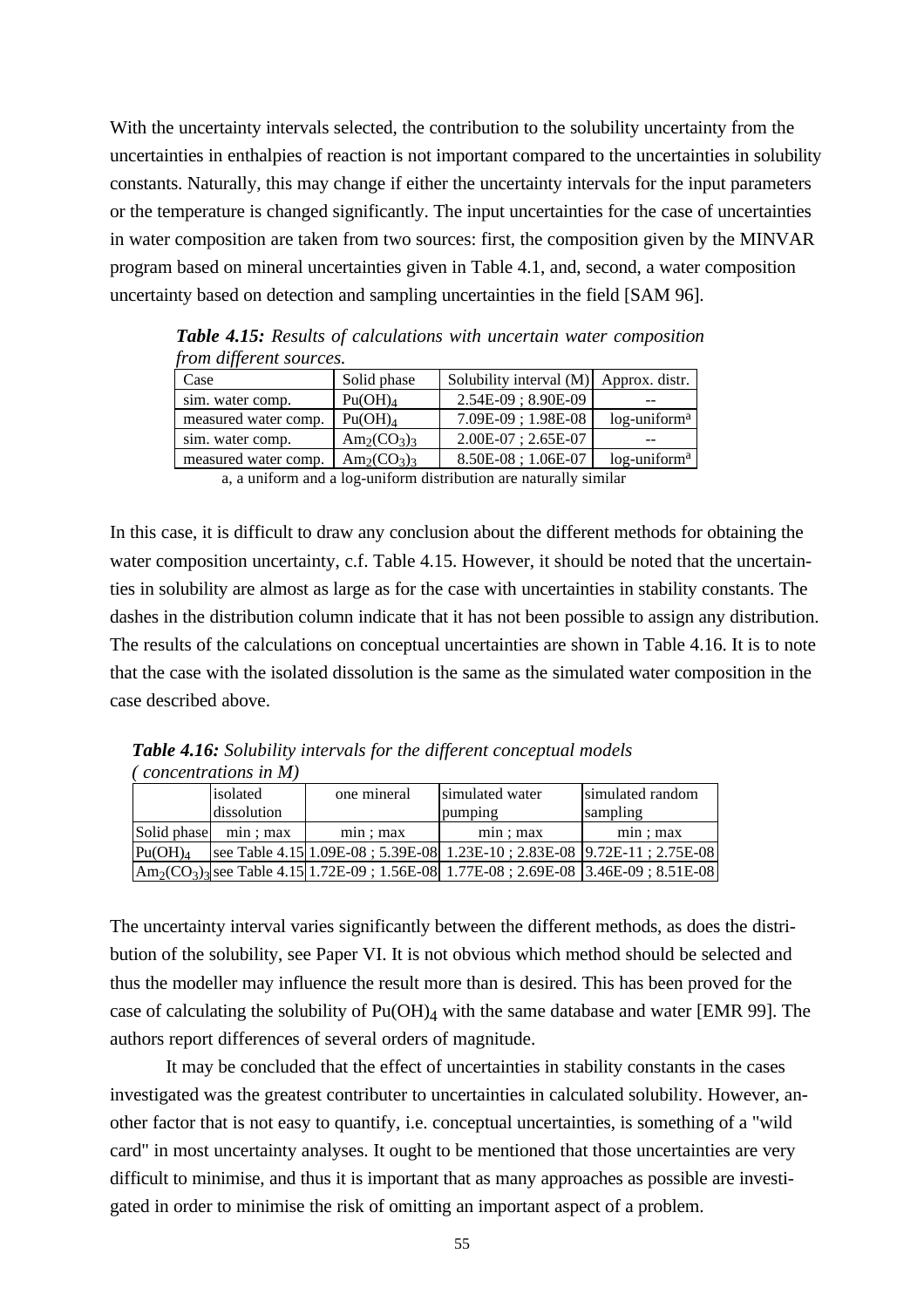# **5. Experimental**

Several techniques exist for the determination of stability constants for water systems. Often, only one method is used in an investigation but, since different methods have different origins, they ought to be used as complements to one another. For the studies presented in this report, two different methods have been used: solvent extraction and potentiometric titrations. These methods complement each other as the potentiometric titration has advantages in regions where there is great difficulty in finding a value for the stability constant by the solvent extraction technique, and vice versa.

# **5.1 Solvent extraction**

The principle of extracting an element or substance from one solution to another is rather old. Buchholz [BUC 05] described experiments where extraction of uranylnitrate from a water phase to an ether phase was performed. He was also able to strip the uranium compound from the organic phase back to the water phase again. Bucholz further conclude that the extraction is dependent on the volume ratio between the organic and aqueous phase and the concentration of the element in the aqueous phase.

The main parts of an extraction system are the two almost immiscible phases and, in many cases, an extraction reagent. There exist several kinds of extraction reagents, e.g. chelating reagents and ion exchange reagents. The extraction mechanism varies for each type of reagent and knowledge of the mechanisms is essential for some investigations, e.g. determinations of stability constants.

The extraction process is usually performed by contacting the desired phases in a test tube, e.g. shaking. The test tube is then often centrifuged to ensure a good phase separation, whereafter samples are taken from each phase and measured. Such a method is cumbersome if many samples are needed, and methods for performing the mixing and separation automatically have therefore been developed, e.g. the AKUFVE technique [RYD 69]. The AKUFVE technique will be described in more detail below.

The main principle of the extraction theory is that the desired element ion can be bound to an organic or inorganic ligand giving an uncharged complex. The ligand must be soluble to some degree in both the organicand the aqueous phase. The complex will be distributed between them and the distribution is dependent on the hydrophilic/hydrophobic property of the complex, i.e. the more hydrophobic the complex, the greater the concentration in the organic phase. In the remainder of this report, it is assumed that the organic and aqueous phases are completely immiscible, i.e. no mutual mixing exists. This is not gererally true but, for the practical purposes discussed here, it is a valid assumption [ALB 88:1].

The distribution of the element of interest between two immiscible liquids can then be expressed in terms of the *distribution ratio*, D. By also using the fact that the concentration of a radioactive element, M, is proportional to the specific radioactivity, Equation 5.1 is obtained.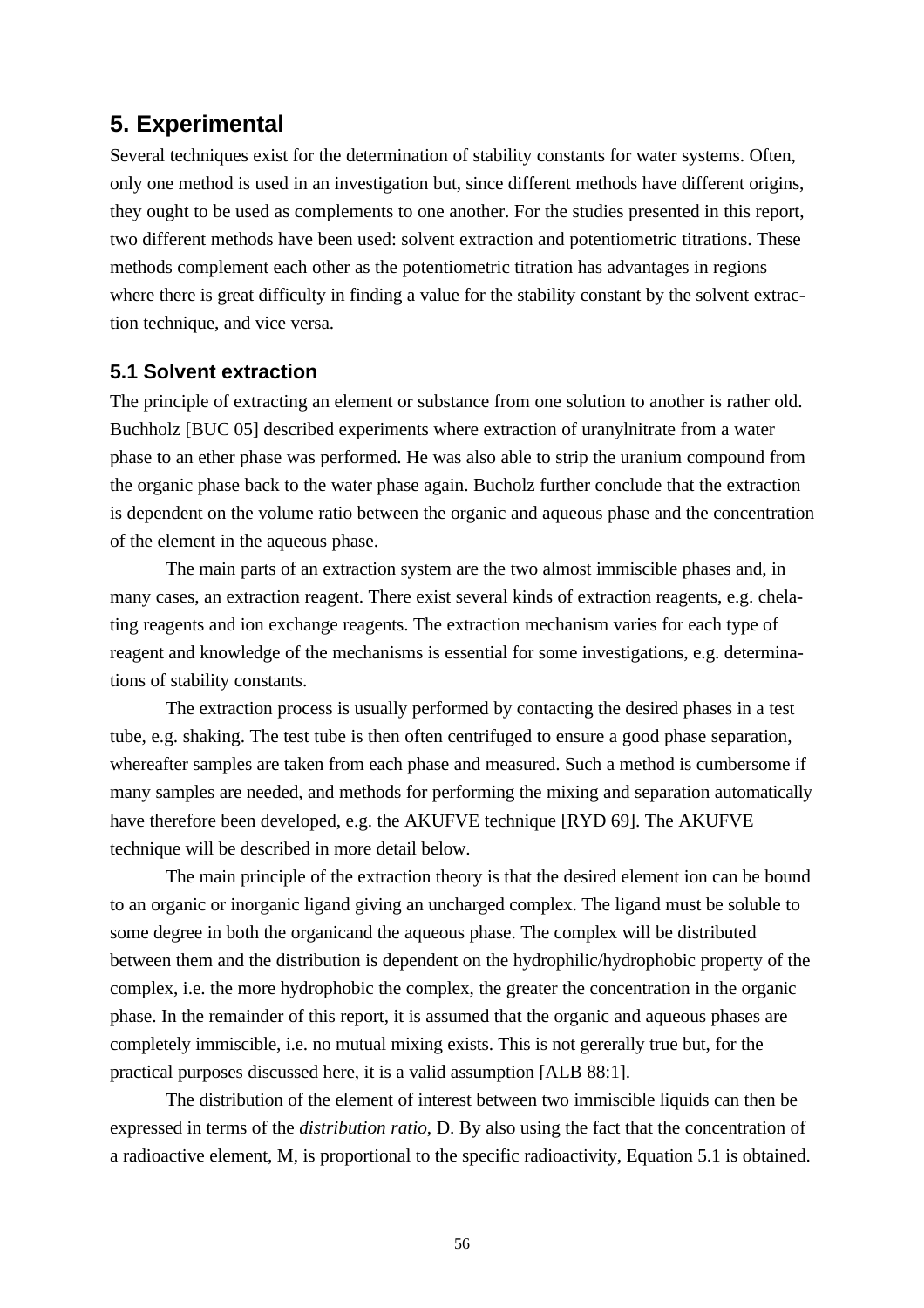$$
D_{\rm M} = \frac{[{\rm M}]_{\rm tot,org}}{[{\rm M}]_{\rm tot,eq}} = \frac{\text{total concentration of M in the organic phase}}{\text{total concentration of M in the aqueous phase}}
$$

$$
= \frac{\text{Specific radioactivity in the organic phase (Bq/mL)}}{\text{Specific radioactivity in the aqueous phase (Bq/mL)}} = \frac{S_{\rm org}}{S_{\rm ag}}
$$
(5.1)

The distribution ratio,  $D_M$ , is not a constant since it is dependent on, among other things, the ligand concentration, [L].

In these studies, the D value is used to determine the stability constants described by:

$$
qM + rL = M_qL_r \tag{R5.1}
$$

$$
\boldsymbol{b}_{\mathrm{qr}} = \frac{\boldsymbol{g}_{\mathrm{M}_{q}\mathrm{L}_{r}}\left[M_{q}\mathrm{L}_{r}\right]}{\boldsymbol{g}_{\mathrm{M}}^{q}\boldsymbol{g}_{\mathrm{A}}^{r}\left[M\right]^{q}\left[L\right]^{r}}
$$
(5.2)

were  $\gamma_i$  is the activity coefficient for species i.

The subsequent argument concerns mono acidic extraction reagents and is thus not generally transferable to other extraction mechanisms. Assuming that:

i) only mononuclear species exist and

ii) only one species is extractable, the uncharged complex MLn.

Then the distribution of the uncharged complex between the phases is given by:

$$
I_{\rm n} = \frac{\mathbf{g}_{\rm ML_{n},o} \left[ \mathrm{ML_{n}} \right]_{\rm org}}{\mathbf{g}_{\rm ML_{n}} \left[ \mathrm{ML_{n}} \right]_{\rm aq}} \tag{5.3}
$$

It is now possible to derive an expression for the D-value using the stability constants.

$$
D_{\rm M} = \frac{\left[\rm{ML}_{n}\right]_{\rm org}}{\left[\rm{M}^{n+}\right] + \left[\rm{ML}^{(n-1)}\right] + \dots + \left[\rm{ML}^{(n-k)}_{k}\right]} =
$$
\n
$$
= \frac{\frac{I_{n}}{g_{\rm ML}_{n,0}} g_{\rm ML_{n}} \left[\rm{ML}_{n}\right]_{\rm{aq}}}{\left[\rm{M}^{n+}\right] + \left[\rm{ML}^{(n-1)+}\right] + \dots + \left[\rm{ML}^{(n-k)}\right]} = \frac{\frac{I_{n}}{g_{\rm ML}_{n,0}} g_{\rm M} g_{\rm L}^{n} b_{n} \left[\rm{M}^{n+}\right] \left[\rm{L}^{-}\right]^{n}}{\sum_{i=0}^{k} \frac{g_{\rm M} g_{\rm L}^{i} b_{i}}{g_{\rm ML}_{i}} \left[\rm{M}^{n+}\right] \left[\rm{L}^{-}\right]^{i}} \tag{5.4}
$$

where  $\beta_0$  is equal to one by definition. The right hand side of Equation 5.4 may be simplified by division of the activity of the free metal ion: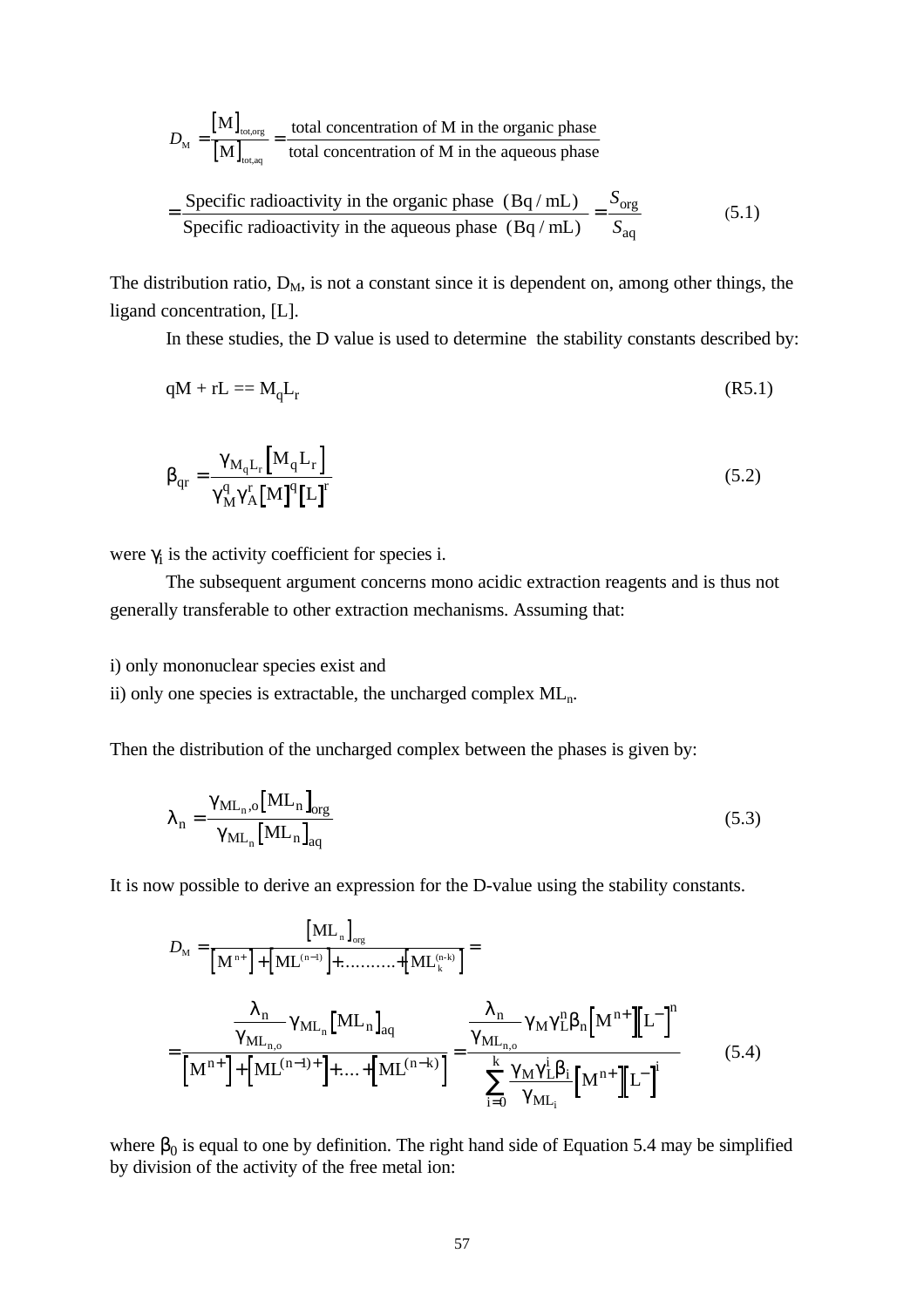$$
D_{M} = \frac{\frac{I_{n}g_{ML_{n}}}{g_{ML_{n,0}}}\frac{g_{L}^{n}b_{n}}{g_{ML_{n}}}\left[L^{-}\right]^{n}}{\sum_{i=0}^{k}\frac{g_{L}^{i}b_{i}}{g_{ML_{i}}}\left[L^{-}\right]^{i}}
$$
(5.5)

In a more general system in which the hydrolysis may be important, the hydroxide species are also included in the aqueous phase together with other species of interest, as seen in the following sections.

In order to make the evaluation of stability constants a more straightforward process, e.g. to avoid using the activity coefficients, some assumptions are made.

- 1. The activity coefficient for the uncharged complex in the organic phase is constant during the experiments. This may be obtained by tracer concentrations of the metal and fairly high concentrations of the ligand [WIN 79]. Then this activity coefficient may be a part of  $\lambda$  which is then a system dependent constant.
- 2. The activity coefficients for the aqueous species are also assumed to be constant during the experiment, owing to a high background electrolyte, thus simpilfying evaluation.

It is clear that the stability constants obtained by the above reasoning will be system dependent, since what is actually determined is the quotent shown in Equation 5.6.

$$
\frac{\mathbf{g}_{\mathrm{L}}^{\mathrm{i}} \mathbf{b}_{\mathrm{i}}}{\mathbf{g}_{\mathrm{ML}_{\mathrm{i}}}}, \mathrm{i} = 1...n \tag{5.6}
$$

The only way to avoid this is to either calculate the activity coefficients or justify an assumption that they are all equal to 1. With such assumptions, Equation 5.5 may be expressed as:

$$
D_{\rm M} = \frac{I_{\rm n} b_{\rm n} \left[L^{-}\right]^{\rm n}}{\sum_{\rm i=0}^{\rm k} b_{\rm i} \left[L^{-}\right]^{\rm i}}
$$
\n(5.7)

If the system is well represented by an equation such as 5.7, stability constants for the different species may be determined by fitting of the equation to experimental data. This procedure together with an uncertainty analysis of the results, are explained in more detail below.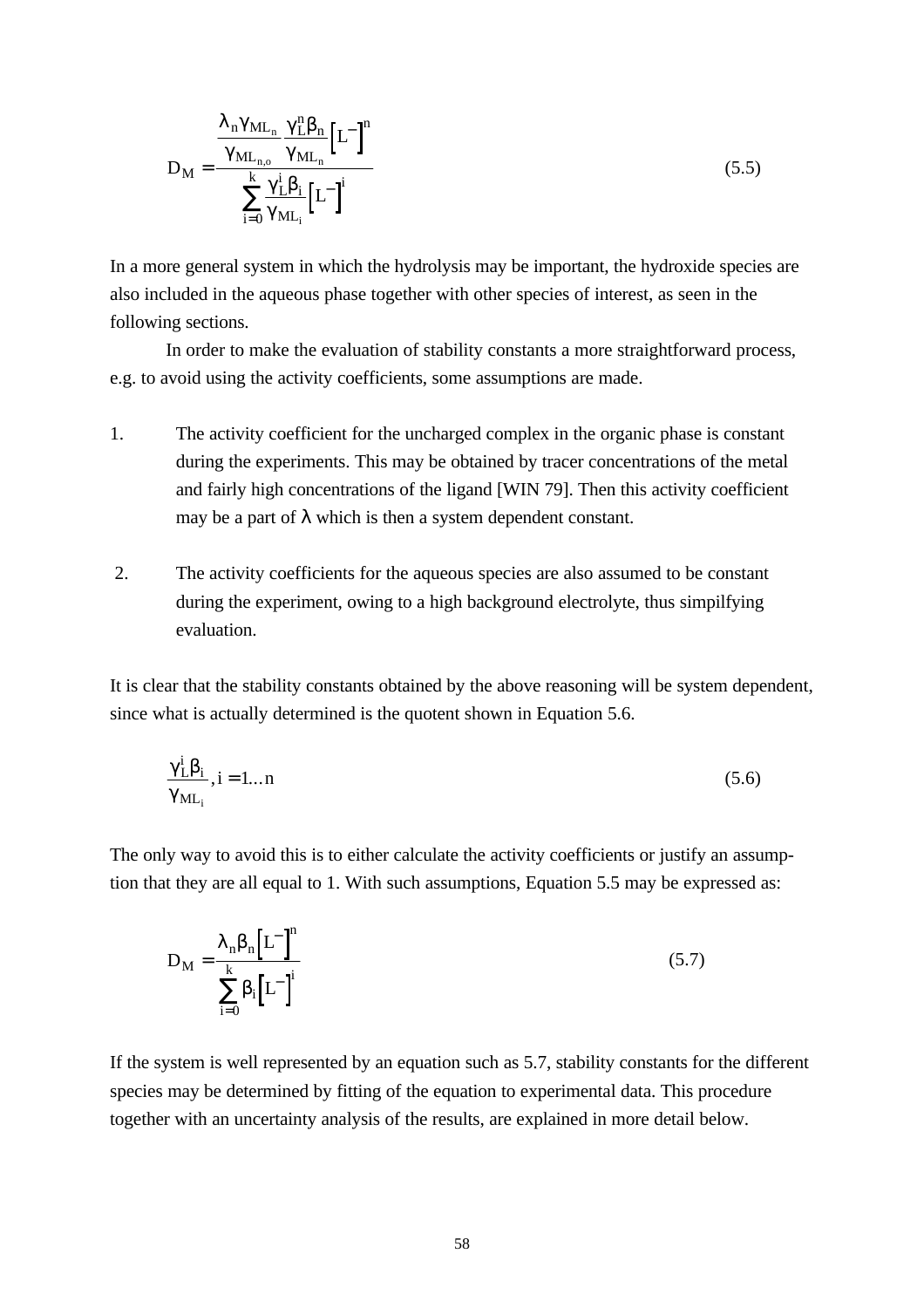### **5.1.1 The AKUFVE apparatus and method**

The solvent extraction studies presented within the scope of this report are aimed at the determination of stability constants for the thorium-phosphate system. In doing this, the stability constants for the thorium-acetylacetonates and the thorium hydrolysis are also determined. The originally metallic parts of the AKUFVE system described in Figure 5.1 were made of Pd-passified titanium. The main purpose of using titanuim is that it is fairly inert and resistant to both acids and bases. Some of the experiments presented here were performed using a centrifuge made of PEEK.

The AKUFVE-LISOL system used was developed from the original system by Albinsson [ALB 88:2]. The main principle of the system is shown in Figure 5.1.



*Figure 5.1: The AKUFVE-LISOL system*

As seen in Figure 5.1, the principle is simple and the equipment consists mainly of two parts: a mixing chamber and a centrifuge. The two immiscible phases are contacted in the mixer and then flow down to the centrifuge for separation. The centrifuge works as a separator as well as a pump. The separated phases are pumped back to the mixing chamber. Samples can be withdrawn from the two flow loops or they may pass a detector of some kind to make on-line measurements.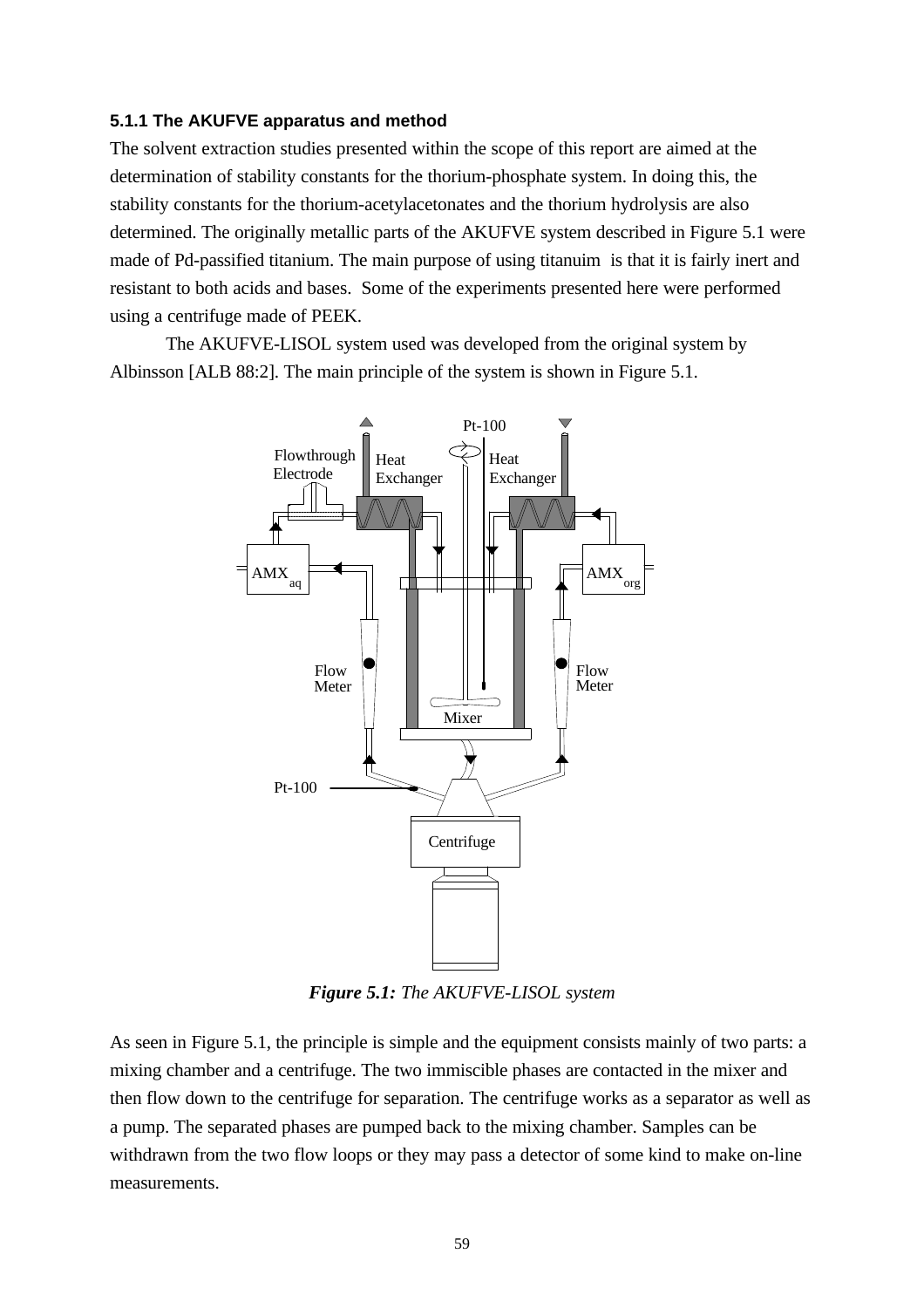Since investigations often require good control of temperature and sometimes need to be performed at different temperatures, the temperature is controlled by a circulating liquid flow. The liquid exchanges heat with the solutions in the heat exchangers before entering the mixing chamber. The temperature is monitored by two Pt-100 thermoelements. In earlier experiments, only one sensor inserted in the mixing chamber was used. However, the temperature at the separation is not the same as in the mixing chamber owing to the energy input from the centrifuge and at higher temperatures due to loss of heat. A second Pt-100 sensor was thus placed at the outlet of the aqueous phase at the centrifuge. At 25° C, the temperature difference between the two sensors was about 0.9° C for the water flow rates and centrifuge speeds used.

# **5.1.2 The chemical system**

The basic chemical system in the extraction studies was toluene and an aqueous phase. The aqueous phase consisted of  $1.0 M NaClO<sub>4</sub>$ . A high concentration of an inert background electrolyte minimises the problem of changing activity coefficients in the aqueous phase, as described previously. Perchlorate also has a very weak tendency to form complexes and is therefore assumed not to affect the speciation in the systems. Two thorium isotopes were used in the investigation, <sup>234</sup>Th (β-,  $E_{\beta, max} = 0.2$  MeV,  $t_{1/2} = 25.7d$ ) and <sup>232</sup>Th ( $\alpha$ ,  $E_{\alpha} = 4.013$  MeV and 3.954 MeV,  $t_{1/2} = 1.405*10^{10}$  a). <sup>232</sup>Th was used as a hold-back carrier to make the original solution about  $10^{-5}$  M with respect to Th. This procedure reduces the effect of sorption losses and trace contaminents [CHO 80]. The 234Th was prepared according to [ALB 99], and the <sup>232</sup>Th was obtained from dissolving  $Th(NO<sub>3</sub>)<sub>4</sub>$  in perchloric acid, evaporating it to dryness and again dissolving it in perchloric acid. This evaporation and dissolution was repeated four times. The nitrate left in the final solution was deemed not to influence the behaviour of the extraction since the complexes studied are so much stronger. This is not the case for the potentiometric titrations of the thorium-hydroxide complexes, as discussed below. The extraction agent in the thorium studies was acetylacetone (2,4-pentandione). Acetylacetone is often abbreviated as HAa, and this nomenclature is used in this report also. HAa is a colourless liquid with a molecular weight of 100.13 g/mole, a boiling point of 139°C and a melting point of -23°C. The chemical structures of the keto- and enolic forms are shown in Figure 5.2.



*Figure 5.2: Structural formula of HAa (2,4-pentanedione)*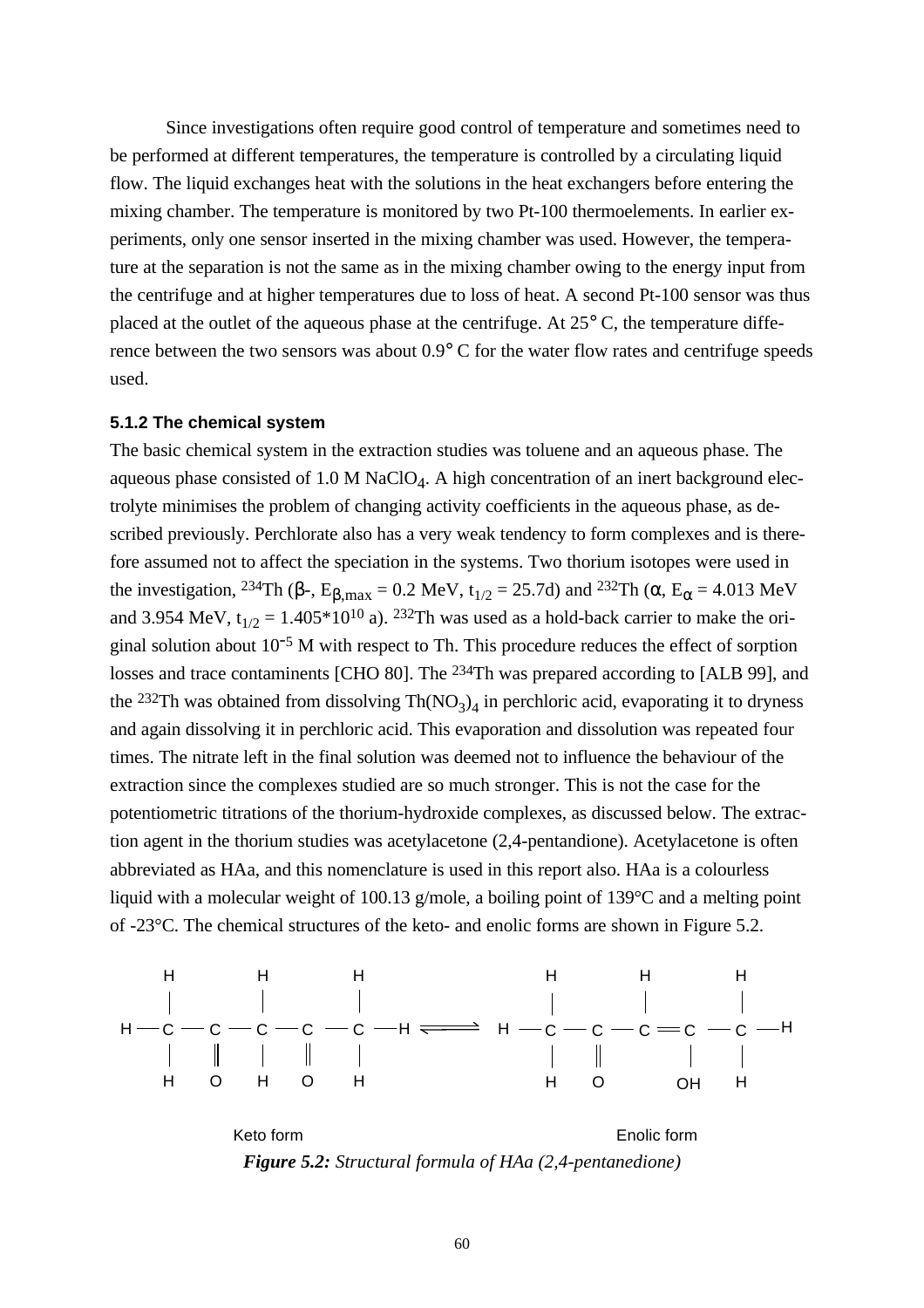As seen in Figure 5.2, acetylacetone in the enolic form is a bidentate complexing agent occupying two sites of the bound molecule. This makes it ideal for extracting an ion with a valence state of four and a coordination number of eight, as in the case of thorium.

It is known that acetylacetone decomposes to acetic acid and acetone at high pH [COM 87], which is not desired in the solvent extraction experiments. To investigate this decomposition, spectrophotometric measurements were performed at a pH of about 12.6. This is actually higher than that used in the experiments but, if no significant change was observed within 40 minutes (the time at which the pH in the experiments were higher than 9) at pH 12.6, there should have been no change at lower pH regions. The spectrum obtained is shown in Figure 5.3.



*Figure 5.3: Absorbance spectum for acetylacetone at different times.*

The change in acetylacetone concentration is about 6% after three hours at pH 12.6. Since the experiments were performed at a lower pH and for a shorter period of time, it is safe to conclude that the change in acetylacetone concentration during the experiment is negligible.

Schematically, the chemical system may be described by Figure 5.4.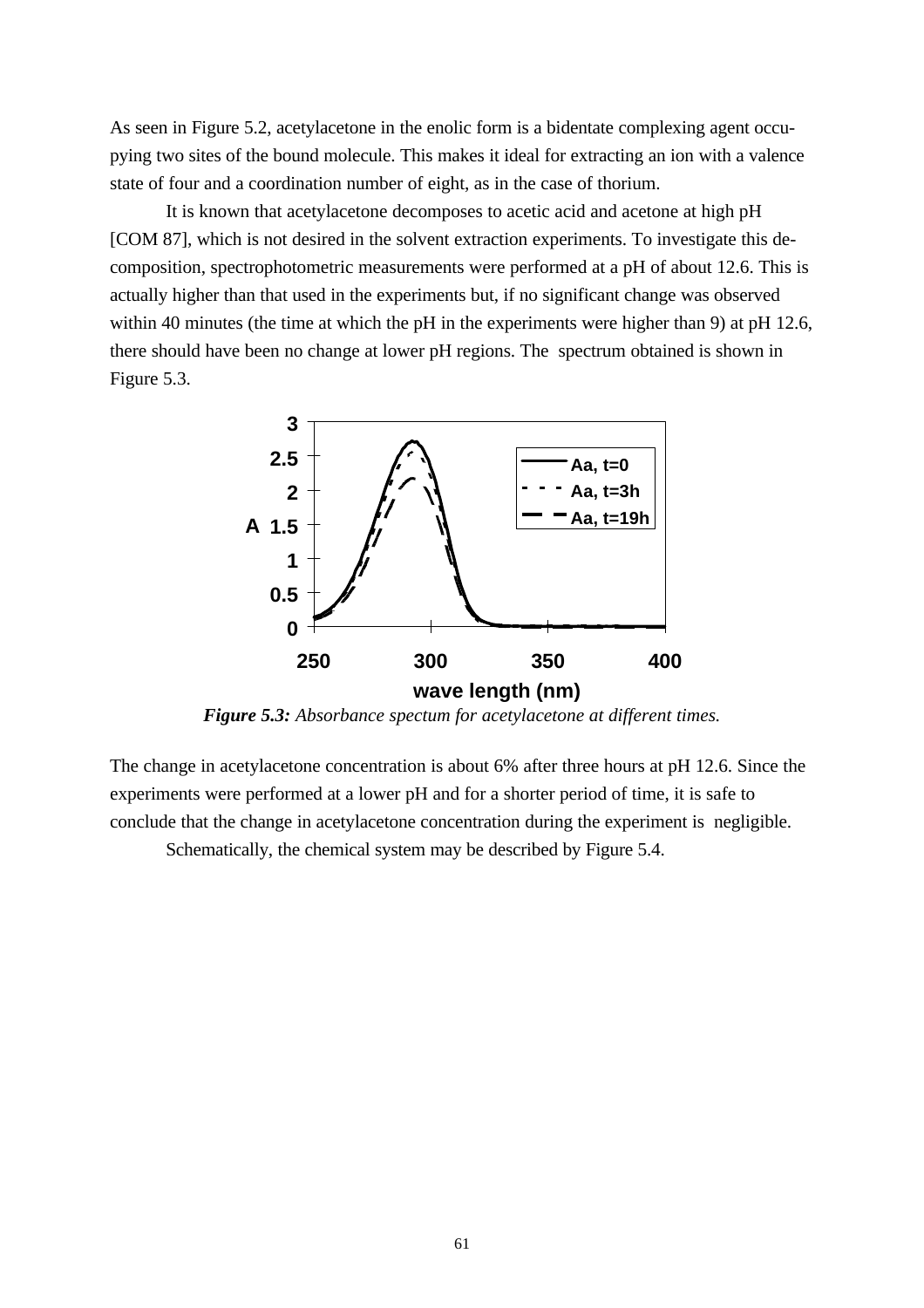

*Figure 5.4: The chemical system used in the phosphate investigation with some modifications*

The system described in Figure 5.4 is the one assumed in this report. Naturally, several simplifications have been made. Among these are:

- 1. The only species to extract to the organic phase is ThAa<sub>4</sub>. The other uncharged complexes probably also extract, but to a degree that is negligable compared to ThAa<sub>4</sub>.
- 2. There probably exist mixed complexes between thorium and different phosphate species but, with the current method, it is not possible to detect them in a satisfactory way. There may also be mixed complexes between thorium hydroxides and phosphates, but no evidence has been seen for their existence in any greater amounts.
- 3. The formation of poly-nuclear complexes usually occurs at a higher metal concentration than was used in these solvent extraction studies. However, an existence of poly-nuclear thorium hydroxides, mainly the (4,8) and (6,15) species, has been noted in the potentiometric titration cases.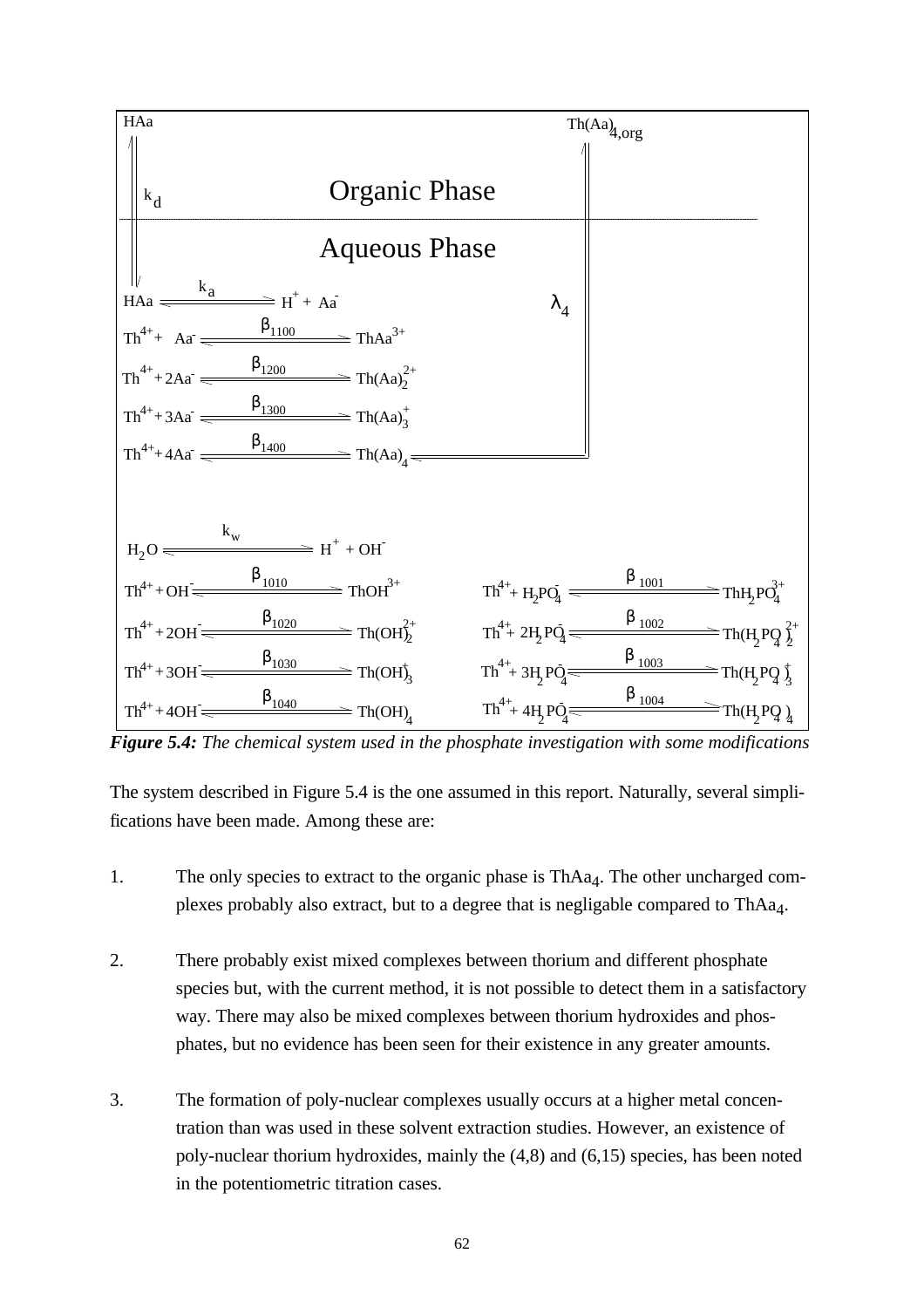### **5.1.3. Experimental procedure**

The experiments were carried out in two steps at each temperature. The aim of the first step was to determine the stability constants for the thorium-acetylacetonate complexes and for the thorium hydrolysis. The second step was to actually determine the stability constants for the thorium-phosphate complexes.

To determine the constants for the system, thorium-water-acetylacetone experiments were conducted with phases containing, apart from the inert electrolyte, thorium  $\left($  <10<sup>-5</sup> M) and 0.1 M acetylacetone in toluene. Since the thorium stock solution was dissolved in 1 M  $HClO<sub>4</sub>$  the initial pH of the solution was about 2 and was increased during the experiment by additions of 1.0 M NaOH. Samples were taken from each phase, and their activities were measured using a liquid scintillation counter. Calculations have shown that the effect of trace inpurities in the  $^{232}Th(NO_3)_4$  on the liquid scintillation measurements were negligable compared to the activity of the 234Th. The experimental procedure gave extraction curves similar to the one shown in Figure 5.5.



*Figure 5.5: A typical extraction curve for the thorium-water-acetylacetonate system*

The extraction curves were evaluated as described in section 5.3.1. Stability constants for the thorium-phosphate system were obtained using the system described above, but this time with the pH of the solution held at a fixed value. The phosphate concentration was then increased by additions of a mixture of  $\text{NaH}_2\text{PO}_4$  and  $\text{Na}_2\text{HPO}_4$ , which was mixed in proportions to buffer the pH in the desired region. However, after some addition of phosphate, the total activity in the solutions decreased owing to formation of a solid phase.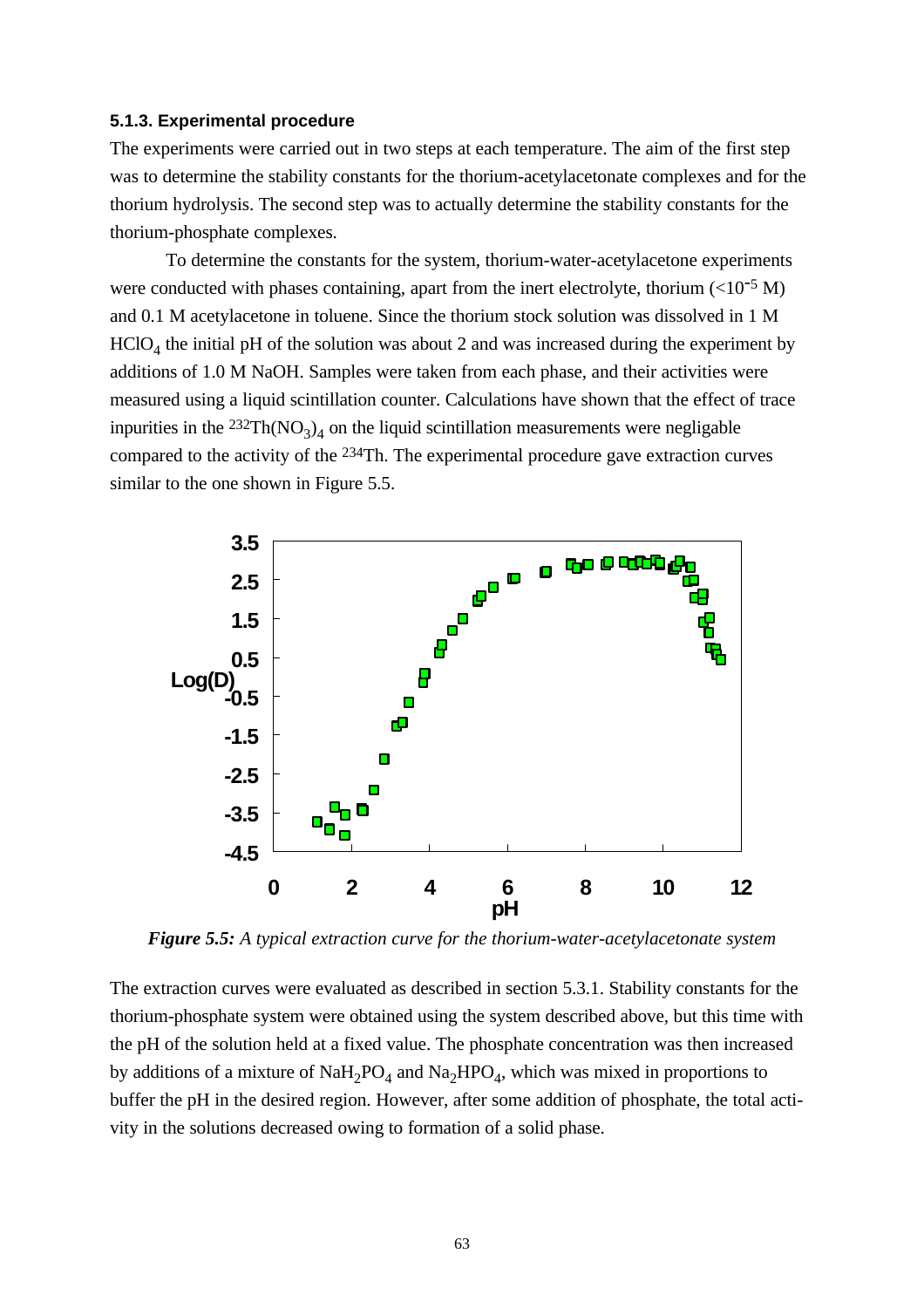# **5.2. Potentiometric titrations**

The main principle behind potentiometric titrations is observation of the change in, e.g. pH, as one solution is titrated with another. One of the more basic cases of potentiometric titrations is the addition of a well known base to a solution containing an acid in order to determine the acidic content. Potentiometric titrations for the determination of stoichiometric and thermodynamic properties of elements in solution are usually based on the Nernst equation [NER 89], Equation 5.8.

$$
E = \frac{RT}{nF} \ln \frac{a_1}{a_2} \tag{5.8}
$$

where E is the potential between two vessels, R the molar gas constant, T the temperature in kelvin, F the Faradays constant, ν the charge of the ion and a the activity of the determined ion in different vessels. This equation was later generalised to a pair of oxidation states in the same solution and was formulated according to Equation 5.9.

$$
E = E^{\circ} + \frac{RT}{nF} \ln \frac{a_1}{a_2}
$$
 (5.9)

where  $E^{\circ}$  is the potential at some standard state and  $a_i$  is now the acityity of the different states in the solution. In the following text, Equation 5.9 will be used and denoted the Nernst equation.

There are two methods of fundamental fundamental relevance on the use of potentiometric titrations to determine the properties of a solution. The first was developed by Bodländer [BOD 01] at the very beginning of the 20th century. The main features of this method were to obtain the stoichiometric constants in a reaction between a metal (M) and a ligand (L), similar to reaction RX, see Appendix 2.

However, it is usually also desirable to obtain a value for the stability constant in Equation 5.2. A suitable potentiometric titration method was introduced by Bjerrum [BJE 41] in the 1940s. In his method, Bjerrum used the average ligand number defined by:

$$
\bar{n} = \frac{\begin{bmatrix} L^{-} \end{bmatrix}_{\text{bound}}}{\begin{bmatrix} M \end{bmatrix}_{\text{tot}}} \tag{5.10}
$$

which, expressed as a function of the ligand concentration, is called the formation function. For the case of a ligand releasing one proton in the complexing action and the assumption that the deprotonising of the ligand is negligable compared to the other contributors of protons, the derivation of the formation function will be as follows.

$$
\left[H^{+}\right]_{m} = \left[H^{+}\right]_{0} - \left[OH^{-}\right]_{\text{tit}} + \left[ML^{u-1}\right] + 2\left[ML_{2}^{u-2}\right] + \dots \tag{5.11}
$$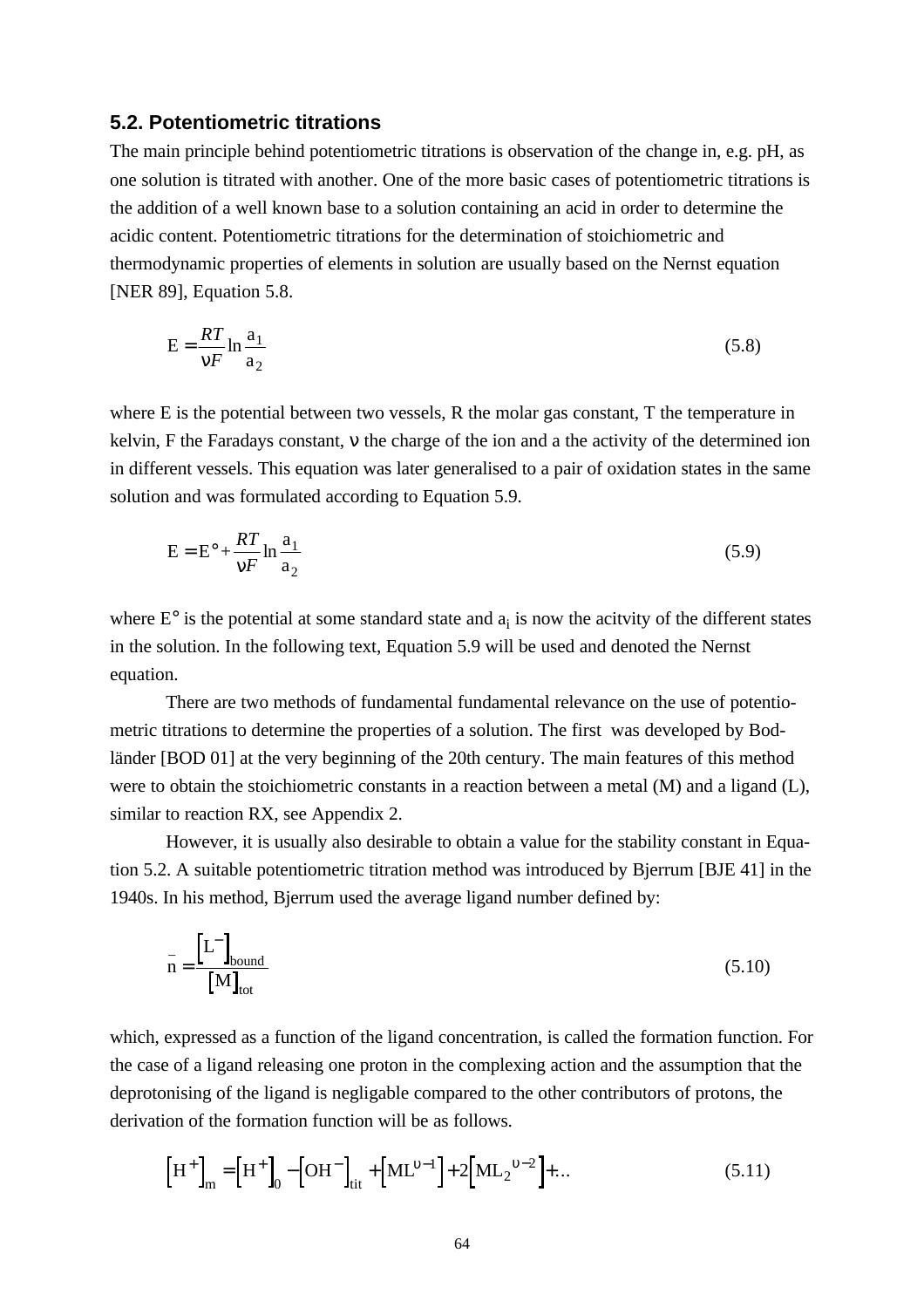where the suffix m means measured, subscript 0 denotes the starting point and subscript tit is added during the titration.This becomes, with the use of the stability constants described above

$$
\left[H^{+}\right]_{m} - (\left[H^{+}\right]_{0} - \left[OH^{-}\right]_{\text{tit}}) =
$$
\n
$$
= \frac{b_{1}}{g_{\text{ML}}} g_{\text{M}} g_{\text{L}} \left[M^{u+} \left[\!\left[I^{-}\right] + 2 \frac{b_{2}}{g_{\text{ML}}}\right] g_{\text{M}} g_{\text{L}}^{2} \left[M^{u+} \left[\!\left[I^{-}\right]^{2} + \dots\right]\right] \right]
$$
\n(5.12)

Thus the amount of L, that is coordinated to M will be

$$
\left[L^{-}\right]_{\text{bound}} = \frac{b_1}{g_{\text{ML}}} g_{\text{M}} g_{\text{L}} \left[M^{u+}\right] \left[L^{-}\right] + 2 \frac{b_2}{g_{\text{ML}_2}} g_{\text{M}} g_{\text{L}}^2 \left[M^{u+}\right] \left[L^{-}\right]^2 + \dots \tag{5.13}
$$

A mass balance for the total metal concentration yields

$$
\left[\mathbf{M}^{u+}\right] = \frac{\left[\mathbf{M}\right]_{\text{tot}}}{\sum_{j=0}^{n} \mathbf{g}_{\text{ML}_j} \mathbf{g}_{\text{M}} \mathbf{g}_{\text{L}}^j \left[L^{-}\right]^j}
$$
(5.14)

Equation 5.13 together with Equation 5.14 yield the following expression for the average ligand number

$$
\bar{n} = \frac{\sum_{i=1}^{n} \frac{b_i}{g_{ML_i}} g_M g_L^i \left[ L^{-} \right]^i}{\sum_{j=0}^{n} \frac{b_j}{g_{ML_j}} g_M g_L^j \left[ L^{-} \right]^j}
$$
(5.15)

where the average ligand number may be calculated as:

$$
\bar{n} = \frac{\left[H^{+}\right]_{m} - \left(H^{+}\right]_{0} - \left[OH^{-}\right]_{\text{tit}}}{\left[M\right]_{\text{tot}}}
$$
\n(5.16)

The stability constants are then obtained by fitting of the stability constants. Thus, there is the same problem as for the solvent extraction case. Unfortunately, in potentiometric titrations, the assumption of activity coefficients close to one is more doubtful since it is common to work with higher metal concentrations. However, it may still be possible to assume that they are constant during the experiment, thus making it possible to determine pseudo stability constants according to Equation 5.6. One property is noteworthy, however: it is not expected from the reasoning above that the stability constants obtained by solvent extraction will be the same as for potentiometric titrations. Still, hopefully, they are in the same region.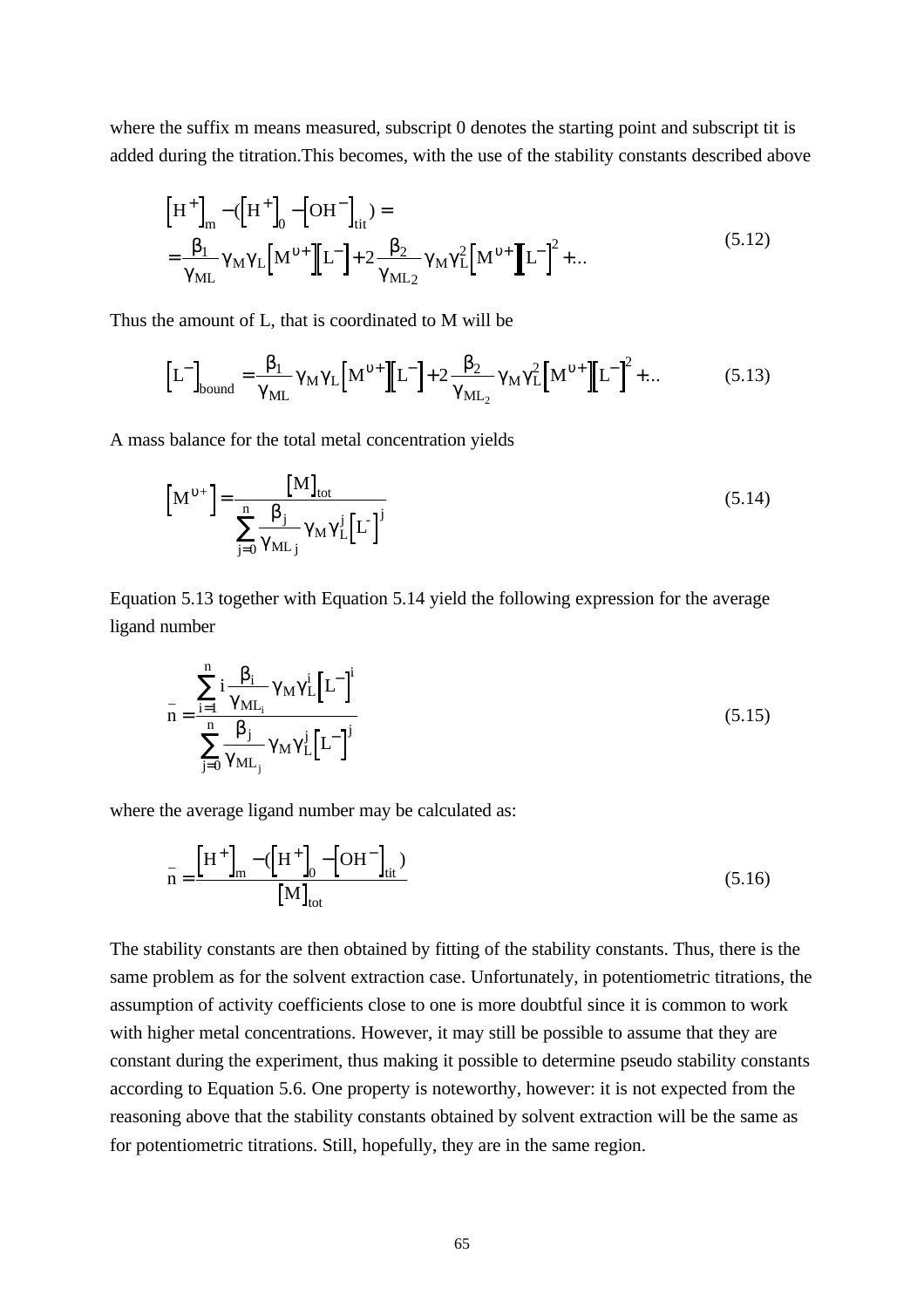#### **5.2.1 The potentiometric titration apparatus and method**

The titrations were made using an automatic byrette and measuring system [ABU, Radiometer, Denmark] which was controlled by a personal computer. The programs used were supplied in part by the manufacturer of the measuring system and in part developed at the Department of Nuclear Chemistry [JAC 98]. The main feature is that the potential between a reference electrode and a glass electrode is measured several times from one addition of titrand to another. The time between additions is given by the user, as is the number of samples during this time. The different measurements made after each addition are displayed to ascertain that a steady state has been reached. The values thus displayed are in turn the average of a given number of measurements, and the associated standard deviation may also be obtained. The temperature is also measured.

### **5.2.2 The chemical system used and experimental procedure**

Two different investigations were performed, determinations of thorium-acetylacetonate formation constants and thorium hydrolysis constants. The experimental setup was similar to that described above. The thorium used was originally made by using the procedure described in section 5.1.2. However, studies using an ion chromatograph, showed that almost no nitrate was driven off. This fact does not disturb the measurements of the acetylacetone complexes to any great extent, but the precence of nitrate was unsatisfactory for the hydrolysis studies. Thus, in order to eliminate the nitrate in the thorium solution,  $ThO_2$  was used. The  $ThO_2$  was boiled in concentrated perchloric acid for one day, after which a drop of HF was added to catalyse the dissolution. The solution was then evaporated to dryness and the precipitate dissolved in 1.0 M perchloric acid. However, the resulting solution did not have the desired acidity, i.e. the acidity given by the acid and the resulting pH was about one unit higher. Such behaviour may be explained by the following reaction having taken place at the end of the evaporating step.

$$
Th(CIO4)4 + nH2O = ThOHn(ClO4)(4-n) + nHClO4
$$
 (R5.2)

where the perchloric acid formed is driven off during the evaporation. The effect of this phenomenon is that the pH of the thorium solution is not known *a priori* but must be determined. Gran titrations [GRA 50], [GRA 52] were made on a solution containing the thorium solution and an added amount of  $HClO<sub>4</sub>$ . This gave the value of  $n=1$  in Reaction R5.2. However, owing to evident problems in using a thorium solution which is not acidic, a slightly different approach was used. The thorium solution was made according to the procedure described above, with the difference that it was not evaporated to complete dryness. Then the acid content was determined by Gran titrations.

To obtain a higher concentration precision in the titrand, the density of the participating solutions was measured using pyknometers. The density of 1.0 M NaClO<sub>4</sub> is 1078.1 kg/m<sup>3</sup>, and the density of 0.1 M acetylacetone in 1.0 M NaClO<sub>4</sub> is 1078.6 kg/m<sup>3</sup>. In the determination of the stability constants for the thorium-acetylacetonate stability constants, the titrations were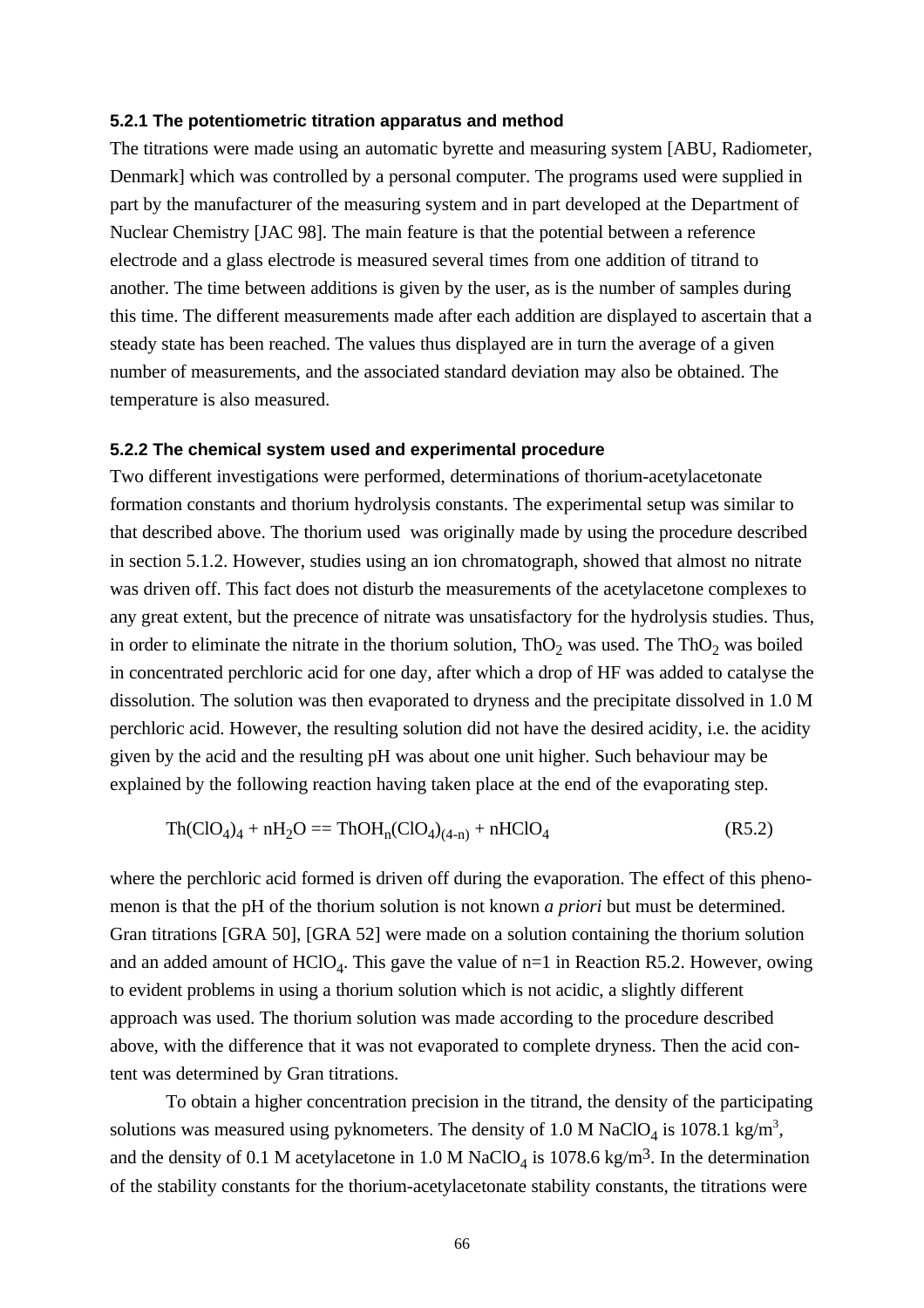made both from the acidic and basic side. In the acidic case, the titrand consisted of 53.4g 0.1M acetylacetone in 1.0M NaClO<sub>4</sub> together with 0.5ml 1.0M Th in 1.0M HClO<sub>4</sub>. This was titrated with 1.0 M NaOH, with respect to hydroxide, in  $1.0$  M NaClO<sub>4</sub>. The titrations from the basic side used a similar titrand except that  $1.5$ ml  $1.0$  M NaOH in  $1.0$  M NaClO<sub>4</sub> was added to the solution specified above. This was titrated with  $1.0 \text{ M } HClO_4$  with total additions up to 1.8 ml.

The thorium hydolysis studies were made with a titrand constisting of 53.4g 1.0M NaClO<sub>4</sub> together with 0.5ml 1.0M Th in acidic solution. Since the concentration of the perchloric acid in the thorium solution was not known, Gran titrations were performed in each experiment.

# **5.3. Methods of evaluation**

The commonly used method for evaluating the results in the case of both potentiometric titrations and solvent extraction, has been the fitting of parameters in some expression to the obtained data. There exist several methods to obtain this fitting and assigning the corresponding uncertainties, as described in section 3.4.3.

### **5.3.1 Solvent extraction**

The solvent extraction experiments were performed in two stages. The first one with the system containing only thorium and acetylacetone together with the solvents and the in second one, phosphate was added during the experiment. These different approaches cause the objective function in the fitting process to be slightly different.

The first experimental stage aimed at determining the stability constants for the thorium-acetylacetonates and the thorium-hydroxides. The expression for the distribution of thorium between the organic and aqueous phase is described by:

$$
D_{Th} = \frac{I_4 b_{1400} [Aa^-]^4}{1 + \sum_{i=1}^4 b_{1i00} [Aa^-]^i + \sum_{j=1}^4 b_{10j0} [OH^-]^j}
$$
(5.17)

where the notations are according to Figure 5.4.

If the extraction curve for this system is investigated, it is clear that the fitting procedure may be divided into two parts, see Figure 5.6.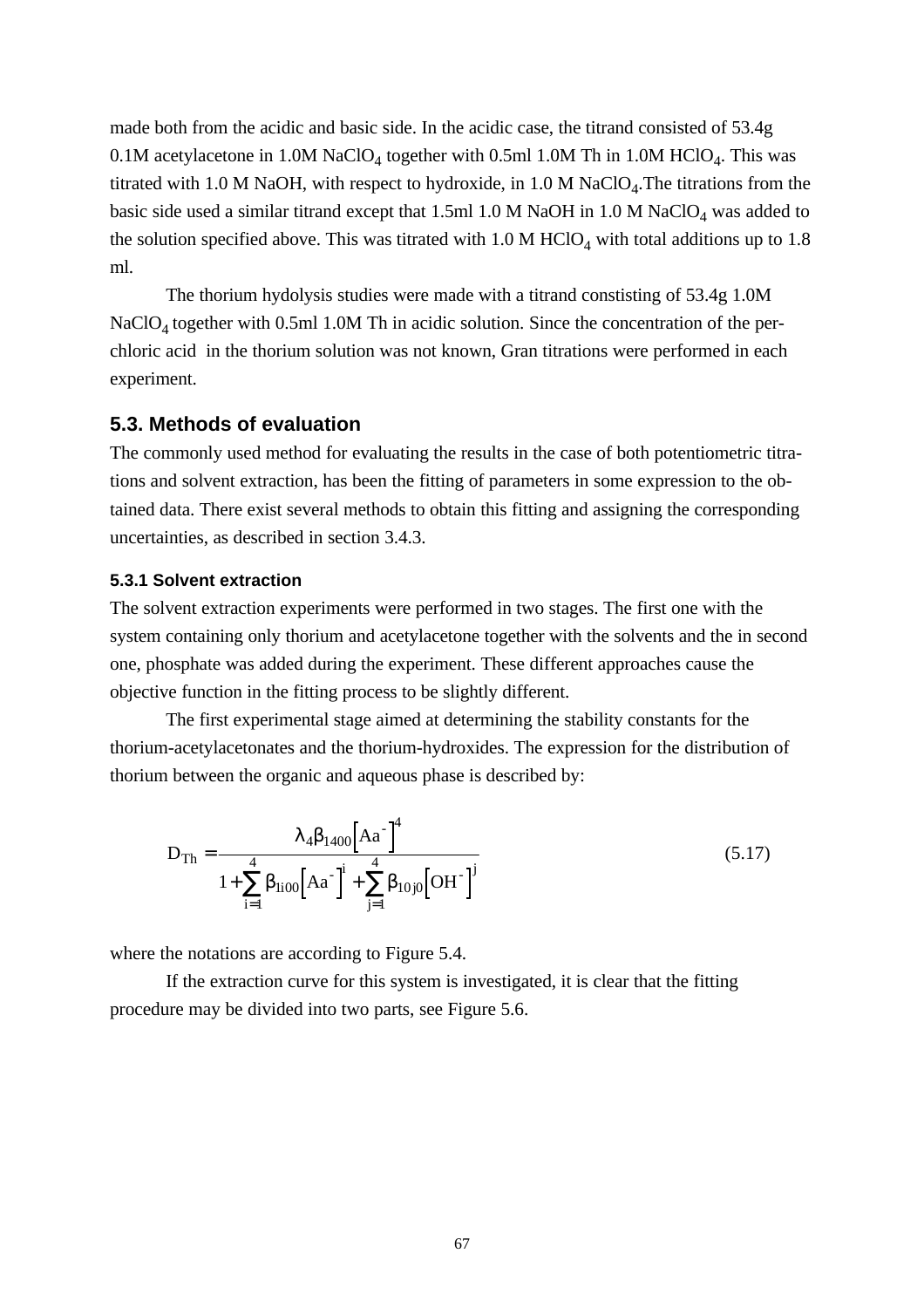

*Figure 5.6: Extraction curve for the thorium-acetylacetonate system, [HAa]=0.1M in toluene, aqueous phase:1.0 M NaClO*4*, 35°C, three experiments*

As shown in Figure 5.6, the plot may be divided somewhere on the plateau. In the left part, the hydrolysis is negligible compared to the acetylacetone complexation, and the distribution function may thus be simplified in such a way that it is only necessary to determine the stability constants for the thorium-acetylacetonates. In the next step, all the data may be used to determine the remaining hydrolysis constants.

There is, however, a drawback using solvent extraction with this system. The points at the far left of Figure 5.6 indicate the lowest distribution ratio detectable in this case. The concentration of the acetylacetonate in the water phase does not reach sufficiently low levels to make the concentration of the free thorium dominant in the solution as compared with the other complexes and thus the term 1 in the denominator of Equation 5.17 may be omitted. It is now possible to divide the stability constants by an arbitrary constant, and thus the task of obtaining the stability constant has an infinite number of solutions, see Appendix 3. However the ratio between two successive constants is always the same, so if it is possible to obtain the value for the stability constant for the first complex, the rest are fixed at the desired value. In this work, the first stability constant was determined by potentiometric titrations, see section 5.3.2.

The extraction curve for the thorium-phosphate-acetylacetone system is similar to that shown in Figure 5.7.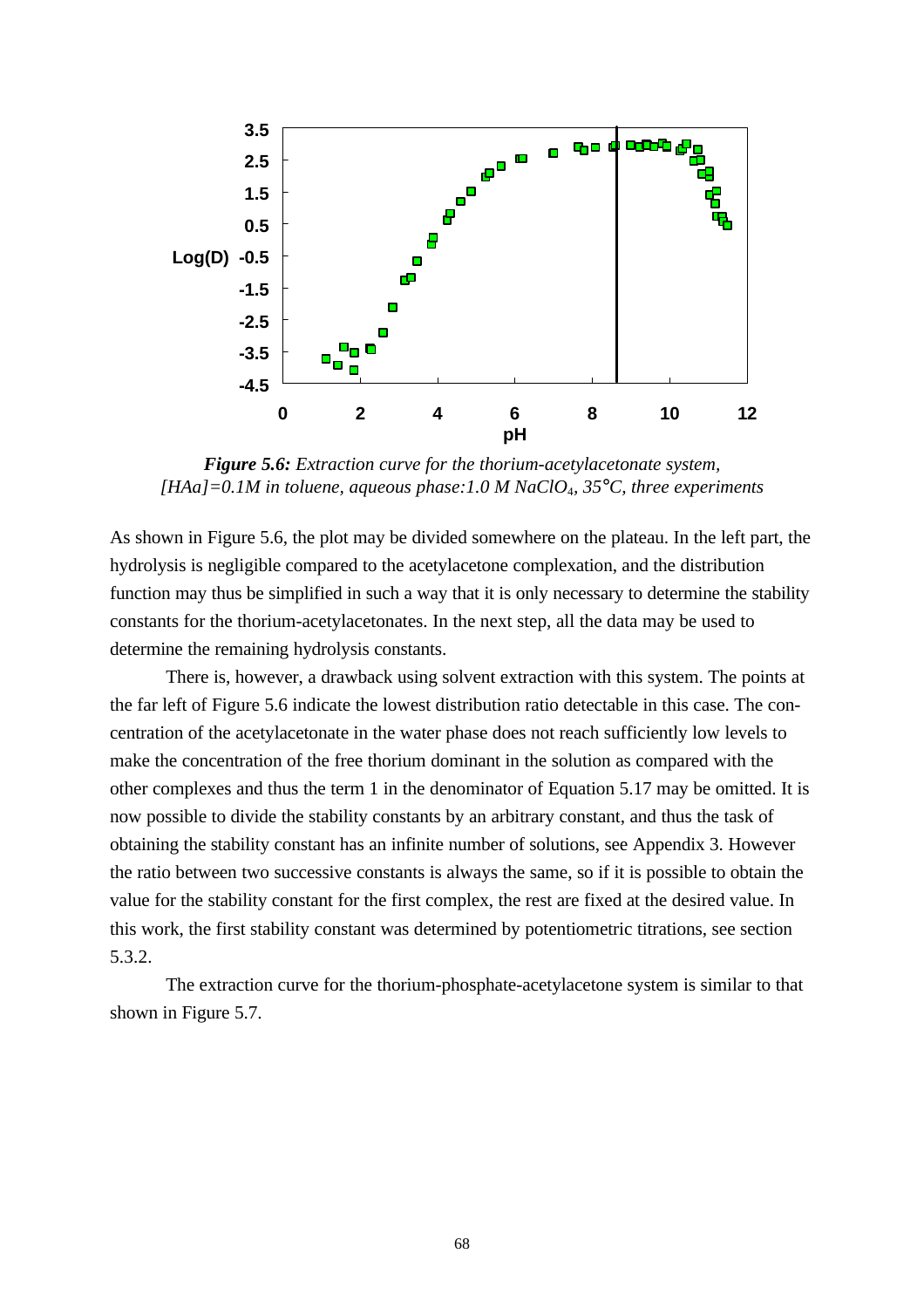

*Figure 5.7: Typical extraction curve for the thorium-phosphate-acetylacetone system, [HAa]=0.1M in toluene, aqueous phase:1.0 M NaClO*4*, 15°C, pH=8, two experiments*

However, it is not clear which are the complexing species and thus how the expression for the distribution function should be defined. In this report, the argument is that the phosphate species participating in complexes with thorium at the investigated pH, i.e. pH 7, 8 and 9, are H<sub>2</sub>PO<sub>4</sub>. This may seem in contradiction to other measurements, e.g. [ENG 94] and [MOS 67], who conclude that  $HPO_4^2$  participated in the complex formation. The data by Moskvin *et al.* is discussed by Engkvist and Albinsson in [ENG 94]. However, Engkvist and Albinsson write that they do not have a satisfactory explanation for their own results. In the light of later investigations, the results they find difficult to explain may be explained using the assumption made in this report. They concluded that there was a slope of three in the extraction curve, thus indicating that there were three phosphates on each thorium. However, upon examination of later results, the slope seem to be four which indicates four phosphates on each thorium. The data obtained by Engkvist and Albinsson have been plotted together with the theoretical curve obtained by using the constants presented in this report, and the agreement is strikingly good, see Figure 6.9. Another problem was illuminated in the paper by Engkvist and Albinsson. They had problem explaining that the stripping of thorium from the organic phase began at about a one order of magnitude higher phosphate concentration for pH 9 than for pH 8. This was not observed in recent measurements up to a phosphate concentration of 0.6 M. At higher concentrations precipitates were formed which made it impossible to draw any conclusions at these high concentrations. As seen in Figure 5.8, no stripping should be expected at pH 9 until there is a much higher phosphate concentration, which fits the interpretation given in this report. On the other hand, if the  $HPO_4^2$  complexes are dominant, strip at pH 9 should occur earlier, as seen in Figure 5.8.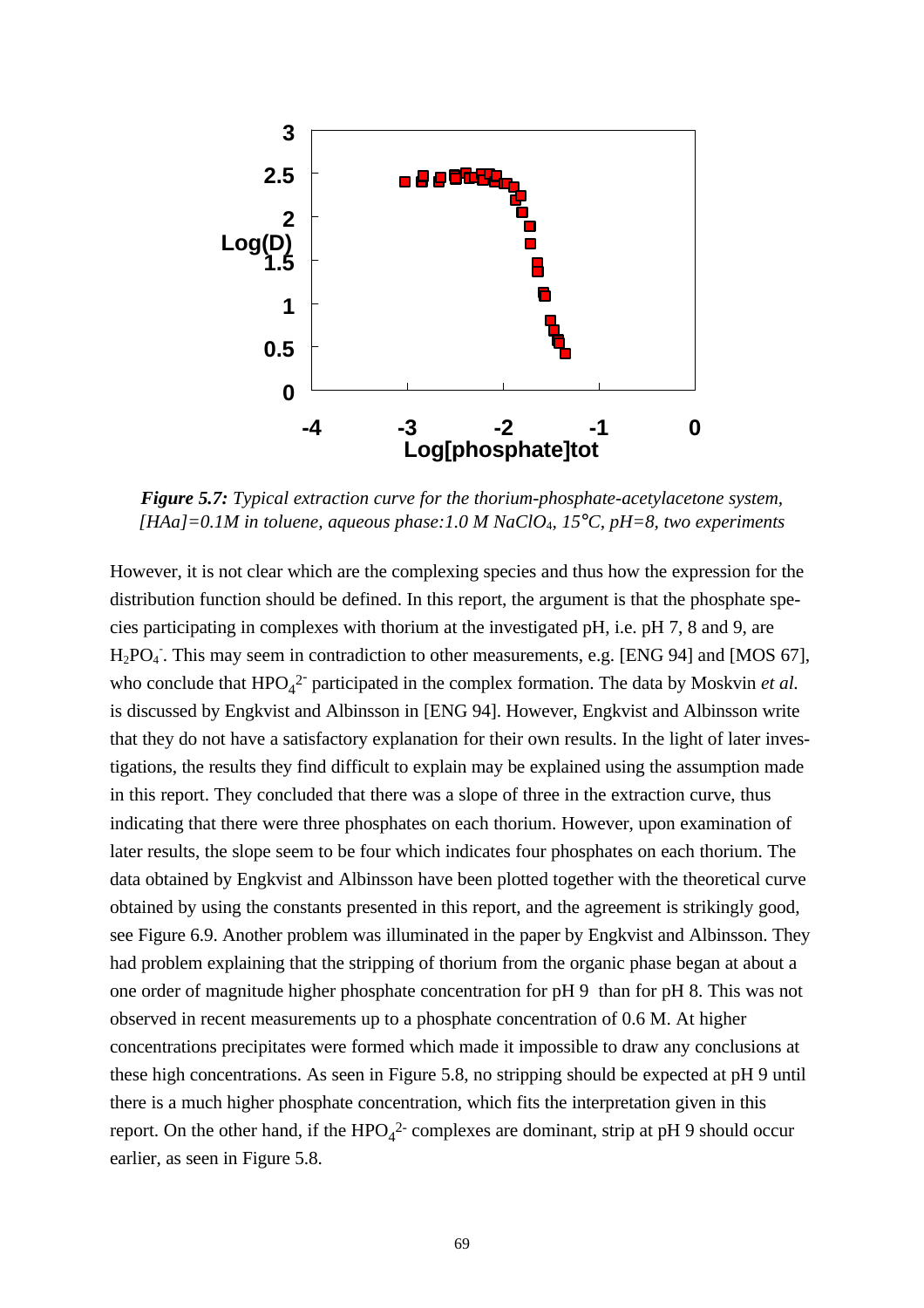

**Figure 5.8:** Calculated extraction behaviour at different pH. Old - only HPO<sub>4</sub><sup>2</sup>-complexes *considered in the fitting procedure.*

The results of the current work follow the theoretical lines in Figure 5.8 fairly well. At least considerably better than for the old assumption with  $HPO<sub>4</sub><sup>2</sup>$  complexation. A recent reexamination of the data of Engkvist and Albinsson shows that the strip from the organic phase at pH 9 presented in their paper may have been caused by precipitation problems. These conclusions have led to the following expression for the distribution coefficient for the thorium-phosphateacetylacetone system at pH 8.

$$
D_{\text{Th}} = \frac{I_4 b_{1400} [\text{Aa}^-]^4}{1 + \sum_{i=1}^4 b_{1i00} [\text{Aa}^-]^i + \sum_{j=1}^4 b_{10j0} [\text{OH}^-]^j + \sum_{k=1}^4 b_{100k} [\text{H}_2 \text{PO}_4^-]^k}
$$
(5.18)

The acetylacetonate data and the hydroxide data were determined earlier and thus only the phosphate data are determined at this stage. The reactions assumed in Equation 5.18 are the ones shown in Figure 5.4.

### **5.3.2 Potentiometric titrations**

Potentiometric titrations were performed for two different systems, the thorium-acetylacetone system and the thorium-hydroxide system. The hydroxide is naturally present in the acetylacetone system as well but in so much smaller quantities than acetylacetonate that it will not influence the measurements of the acetylacetonate complexes. The method used to obtain the desired stability constants was a fitting procedure in this case as well.

A typical potentiometric curve for the acetylacetone system is shown in Figure 5.9. This curve was evaluated using Equation 5.19.

$$
\left[H^{+}\right]_{m} - \left(H^{+}\right]_{0} - \left[OH^{-}\right]_{\text{tit}}) = b_{1100} \left[Th^{4+} \left[Aa^{-}\right] + 2b_{1200} \left[Th^{4+} \left[Aa^{-}\right]^{2} + \dots (5.19)\right]\right]
$$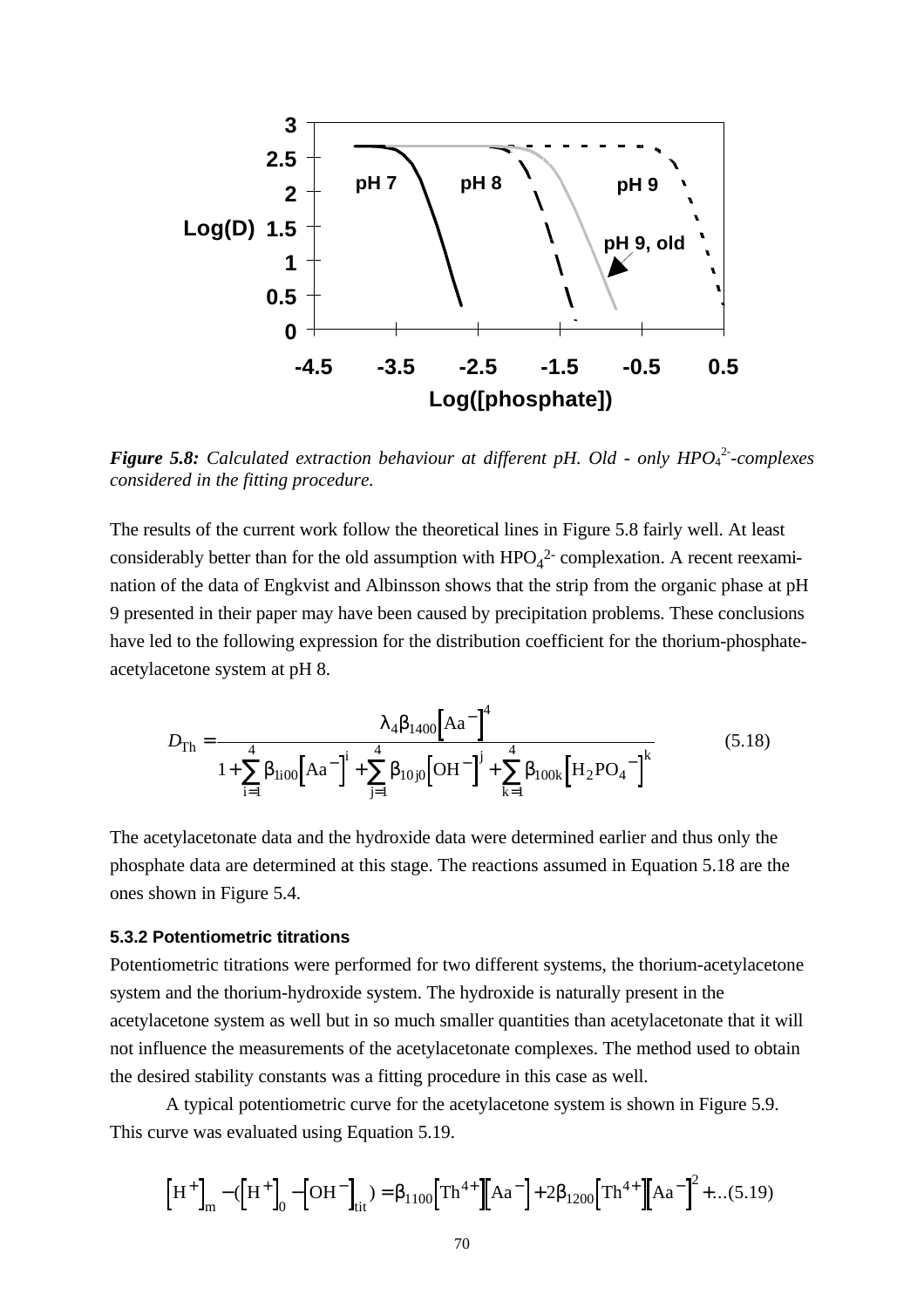where subscript m means measured, subscript 0 denotes starting point and subscript tit gives quantities added during the titration. For convenience, the expression on the left side in Equation 5.19 is called Y, according to Equation 5.20.

$$
Y = \left[H^{+}\right]_{m} - \left(H^{+}\right]_{0} - \left[OH^{-}\right]_{\text{tit}})
$$
\n(5.20)

Y was calculated from the experiment and the right side was used for the fitting of the stability constants. However, as indicated earlier, only the first and second stability constants were evaluated using potentiometric titrations.



*Figure 5.9: Typical curve for the potentiometric titration on the Th-Aa system,where Y is the left hand side of Equation 5.19. The x values are experimental points; the curve is fitted.*

The desired stability constants were obtained by fitting Equation 5.19 to the data obtained, selecting the weight in the fitting in such a way that the largest weight was given to the points determining the first stability constant. The reason for this is that the first constant is the one that is most difficult to determine by solvent extraction thus it is the most important one to determine accurately by potentiometric titrations.

For the hydroxide stability constants, the approach was slightly different. Instead of fitting the average ligand number to the data, the quotient shown in Equation 5.21 was used.

$$
\frac{\overline{n}}{1-\overline{n}} = b_{1010} \left[ \text{OH}^{-} \right] \tag{5.21}
$$

Thus a linear equation is obtained in which the slope is the value of the first hydroxide stability constant. This procedure is motivated for several reasons, one of the most important being the formation of polynuclear hydroxide species as the hydroxide concentration becomes higher.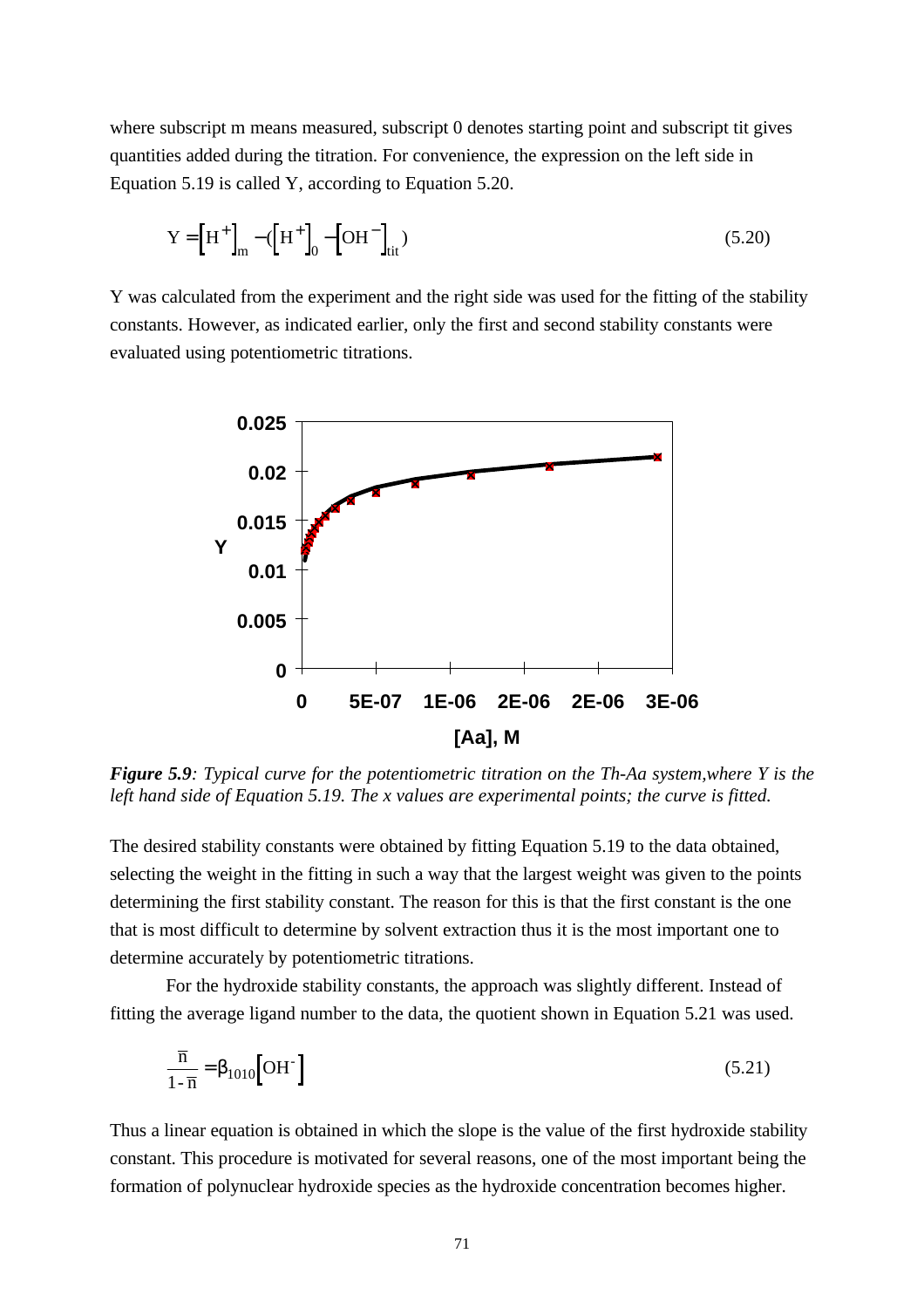This is the case at least in the titrations performed here, where the thoruim concentration is high, about 0.01M.

For some of the hydroxide species, e.g. (1,2), (4,8), and (6,15), a different approach was used. The experiments and evaluation were conducted at the Australian Nuclear Safety and Technolgy Organisation (ANSTO) site, chiefly by Dr. Paul Brown, see Paper VII. The potentiometric data were analysed using the computer program MINIQUAD [BRO 83]. MINIQUAD separately and independently minimises both  $\{[H]_{T(calc.)} - [H]_{T(obs.)}\}^2$  and  $\{[M]_{T(calc.)} - [M]_{T(obs.)}\}^2$  as defined by the mass balance equations and experimental observations. It is an augmented version of the original program [SAB 74, GAN 76] providing the following enhanced features:

- (i) numerical refinement of the analytical proton excess at the beginning of a titration, allowing a titration to be commenced at any pH value irrespective of the extent of reaction;
- (ii) optional numerical refinement of the relationship between pH values and hydrogen ion concentrations using equation (5.22).

$$
[\text{H}^+] = \frac{10^{-\text{pH}}}{I} \tag{5.22}
$$

- (iii) optional numerical refinement of negative formation constants; and
- (iv) two automated model (as opposed to species) selection procedures in addition to the 'manual' method as described by Gans *et al.* [GAN 76].

### **5.3.3 Enthalpy and enthropy of reaction**

The evaluation of the enthalpy of reaction is similar regardless of which method has been used for the determination of the stability constants. The derivation of the expression used is shown below.

$$
G = H - TS \tag{5.23}
$$

At the standard state the stability constant are related to the free energy accoding to:

$$
\Delta G^0 = -RT^* \ln b \tag{5.24}
$$

Using Equation 5.23 for the right and left side of the desired reaction, at a standard state, inserting Equation 5.24 and dividing by T yields:

$$
-R \ln 10 \log \mathbf{b} = \frac{\Delta H^0}{T} - \Delta S^0
$$
\n(5.25)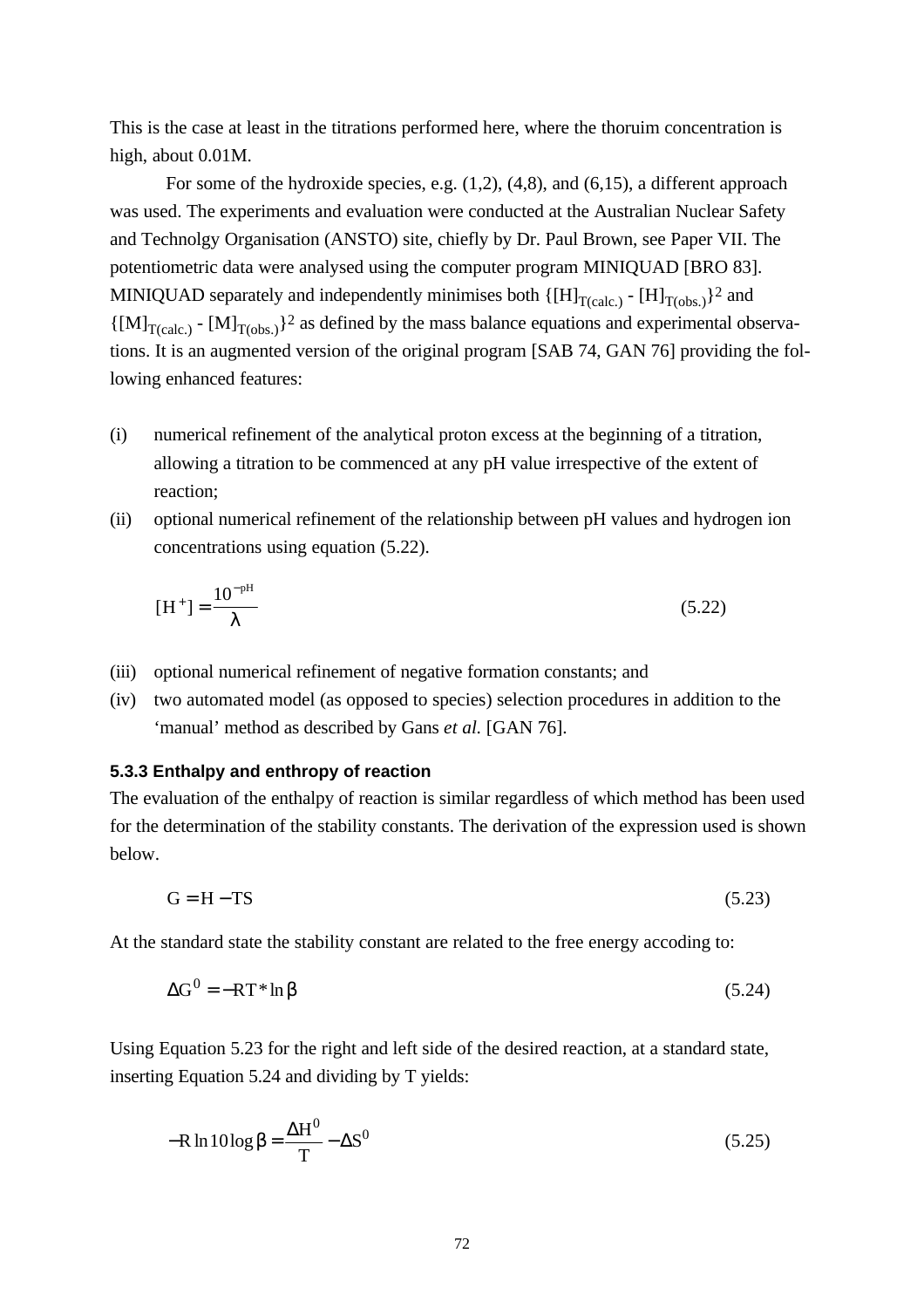Assuming that the enthalpy and entropy are temperature independent in the temperature range investigated, they may be obtained by linear regression of the stability contants at the different temperatures. At the same time the fitting errors may be obtained.

Another approach is to use all degrees of freedom and fit three parameters to the data at three temperatures. Then it is assumed that both the enthalpy and the enthropy are temperature dependent according to Equations 5.26 and 5.27.

$$
\Delta H_T^0 = \Delta H_{T_0}^0 + \int_{T_0}^T \Delta c_p dT
$$
\n(5.26)

$$
\Delta S_T^0 = \Delta S_{T_0}^0 + \int_{T_0}^{T} \frac{\Delta c_p}{T} dT
$$
\n(5.27)

This gives the following set of equations, if the  $\Delta c_p$  is assumed to be temperature independent, for the case presented in this report, i.e. the experiments are made at 15°C , 25°C and 35°C, and  $25^{\circ}$ C is selected as the standard temperature. These equations may be solved using matrix operations.

$$
\Delta H_{T_2}^0 + \Delta c_p ((T_1 - T_2) - T_1 \ln(\frac{T_1}{T_2})) - T_1 \Delta S_{T_2}^0 = -RT_1 \ln(\boldsymbol{b}_1)
$$
 (5.28)

$$
\Delta H_{T_2}^0 - T_2 \Delta S_{T_2}^0 = -RT_2 \ln(\mathbf{b}_2)
$$
\n(5.29)

$$
\Delta H_{T_2}^0 + \Delta c_p ((T_3 - T_2) - T_3 \ln(\frac{T_3}{T_2})) - T_3 \Delta S_{T_2}^0 = -RT_3 \ln(\mathbf{b}_3)
$$
\n(5.30)

where subscripts 1, 2 and 3 denote temperatures and temperature 2 is selected as the standard state. However, it is important to note that all degrees of freedom are now used and thus no excess information is available to give any uncertainty intervals for the fitted parameters. The choice of method is thus dependent on the confidence in the experimental results.

#### **5.3.5 Uncertainty analysis**

There exist several methods for making uncertainty analysis of fitted parameters, for example bootstrap, jackknife [EFR 93] and chi-square methods [EKB 99:2]. In this work the Jackknife and the Chi-square methods have been used and they will be outlined below. Both methods have the advantage that they may be performed *a posteriori*, which in this case means that they may be used regardless of the fitting algorithm.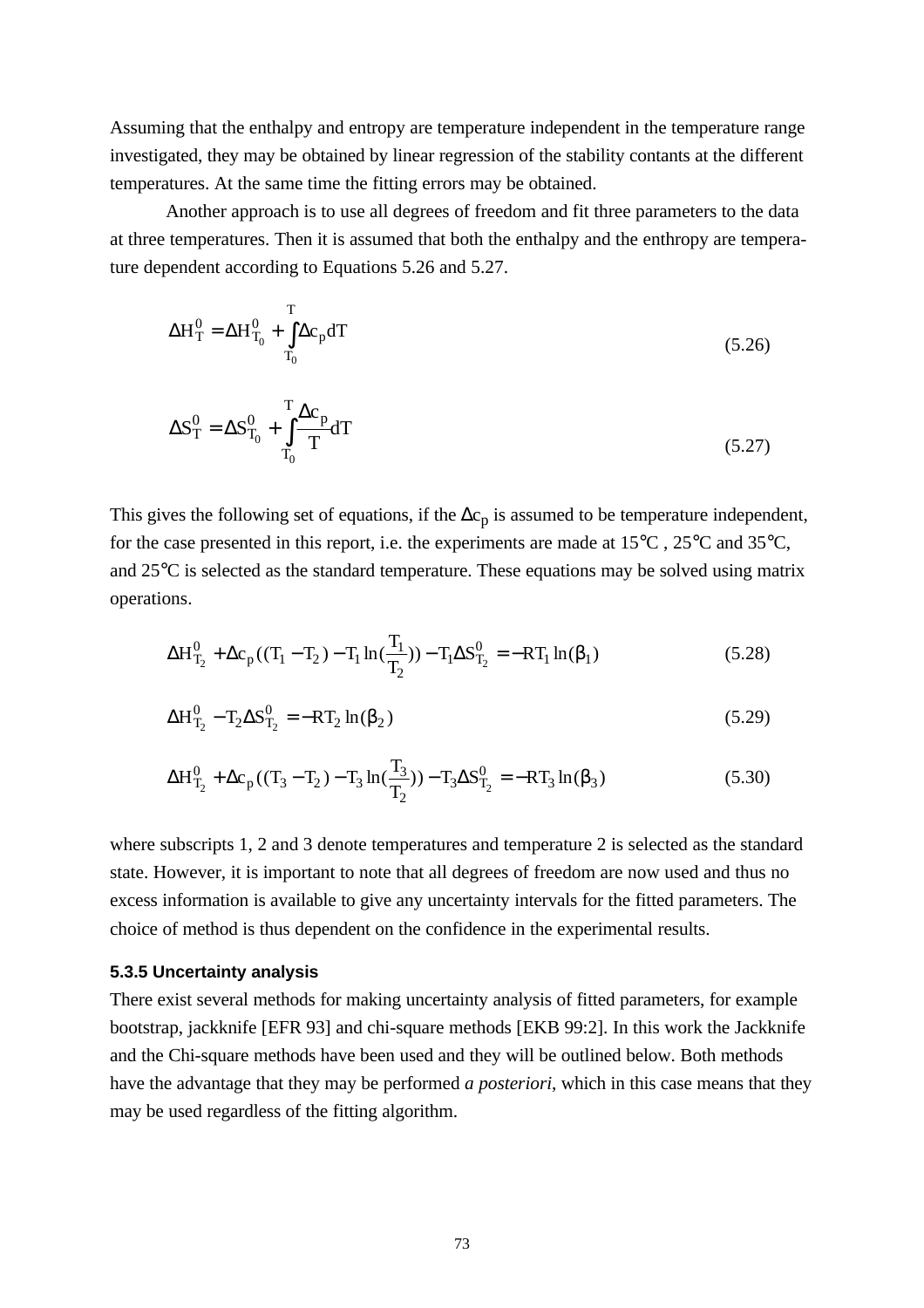#### **5.3.5.1 The Jackknife estimate**

The jackknife procedure of estimating parameter uncertainties may be introduced as a resampling method [Ekb 99:2]. Since the jackknife does not require that the errors,  $\varepsilon_i$ , follow a certain distribution function, jackknife is representative of non-parametric statistics. Resampling is done by using the m originally measured data pairs  $(x_i, y_i)$  as adequate representation of the true but unknown distribution function. The properties of this distribution function are explored by creating sub-samples from the m data pairs. In the jackknife approach, each sub-sample contains m-1 of the  $(x_i, y_i)$  data pairs. An algorithmic application of the jackknife for estimation of variance may be as follows:

- a) obtain the n parameters  $p^*$  by fitting the model function  $f(x_i, p_n)$  to the m data points  $(x_i, y_i)$ .
- b) create a sub-sample by omitting the k-th data pair  $(x_k, y_{m,k})$ , re-fit the sub- sample and obtain n sub-sample parameters  $p_k$ .
- c) repeat step b) m times by successively omitting the *m*-th data pairs  $(x_m, y_{m,m})$
- d) calculate the jackknife estimate of variance  $s^2$  by:

$$
\sigma^2 = \frac{m-1}{m} \sum_{k=1}^{m} (p_k - p^*)^2
$$
 (5.31)

In the more general case, the mean standard error is used instead of the variance, but the empirical variance is more appropriate for the applications described in this report. If there are many experimental data points (m is large), the jackknife may be abbreviated by randomly choosing j  $(j\leq m)$  data pairs for which sub-samples are considered. Of course, m must be replaced by j in Equation 5.31. Although the Jackknife procedure may look like a rough-and-ready statistical tool, it has a sound statistical basis as reviewed e.g. in [EFR 93]. It should be noted that jackknife estimates of variance are too high. The jackknife approach requires  $m+1$  (or  $j+1$ ) replications of the fitting procedure. Considering the abundance of high-speed desk-top computers nowadays, jackknifing even large data sets is done relatively fast. Modifying existing software for a new data set usually takes more time than the computations themselves. There is one great advantage of the full jackknife approach in the correlation matrix that results from the calculations: for each data point omitted, a set of fitted parameters is obtained. It is thus possible to detect the effect of possible outlier data and their effect on the estimated parameters.

#### **5.3.5.2 The Chi-square estimate**

The basic idea behind this method is the assumption that the difference between the measured data points  $y_{m,i}$  and  $y_i$  is normally distributed according to: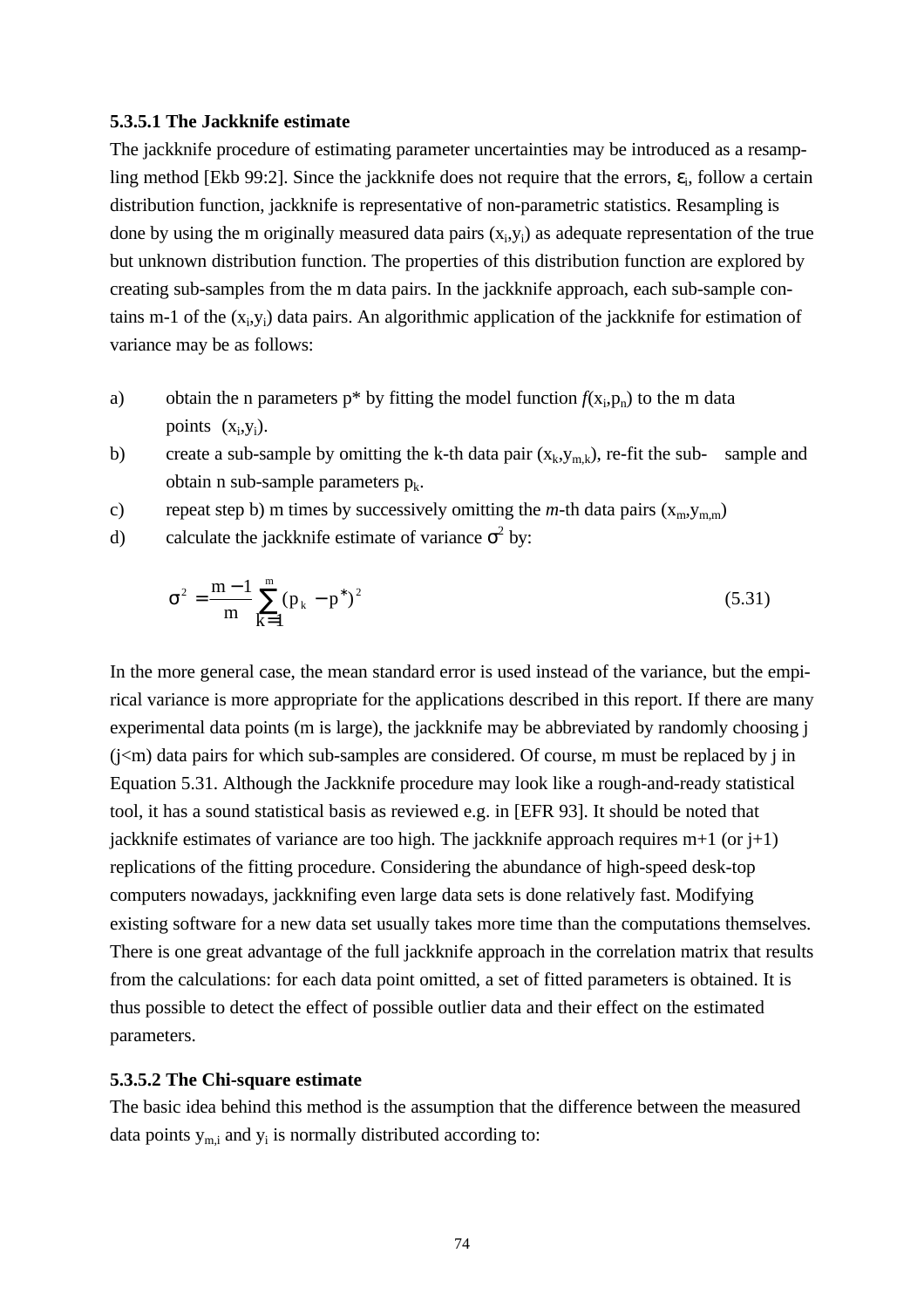$$
N_{i} = \frac{y_{m,i} - y_{i}}{k_{i}}
$$
 (5.32)

where  $k_i$  is a weight factor. The sum of squared normal distributions

$$
c^2 = \sum_{i} N_i^2
$$
 (5.33)

is said to be *c* 2 distributed. This sum, divided by its degrees of freedom (df), gives a measure of the overall quality of the fit. The degree of freedom is defined by:

 $df = m - n$  (5.34)

where m is the number of data points and n the number of parameters fitted.

This experimentally obtained  $c^2$  may be compared to the expectation value of the  $c^2$ distribution, which is simply the degree of freedom itself. The variance of the  $c^2$  is two times the expectation value which may be used to estimate the variance for the fitted parameters. The procedure is simple, it is necessary only to change the parameter value in the model and calculate *c* 2 . When it has reached two times its original value, one variance has been added to the investigated parameter. A standard deviation, *s*<sup>i</sup> , for each parameter is then assigned as the square root of the variance.

The weighting parameter,  $k_i$ , in Equation 5.32 is usually chosen as the variance of a data point *y<sup>i</sup>* [KOR 75]. If this quantity - which often requires considerable additional experimental effort - is not available, then  $k_i$  is set to unity.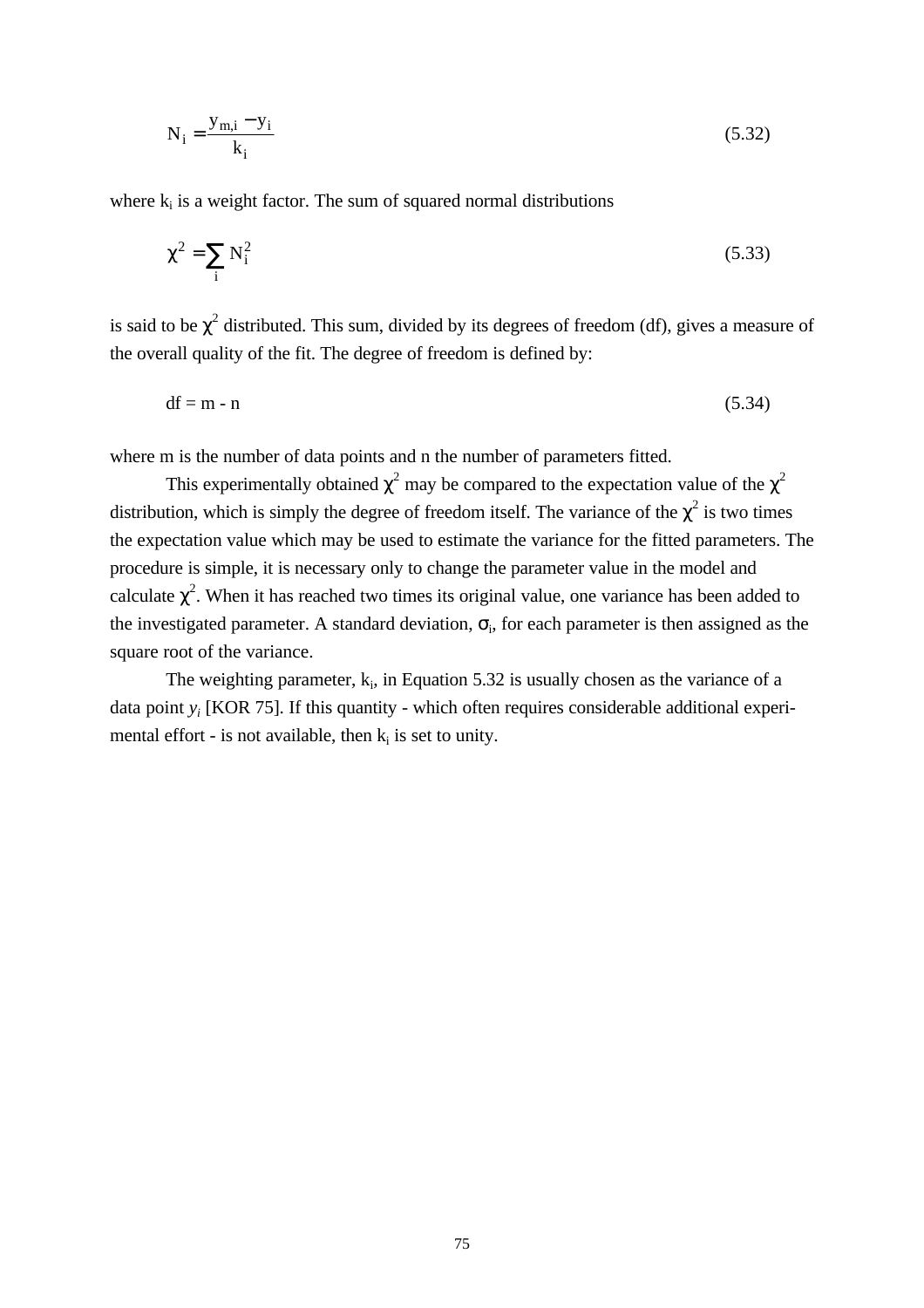# **6. Experimental results**

One of the primary reasons for making this experimental analysis, in addition to trying to shed light on areas not deeply investigated, is to gain a better understanding of the uncertainties associated with determinations of thermodynamic data. Thus, a rather conservative approach has been taken when estimating the uncertainties presented here. They may seem large in some cases but it ought to be remembered that it is only the uncertainties in the evaluation method that are calculated since, in these cases, they are the largest. In addition, as stated earlier, different methods have been used to obtain the desired parameters, thus trying to optimise method vs. stability constant as well as possible.

Throughout this work, the correlation between the activity and the concentration of H+ has been calculated according to Equation 6.1.

$$
-log([H+]) = pH + 0.23
$$
\n(6.1)

This equation is valid for ion strength 1.0 [FAN 96], and all experiments presented in this section were performed at that ion strength.

### **6.1 The acetylacetone system**

Both potentiometric titrations and solvent extraction were used to obtain the full range of the stability constants for the Th-Aa system. The parameters were then obtained by fitting as described in section 5.3.2.





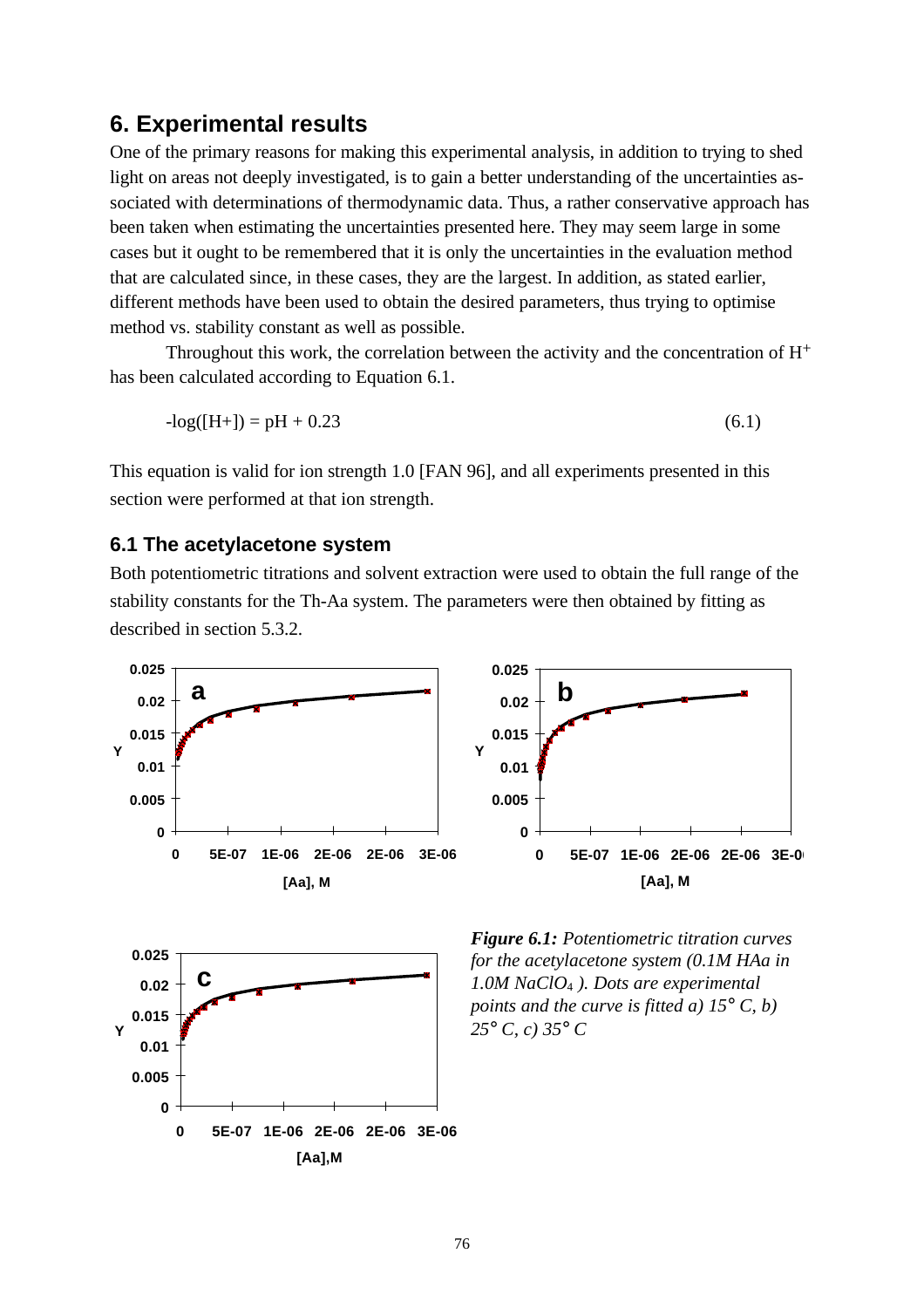Although the curves obtained in Figure 6.1 used both the first and second stability constants in the fitting, only the values for the first ones were used as a final result. This is mainly due to the greater confidence in the values for the stability constants obtained by solvent extraction for the  $(1,2)$ ,  $(1,3)$  and  $(1,4)$  complexes. However, the results for the second stability constant were in good agreement with the solvent extraction results, e.g. 16.2±0.2 for the potentiometric titrations at 25° C as compared to 16.7±0.6 for the solvent extraction case. It must be noted that the uncertainty in the stability constant obtained by solvent extraction is greater than for the potentiometric titrations since it is only the fitting errors that are given. The other uncertainties in the potentiometric titrations are probably greater due to effects of activity coefficients, see section 5.3.

The solvent extraction experiments were evaluated by using the left part of the extraction curve to extract the second, third and fourth stability constants. The whole set of data was then used for the determination of the third and fourth stability constant for the hydroxide system, as described below. The value of the distribution of the uncharged acetylacetone complex between the organic and aqueous phase is given in Table 6.1 together with the dissociation constant for acetylacetone.

|                    |                |                |                | <b>Table 0.1.</b> I dramelers used in the evaluation |
|--------------------|----------------|----------------|----------------|------------------------------------------------------|
| Temp. / Entity     | $15^{\circ}$ C | $25^{\circ}$ C | $35^{\circ}$ C | ref.                                                 |
| $\mathcal{N}_A$    | 280±16         | 450±19         | 850±17         | 427, [ENG 92], 25°C                                  |
| $Log(K_{a. H Aa})$ | $-9.11$        | $-9.00$        | $-8.88$        | [LIL69]                                              |

*Table 6.1: Parameters used in the evaluation*



**0 2 4 6 8 10 12 pH**

**-5**



*Figure 6.2: Extraction curves for the Th-Aa-OH system. Dots are experimental points and the curve is fitted a) 15° C, b) 25° C, c) 35° C*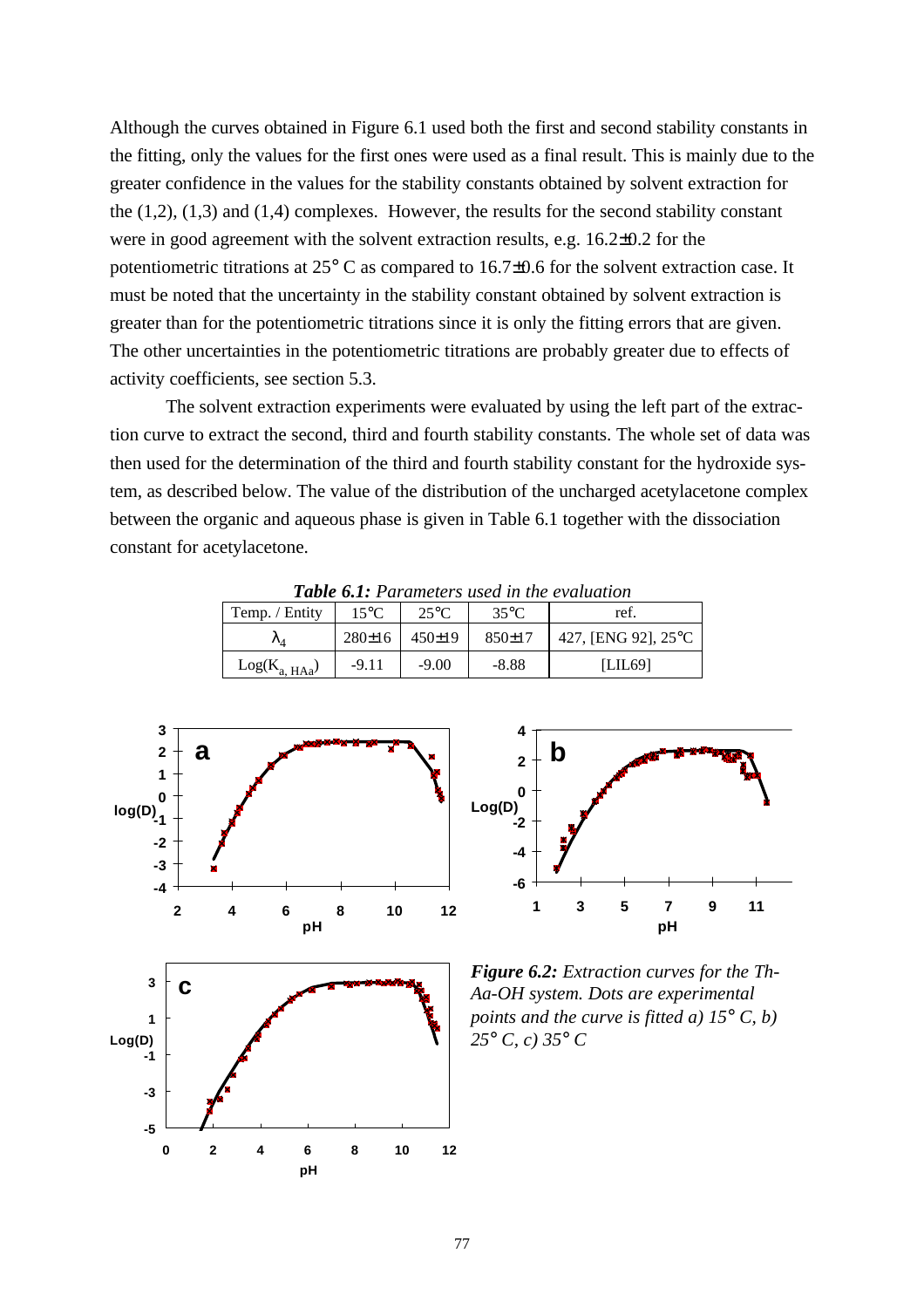The great deviation of the fitted curve from some of the data at the right part of Figure 6.2, b was caused by experimental errors in one of the experiments. However, since the experiment was correct up to a certain point, it has been included in the figure and used for obtaining the acetylacetone data. It was not used for the hydroxide data, however.The stability constants obtained for the thorium-acetylacetone complexes are shown in Table 6.2.

| Temp. $/$         | $15^{\circ}$ C | $25^{\circ}$ C | $35^{\circ}$ C | [ENG 92], $25^{\circ}$ C | [RYD 53], $25^{\circ}$ C |
|-------------------|----------------|----------------|----------------|--------------------------|--------------------------|
| Complex           |                |                |                |                          |                          |
| $ThAa^{3+}$       | $9.4 \pm 0.1$  | $9.0 \pm 0.2$  | $8.8 \pm 0.1$  | $8.2 \pm 0.6$            | 7.7                      |
| Th $Aa_2^{2+}$    | $16.5 \pm 0.3$ | $16.7 \pm 0.6$ | $17.1 \pm 0.5$ | $15.4 \pm 0.6$           | 14.9                     |
| $ThAa_3^+$        | $22.2 \pm 0.5$ | $22.8 \pm 0.6$ | $23.5 \pm 0.5$ | $22.6 \pm 1.9$           | 20.8                     |
| ThAa <sub>4</sub> | $26.7 \pm 0.4$ | $27.4 \pm 0.2$ | $27.9 \pm 0.4$ | $25.8 \pm 1.2$           | 25.7                     |

*Table 6.2: log(bi )for the Th-Aa system*

The results obtained in this study are in good agreement with the literature for an experiment performed at similar conditions, i.e. [ENG 92] and in fair agreement with a study made under slightly different conditions [RYD 53], as seen in Table 6.2. It is noteworthy that if the values obtained by Rydberg are adjusted by a constant, i.e. addition of 1.1 to the logarthm of the stability constant, the values are in better agreement with the ones obtained in this study. The motivation for such an addition is the problem of determining the first stability constant by the solvent extraction technique, as described in Appendix 3. The stability constants at the different temperatures may be used to calculate other thermodynamic entities, e.g. enthalpies ( $\Delta$ H<sup>0</sup>) and enthropies ( $\Delta S^0$ ) of the formation reaction and heat capacity ( $\Delta c_p$ ). This may, as explained in Section 5.3.3, be accomplished in two ways. Either  $\Delta H^0$  and  $\Delta S^0$  are temperature independent in the temperature region investigated or they may have a temperature dependence of  $\Delta c_p$ , which in turn is assumed to be temperature independent in the selected region. The two approaches give results according to Table 6.3.

|                   |                       |              | $\cdot$               |              |              |
|-------------------|-----------------------|--------------|-----------------------|--------------|--------------|
| Entity / Complex  | $\Delta H^0$ , linear | $\Delta H^0$ | $\Delta S^0$ , linear | $\Delta S^0$ | $\Delta c_n$ |
|                   | (kJ/mol)              | (kJ/mol)     | (J/mol)               | (J/mol)      | (kJ/mol)     |
| $ThAa^{3+}$       | $-55.4 \pm 11.1$      | $-54.4$      | $-12.1\pm37.6$        | $-10.0$      | 3.54         |
| $ThAa22+$         | $50.7 \pm 10.7$       | 51.8         | $491.3 \pm 36.2$      | 493.5        | 3.74         |
| $ThAa_3^+$        | $110.2{\pm}7.0$       | 110.9        | $807.3 \pm 23.6$      | 808.7        | 2.44         |
| ThAa <sub>4</sub> | $102.0 \pm 7.8$       | 101.3        | $865.9 \pm 26.3$      | 864.4        | $-2.71$      |

**Table 6.3: DH<sup>0</sup>, DS<sup>0</sup> and D<sub>C<sub>p</sub> for the formation of the different Th-Aa complexes**</sub>

Clearly the values obtained by solving the equation system, Equations 5.28,, 5.29, and 5.30, lie within the uncertainty intervals given by the linear approach. However visualising the results may shed some light on which approach to believe in, see Figure 6.3.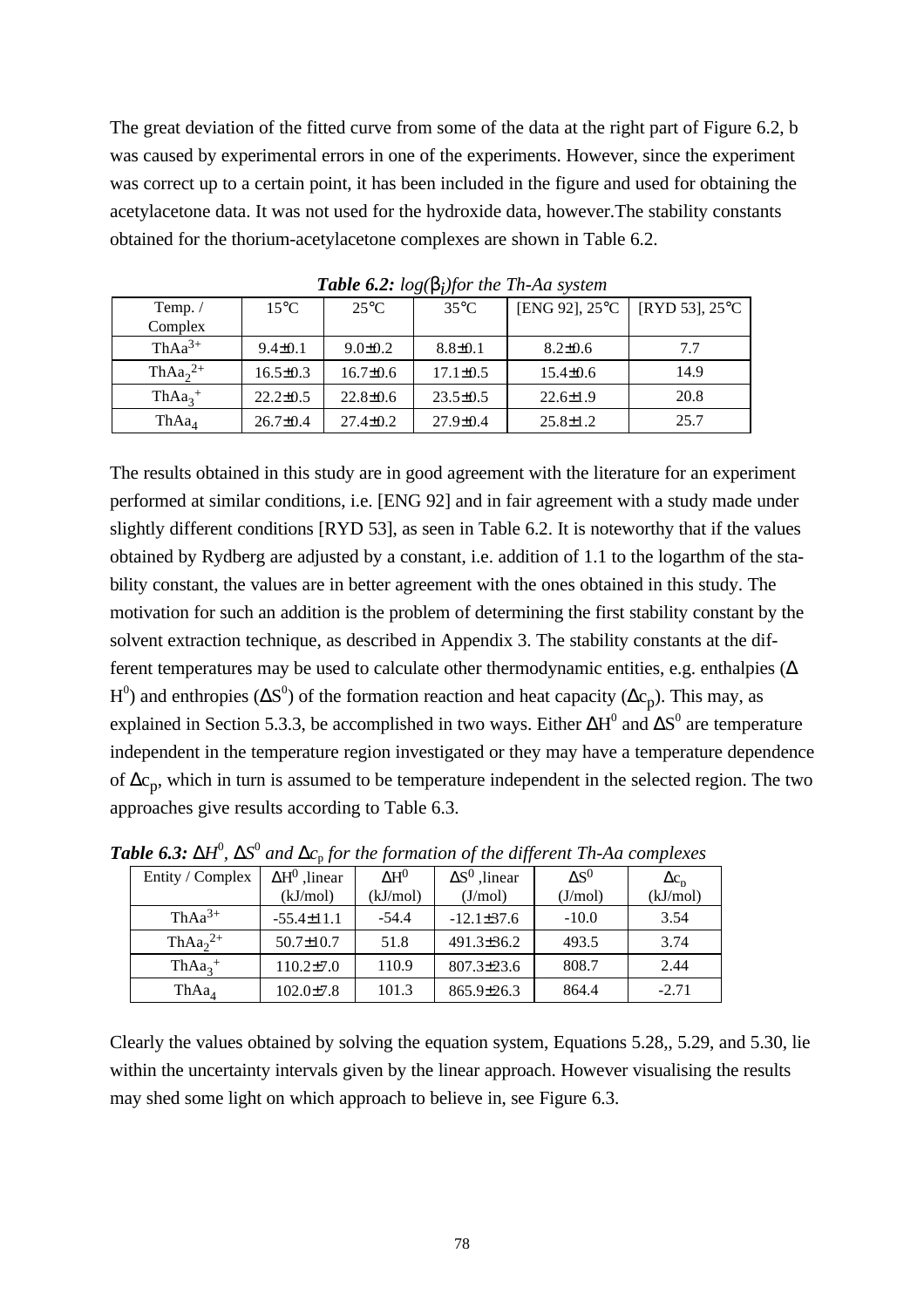

*Figure 6.3:*  $log(\bm{b}_i)$  vs. 1/T for a), ThAa<sup>3+</sup> b), ThAa<sub>2</sub><sup>2+</sup> c), ThAa<sub>3</sub><sup>+</sup> d), ThAa<sub>4</sub>

As seen in Figure 6.3, the error bars for one standard deviation all fall on the straight line. Thus it is not possible to conclude that there is a temperature dependence visible for the enthaly and the enthropy in the selected region.

## **6.2 The hydroxide system**

The data for the hydroxide system were obtained in collaboration with Dr. P. Brown and Dr. J. Comarmond at ANSTO in Australia since their method of evaluation is better for e.g. determination of poly-nuclear species, as described in Section 5.3.2. It can also be noted that, as seen in Paper VII, the different laboratories obtained almost the same values for the stability constants measured in both laboratories.

The (1,1) complex constants were obtained by potentiometric titrations and evaluated using both linear curve fit and the ANSTO approach, see Section 5.3.2. Only the linear curve fit is discussed here but the value given for the (1,1) stability constant is an average of the different results.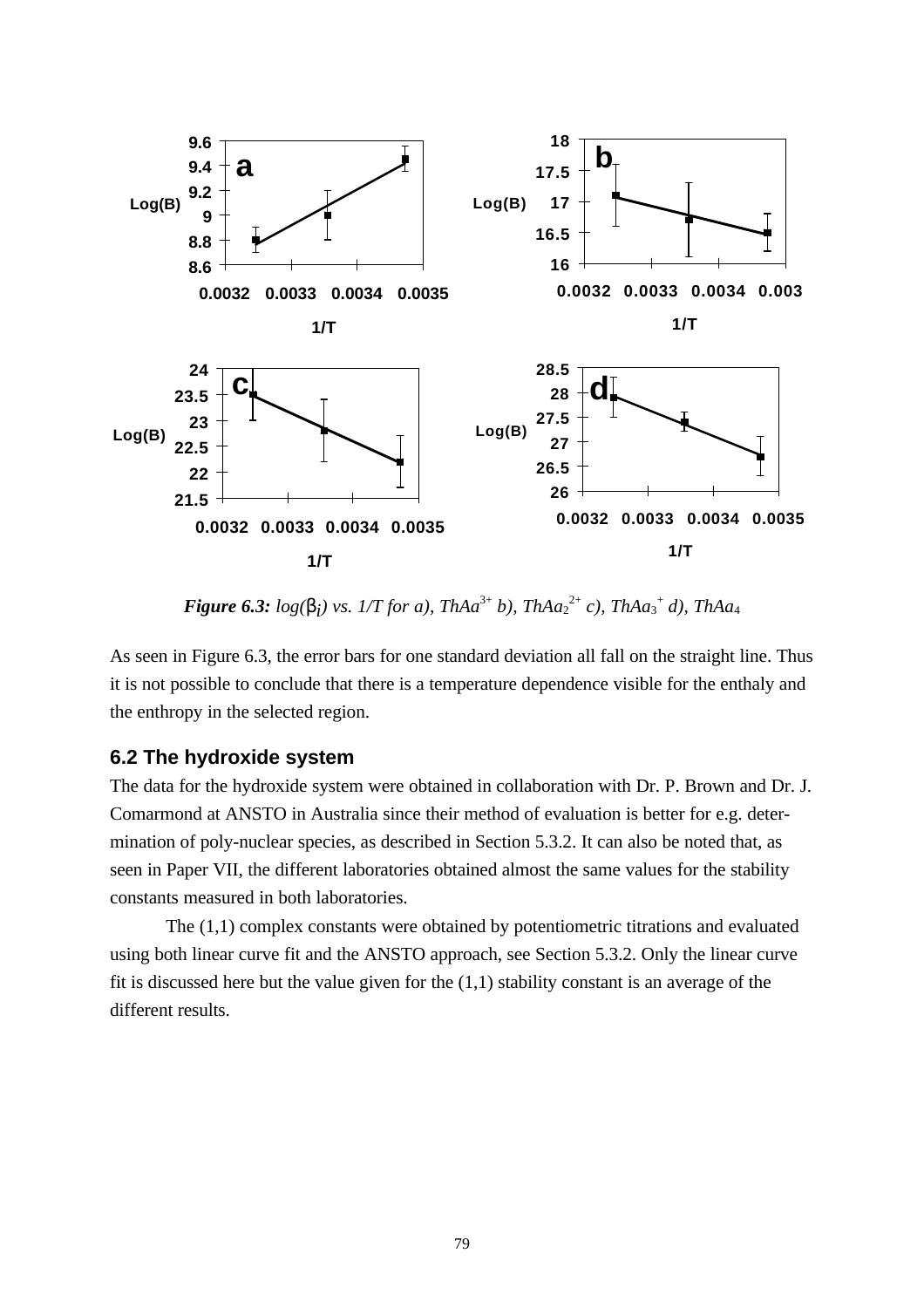

The linear approximation is good, as seen in Figure 6.4. This indicates that it is actually the (1,1) complex that is dominant in that region.

The stability constants for the (1,2), (4,8) and (6,15) complexes were determined at ANSTO by potentiometric titrations, mainly because of their evaluation method which makes it possible to detect poly-nuclear complexes with good accuracy. In addition the determination of the stability constant for the (1,2) complex had to be determined at a lower thorium concentration than used at Chalmers,  $\langle 10^{-2} \text{ M}$ . At ANSTO, a thorium concentration of  $\langle 10^{-3} \rangle$ M was used, as seen in Paper VII (cf. Appendix 6). There have been, however, problems reported with determination of the stability constant for the (1,1) complex.

Solvent extraction was used to determine the stability constants for the (1,3) and (1,4) complexes, as seen in Figure 6.2. However, there was great difficulty in obtaining a value for the third stability constant, as is evident from its large standard deviation in Table 6.4. This is a result of the large scatter of data on the right part of Figure 6.2. As stated earlier, when Figure 6.2b is examined more closely, it is clear that only some of the obtained data were used for the evaluation of the Th-OH stability constants. This is due to experimental error that occurred in the other experiment. Hence, those used are the ones assumed most correct. The presence of poly nuclear complexes and precipitation of the Th(OH)<sub>4</sub> species were neglected because of the low Th concentration, i.e. well below  $10^{-5}$  M [ENG 93]. The validity of this statement is discussed below.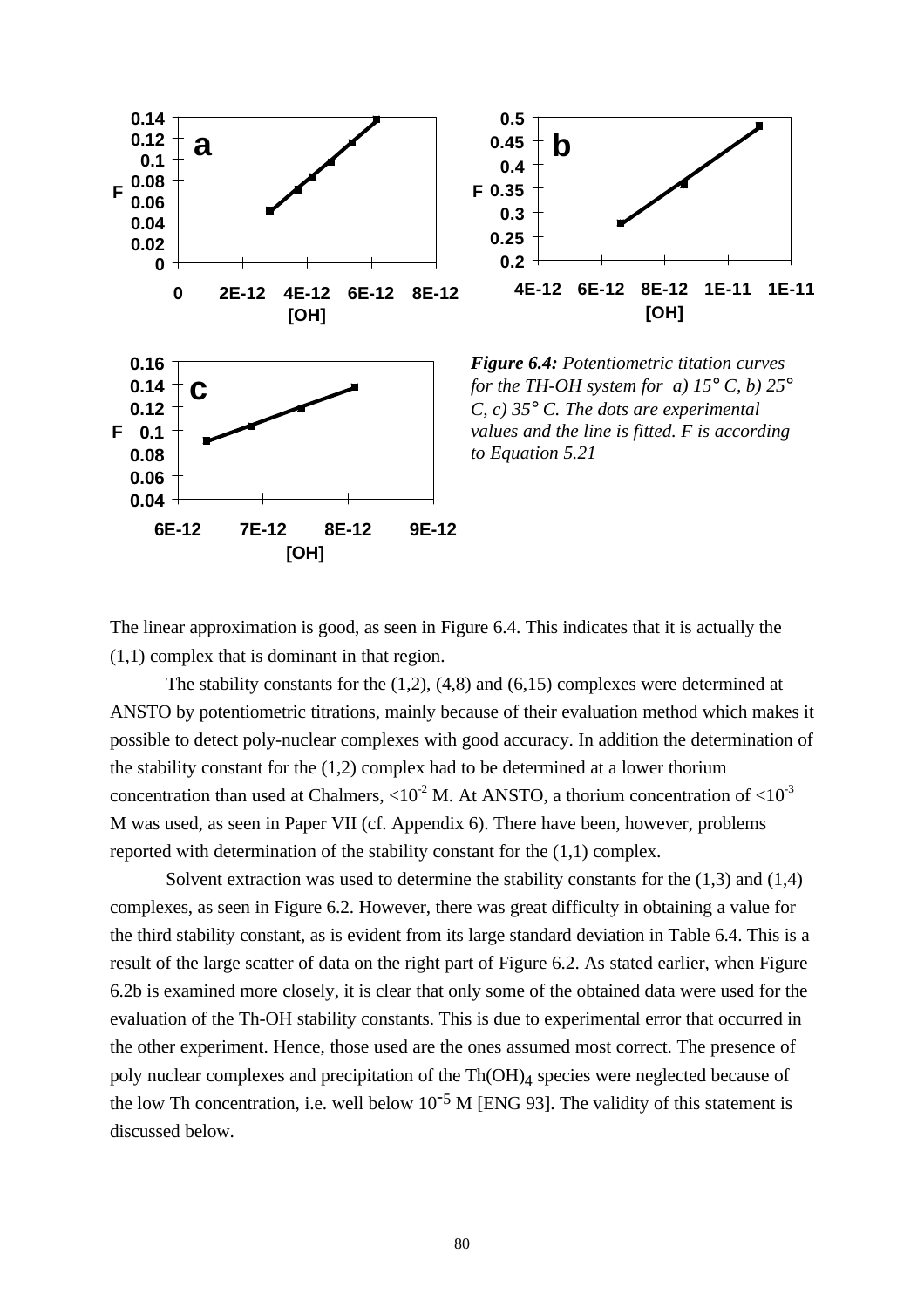| Temp. $/$                       | $15^{\circ}$ C  | $25^{\circ}$ C  | $35^{\circ}$ C  | Method |
|---------------------------------|-----------------|-----------------|-----------------|--------|
| Complex                         |                 |                 |                 |        |
| $ThOH3+$                        | $-3.6 \pm 0.2$  | $-3.3 \pm 0.2$  | $-3.17\pm0.1$   | Pot.   |
| $\text{Th}(\text{OH})_{2}^{2+}$ | $-8.8 \pm 0.1$  | $-8.6 \pm 0.1$  | $-8.36\pm0.2$   | Pot.   |
| $Th(OH)3$ <sup>+</sup>          | $-13.9\pm2.8$   | $-14.3a$        | $-12.74\pm3.5$  | Sx.    |
| $Th(OH)_{A}$                    | $-22.0 \pm 0.4$ | $-19.4\pm0.5$   | $-17.8 \pm 0.4$ | Sx.    |
| $Th_4(OH)_8^{8+}$               | $-20.2 \pm 0.3$ | $-19.1 \pm 0.2$ | $-18.0 \pm 0.1$ | Pot.   |
| $Th_6(OH)_{15}^{9+}$            | $-41.4 \pm 0.3$ | $-39.5 \pm 0.2$ | $-36.6 \pm 0.3$ | Pot.   |
|                                 |                 | .               |                 |        |

*Table 6.4: Log(bi )for the Th-OH system*

a, Calculated by linear interpolation from the values at 15° C and 35° C

The values for the stability constants presented in Table 6.4 give the following figures for the evaluation of the enthalpy, entropy and the heat capacity.

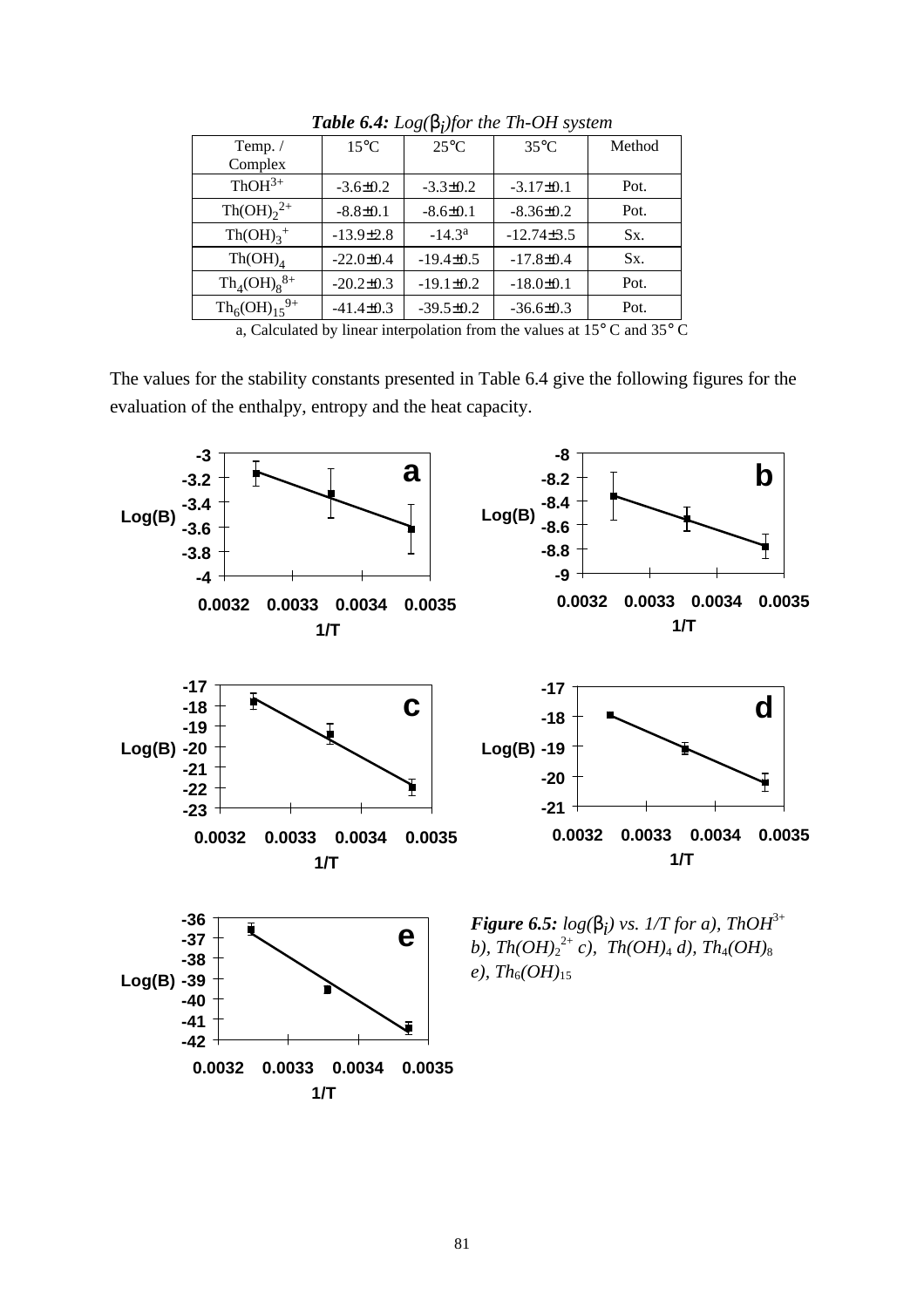The values obtained from the fitting procedures are given in Table 6.5.

| Entity / Complex                   | $\Delta H^0$ , linear | $\Delta H^0$ | $\Delta S^0$ , linear | $\Delta S^0$ | $\Delta c_n$ |
|------------------------------------|-----------------------|--------------|-----------------------|--------------|--------------|
|                                    | (kJ/mol)              | (kJ/mol)     | (J/mol, K)            | (J/mol,K)    | (kJ/mol)     |
| $ThOH^{3+}$                        | $38.3 \pm 5.6$        | 37.8         | $64.1 \pm 18.9$       | 63.0         | $-1.95$      |
| $\text{Th}(\text{OH})_{2}^{2+}$    | 35.7±12.7             | 35.6         | $-44.1 \pm 4.3$       | $-44.3$      | $-0.44$      |
| $Th(OH)3$ <sup>+</sup>             | 270.7                 |              | 634.0                 |              |              |
| Th(OH) <sub>4</sub>                | $357.4 \pm 42.2$      | 353.3        | $822.5 \pm 141.1$     | 814          | $-1.46$      |
| $Th_4(OH)_8$                       | $191.0 \pm 3.2$       | 191.3        | $276.0 \pm 10.7$      | 276.6        | 1.11         |
| Th <sub>6</sub> (OH) <sub>15</sub> | $411.5 \pm 60.0$      | 417.3        | 631.7±201.3           | 643.4        | 20.79        |

**Table 6.5: DH<sup>0</sup>, DS<sup>0</sup> and D<sub>C<sub>p</sub> for the formation of the different Th-OH complexes**</sub>

The stability constants presented in Table 6.4 give a speciation of the Th-OH complexes at different pH according to Figure 6.6.



*Figure 6.6: Distribution of the Th-OH system at [Th]=* $10^{-5}$  *M, T=* $25^{\circ}$  *C.* 

It may seem suspicious that there is a cluster of species at about pH=5.5. This is however in agreement with other studies, e.g. [GRE 91], even though their study gave slightly different values for the stability constants. The square indicated in Figure 6.6 has been magnified for sake of clarity.



*Figure 6.7: Distribution of the Th-OH system at [Th]=10<sup>-5</sup><i>M,T=25*<sup>o</sup>*C*; detail of Figure 6.6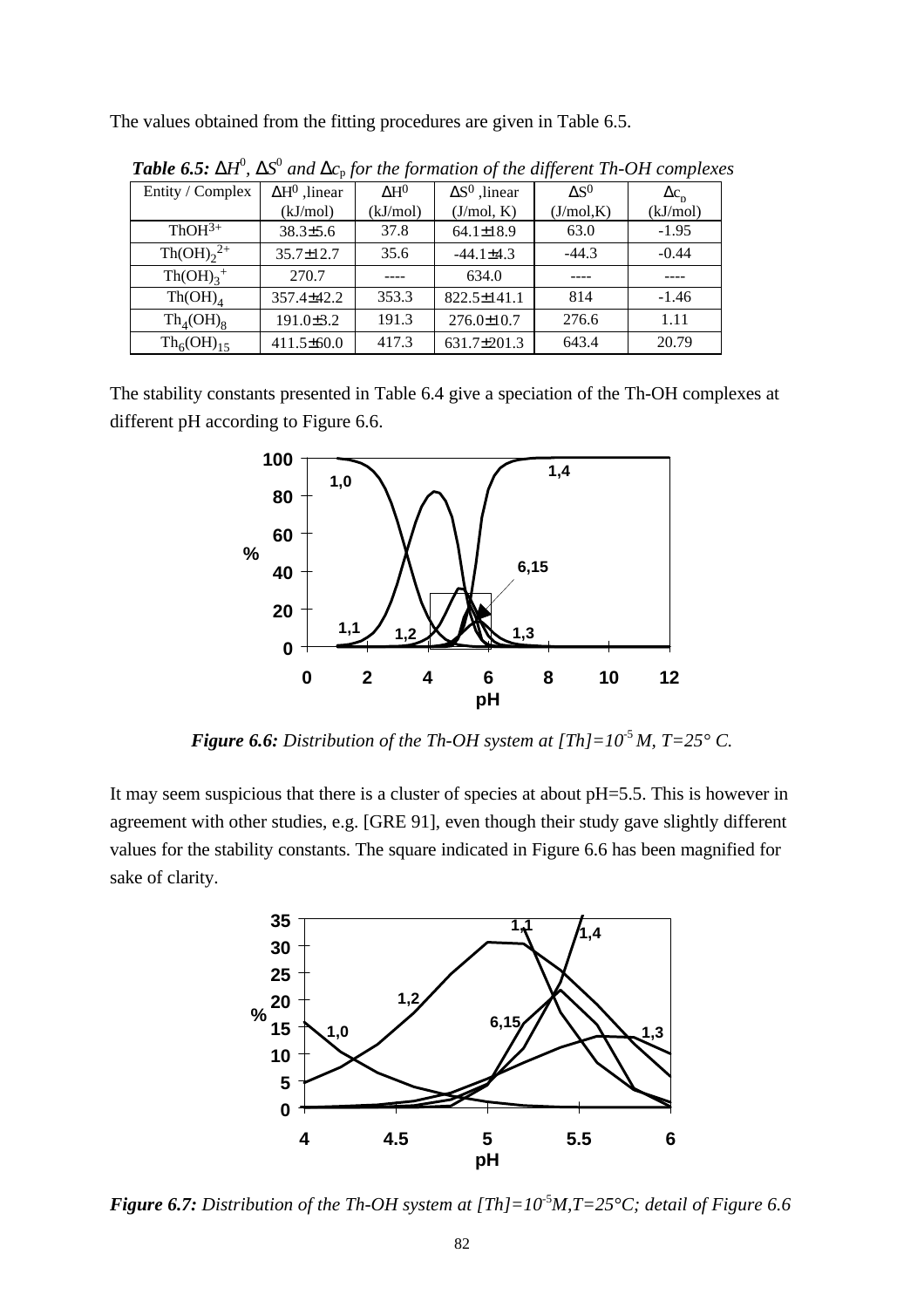It is clear in from Figures 6.6 and 6.7 that the assumption of no poly-nuclear species forming in the solvent extraction experiments is valid. At least in the region where the stability constants for the (1,3) and (1,4) complexes are determined.

## **6.3 The phosphate system**

The main problem in the evaluation of the phosphate system was the large scatter of the data. Compared with the other systems investigated in this report, this scatter gives rise to rather large uncertainty intervals in the determination of the stability constants, as seen in the figures and tables below. In this case, the solvent extraction method was the only one used and thus it was necessary to evaluate all data from the graphs shown in Figure 6.8.





*Figure 6.8: Extraction curves for the Thphosphate system at pH=8. Dots are experimental points and the curve is fitted a) 15° C, b) 25° C, c) 35° C*

The scatter of data is most apparent in the 25<sup>o</sup>C case, why it has not been possible to estimate the values for the first stability constant for this case, see Table 6.8.

*Table 6.8: Stability constants obtained for the species, based on reactions R1-R4 in 1.0M*  $NaClO<sub>4</sub>$ 

| 1100 U U U U                                   |                                     |                                     |                                     |                          |
|------------------------------------------------|-------------------------------------|-------------------------------------|-------------------------------------|--------------------------|
| <b>Species</b>                                 | $15^{\circ}$ C, Log(β) $\pm \sigma$ | $25^{\circ}$ C, Log(β) $\pm \sigma$ | $35^{\circ}$ C, Log(β) $\pm \sigma$ | [ELY 90], $25^{\circ}$ C |
| ThH <sub>2</sub> PO <sub>4</sub> <sup>3+</sup> | $8.8 \pm 5.1$                       | 7 9a                                | $7.1 \pm 5.4$                       | ----                     |
| $Th(H_2PO_4)_2^{2+}$                           | $15.5 \pm 2.1$                      | $16.2{\pm}2.4$                      | $17.0 \pm 2.4$                      | 9.65                     |
| $Th(H_2PO_4)_3^+$                              | $19.5 \pm 1.4$                      | $19.6 \pm 1.6$                      | $19.3 \pm 1.3$                      |                          |
| $Th(H_2PO_4)_4$                                | $28.1 \pm 0.2$                      | $28.9 \pm 0.3$                      | $29.4 \pm 0.1$                      | 11.86                    |

a, Calculated by linear interpolation from the values at 15° C and 35° C

As seen from Table 6.8, it was difficult to get a value for the first stability constants also for the 15° C and 35° C cases. However, the values given are the results of a minimisation and are thus better than nothing. The large confidence intervals are a result of the fact that the influence of that parameter is very small in the region where good data exist. The enthalpy and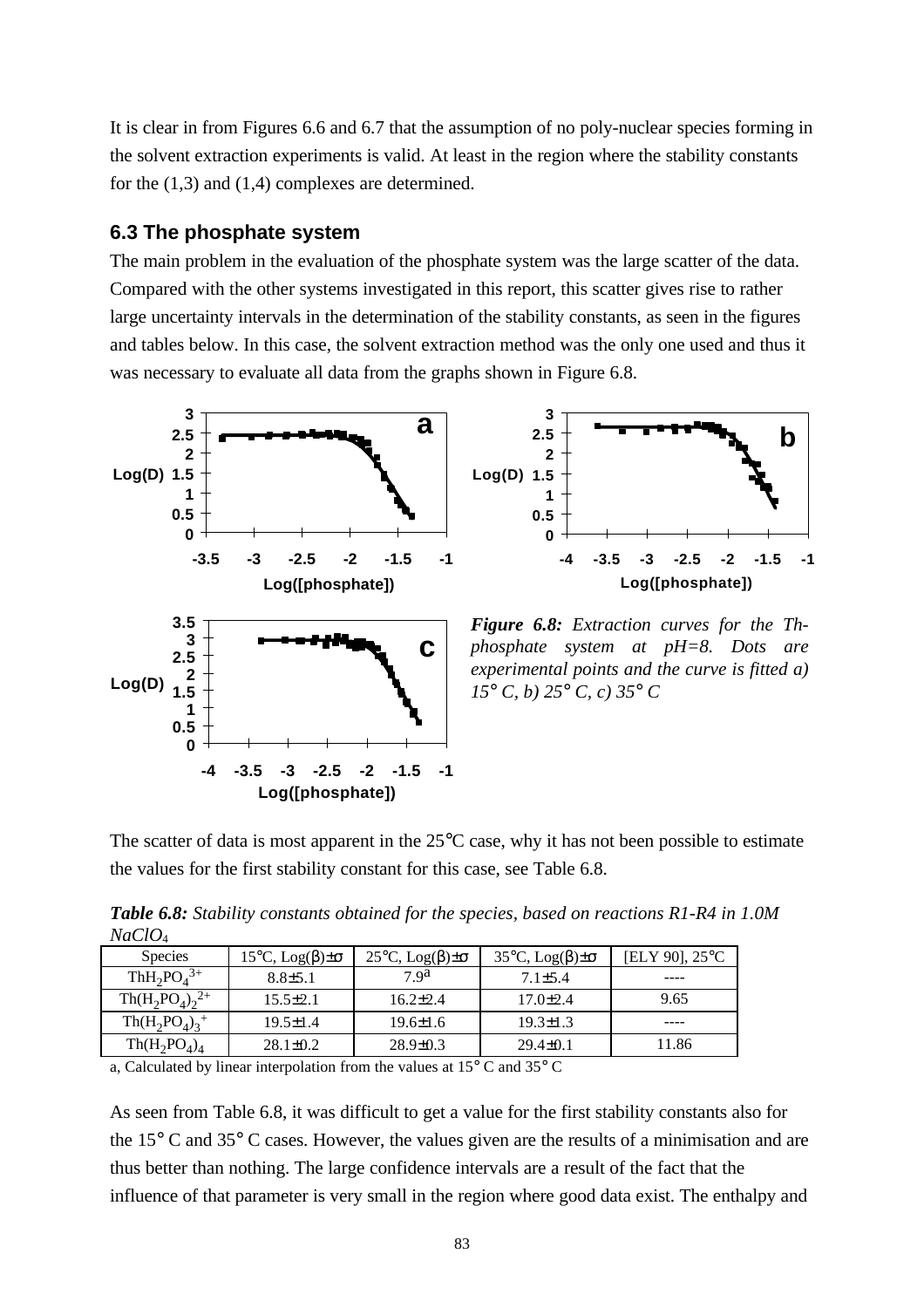entropy presented in Table 6.9 are thus only presented for the linear evaluation for the constants where only two measured points exist. To check the assumptions made here, i.e. concerning which species perticipate in the complex formation, the data from Engkvist *et al.* have been plotted together with the theoretical line obtained from the stability constants presented here, see Figure 6.9.



*Figure 6.9: Comparison between data from Engkvist et al. at 25°C, pH 8 (dots) and the model adopted in this report (solid line)*

It is clear from Figure 6.9 that the fit is good and thus enhances the probability that it actually is  $H_2PO_4^-$  that participates in the complex formation with thorium, at least at pH 8.

Elyahyaoui *et al.* [ELY 90], cf. Table 6.8, give data for the (1,2) and (1,4) species only. However, the values for the stability constants for these species are lower than those obtained in this work. This may be due to a strong complex with  $PO<sub>4</sub><sup>3</sup>$  determined by [ELY 90]. Fraction of  $PO_4^3$ <sup>-</sup> at the pH investigated is about 10<sup>-12</sup> % of the total phosphate concentration. Quantification of a  $ThPO<sub>4</sub><sup>+</sup>$  complex is then difficult. Existence of this complex, with the stability constant given, can not be verified by our experiments. If that species had been present in accordance with its stability constant, the strip from the organic phase would have occurred at much lower phosphate concentrations than obtained. Further calculations have been made using all the stability constants from [ELY 90] and the result is shown in Figure 6.10.



*Figure 6.10: Experiments data from this report ( dots), together with a calculated extraction behaviour using data from [ELY 90] (solid line) at T=25° C .*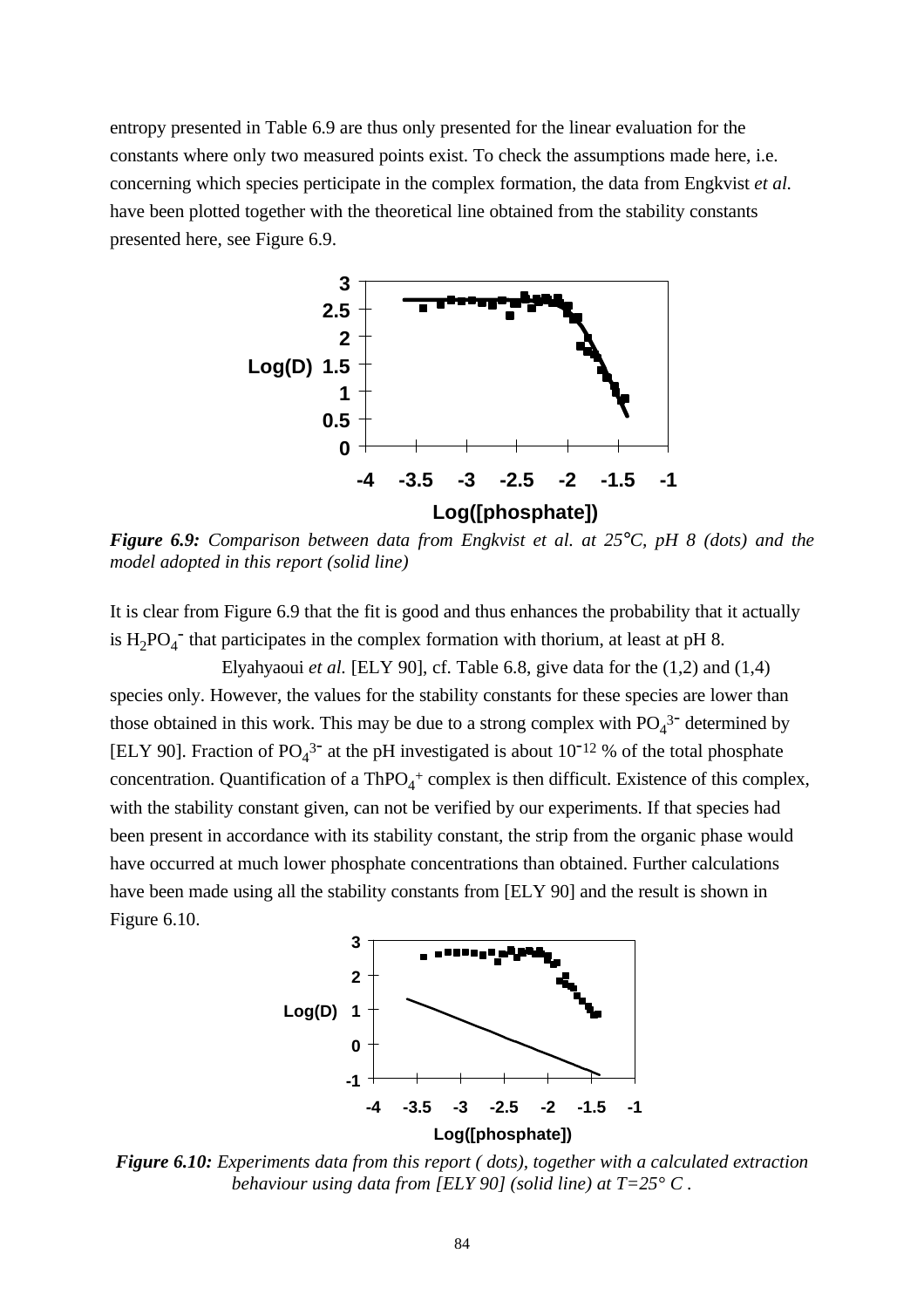There is no agreement between the constants from [ELY 90] and the experiments presented here as seen in Figure 6.10. However, as stated earlier, an interesting fact shown in [ELY 90] is that they were only able to find the (1,2) and (1,4) species. This finding is in accordance with the data presented here. The data shown in Table 6.8 indicate that the (1,2) and (1,4) complexes dominate - probably due to the complexing mechanism. If the complexing behaviour of a molecule fairly similar to  $H_2PO_4^-$ , namely HDEHP (Di(2-ethyl hexyl)phosphoric acid) is examined, the structure found in Figure 6.11 is obtained.



*Figure 6.11: Structural formula of a Uranyl(VI)-HDEHP complex [RYD 92]*

It must, however, be noted that HDEHP readily form dimers in non-polar solution [MAR 69]. Thus there may be a slight difference in the structural formula for  $H_2PO_4^-$  complexation, since the formation constant for formation of dimers is 0.12 [ELY 90]. Thus dimer formation at the concentrations used in this work is negligible. The suggested structural formula for  $Th(H_2PO_4)_2^{2+}$  is shown in Figure 6.12.



**Figure 6.12:** Structural formula of  $Th(H_2PO_4)_{2}^{2+}$ 

Naturally the evidence for a complex such as in Figure 6.12 must be found by other methods than speculation and solvent extraction, e.g. spectroscopic methods.

The enthalpy and entropy were calculated using the same assumptions as described earlier. However, owing to the problems in obtaining data at all the investigated temperatures, only three cases are shown in Figure 6.13. In the other case, only two values were obtained, thus making the linear fitting trivial.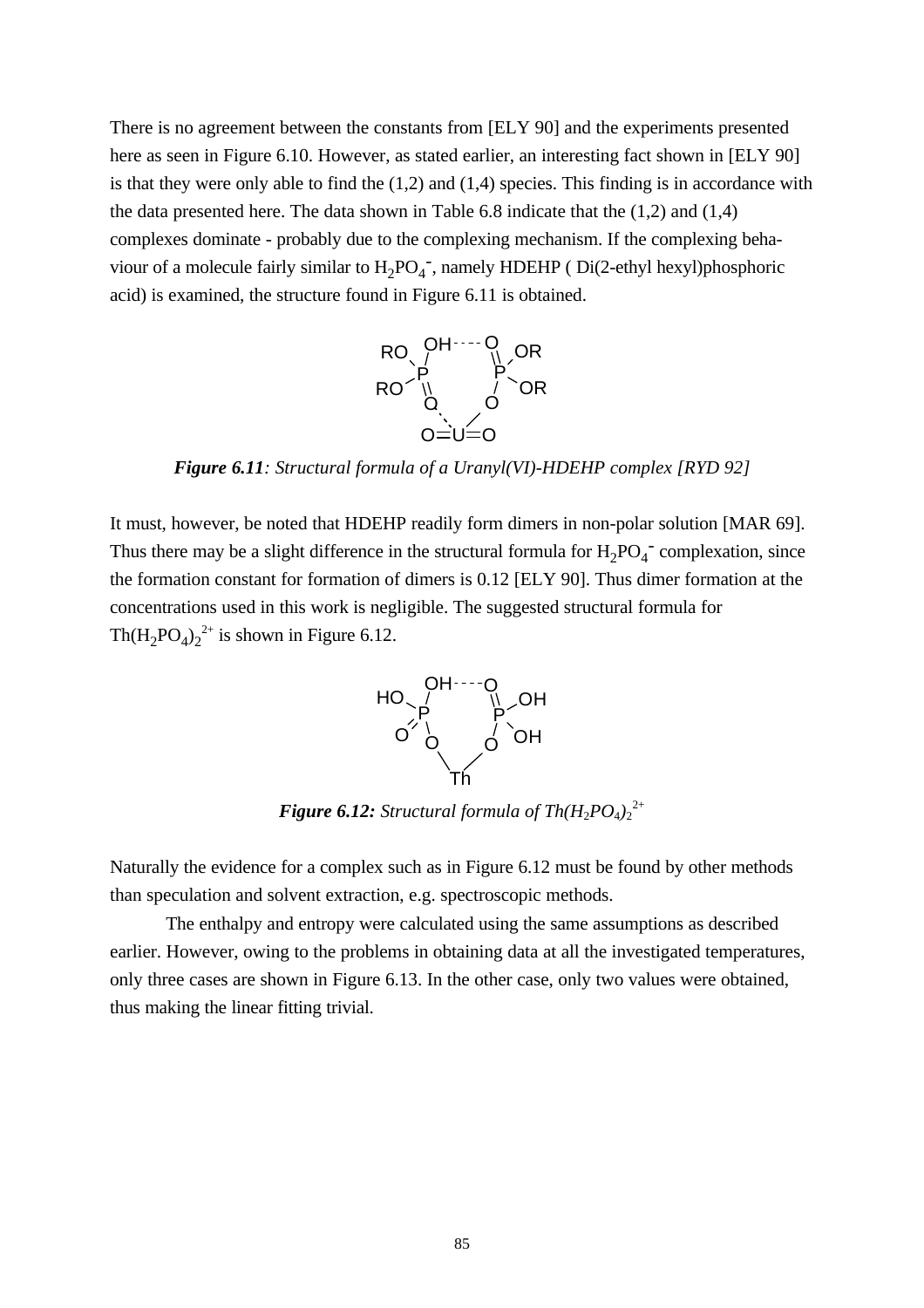

Clearly, if a straight line is fitted through two points, there are no degrees of freedom left to give an uncertainty interval. Some of the data in Table 6.9 thus lack uncertainties. They are included with the value obtained with the two endpoints and it might thus be argued that the accuracy is not good. However, these are the values obtained. Whether one wishes to trust them is up to the user and depends on hers or his intentions.

| Entity / Complex     | $\Delta H^0$ , linear | $\Delta H^0$ | $\Delta S^0$ , linear | $\Delta S^0$ | $\Delta c_n$ |
|----------------------|-----------------------|--------------|-----------------------|--------------|--------------|
|                      | (kJ/mol)              | (kJ/mol)     | (J/mol)               | (J/mol)      | (kJ/mol)     |
| $ThH_2PO_4^{3+}$     | $-144.3$              |              | $-332.4$              |              |              |
| $Th(H_2PO_4)_2^{2+}$ | $127.2 \pm 7.2$       | 130.3        | 737.0±24.7            | 747.5        | 1.72         |
| $Th(H_2PO_4)_3^+$    | $-16.5 \pm 20.0$      | $-21.2$      | $316.9\pm 66.9$       | 303.7        | $-7.44$      |
| $Th(H_2PO_4)_4$      | 110.6±12.5            | 106.7        | 922.8±42.2            | 911.4        | $-4.88$      |

**Table 6.9: DH<sup>0</sup>, DS<sub>0</sub> and D<sub>C<sub>P</sub> for the formation of the different Th-phosphate complexes**</sub>

The stability constants given in Table 6.8, yield a distribution of the thorium phosphate species at pH= 8, according to Figure 6.14. It must be noted that this figure only gives a distribution of the species concerned, i.e. it does not give a representation of the total thorium distribution.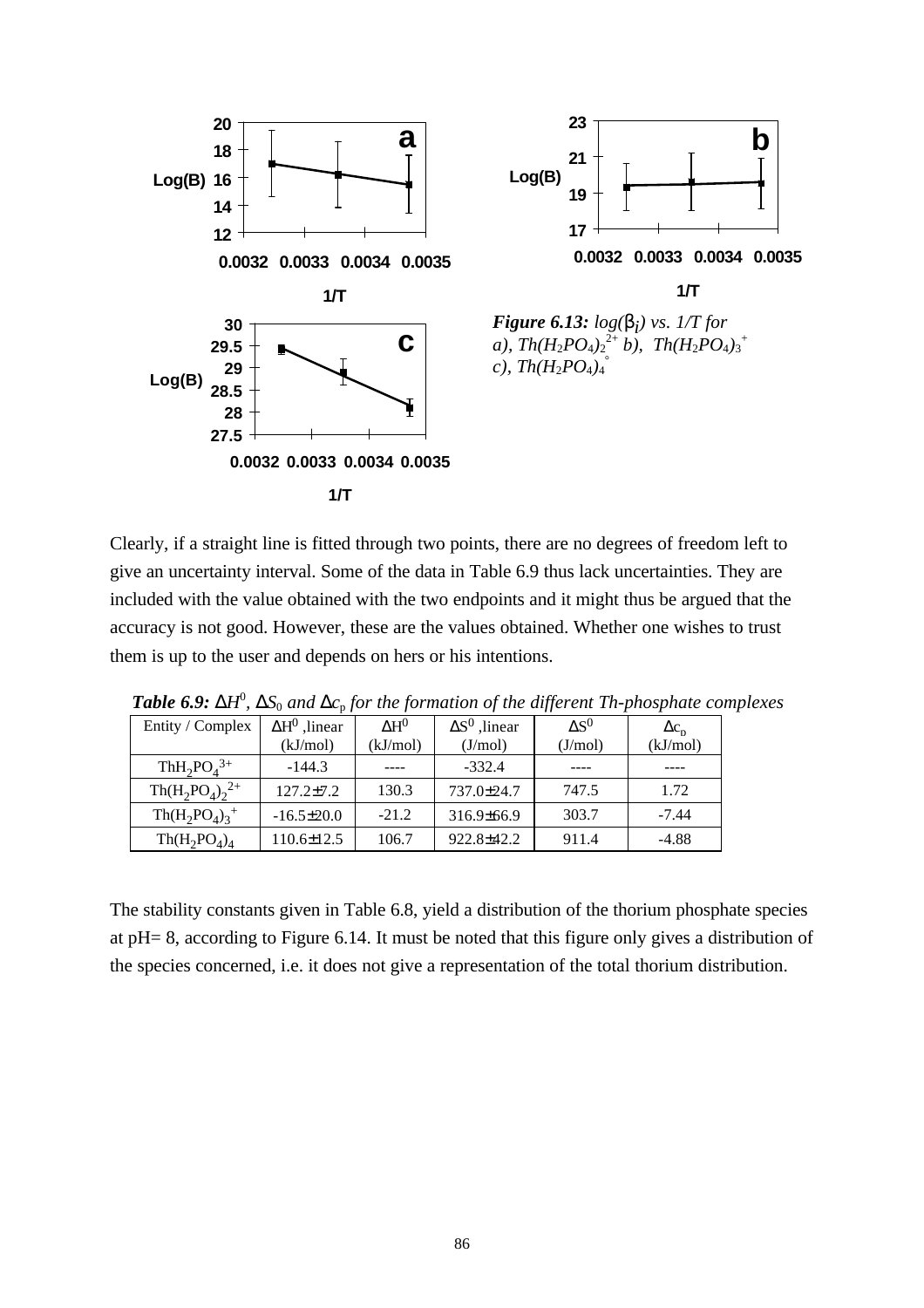

*Figure 6.14: Distribution of the Th-phosphate system at*  $[Th]=10<sup>7</sup>M$  *and pH=8, hydroxide species omitted*

Another method of showing speciation is a logarithm diagram. In some cases, this actually gives a better view of how a system looks. Such a diagram is shown for the phosphate system at pH 8 in Figure 6.15. The dominant hydroxide species is also included to make the thorium concentration correct over the whole range.



*Figure 6.15: Speciation of the Th-phosphate system at*  $[Th]=10<sup>5</sup> M$  *and*  $pH=8$ 

It is clear from examination of Figures 6.14 and 6.15 that the determination of the first phosphate complex is almost impossible due to their low abundance at phosphate concentrations from about  $10^{-4}$  M and upwards. Another problem is that acetylacetone is a very good complexing agent for thorium. Thus the phosphate concentration must be high to be able to compete with the acetylacetone  $(1,4)$  complex in order to achieve any strip from the organic phase. This may be solved with a weaker complexing agent or perhaps with a lower concentration of the extractant. However, given that the constants obtained here are correct, there would still be a problem in determining the stability constant for the (1,1) complex unless a very dilute phosphate solution could be added.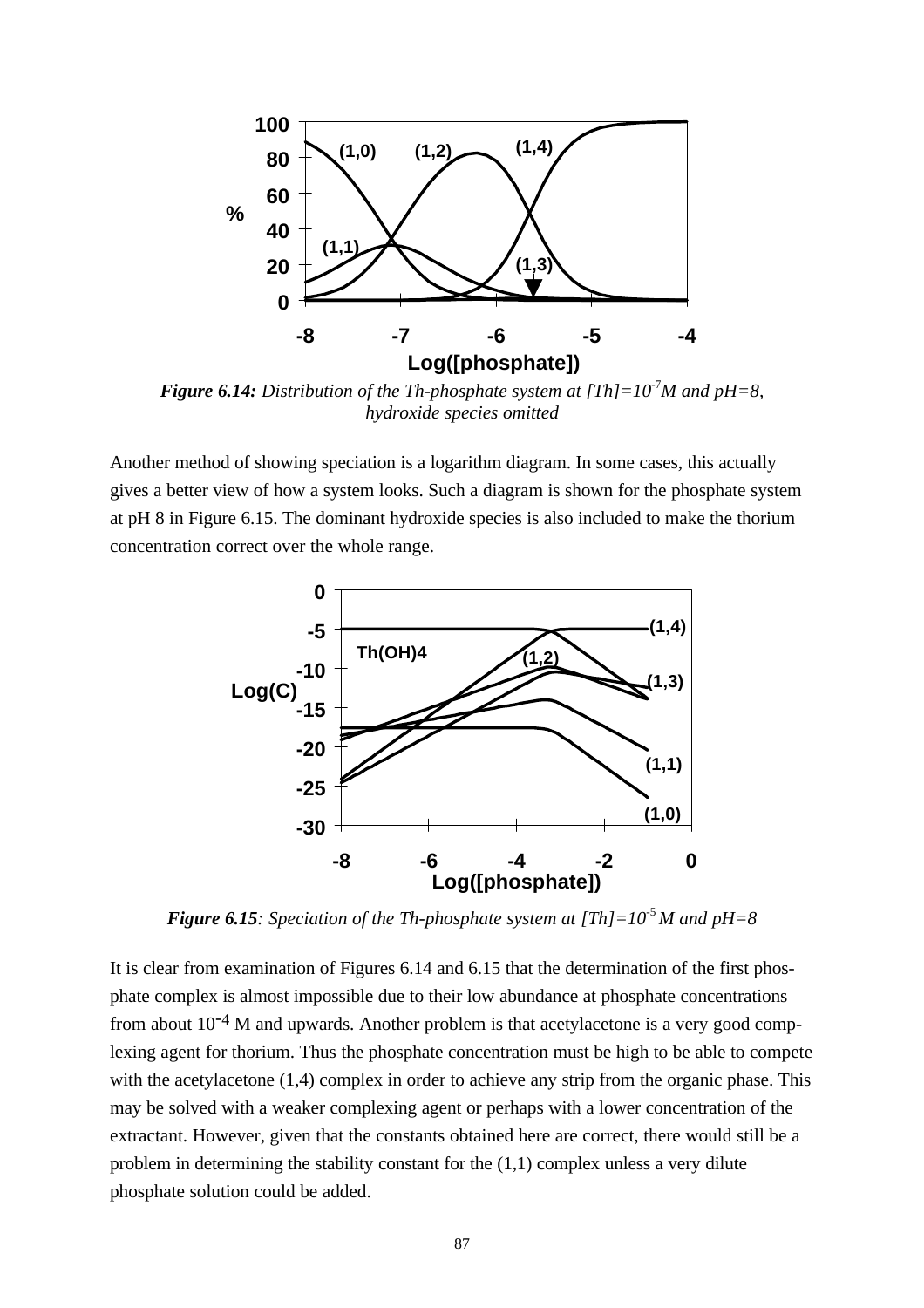#### **6.4 Uncertainties in stability constants**

When discussing uncertainties in stability constants it may be interesting to make a visualisation on how, for example, a speciation figure will look as the uncertainty intervals for the stability constants are taken into account. Ideally it is easy to imagine that the effect will only be thin bands around the lines in the speciation figures. Unfortunately this is not generally the case. To illustrate this, a calculation of uncertainty intervals have been added to the original figures (6.14 and 6.15) to give Figures 6.16 and 6.17.



*Figure 6.16: Distribution of the Th-phosphate system at [Th]=10-7M and pH=8 with uncertainty intervals, (1,1)-yellow, (1,2)-red, (1,3)-brown, (1,4)-blue, the red part is partly covered by the yellow one.*



*Figure 6.17: Speciation of thorium at pH 8 with uncertainty intervals, (1,1)-yellow, (1,2)-red, (1,3)-brown, (1,4)-cyan, ThOH*<sup>2</sup>-*blue* 

A conclusion to be drawn from Figures 6.16 and 6.17 is that speciation diagrams may be useful when dealing with systems in which there are small uncertainties in the stability constants. For many systems, however, they give a far too optimistic impression. The concentrations should instead be given as bands, as in Figure 6.17, which gives a realistic impression of the situation.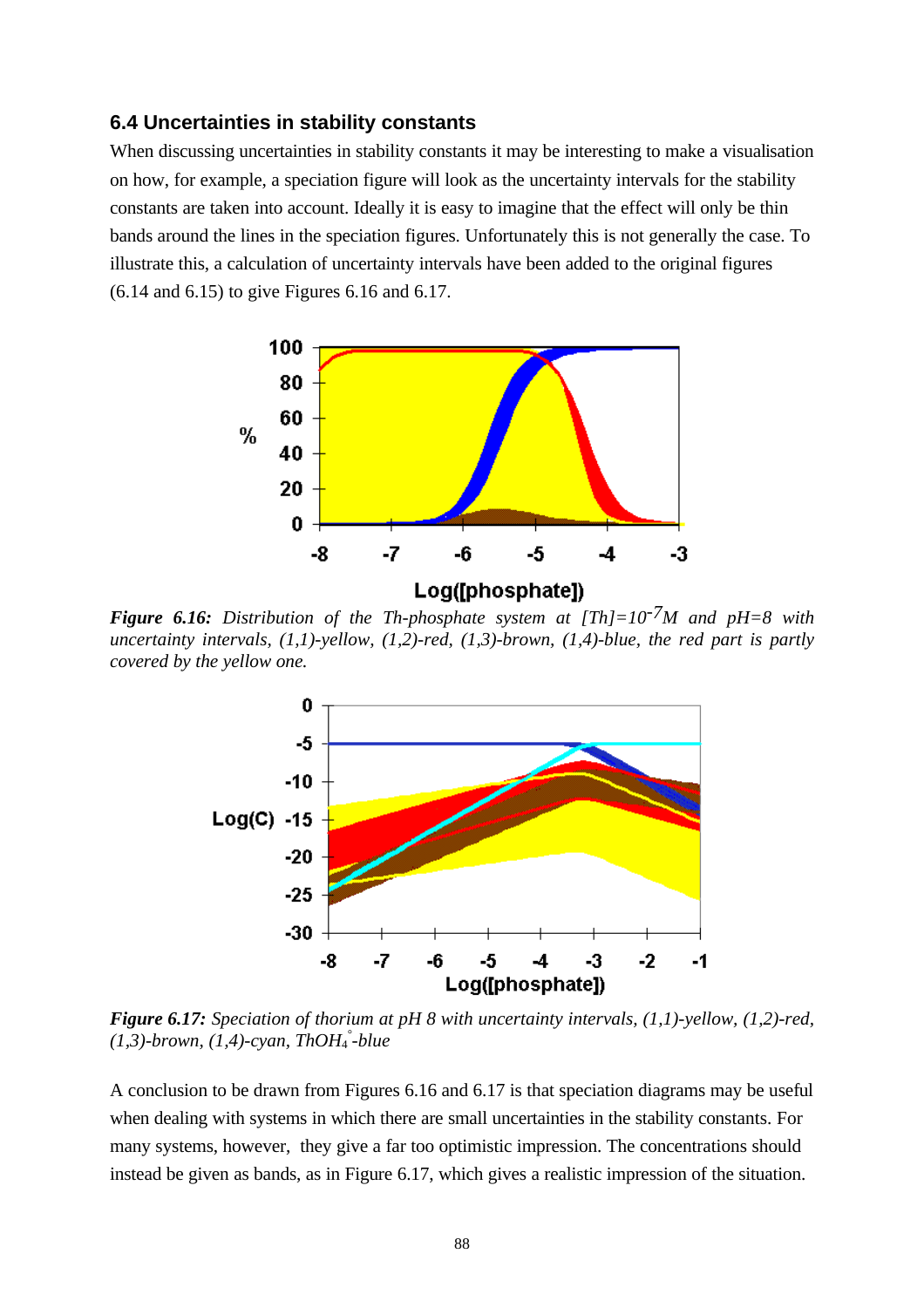Further, it is clear from Figure 6.16 that a percentual distribution of species is not a good way of displaying the effect of uncertainties in stability constants. The only conclusion that can be drawn from Figure 6.16 is that nothing much may be said about the distributions of the species.

As described above, the determined stability constants are given with one standard deviation uncertainty interval. These intervals have been determined assuming that the stability constants are independent. This might be true for the determination of the hydolysis constants, but not for the others. There is a mutual dependence that may need some thought.

When constants are determined by fitting, they should all be investigated at one time to find the global minimum for the difference between experiments and the fitted equation using some norm, e.g. least squares. Then it is possible to give confidence limits to the fitted parameters by some method, e.g. as described above. If one variable is fixed at its, say, highest limit and the fitting process is made once more, new results may be obtained thus making it possible to create a correlation matrix. In some cases the correlation is called covariance but these entities are similar in repect to what they describe. In the cases presented here it is possible to make a correlation matrix for the phosphates and the acetylacetone complexes, see Table 6.10. For the phosphate system it was not possible to investigate this correlation for more than the two highest complexes since the influence of the first two species was too small. Because the highest goodness-of-fit was obtained for the 35° C case this situation has been used for the correlaion analysis.

|                   | Th $Aa_2^{2+}$ | $ThAa_2^+$ | ThAa <sub>4</sub> | $Th(H_2PO_4)_3^+$ | $Th(H_2PO_4)_4$ |
|-------------------|----------------|------------|-------------------|-------------------|-----------------|
| Th $Aa_2^{2+}$    |                | 1.4        | 1.2               |                   |                 |
| $ThAa_3^+$        | 0.9            |            | 0.9               |                   |                 |
| ThAa <sub>4</sub> | 0.8            | 1.3        |                   |                   |                 |
| $Th(H_2PO_4)_3^+$ |                |            |                   |                   | 2.6             |
| $Th(H_2PO_4)_4$   |                |            |                   | 0.1               |                 |

*Table 6.10: Correlation between stability constants*

The correlation given in Table 6.10 shows by which factor the logarithm for the other constants vary as the constant at the head of the column of the table is changed. The first stability constant for the acetylacetone system is not used in the correlation calculations since it has been obtained using another method. As described in Appendix 3, inclusion of the first stability constant in the correlation calculation would only result in a correlation factor of 1 between all constants.

The results shown in Table 6.10 show that it is not possible to treat the stability constants as independent variables in an uncertainty analysis. The reason for that it is done so in this report is that the correlations beween the stability constants are not generally known, thus making an effort pointless. The assumption of independent stability constants probably overestimates the effect of uncertainties in them.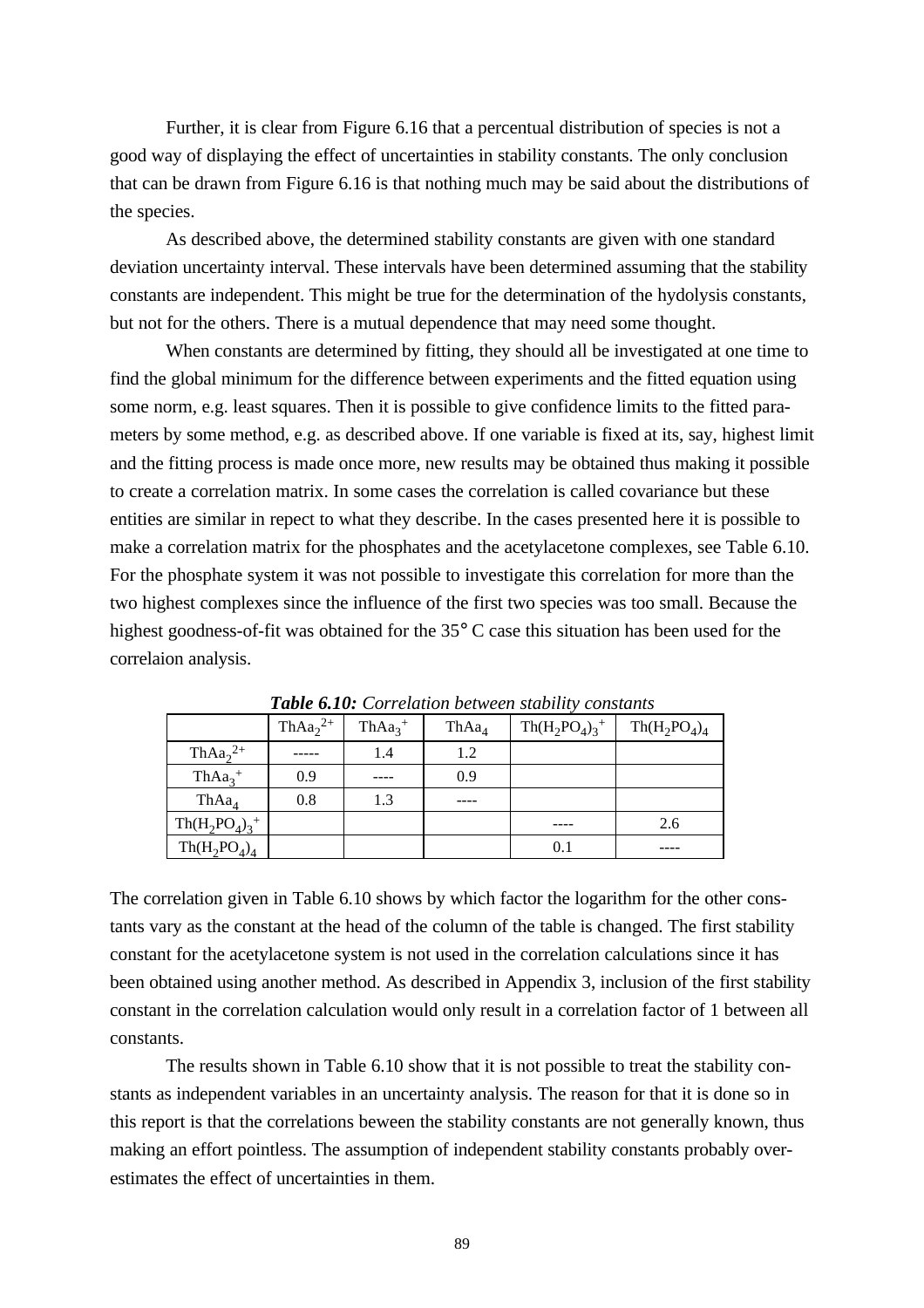## **7. Uncertainty calculations in the Th-phosphate system**

Calculations using available data for the thorium phosphate system sometimes show that the solubility of thorium in some groundwaters is unusually high due to the strong complexation with phosphates. This has not been observed experimentally, which is why thorium phosphates are sometimes excluded from the calculations to obtain more realistic results [ENG 94].

Effect of the previous phosphate data vs. the data presented in this report was investigated using the SENVAR program package. In these calculations both the stability constants for the hydrolysis and the phosphate complexation have been changed. The water selected was a phosphate-rich groundwater presented in KBS 3 [KBS 83]; to further enhance the effect of phosphate complexation, the solid phase selected for equilibration was  $Th(HPO<sub>4</sub>)<sub>2(s)</sub>$ . This is not the solubility limiting phase in this system but was selected to demonstrate the effect of thorium phosphates. The resulting distribution functions are shown in Figure 7.1. Width of the different intervals depend on the uncertainty intervals selected for the stability constants. In case a, the uncertainty intervals were the ones obtained in this report , while the uncertaity intervals for case b were 0.5 log units wide.



**Figure 7.1:** Distribution functions for the calculated solubility of Th(HPO<sub>4</sub>)<sub>2</sub> using a) *stability constants obtained in this report, b) data given in Hatches 5.0 [BON 92],[MOS 67]*

It is seen from Figure 7.1 that there is a large deviation in the calculated mean solubility for the different data sets. It is important to remember that only the data for the thorium hydroxides and phosphates that were changed and, in the case of the hydroxides, the change was almost within the uncertainty limits. The dominating species in case a) is  $Th(OH)<sub>4</sub>$ <sup>°</sup> and in case b)  $\text{Th}(\text{HPO}_4)_2$ <sup>°</sup> and  $\text{ThHPO}_4^2$ <sup> $\text{+}$ </sup>.

It may thus be concluded that, with the stability constants obtained in this study, the phosphate complexes do not enhance the calculated solubility of thorium in most Swedish groundwaters.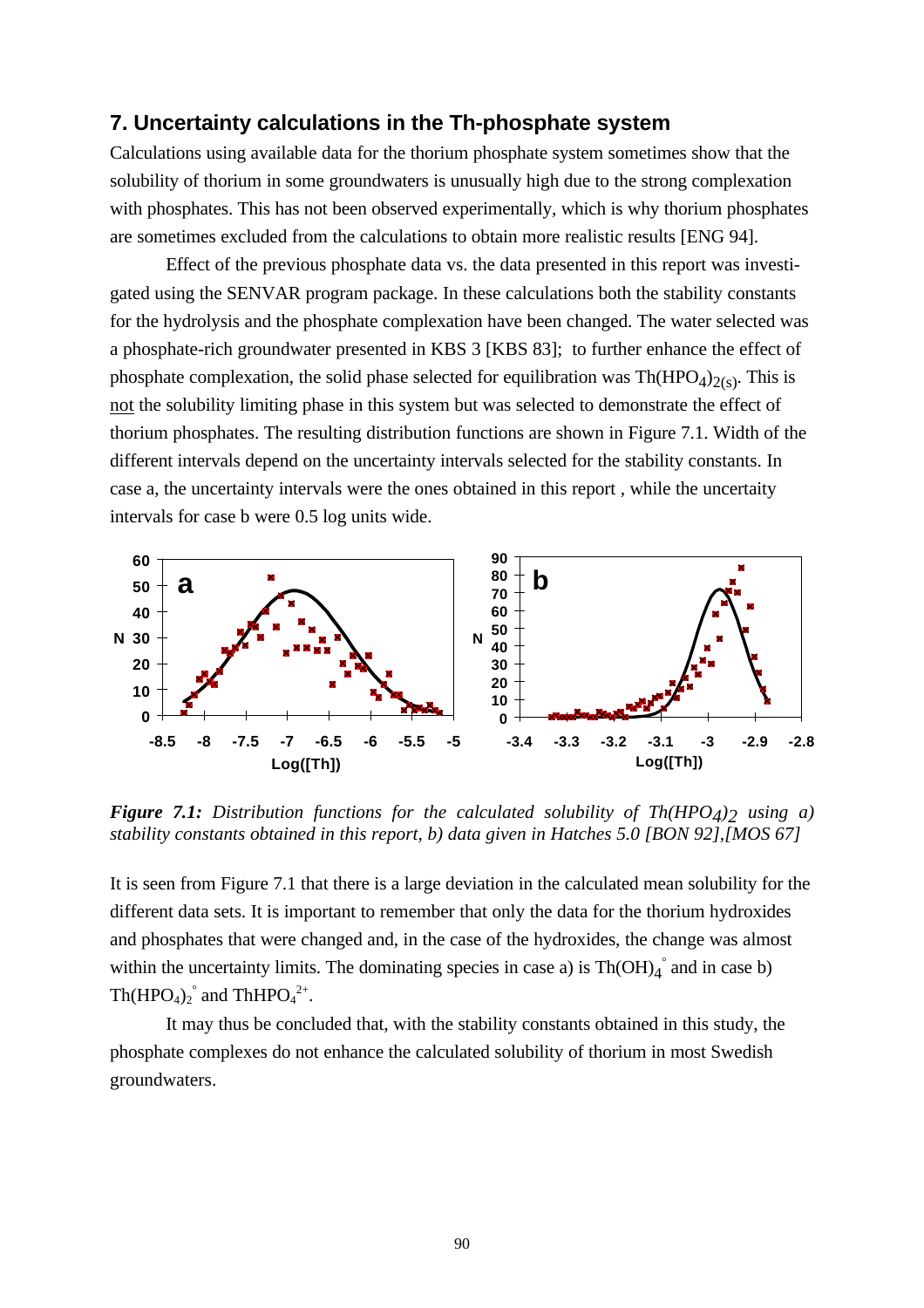# **8. Summary and conclusions**

The work presented here consists of two parts, the first dealing with how to handle uncertainties in solubility calculation and the second dealing with the determination of stability constants for the Th-Aa-OH-phosphate system. In the second part, an effort has been made to discuss the uncertainties associated with such determinations.

It is clear from the studies presented here that even such a simple task as calculating the solubility of a solid phase may not be easy and the results may be affected by large uncertainties. The input uncertainties investigated had of course different significances when changed within reasonable intervals. The most important factor in the uncertainties in calculated solubilities for groundwater conditions are the conceptual uncertainties, i.e. how to actually perform the calculation. As these are the most difficult to quantify, the remedy is simply to make as many calculations as possible with different approaches and then try to rule some of them out. The remaining difference is the uncertainty interval.

If the method for calculation has been decided, the uncertainties in the input data are the next problem. One of the most important parameters to determine accurately is, not surprisingly, the stability constants of the species deemed important in the sensitivity analysis, i.e. stability constants that actually influence the calculations. The sensitivity analysis may be found necessary since it can not always be judged intuitively which stability constants are important. It is not necessarily the dominating ones. The change in some important stability constants by 0.5 log unit may result in an uncertainty in the solubility of about two orders of magnitude. Thus minimisation of the uncertainties in the stability constants is important to reduce the uncertainty of a calculated solubility. At present, it is unusual to find reasonable uncertainties in stability constants in the literature.

If the calculations are made for temperatures other than the one used for the measurement of the stability constants, the enthalpy of reaction for the species deemed important is crucial. An error range in the ΔH of 4 kcal/mole for the important species has been shown to give solubilities that differ by as much as one order of magnitude for calculations at 80°C.

Proceeding down the ladder of uncertainties, the next uncertain parameter is the water composition. This composition may be obtained in two ways, either by simulation of rockwater interactions or by measurements. In the first case, the uncertainty in rock composition, apart from conceptual uncertainties, will give rise to uncertainties in water composition. In the latter case, it is the measurement uncertainties that enter the calculations. Both these cases were investigated and it was found that, compared with the other uncertainties, the water composition did not represent great contribution.

In the experimental part, stability constants for the Th-Aa-OH-phosphate system were determined. This was done for three different temperatures, and the enthalpy and entropy of reaction were thus also determined. Since there are three measurements at different temperatures, calculation of the heat capacity is also possible, although the significance of these results may not be great owing to a lack of degrees of freedom.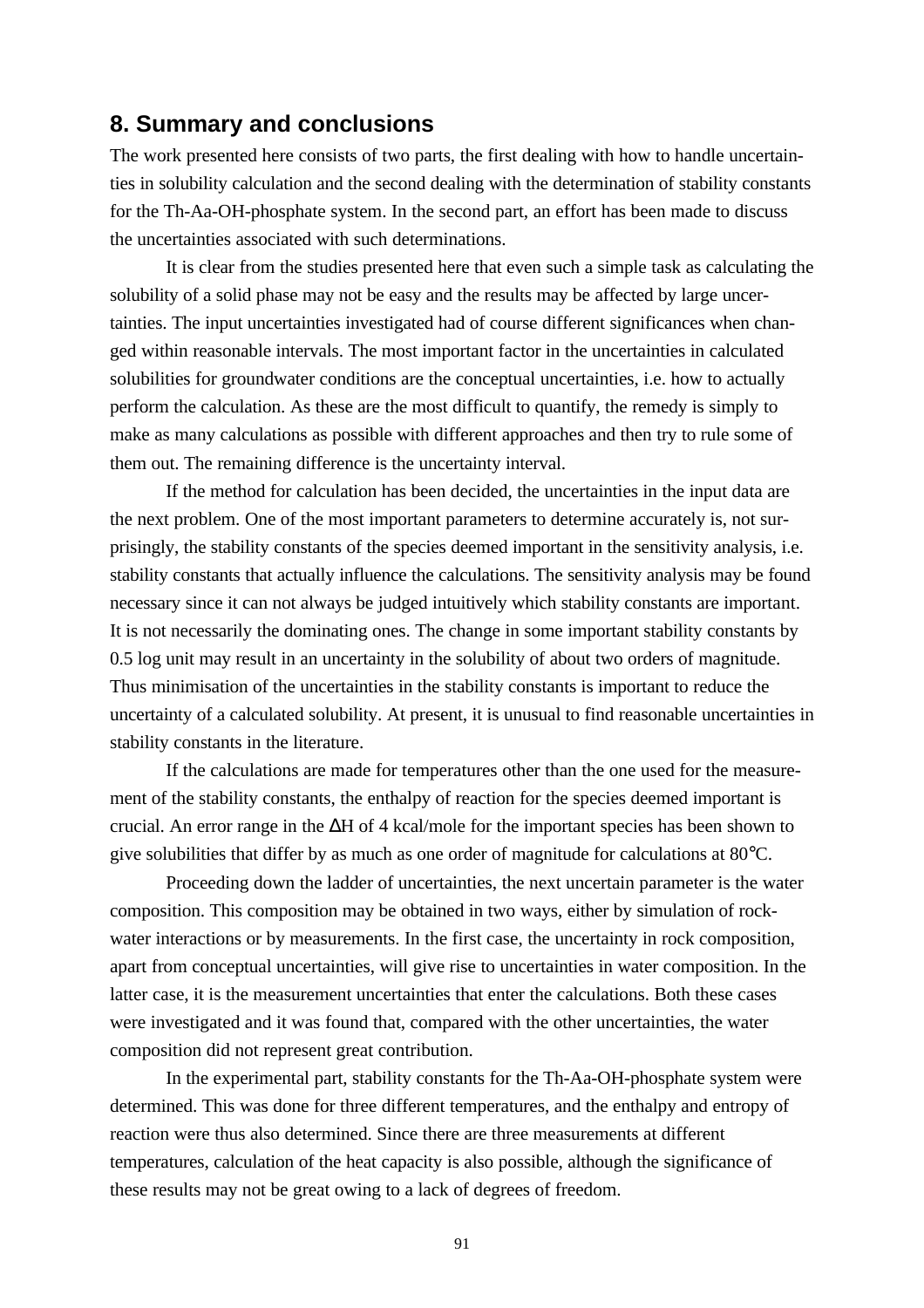The acetylacetonate system and the hydroxide system are evaluated using the standard system descriptions. This is not so for the Th-phosphate system, however. The common idea is that complexation at pH 8 occurs with  $HPO<sub>4</sub><sup>2</sup>$  only. In this work, it has been assumed that the complexation with  $H_2PO_4^-$  dominates. This theory was validated by experiments at pH 7 and pH 9. Old experiments were also used in the validation procedure.

The impact of the new data for the Th-phosphate system is that thorium phosphate complexes do not dominate under natural conditions at pH 8. This was shown by calculations made with earlier data and comparison with the new ones.

The correlation between the determined stability constants was also investigated for some cases, and it was found that these correlations are not negligible. This means that, if one stability constant is changed, others also change owing to the dynamics of the studied system. This effect of this is that it is not possible to treat stability constants as independent variables in an uncertainty analysis. However, it is possible to argue that assuming that the stability constants are independent only widens the uncertainty interval for the calculated solubility, thus making the result more conservative.

Finally, it is clear that, for reliable predictions to be made by computer simulations, the uncertainties in the input parameters must be thoroughly investigated and given as intervals rather than as single values, thus producing an interval as the result of the simulation. In addition, the selection of conceptual model may be crucial.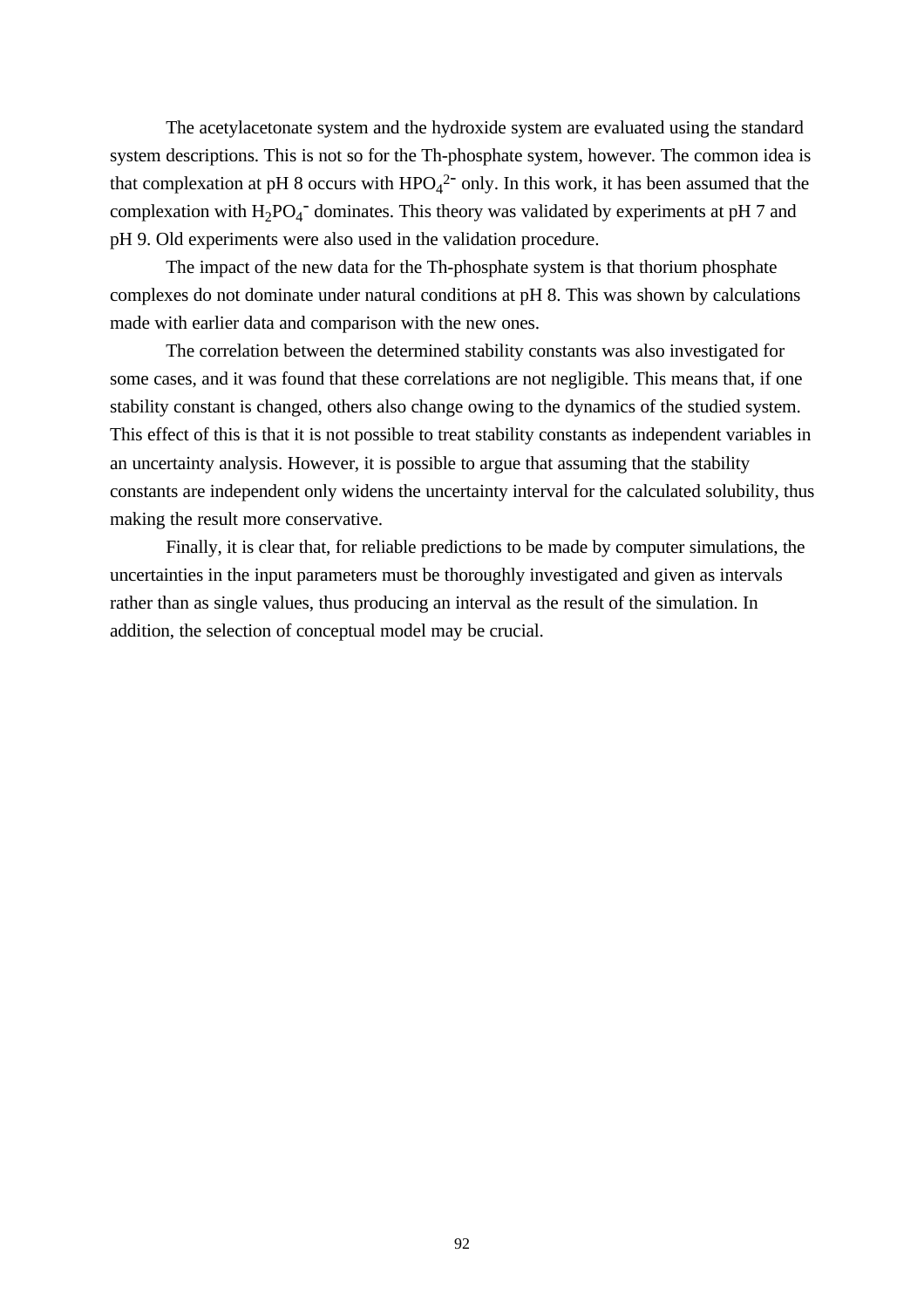# **9. Acknowledgement**

There are many people involved in the process of making this report. Some are directly related to the paperwork (hopefully) just read, and some have made their contribution by making my time pleasant.

In the first group, my thoughts go to one of my supervisors Allan Emrén, and Anna Nyström-Claeson for being directly responsible for my starting this work at all. As with so many good things in life, a multitude is best. I have during this time had the oppurtunity of having severeal people guiding me in different areas of nuclear chemistry. One of them, Allan Emrén is already mentioned for starting me in this field and being my primary supervisor. He has also been a great support in theorethical subjects. For the experimental work I am indebted to Ingemar Engkvist for starting me off and to Yngve Albinsson for skilful guidiance through the experimental jungle and always being there for more or less silly questions and many laughs. Finally, in the supervisor section, I wish to express my gratitude to Jan-Olov Liljenzin for his expertise in a multitude of subjects and many funny parties.

In the final phase of this work, i.e. the writing of this report, I have used the help of many people. First, I am greatly indebted to Gunnar Skarnemark for giving me so much of his time in the reading of this report and to give sound criticism to this work and for giving me an oppurtunity to learn more about the heaviest elements. The supervisors, mentioned above have made a great job in making a rough skeletton to a final report, for which I am grateful.

There are also some "external" people that have given their aid and I would like to mention Dr. Stig Wingefors, Dr. Bo Strömberg and Madelene Lindqvist as being major contributants. Dr. Sanne Börjesson is also acknowledged for making my time at the department pleasant and for reading and making suggestions about the theis in spite of time pressure on a new job. I would also express my gratitude to prof. Ingemar Grenthe for aways promptly answering my e-mail questions, regardless where on earth he was.

A part of the work presented in this report have been made by Anders Samuelsson and Arvid Ödegaard-Jensen and without their help I may still be busy programming.

Being not a linguist I have had help with correcting and writing english and german, thus I would like to acknowledge the help of Michael Koucky and Janet Vesterlund. Further, I would like to thank everyone at the Department of Nuclear Chemistry for being a cosy bunch, and together with whom it is not possible to be bored. Singeling some out would be unfair and to mention them all and their specialities and features would take too much room.

Finally, I would like to thank the people close to me, in my spare time, for being a great support. Some which ought to be mentioned are Cecilia, Barbro, Lasse, Kerstin, Rüdiger, Arvid, Henrik, Torulf, Harald, Nisse, Anders, Christina, Madelene, Claes and Eva. All those not mentioned but certainly not forgotten. Thank you.

This work was funded by the Swedish Nuclear Inspectorate (SKI).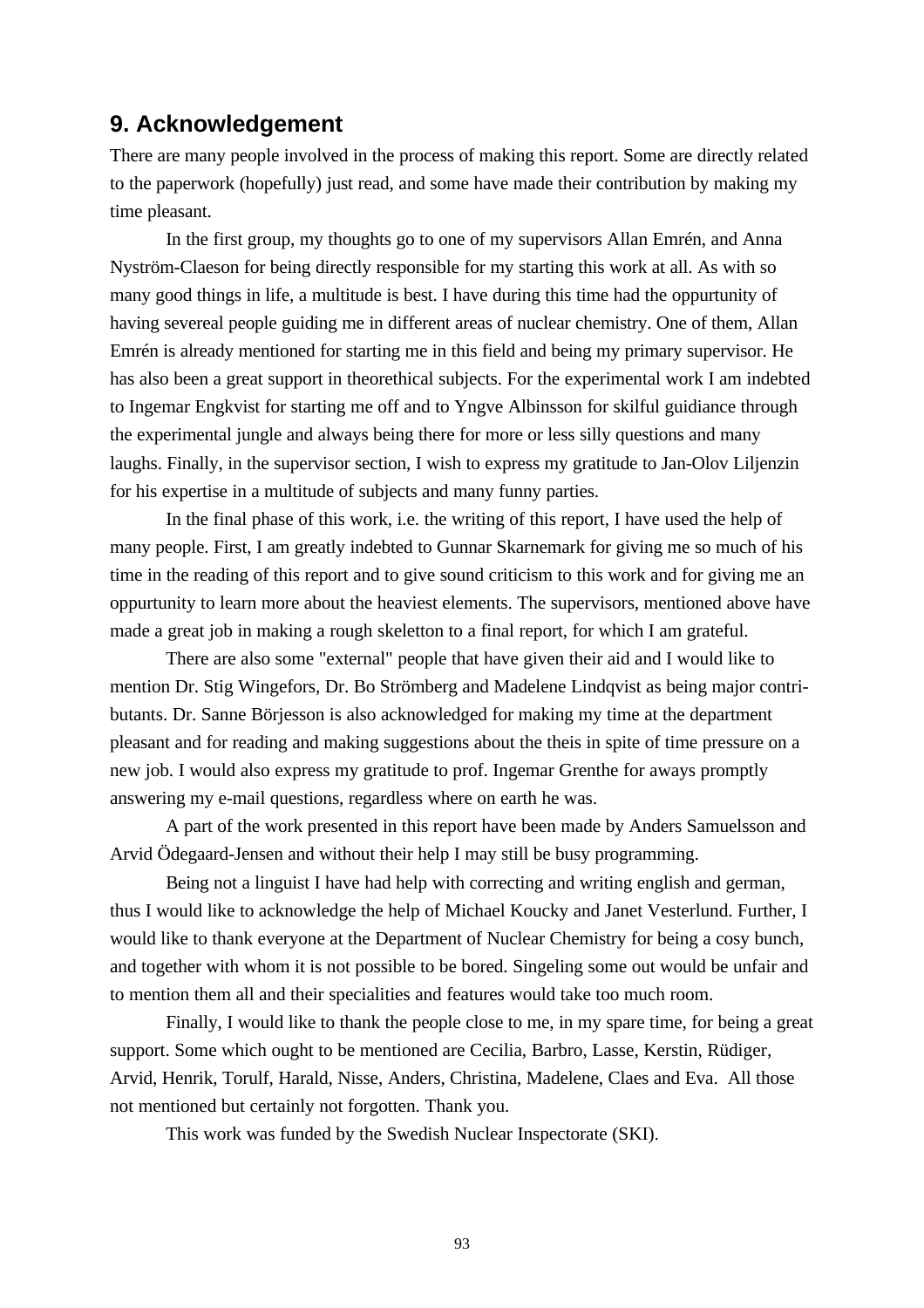# **10. References**

| <b>AHN 90</b> | Ahn, J., Suzuki, A., "Sensitivity Analysis for a High-Level Radioactive Waste<br>Repository with the Bounding Fracture-Transport Model.", Radioactive Waste<br>Management and the Nuclear Fuel Cycle, Vol.14(4), p. 257-273, 1990.                                                                                                        |  |  |  |  |  |
|---------------|-------------------------------------------------------------------------------------------------------------------------------------------------------------------------------------------------------------------------------------------------------------------------------------------------------------------------------------------|--|--|--|--|--|
| ALB 88:1      | Albinsson, Y., "Development of the AKUFVE-LISOL Techniques. Solvent<br>Extraction Studies of Lanthanide Acetylacetonates.", PhD thesis, Department<br>of Nuclear Chemistry, Chalmers University of Technology, Göteborg, Sweden<br>1988.                                                                                                  |  |  |  |  |  |
| ALB 88:2      | Albinsson, Y., Ohlsson, L.-E., Persson, H., Rydberg, J., "LISOL, a Technique<br>for Liquid Scintillation On-line Measurements", Appl. Radiat. Isot., Vol. 39,<br>No. 2, pp. 113-<br>120, 1988.                                                                                                                                            |  |  |  |  |  |
| <b>ALB 99</b> | Albinsson, Y., Ekberg, C., Holgersson, S., Landgren, A., Ramebeck, H., "A<br>Method for Preparation and Purification of <sup>234</sup> Th.", in preparation, 1999.                                                                                                                                                                        |  |  |  |  |  |
| <b>AND 95</b> | Andersson, K., Molander, S., "Kompendium i miljösystemanalys", Technical<br>Environmental Planning, Chalmers Univerity of Technology, 1995.                                                                                                                                                                                               |  |  |  |  |  |
| <b>AND 93</b> | Andres, T. H., Hajas, W. C., "Using Iterated Fractional Factorial Design to<br>Screen Parameters in Sensitivity Analysis of a Probabilistic Risk Assessment<br>Model", Proceedings of the Joint International Conference on Mathematical<br>Methods and Supercomputing in Nuclear Applications, 19-23 April,<br>Karlsruhe, Germany, 1993. |  |  |  |  |  |
| <b>BAT 88</b> | Bates, D.M., Watts, D.G., "Nonlinear Regression Analysis and its Applications"<br>Wiley Series in Probability and Mathematical Statistics, J. Wiley & Sons,<br>Chichester/UK (1988).                                                                                                                                                      |  |  |  |  |  |
| <b>BJE 41</b> | Bjerrum, J., "Metal Ammine Formation in Aqueous Solution", PhD thesis,<br>Haase and Son, Copenhagen, Denmark, 1941.                                                                                                                                                                                                                       |  |  |  |  |  |
| <b>BOD 01</b> | Bodländer, G., Fittig, R., "Das Verhalten von Molekularverbindungen bei der<br>Auflösung II", Z. physik. Chem., Vol. 39, 1901                                                                                                                                                                                                             |  |  |  |  |  |
| <b>BON 92</b> | Bond, K. Moreton, A. D., Heath, T. G., "Hatches 5.0 - The HARWELL/<br>NIREX Database", Harwell Laboratory, Oxfordshire, ORA, UK, 1992.                                                                                                                                                                                                    |  |  |  |  |  |
| <b>BOX 87</b> | Box, G. E. P., Draper, N. R., "Empirical model-building and responce sur-<br>faces.", John Wiley & Sons Inc., New York, USA, 1987.                                                                                                                                                                                                        |  |  |  |  |  |
| <b>BRO 83</b> | Brown, P.L., Ellis, J., Sylva, R.N., "The Hydrolysis of Metal Ions. Part 5.<br>Thorium(IV)." J. Chem. Soc. Dalton Trans. Vol. 31 (1983)                                                                                                                                                                                                   |  |  |  |  |  |
| <b>BUC 05</b> | Buchholz, C. F., "Verhalten des Schwefeläthers zu einer gesättigten Auflösung<br>des Salpetersauren Urans und des Wassers zu dem Uranhaltigen Schwefel-<br>äther." Neues allgem. J. Chemie, Vol. 4, p. 157, 1805.                                                                                                                         |  |  |  |  |  |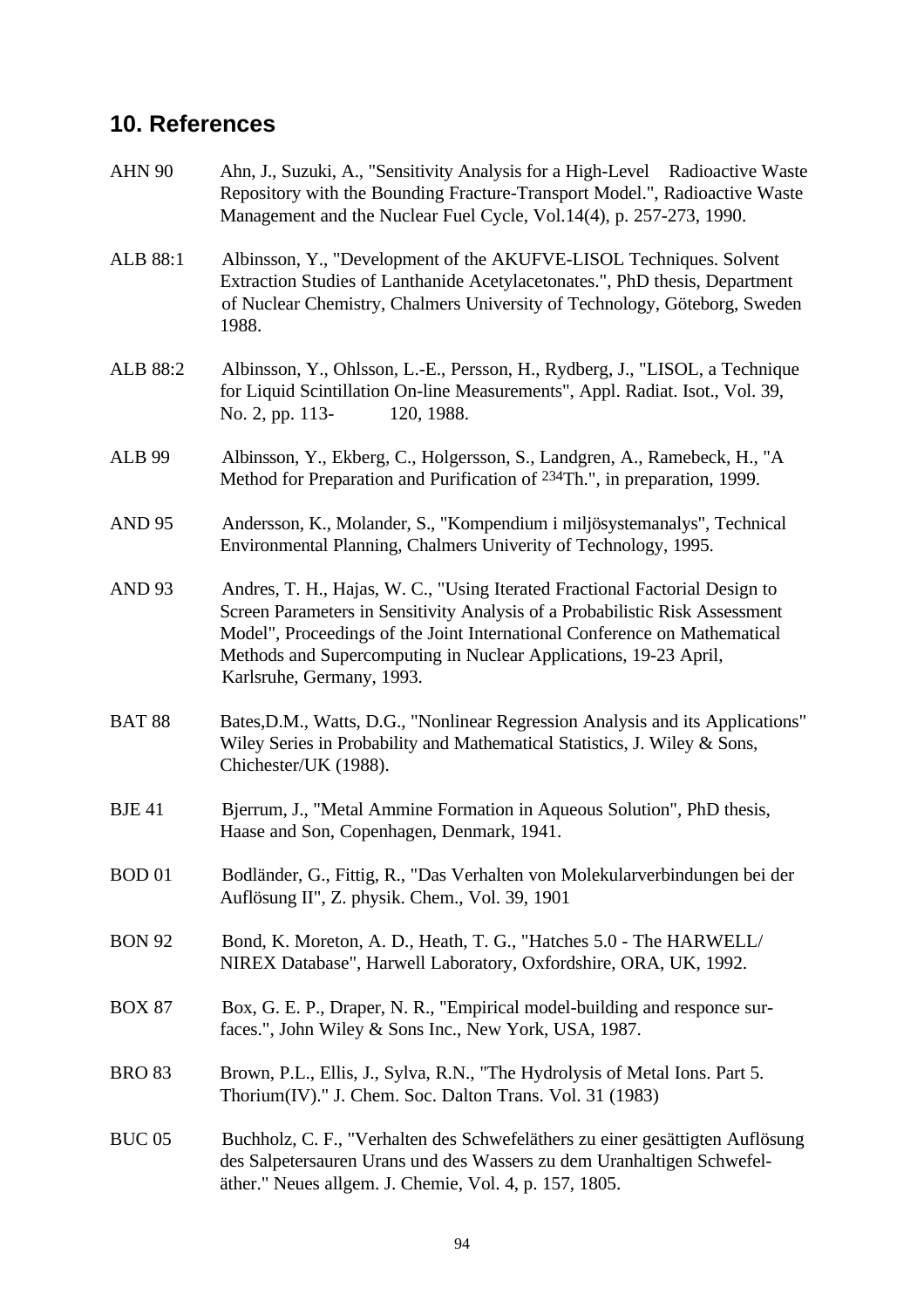| <b>BOR 98</b>   | Börjesson, K. S., Emrén, A. T., "PASSIPHIC: A Program for Solubility<br>Calculations Involving Pure Minerals and Solid Solutions", Computers &<br>Geosciences, Vol. 24, No. 9, p. 839, 1998.                                                                                                                                 |
|-----------------|------------------------------------------------------------------------------------------------------------------------------------------------------------------------------------------------------------------------------------------------------------------------------------------------------------------------------|
| <b>CAM 78</b>   | Campbell, J. E., et al., "Risk Methology for Geologic Disposal of Radioactive<br>Waste: Interim Report", Rep. NUREG/CR-0458, Sandia National Laboratories,<br>Albuquerque, NM, 1978.                                                                                                                                         |
| <b>CAM 88</b>   | Campbell, J. E., Cranwell, R. M., "Performance Assessment of Radioactive<br>Waste Repositories", Science, Vol 239, p. 1389-1392, 1988.                                                                                                                                                                                       |
| <b>CHA 95</b>   | Chapman, N. A., Andersson, J., Robinson, P., Skagius, K., Wene, C.-O.,<br>Wiborgh, M., Wingefors, S., "Systems Analysis, Scenario Construction and<br>Consequence Analysis Definition for SITE-94.", SKI report 95:26, Swedish<br>Nuclear Power Inspectorate (SKI), Stockholm, 1995.                                         |
| <b>CHO 80</b>   | Choppin, G. R., Rydberg, R., "Nuclear Chemistry, Theory and Applications",<br>Pergamon Press, 1980.                                                                                                                                                                                                                          |
| <b>COM 87</b>   | Combes, M. A., "Nouvelle réaction du chlorure d'aluminium synthéses dans la<br>série grasse, chaptre VI: action du sodium et homologues supérieurs de l'acé-<br>tylacétone.", Ann. Chim. Phy., p. 245, 1887                                                                                                                  |
| <b>CRA 87:1</b> | Cranwell, R. M., Martin, D. J., Peterson, M., Bragg, K., Matsunaga, T.,<br>"Overview of the treatment of uncertainties arising in radioactive waste<br>disposal assessments", Proceedings of a NEA Workshop on Uncertainty<br>Analysis for Performance Assessments of Radioactive Waste Disposal<br>Systems, OECD/NEA, 1987. |
| <b>CRA 87:2</b> | Cranwell, R. M., "Uncertainties in performance assessments of high level<br>waste repositories". Trans. American Nuclear Society, 55:308, 1987                                                                                                                                                                               |
| <b>EFR 93</b>   | Efron, B., Tibshirani, R.J., "An Introduction to the Bootstrap", Monographs on<br>Statistics and Applied Probability 57, Chapman & Hall, London/U.K., 436<br>(1993)                                                                                                                                                          |
| EKB 95,1        | Ekberg, C., "Uncertainties in Safety Analysis, A Literature Survey", SKI report<br>95:17, Swedish Nuclear Power Inspectorate (SKI), Stockholm, 1995.                                                                                                                                                                         |
| EKB 95, 2       | Ekberg, C., "SENVAR: a Code for Handling Chemical Uncertainties in Solu-<br>bility Calculations", SKI report 95:18, Swedish Nuclear Power Inspectorate<br>(SKI), Stockholm, 1995.                                                                                                                                            |
| EKB 95, 3       | Ekberg, C., "Handling instructions and source codes for the SENVAR<br>package", KKR 95-08-22, Department of Nuclear Chemistry, Chalmers<br>University of Technology, Göteborg, Sweden, 1995                                                                                                                                  |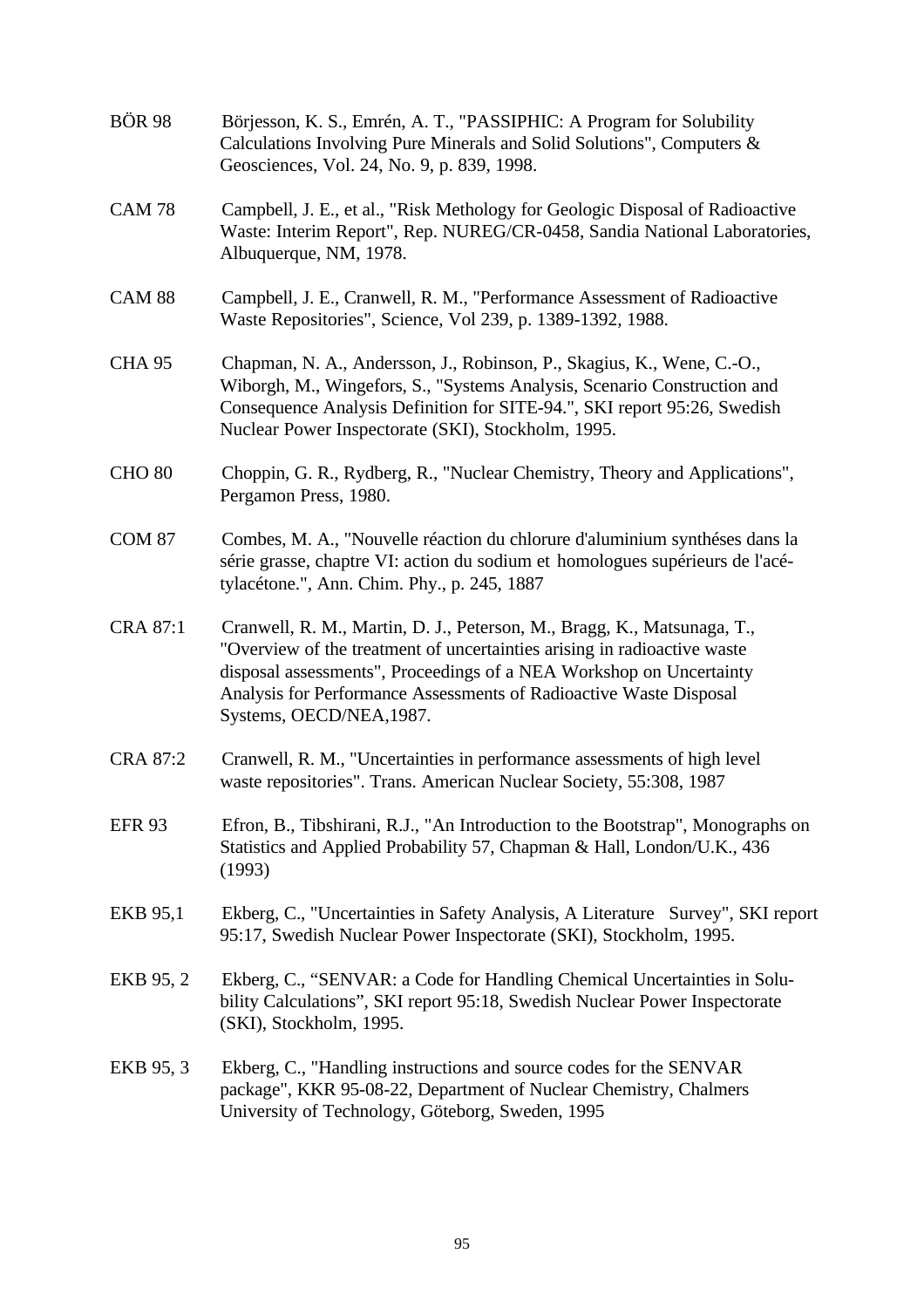| <b>EKB 98</b>   | Ekberg, C., Emrén, A. T., "Uncertainties in solubility calculations aimed at a<br>repository for spent nuclear fuel.", Proceedings of the 4th International<br>Conference on Probabilistic Safety Assessment and Management, 13.18<br>September, New York City, USA, 1998.                                                                 |
|-----------------|--------------------------------------------------------------------------------------------------------------------------------------------------------------------------------------------------------------------------------------------------------------------------------------------------------------------------------------------|
| EKB 99:1        | Ekberg, C., "MINVAR and UNCCON-handling instructions and source code",<br>Department of Nuclear Chemistry, Chalmers University of Technology,<br>Göteborg, Sweden, in preparation.                                                                                                                                                         |
| <b>EKB 99:2</b> | Meinrath, G., Ekberg, C., Landgren, A., Liljenzin, J.-O., "Methods for<br>assigning uncertainties to fitted parameters.", submitted                                                                                                                                                                                                        |
| <b>ELY 90</b>   | Elyahyaoui, A., Brillard, L., Boulhassa, S., Hussonnois, M., Guillaumont, R.,<br>"Complexes of Thorium with Phosphoric Acid.", Radiochimica Acta, Vol. 49,<br>nr. 39-44, p.39, 1990.                                                                                                                                                       |
| <b>EMR 92</b>   | Emrén, A. T., "CRACKER - A program coupling chemistry and transport"<br>Version 92-11, SKI TR 93:6, The Swedish Nuclear Power Inspectorate (SKI),<br>Box 27106, Stockholm, Sweden, 1992.                                                                                                                                                   |
| <b>EMR 95</b>   | Emrén, A. T., Personal communication, Department of Nuclear Chemistry,<br>Chalmers University of Technology, Göteborg, Sweden, 1995.                                                                                                                                                                                                       |
| <b>EMR 98:1</b> | Emrén, A. T., "CRACKER a Program Coupling Inhomogeneous Chemistry<br>and Transport", Computers & Geosciences, under review                                                                                                                                                                                                                 |
| <b>EMR 98:2</b> | Emrén, A. T., "Modelling of groundwater chemistry at Aspö Hard Rock Labo-<br>ratory (SITE-94)", SKI report 96:32, Swedish Nuclear Power Inspectorate<br>(SKI), Stockholm, 1998.                                                                                                                                                            |
| <b>EMR 99</b>   | Emrén A. T., Arthur R., Glynn P. D., McMurry J., "The modeler's influence on<br>calculations or performance assessments: A case study of $Pu(OH)4$ solubility in<br>Hypothetical Environments." SKI technical report, in preparation 1999                                                                                                  |
| <b>ENG 92</b>   | Engkvist, I, Albinsson, Y., "Hydrolysis Studies of Thorium Using Solvent<br>Extraction Technique.", Radiochimica Acta, Vol. 58/59, s. 109-112, 1992.                                                                                                                                                                                       |
| <b>ENG 93</b>   | Engkvist, I., "Diffusion and Hydrolysis of some Actinides", PhD thesis,<br>Department of Nuclear Chemistry, Chalmers University of Technology,<br>Göteborg, Sweden, 1993                                                                                                                                                                   |
| <b>ENG 94</b>   | Engkvist, I., Albinsson, Y., "Thorium Complexation with Phosphates",<br>Proceedings of the Migration-93 Conference, Charleston, South Carolina,<br>USA, pp. 139-142, 1994.                                                                                                                                                                 |
| <b>FAN 96</b>   | Fanghänel, Th., Neck, V., Kim, J. I., "The Ion Product of H <sub>2</sub> O, Dissociation<br>Constants of $H_2CO_3$ and Pitzer Parameters in the System Na <sup>+</sup> /H <sup>+</sup> /OH <sup>-</sup> /HCO <sub>3</sub> <sup>-</sup><br>/ClO <sub>4</sub> <sup>-</sup> /H2O at 25°C", Jounal of Solution Chemistry, Vol. 25, No. 4, 1996 |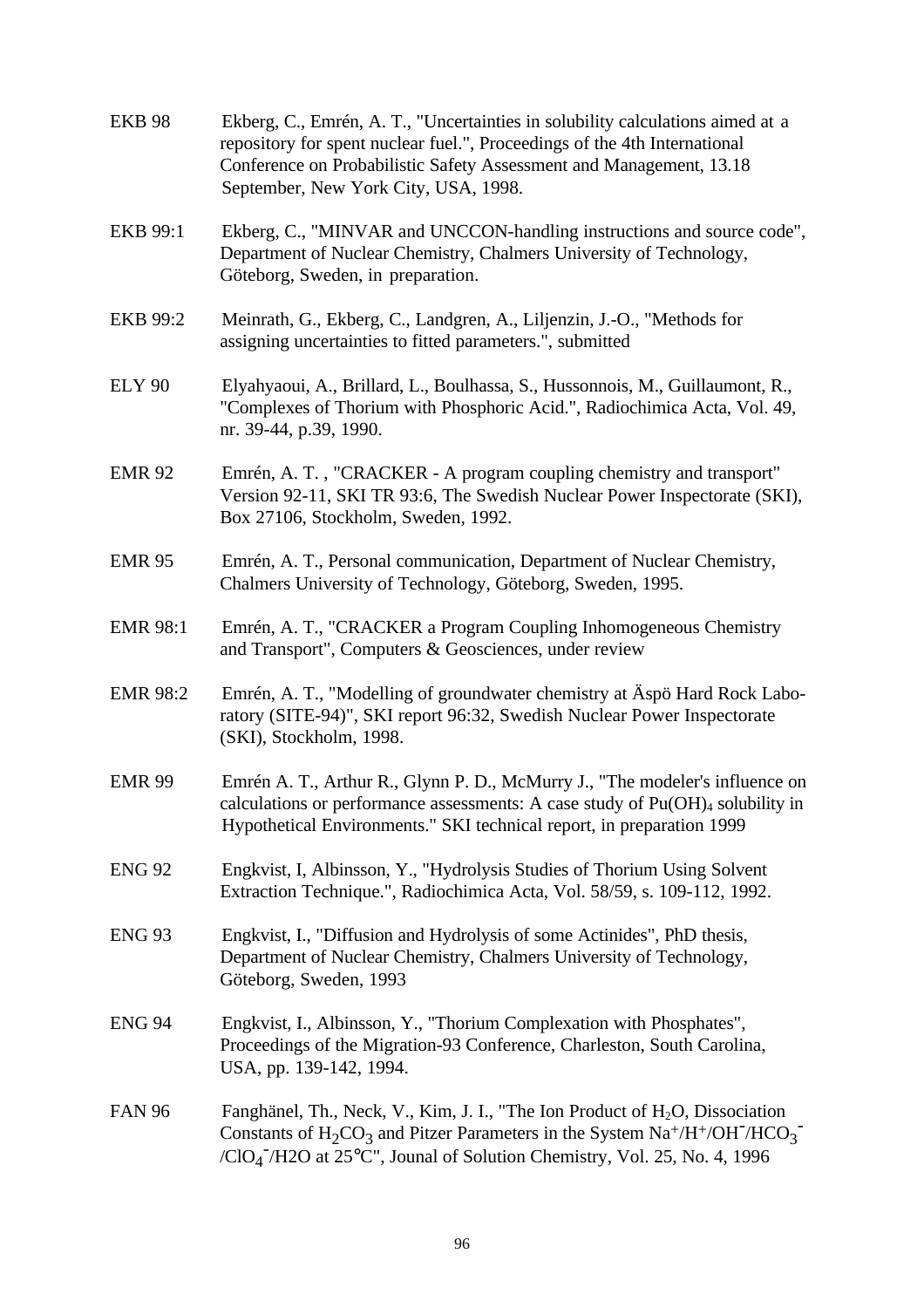| <b>GAN 76</b> | Gans, P., Sabatini, A., Vacca, A., "An improved computer program for the<br>computation of formation constants from potentiometric data.", Inorganica<br>Chimica Acta, 18, 237-239, 1976.                                                     |
|---------------|-----------------------------------------------------------------------------------------------------------------------------------------------------------------------------------------------------------------------------------------------|
| <b>GEL 76</b> | Gelhar, L. W., "Effects of hydraulic conductivity variations on ground water<br>flows", paper presented at Proceedings, Second International IAHR<br>Symposium on Stochastic Hydraulics, Int. Assoc. of Hydraul. Res., Lund,<br>Sweden, 1976. |
| <b>GLY 98</b> | Glynn, P., Voss, C.,"Geochemical charaterization of Simpevarp ground<br>waters near the Äspö Hard Rock Laboratory", SKI report 96:29, Swedish<br>Nuclear Power Inspectorate (SKI), Stockholm, in press, 1998                                  |
| <b>GRA 50</b> | Gran, G., "Determination of Equivalent Point in Potentiometric Titrations",<br>Acta Chemica Scandinavia, 4, p. 559-557, 1950.                                                                                                                 |
| <b>GRA 52</b> | Gran, G., "Determination of Equivalent Point in Potentiometric Titrations. Part<br>II", International Congress on Analytical Chemistry, 77, p. 661-671, 1952.                                                                                 |
| <b>HAR 83</b> | Harper, W., V., "Sensitivity/uncertainty analysis techniques for nonstochastic<br>computer codes.", ONWI-444, Office of Nuclear Waste Isolation, Battelle<br>Memorial Institute, Columbus, OH, 1983.                                          |
| <b>IMA 80</b> | Iman, R. L., Conover, W., J., "Small Sample Sensitivity Analysis Tech-<br>niques for Computer Models, With an application to Risk Assessment",<br>Communication in Statistics, A9, 17, p. 1749-1874, 1980.                                    |
| <b>IMA 85</b> | Iman, R. L., Helton, J. C., "Comparison of Uncertainty and Sensitivity Analysis<br>for Computer Models.", Report NUREG/CR-3904, Sandia National Labora-<br>tories, Albuquerque, NM, 1985.                                                     |
| <b>IMA 87</b> | Iman, R. L., "Modeling Inputs to Computer Models Used in Risk Assess-<br>ment.", Trans. American Nuclear Society, 55:309-310, 1987                                                                                                            |
| <b>INT 83</b> | "Workshop on uncertainty analysis of postclosure nuclear waste isolation<br>system performance.", INTERA Environmental Consultants, Inc., ONWI-419,<br>Office of Nuclear Waste Isolation, Battelle Memorial Institute, Columbus, OH,<br>1983. |
| <b>INR 92</b> | "The International INTRAVAL Project, Phase 1", The Swedish Nuclear Power<br>Inspectorate (SKI), Stockholm, Sweden, 1992.                                                                                                                      |
| <b>JAC 98</b> | Jacobsson, A.-M., "ABU2: users manual and program description.", Depart-<br>ment of Nuclear Chemistry, Chalmers University of Technology, Göteborg,<br>Sweden, in preparation, 1998.                                                          |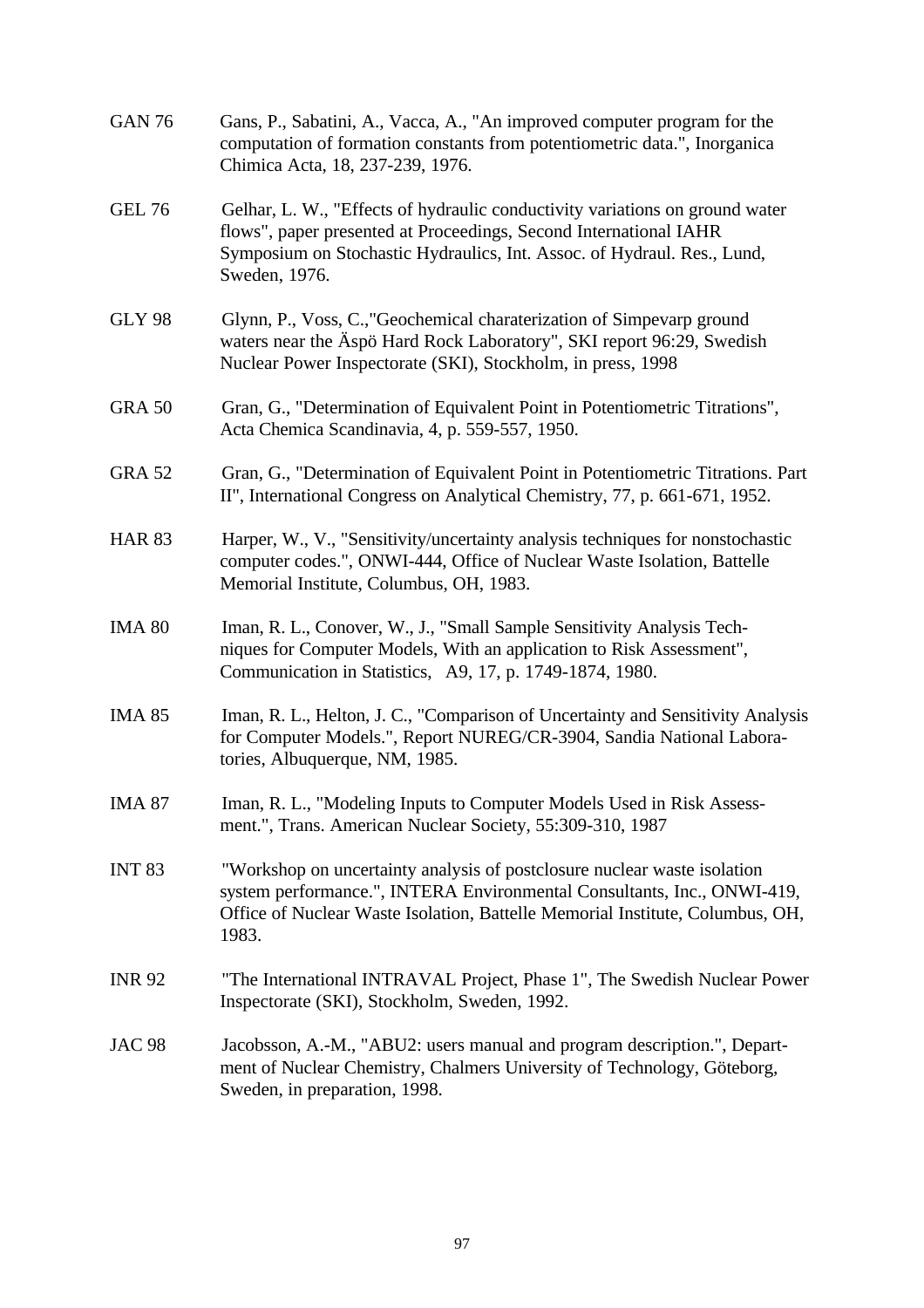| <b>JOH 87</b>     | Johnston, P. D., Thompson, B. G. T., "The aims and uses of uncertainty analy-<br>sis in the context of development and regulation of underground disposal of<br>radioactive waste", Proceedings of a NEA Workshop on Uncertainty Analysis<br>for Performance Assessments of Radioactive Waste Disposal Systems,<br>OECD/NEA, 1987. |
|-------------------|------------------------------------------------------------------------------------------------------------------------------------------------------------------------------------------------------------------------------------------------------------------------------------------------------------------------------------|
| <b>KBS 83</b>     | Final Storage of Spent Nuclear Fuel - KBS-3. Swedish Nuclear Fuel and Waste<br>Management Co. (SKB), Stockholm, Sweden, 1983                                                                                                                                                                                                       |
| <b>KOR 75</b>     | Korin, B. P., "Statistical Concepts for the Social Sciences", Winthorp Inc.,<br>Cambridge/USA, 1975.                                                                                                                                                                                                                               |
| LIL 69            | Liljenzin, J. -O., "The Dissociation Constant for Acetylacetone in 1 M Sodium<br>Perchlorate Solution at 15-45°C", Acta Chem. Scand., vol. 23, p. 3592, 1969.                                                                                                                                                                      |
| LIL 95            | Liljenzin, J. -O. personal comunication, Department of Nuclear<br>Chemistry, Chalmers University od Technology, Göteborg, Sweden. 1995.                                                                                                                                                                                            |
| <b>LIL 99</b>     | Liljenzin, J.-O., personal comunication, Department of Nuclear Chemistry,<br>Chalmers University of Technology, Göteborg, Sweden. 1999                                                                                                                                                                                             |
| <b>MAI 93</b>     | Maidment, D. R. (ed.), "Handbook of Hydrology", McGraw-Hill, 1993.                                                                                                                                                                                                                                                                 |
| <b>MAR 69</b>     | Marcus, Y., Kertes, A.S., "Ion Exchange and Solvent Extraction of Metal<br>Complexes", John Wiley and Sons Ltd., London, U.K., 1969.                                                                                                                                                                                               |
| MAT <sub>69</sub> | Matheron, G., "Le Krigeage Universal", Cah. Centre Morphol. Math., 1,<br>Fontainebleau, France, 1969                                                                                                                                                                                                                               |
| <b>MCK 79</b>     | McKay, M. D., Beckman, R. J., Conover, W. J., "A Comparison of Three<br>Methods for Selecting Values of Input Variables in the Analysis of Output<br>from a Computer Code", Technometrics, Vol. 21, p 239-245, 1979.                                                                                                               |
| <b>MIL 41</b>     | Milankovitch, M. M., "Kanon der Erdberstrahlung und seine Anwendung auf<br>das Eiszeitproblem.", Acad. Roy. Serbe, Ed. spec. 133, p 633, 1941.                                                                                                                                                                                     |
| <b>MOF 88</b>     | Moffat, Robert, J. "Identifying the true value - the first step in uncertainty ana-<br>lysis", Instrument Society of America. Test Measurement Division (ISA 34),<br>NC, USA. p 255-258, 1988.                                                                                                                                     |
| <b>MOS 67</b>     | Moskvin, A., Essen, L. N., Bukhtiyarova, T. N., Russ. J. Inorg. Chem. Vol. 12,<br>1794, 1967.                                                                                                                                                                                                                                      |
| <b>NEA 92</b>     | Nuclear Energy Agency (Grenthe, I., Fuger, J., Konigs, J. M., Muller, A. B.,<br>Nguyen-Trung, C., Wanner, H.,) "Chemical Thermodynamics of Uranium",<br>NEA/OECD, 1992.                                                                                                                                                            |
| <b>NER 89</b>     | Nernst, W., Z Phys. Chem., No. 2, p 613 and No. 4, p 129, 1889.                                                                                                                                                                                                                                                                    |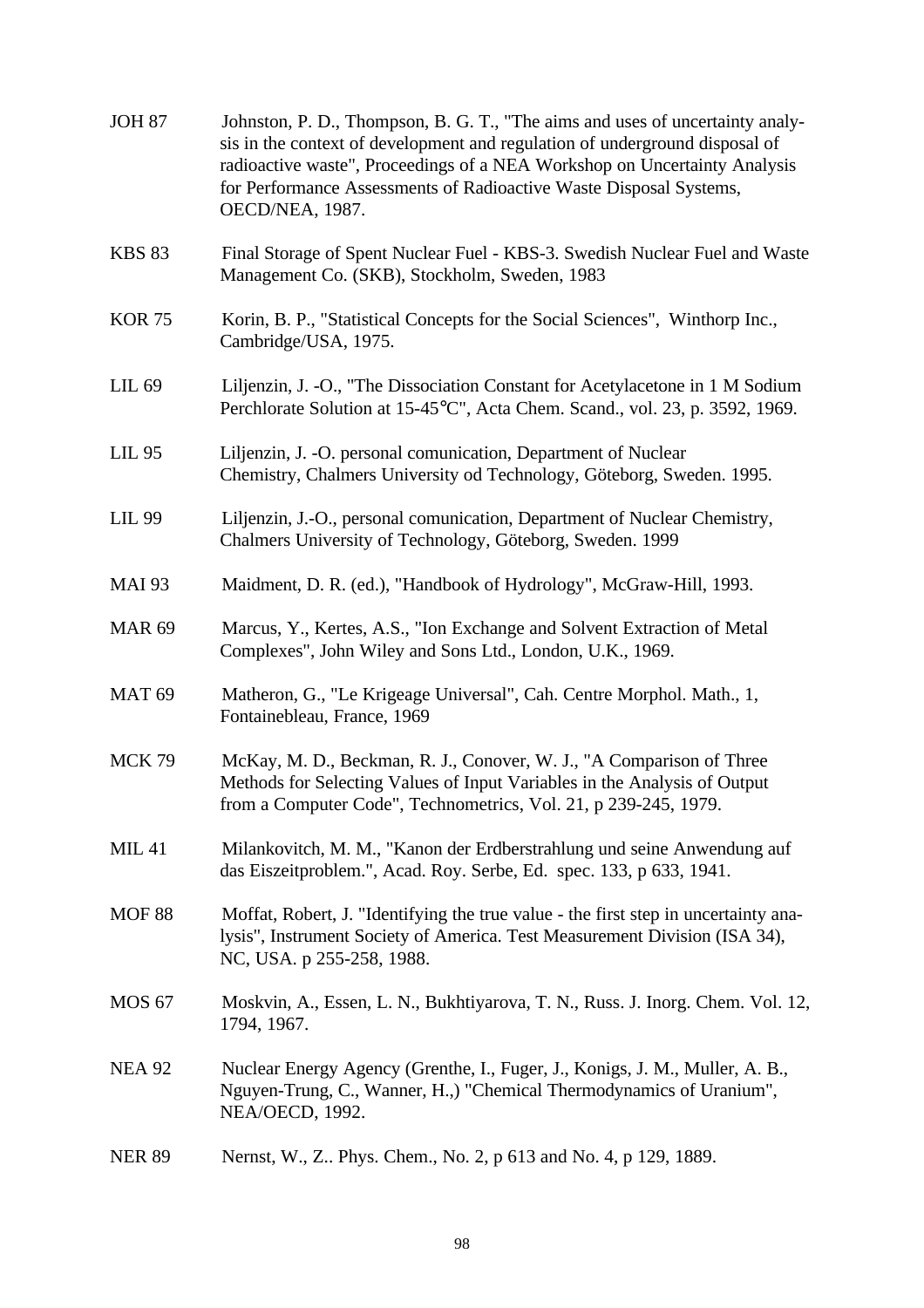| <b>NIL 92</b>     | Nilsson, A-C., "Groundwater chemistry monitoring at Aspo during 1991",<br>Swedish Nuclear Fuel and Waste Management Co. (SKB), progress report,<br>1992                                                                                                                                                        |
|-------------------|----------------------------------------------------------------------------------------------------------------------------------------------------------------------------------------------------------------------------------------------------------------------------------------------------------------|
| <b>NOR 92</b>     | Nordstrom, D. K., "On the Evaluation and Application of Geochemical<br>Models.", Proceedings of the fifth CEC Natural Analogue Working Group<br>Meeting EUR 15176, Toledo, Spain, 5-9 Oct., 1992.                                                                                                              |
| <b>PAR 80</b>     | Parkhurst, D.L., Thorstenson, D.C., Plummer, L.N. "PHREEQE, A Computer<br>Program for Geochemical Calculations", USGS/WRI p 80-96, 1980.                                                                                                                                                                       |
| <b>PAS 93</b>     | "Project on Alternative Systems Study (PASS), Final report", Swedish Nuclear<br>Fuel and Waste Management Co. (SKB), Report TR 93-04 Stockholm,<br>Sweden, 1993.                                                                                                                                               |
| <b>PRO 90</b>     | "SKI Project - 90", Swedish Nuclear Power Inspectorate (SKI), TR 91-23,<br>Stockholm, 1991.                                                                                                                                                                                                                    |
| <b>REA 91</b>     | Read, D., Boyd, T. W., "The CHEMVAL international<br>exercise: a geo-<br>chemical benchmark within the MIRAGE project - Second phase", Radioactive<br>Waste Management and Disposal, CEC Publ., p. 574-584, 1991.                                                                                              |
| RYD <sub>53</sub> | Rydberg, J., "Studies on the extraction of metal complexes. X: Additional<br>results on the complex formation between thorium and acetylacetone.", Arkiv<br>för Kemi, band 5, nr. 39, 1953.                                                                                                                    |
| RYD <sub>69</sub> | Rydberg, J., Acta Chem. Scand. 23, 647, 1969 b)Reinhardt, H. and Rydberg, J.,<br>ibid. 23, 2773, 1969 c) Andersson, C., Andersson, S.O., Liljenzin, J.O.,<br>Reinhardt, H. and Rydberg, J. ibid. 23, 2781, 1969 d) Johansson, H., and<br>Rydberg, J., ibid. 23, 2797, 1969.                                    |
| <b>RYD 92</b>     | Rydberg, J., Musikas, C., Choppin, G. R., "Principles and Practices of Solvent<br>Extraction", Marcel Dekker Inc., New York, USA, 1992.                                                                                                                                                                        |
| <b>SAB 74</b>     | Sabatini, A., Vacca, A., Gans, P., "MINIQUAD. General computer pro-<br>gram for the computation of formation constants from potentiometric data.",<br>Talanta, 21, 53-77, 1974.                                                                                                                                |
| <b>SAM 96</b>     | Samuelsson, A., "UNCCON: A computer program for uncertainty analysis of<br>the effect on the solubility of solid phases, from uncertainties in the concentra-<br>tion of groundwater elements", Diploma thesis, Department of Nuclear<br>Chemistry, Chalmers University of Technology, Göteborg, Sweden, 1996. |
| <b>SCH 88</b>     | Schecher, W. D., Driscoll, C. T., "An Evaluation of the Equilibrium Calcu-<br>lations Within Acidification Models: The Effect of Uncertainty in Measured<br>Chemical Components", Water Resources Research, vol. 24, no.4, p. 533-540,<br>1988.                                                                |
| <b>SME 92</b>     | Smellie, J., Laaksoharju, M., "The Äspö Hard Rock Laboratory: Final evalua-<br>tion of the hydrochemical pre-investigations in relation to existing geologic and                                                                                                                                               |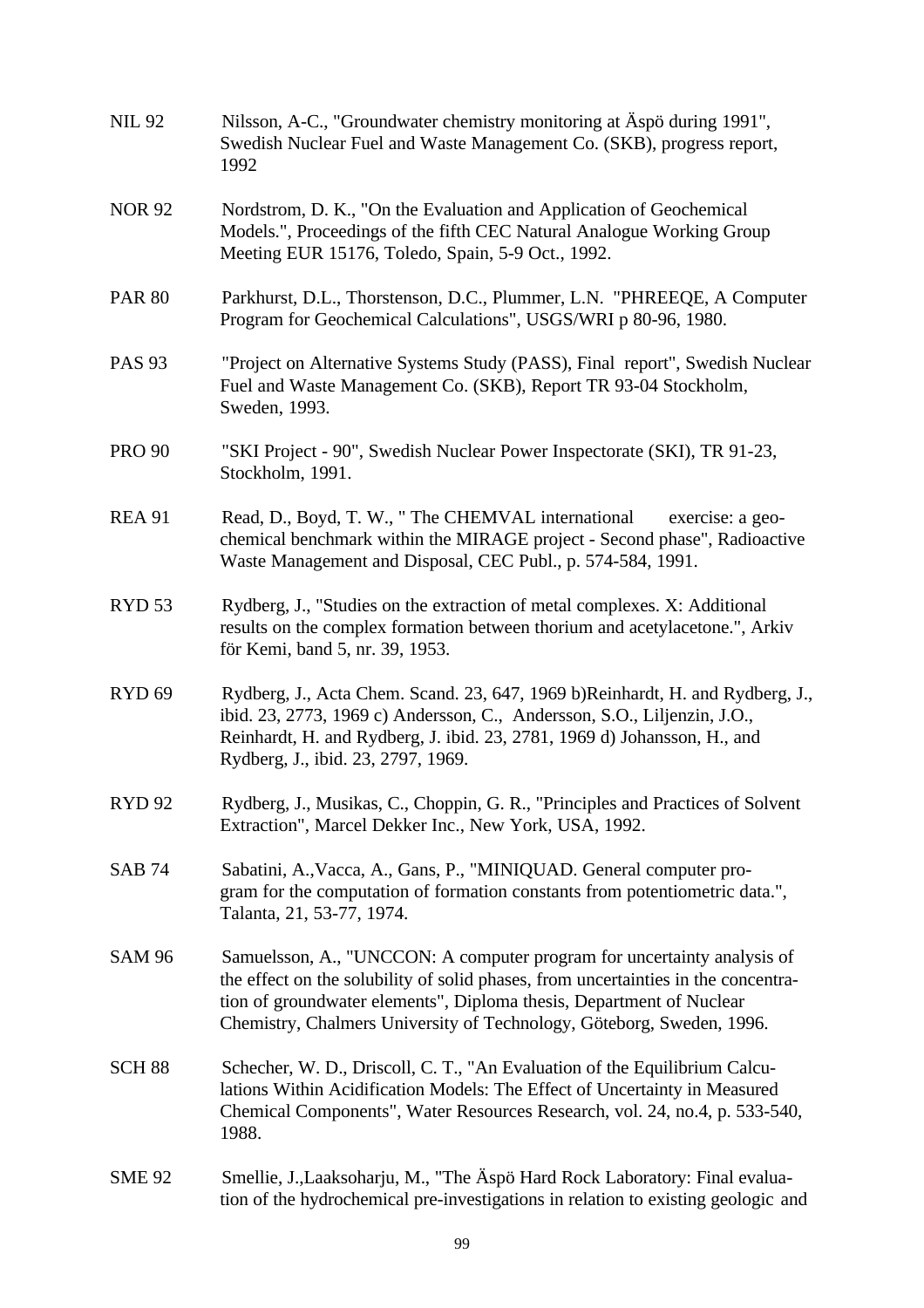|               | hydraulic conditions", Swedish Nuclear Fuel and Waste Management Co.<br>(SKB), TR 92-31 Stockholm, Sweden, 1992.                                                                                                                                                                       |
|---------------|----------------------------------------------------------------------------------------------------------------------------------------------------------------------------------------------------------------------------------------------------------------------------------------|
| <b>SUM 93</b> | Sumerling, T. J., Zuidema, P., Grogan, H., van Dorp, F., "Scenario deve-<br>lopment for safety demonstration for deep geological disposal in Switzerland",<br>High Level Radioactive Waste Management, Proceedings of the 4th Annual<br>Internatinal Conference, Las Vegas, USA, 1993. |
| <b>SUN 86</b> | Sundström, B., "Development of uncertainty analyses for the transport of<br>radionuclides from a repository for high-level radioactive waste. Stage one.",<br>Swedish Nuclear Power Inspectorate (SKI), TR 87-01, Stockholm, Sweden,<br>1986.                                          |
| <b>TUL 95</b> | Tullborg, E-L., personal communication, TERRALOGICA AB, Gråbo, 1995.                                                                                                                                                                                                                   |
| <b>VOS 98</b> | Voss, C., Tirén, S., Glynn, P., "Hydrogeology of Äspö Island, Simpevarp",<br>SKI report 96:13, Swedish Nuclear Power Inspectorate (SKI), Stockholm,<br>Sweden, in press, 1998                                                                                                          |
| <b>WIL 78</b> | Williams, W.H.; "A Sampler on Sampling"; Wiley Series in Probability and<br>Mathematical Statistics, J. Wiley & Sons, Chichester, UK, 1978                                                                                                                                             |
| <b>WIN 79</b> | Wingefors, S., "Kompendium i extraktionskemi", Department of Nuclear<br>Chemistry, Chalmers University of Technology, Göteborg, Sweden, 1979.                                                                                                                                          |
| <b>WOL 92</b> | Wolery, T. J., "EQ3/6, A software package for geochemical modeling of<br>aqueous systems: Package overview and installation guide (Version 7.0).",<br>UCRL-MA-110662 PT 1, LLNL, Livermore, USA, 1992.                                                                                 |
| <b>WOR 91</b> | Worgan, K. J., Robinson, P. C., "CRYSTAL: A Model of a Fractured Rock<br>Geosphere for Performance assessment within SKI Project-90." , SKI Report<br>91:13, Swedish Nuclear Power Inspectorate (SKI), Stockholm, Sweden, 1991.                                                        |
| <b>WOR 95</b> | Worgan, K. J., Robinson, P. C., " The CALIBRE Source-Term Code:<br>Technical Documentation for Version 2.", SKI Report 95:17, Swedish Nuclear<br>Power Inspectorate (SKI), Stockholm, Sweden, 1995.                                                                                    |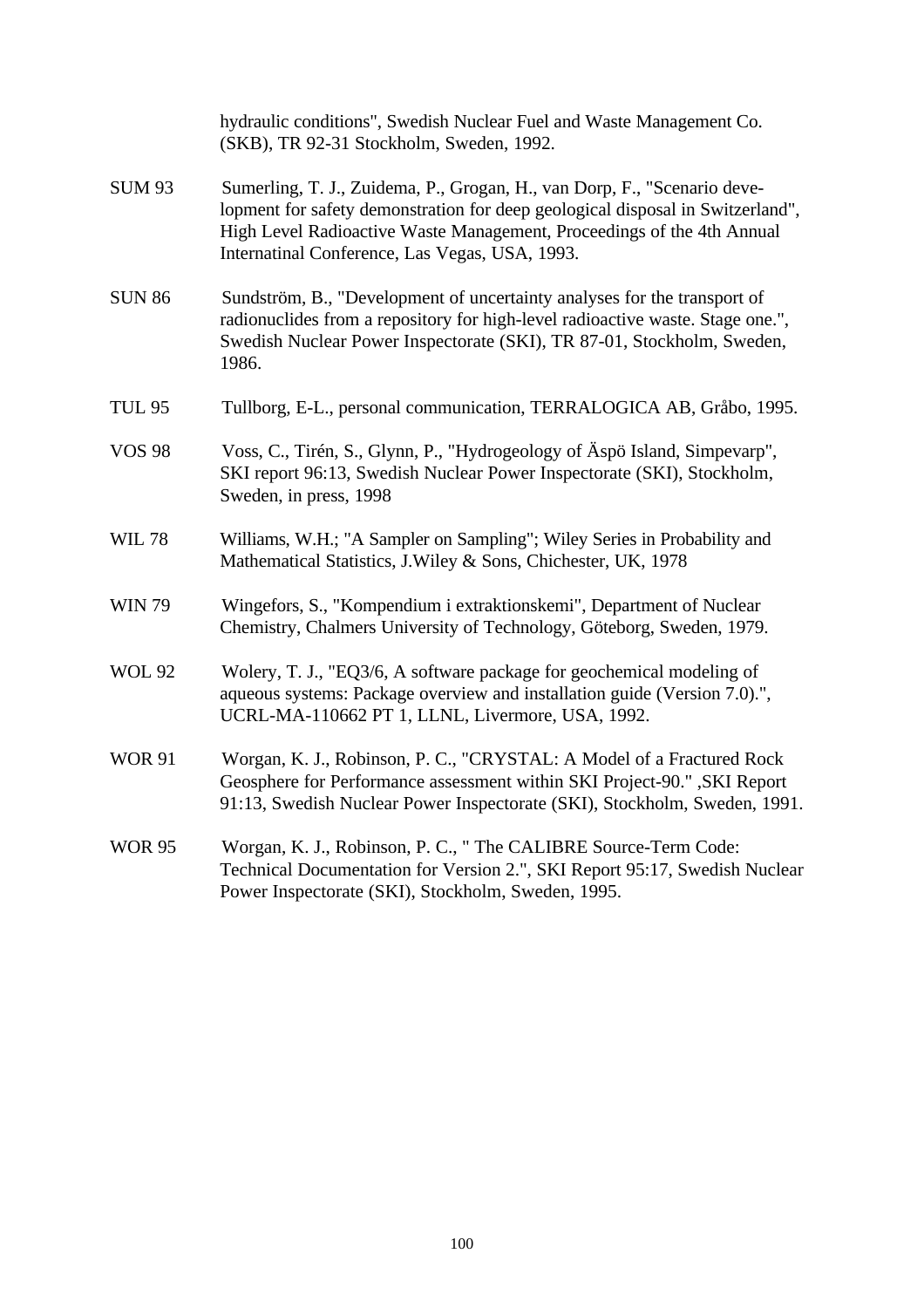# **Appendix 1**

#### **Sampling techniques**

For many purposes in statistical analyses of the output of computer simulations, the sampling techniques are very popular. This is mainly because these techniques are rather simple to use and evaluate. Three methods are usually discussed in this context: Monte Carlo (MC) sampling, stratified sampling, and Latin Hypercube Sampling (LHS). However, there exist some hybrids for example iterated fractional factorial design [AND 93], but since this is not a pure sampling method it will not be treated here. In each of the cases described, let  $X = \{x_1, \ldots, x_n\}$  be the input vector to the tested program, i.e. the input data which are included in the uncertainty analysis, and let  $F_i$  be the distribution function for each input.

#### **Monte Carlo sampling**

In simple Monte Carlo sampling, one value is sampled from each input distribution, producing one input vector for which the model is executed. This is repeated until enough results are obtained to give good statistically certain results.

The main drawback is that many computer runs are usually needed while still just barely covering the input space.

#### **Stratified sampling**

In stratified sampling, each distribution interval is portioned into m equal parts and one sample is taken from each part, thus producing an nxm input matrix where each column is an input vector to the computer program. This method increases the possibility that the whole sample space will be represented. However, in some cases values with low probability may be over represented. Naturally, the intervals may be taken with equal probability instead, but this then approaches the Latin Hypercube sampling, shown below.

#### **Latin Hypercube sampling**

Latin Hypercube sampling appears to be similar to extended stratified sampling, but has one large difference. The values in each row of the nxm input matrix are mixed randomly in order to produce m totally randomised input vectors. The evaluation of statistical estimators using the LHS technique is described in detail by Iman [IMA 80].

It has been experimentally proven that LHS is often more then 50 times more effective than MC sampling. Effective meaning that there is a need for 50 times more computer runs to obtain equal results from MC than LHS. Further, it is seen that LHS ensures that a larger part of the input space is covered, Figure 1. There, samples are drawn from a uniform distribution on the interval [0,1].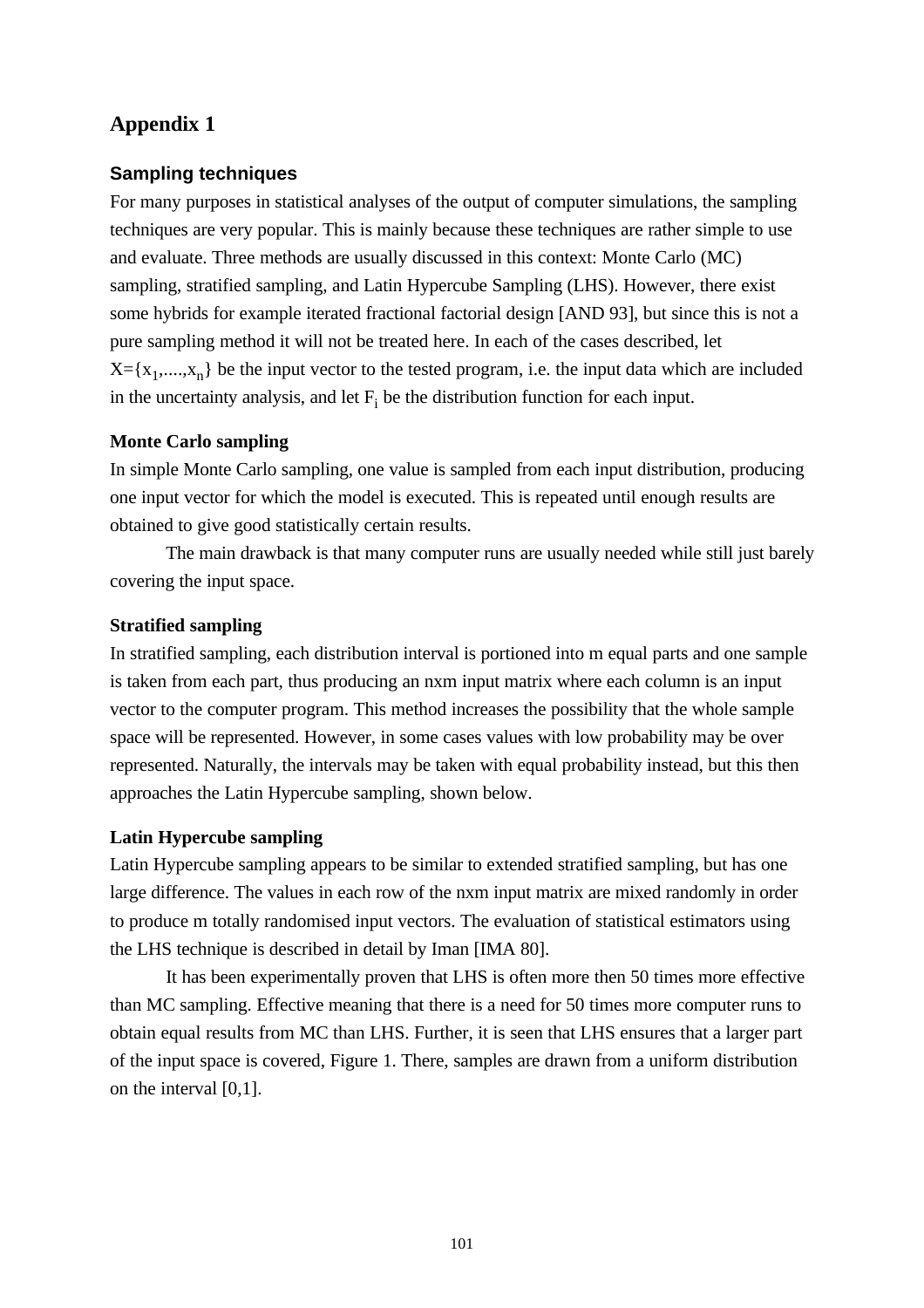

 *Figure 1: Comparison of input space coverage by MC and LHS techniques*

Clearly, the input space is not as well covered with MC as with LHS. One way to see this is that, when using LHS, every row and column will contain one sample. This is not the case with MC. The example shown in Figure 1 is only two dimensional. As the dimension increases, the power of the LHS will be more clear. However, in many cases, MC sampling is still used because of the simplicity of its implementation.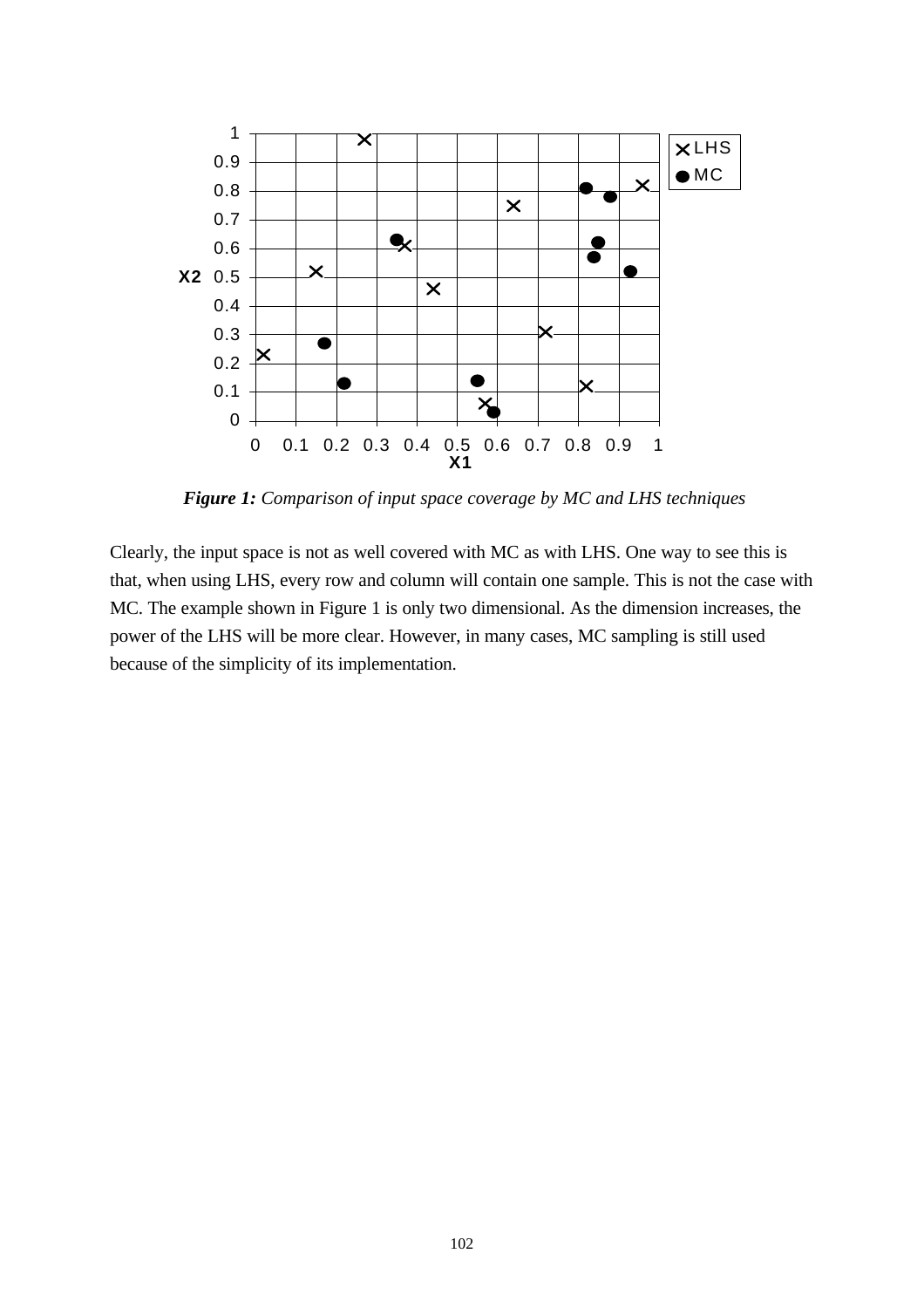# **Appendix 2**

## **Bodländers method**

One fundametal property of chemistry is the stoichiometry of a reaction. In the beginning of the 20th century, Bodländer described a method to obtain these constants by the use of potentiometric titration. This method is outlined below.

Assume the following reaction

$$
qM + rL = M_qL_r \tag{R1}
$$

The stability constant for this reaction is:

$$
\boldsymbol{b}_{qr} = \frac{\begin{bmatrix} \mathbf{M}_q \mathbf{A}_r \end{bmatrix}}{\begin{bmatrix} \mathbf{M} \end{bmatrix}^q * \begin{bmatrix} \mathbf{A} \end{bmatrix}^r}
$$
 (1)

If two different solutions are used with different concentrations of the metal, the ratio between the metal concentrations is:

$$
\frac{\left[\mathbf{M}\right]_1}{\left[\mathbf{M}\right]_2} = \left(\frac{\left[\mathbf{M}_q \mathbf{A}_r\right]_1 * \left[\mathbf{A}\right]_2'}{\left[\mathbf{M}_q \mathbf{A}_r\right]_2 * \left[\mathbf{A}\right]_1'}\right)^{1/q}
$$
\n(2)

This ratio may be obtained using the Nernst equation, see Section 5.2. By holding the complex concentration fixed at the same level in the two solutions, Equation 2 is reduced to:

$$
\frac{\left[\mathbf{M}\right]_1}{\left[\mathbf{M}\right]_2} = \left(\frac{\left[\mathbf{A}\right]_2}{\left[\mathbf{A}\right]_1}\right)^{r/q} \tag{3}
$$

In the same way one might keep the free ligand concentration at similar levels and obtain Equation 4.

$$
\frac{\begin{bmatrix} \mathbf{M} \end{bmatrix}_{1}}{\begin{bmatrix} \mathbf{M} \end{bmatrix}_{2}} = (\frac{\begin{bmatrix} \mathbf{M}_{q} \mathbf{A}_{r} \end{bmatrix}_{1}}{\begin{bmatrix} \mathbf{M}_{q} \mathbf{A}_{r} \end{bmatrix}_{2}})^{1/q}
$$
\n(4)

It is then possible to obtain the stoichiometric constants r and q.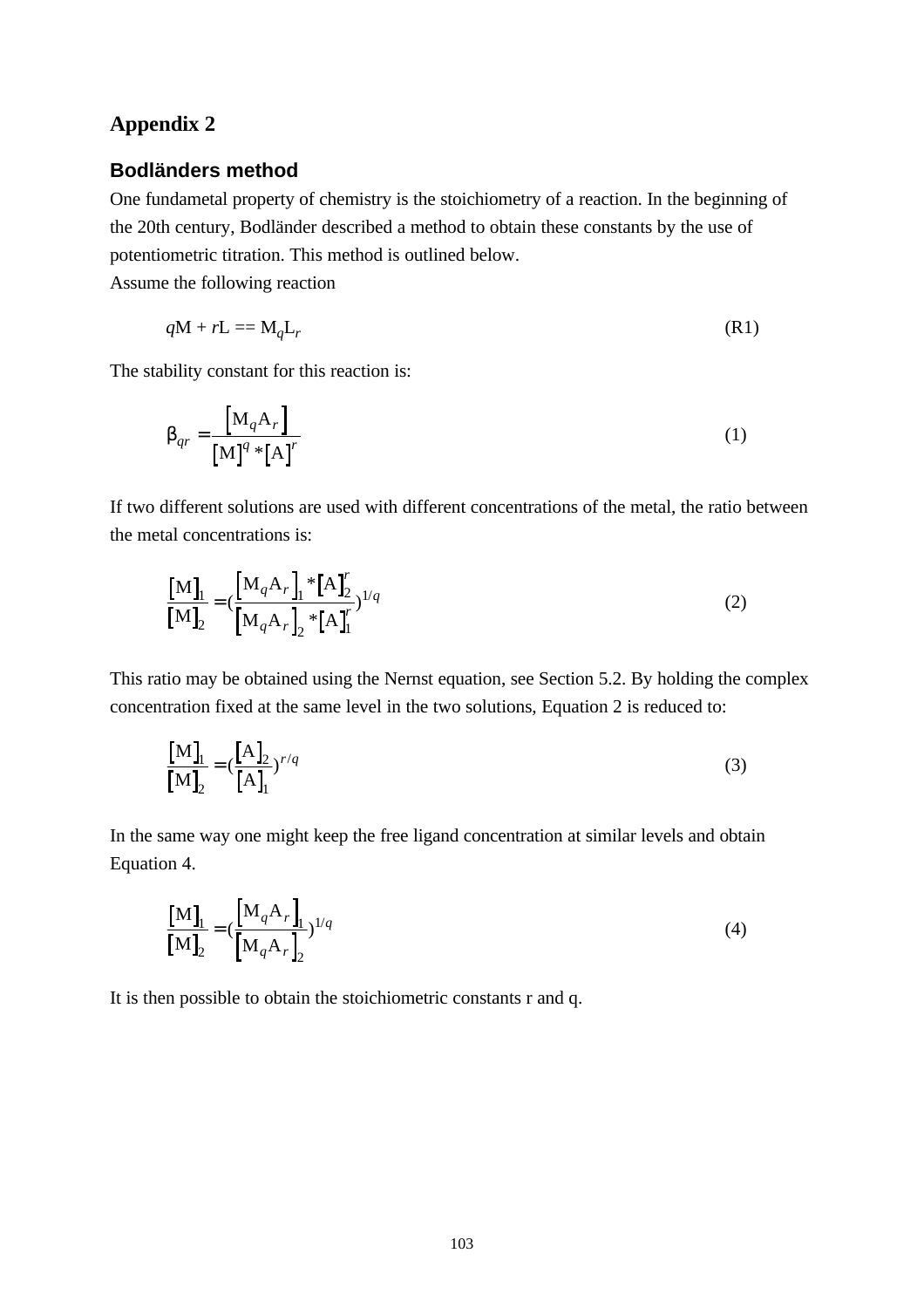## **Appendix 3**

#### **Detection limits in solvent extraction**.

Solvent extraction is in many cases a powerful tool in the determination of stability constants for different reactions. However, in some cases, it may prove difficult to determine the first stability constant in consecutive reactions. The cause is often a practical problem such as selection of extractant concentration or method of evaluation. An attempt to obtain stability constants by fitting the distribution function to the experimental data, by least square fit or similar methods, may result in a multitude of stability constants. Such a case is illustrated below.

Assume the following expression for the distribution coefficient:

$$
D = \frac{I_4 b_4 \left[ M^{4+} \right] \left[ L^{-} \right]^4}{\left[ M^{4+} \right] + b_1 \left[ M^{4+} \right] \left[ L^{-} \right] + \dots + b_4 \left[ M^{4+} \right] \left[ L^{-} \right]^4}
$$
(1)

where M is a metal with a valence state of 4, L a ligand with a valence state of -1 and  $\lambda_4$  is the distribution coefficient of the uncharged complex between the organic and aqueous phase. If the the free metal ion never reaches a level greater than about 0.1 percent of the dominating species in the solution, its concentration will be negligible compared with the other terms in Equation A1. Thus it is possible to remove that term in the sum. It is then possible to divide all the  $\beta_i$  with a nearly arbitrary constant, and it is thus possible to obtain almost any values for the stability constants. However, the quotient between them will be fixed, so if the first constant can be determined by some other means, the rest are fixed. As mentioned earlier, the constant with which the  $\beta_i$  are divided may not exceed a value close to the value of  $\beta_i$  itself, as shown below.

Assume the following reaction:

$$
M^{p+} + L^- = ML^{(p-1)+}
$$
 (R1)

where  $p > 1$ .

The stability constant for this reaction is.

$$
\boldsymbol{b}_1 = \frac{\left[\mathbf{M} \mathbf{L}^{p-1}\right]}{\left[\mathbf{M}^{p+}\right] \ast \left[\mathbf{L}^{-}\right]} \tag{2}
$$

To determine the stability constant for a complex it must be about one percent of the dominating one, depending on ,among other things, the fitting algorithm and the original data. The limit at which the free metal ion starts to dominate in the solution is when the concentrations of it and the first complex are equal. Thus it is possible to determine the largest obtainable value for the first stability constant. In this case, it yields: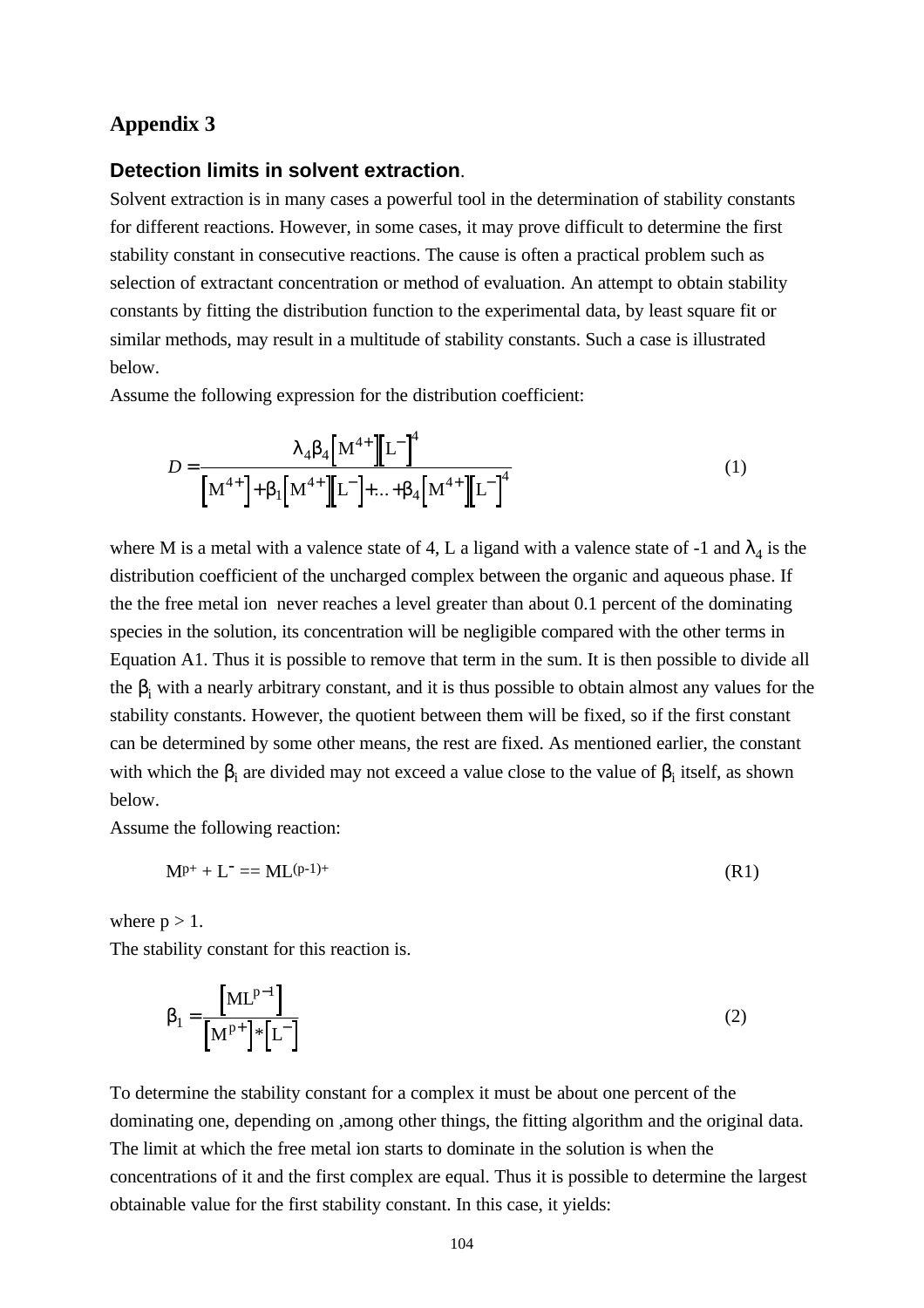$$
\log(\boldsymbol{b}_1) = -\log([\mathbf{L}^-])
$$
\n(3)

Therefore, in order for the free metal ion to be dominant in a solution, a ligand concentration of lower than  $-log(\beta_1)$  must be obtained. In order to determine a stability constant by fitting procedures, it is thus desirable to come close to this concentration. This can be solved with a better solvent, but then it is probable that extreme values at the extraction maximum will occur, thus making determinations in that region very uncertain.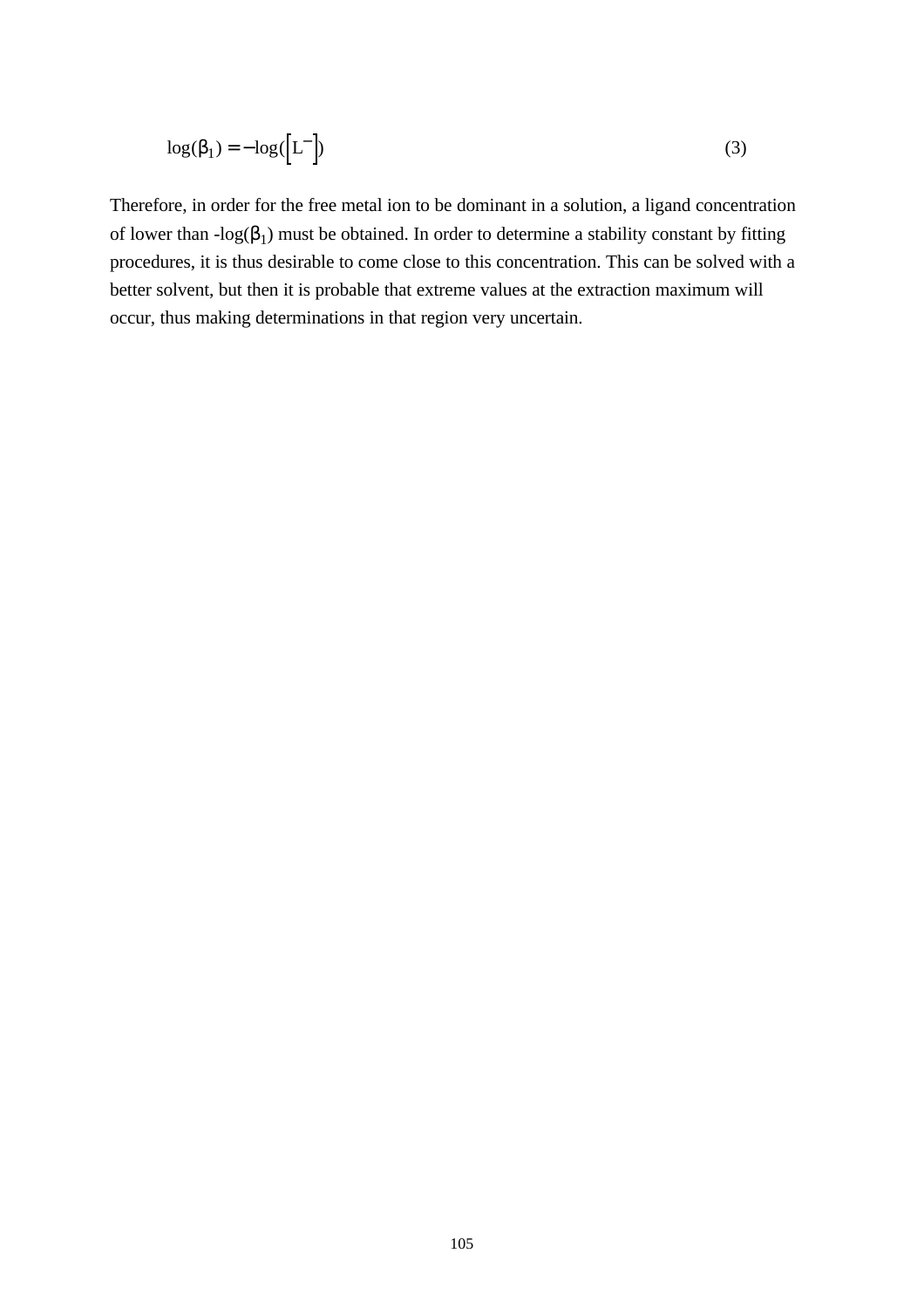## **Appendix 4**

#### **Testing goodness-of-fit**

Testing goodness-of-fit for values assumed to follow some particular distribution is important in that such a test gives an answer as to how good the assumption is. Such information is important when further conclusions are to be drawn from the sampled values.

The goodness-of-fit is often performed using the Pearson chi square statistic, D<sup>2</sup>, see Equation 1.

$$
D^{2} = \sum_{i=1}^{k} \frac{(x_{i} - E[x_{i}])^{2}}{E[x_{i}]}
$$
 (1)

where  $x_i$  are the sampled values, k is the number of samples and  $E[x_i]$  are the theoretical values according to the desired distribution. If the null hypothesis is that the sample values follow the assumed distribution, the chi square test rejects if the value of  $D<sup>2</sup>$  is large. The rejection limit is given by the sample size and the confidence level for the rejection. This limit is often obtained from a table listing confidence level versus degrees of freedom, i.e. sample size minus one.

However, it is important to remember that a chi square test gives large significance to the sample points in the "tails" of the distribution. Thus if there is a small difference in a value with low probability, the value of  $D^2$  will be significantly increased. The confidence intervals calculated in this thesis may therefore still be valid in spite of the fact that the Pearson test rejected the normal assumption.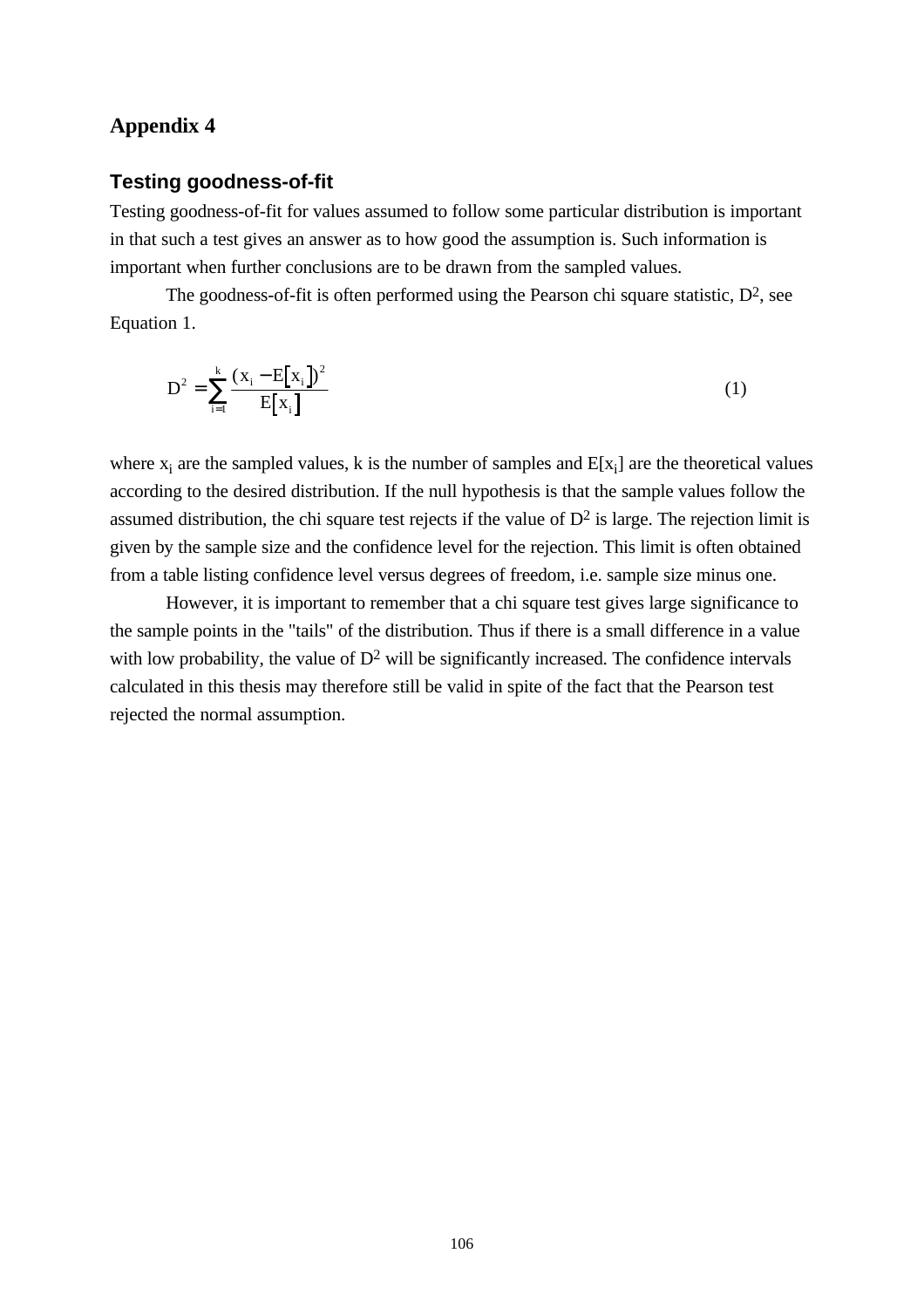# **Appendix 5**

In many thermodynamic equilibrium programs the dependence of the stability constants on the remperature is obtained by the folowing equation:

$$
\frac{\mathcal{J}\log(\mathbf{b})}{\mathcal{J}\frac{1}{T}} = -\frac{\Delta H^0}{\text{Rln}(10)}\tag{1}
$$

This equation is derived according to the reasoning below. Generally, Equation 2 is true.

$$
G = H - TS \tag{2}
$$

Dividing by T and taking the partal derivative with respect to T yields:

$$
\left(\frac{\eta\left(\frac{G}{T}\right)}{\eta T}\right)_p = H^*\left(\frac{-1}{T^2}\right) + \left(\frac{\eta H}{\eta T}\right)_p * \frac{1}{T} - \left(\frac{\eta S}{\eta T}\right)_p \tag{3}
$$

Together with:

$$
\frac{\sqrt{fH}}{\sqrt{f}} = c_p \tag{4}
$$

and

$$
\frac{\sqrt{2}}{\sqrt{T}} = \frac{c_p}{T}
$$
 (5)

and variable transforamtion one obtains:

$$
\left(\frac{\partial \left(\frac{\Pi}{T}\right)}{\partial \left(\frac{1}{T}\right)}\right)_{P} = H
$$
\n(6)

which after taking the difference between two states and selecting a standard state yields:

(7)

At the standard state the stability constant, β, is related to the Gibbs free energy accoding to:

$$
\Delta G^0 = -RT^* \ln b \tag{8}
$$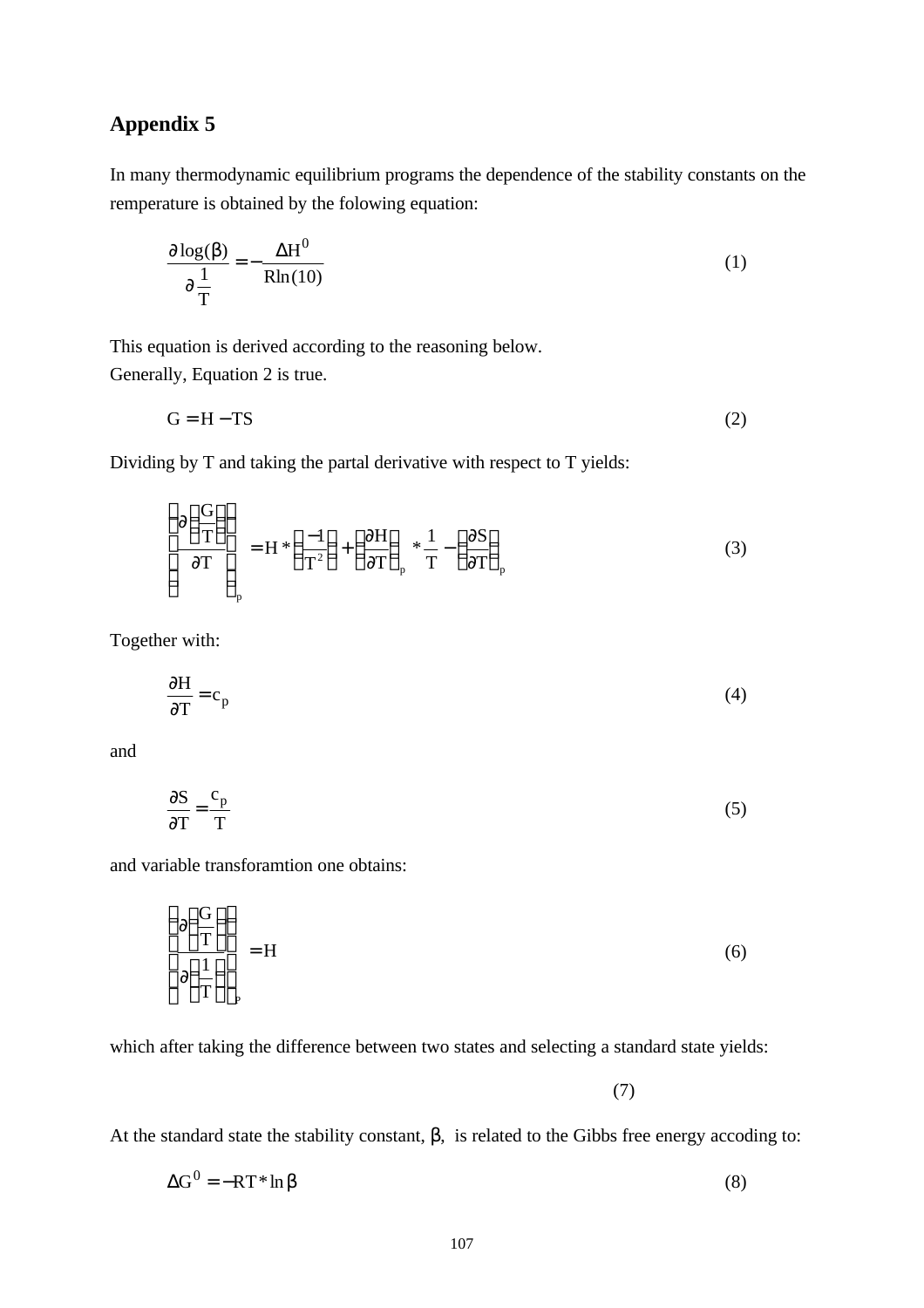Using equations 7 and 8 and compensating for the fact that usually it is not lnβ that is known, but rather logβ, gives:

$$
\frac{\mathbf{\eta}\log(\mathbf{b})}{\mathbf{\eta}\frac{1}{T}} = -\frac{\Delta H^0}{\text{Rln}(10)}\tag{9}
$$